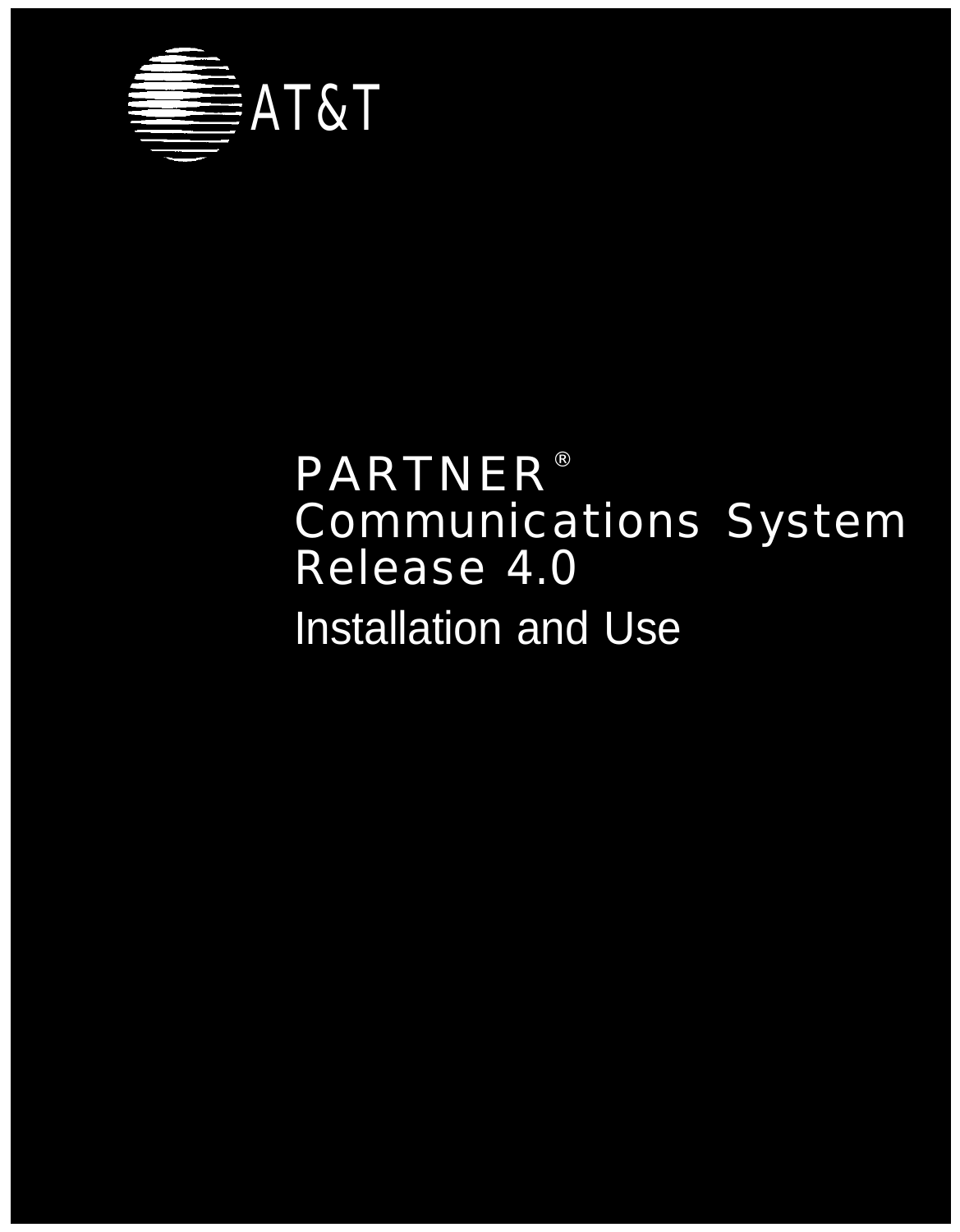#### **Notice**

Every effort was made to ensure that the information in this book was complete and accurate at the time of printing. However, information is subject to change.

#### **Federal Communications Commission (FCC) Interference Notice**

For important FCC interference, registration, and repair information, see [Appendix E](#page-127-0) of this book.

#### **Canadian Emissions Requirements**

This digital apparatus does not exceed the Class B limits for radio noise emissions from digital apparatus set out in the Radio Interference Regulations of the Industry Canada (IC). For additional IC information, see [Appendix C](#page-104-0) of this book.

Le present appareil numerique n'emet pas de bruits radioelectriques depassant les limites applicables aux appareils numeriques de la classe B prescrites dans le Reglement sur le brouillage radioelectrique edicte par le ministere des Industrie Canada. Vous Trouverez des renseignements complemitaires a la annexe C de ce manuel.

#### **Security**

Toll fraud, the unauthorized use of your telecommunications system by an unauthorized party (for example, persons other than your company's employees, agents, subcontractors, or persons working on your company's behalf) can result in substantial additional charges for your telecommunications services. You are responsible for the security of your system. There may be a risk of toll fraud associated with your telecommunications system. You are responsible for programming and configuring your equipment to prevent unauthorized use. Your system manager should read all documents provided with this product to fully understand the features that can introduce the risk of toll fraud and the steps that can be taken to reduce that risk. AT&T does not warrant that this product is immune from or will prevent unauthorized use of common-carrier telecommunication services or facilities accessed through or connected to it. AT&T will not be responsible for any charges that result from such unauthorized use.

#### **Trademarks**

Magic on Hold, MERLIN, MLS-18D, MLS-12D, MLS-12, MLS-6, PARTNER, and SYSTIMAX are registered trademarks of AT&T.

#### **Warranty**

AT&T provides a limited warranty to this product. Refer to ["AT&T Limited Warranty and Limitation of](#page-123-0) [Liability"](#page-123-0) in Appendix D of this book.

#### **Ordering Information**

The order number for this book is 518-455-113. To order additional books, call 1 800 457-1235 or 1 317 361-5353. For more information about ordering other system reference materials, see ["Reference Materials"](#page-5-0) in "About This Guide." For information about ordering replacement parts, accessories, and other compatible equipment, refer to ["Product Ordering Information"](#page-125-0) in Appendix D.

#### **Support Telephone Number**

In the continental U.S., AT&T provides a toll-free customer helpline 24 hours a day. Call the AT&T Helpline at **1 800 628-2888** if you need assistance when installing or using your system.

Outside the continental U.S., contact your AT&T Representative or local Authorized Dealer.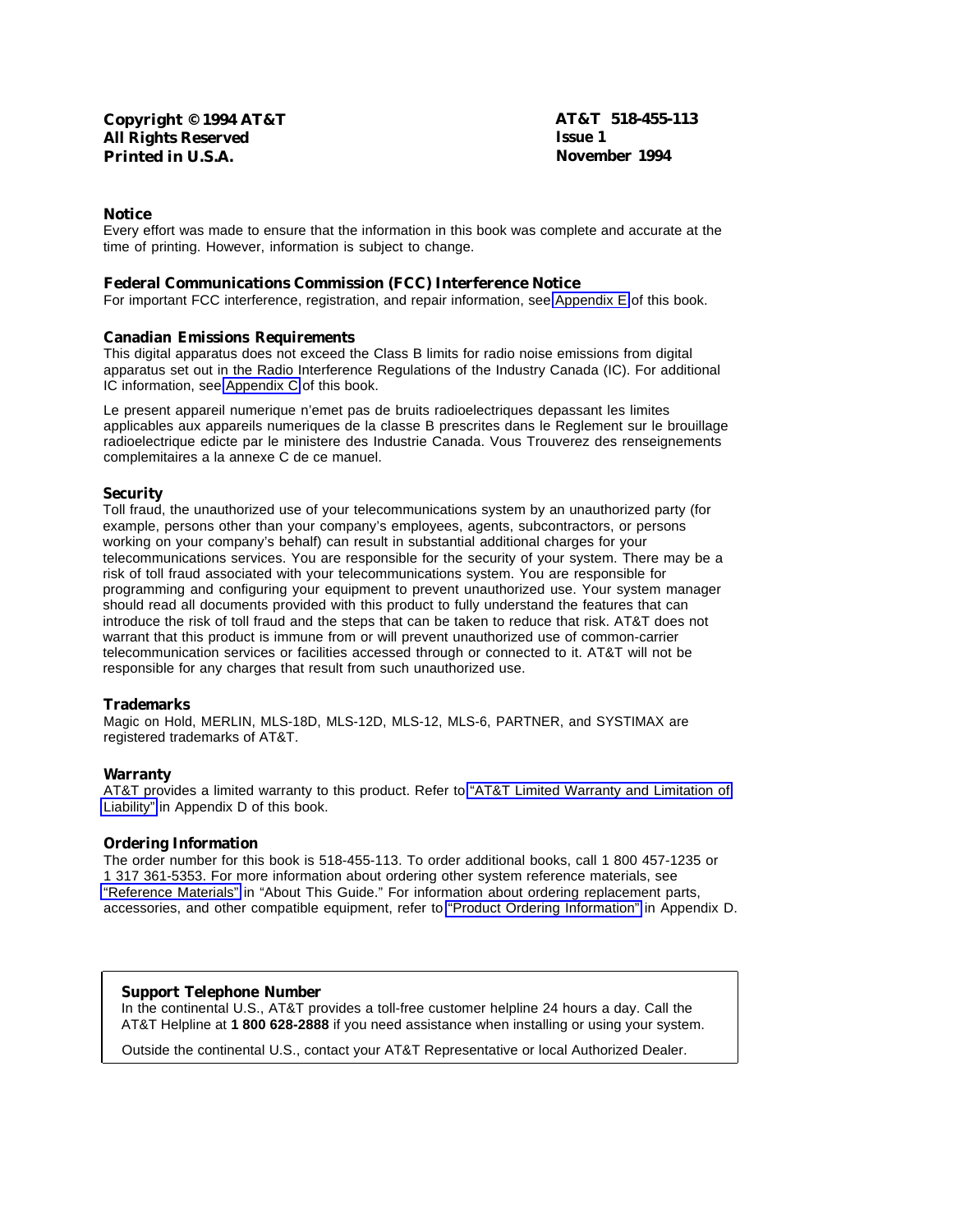## <span id="page-2-0"></span>**Contents**

|                  | <b>About This Guide</b>                         | iij      |
|------------------|-------------------------------------------------|----------|
|                  |                                                 |          |
| 1                | <b>Overview</b>                                 | 1-i      |
|                  | ■ Important Safety Instructions                 | 1-ii     |
|                  | Features and Capabilities                       | $1 - 1$  |
|                  | System Components                               | $1 - 2$  |
|                  | Auxiliary Equipment                             | $1 - 3$  |
|                  |                                                 |          |
| $\boldsymbol{2}$ | <b>Customizing Your System</b>                  | 2-i      |
|                  | System Options                                  | $2 - 1$  |
|                  | <b>Telephone Options</b>                        | $2 - 2$  |
|                  | ■ Changing Option Settings                      | $2 - 2$  |
|                  | ■ PBX or Centrex Services Support               | $2 - 3$  |
|                  |                                                 |          |
| 3                | <b>Learning About Telephones</b>                | 3-i      |
|                  | System Telephones                               | $3 - 1$  |
|                  | <b>Standard Telephones</b><br>٠                 | $3 - 7$  |
|                  | <b>Combination Extensions</b><br>$\blacksquare$ | $3 - 10$ |
|                  |                                                 |          |
| 4                | <b>Using Auxiliary Equipment</b>                | 4-i      |
|                  | Overview                                        | $4 - 1$  |
|                  | <b>Answering Machines</b><br>п                  | $4 - 2$  |
|                  | Credit Card Scanners                            | $4 - 5$  |
|                  | <b>Fax Machines</b><br>п                        | $4-6$    |
|                  | Modems<br>п                                     | $4 - 11$ |
|                  |                                                 |          |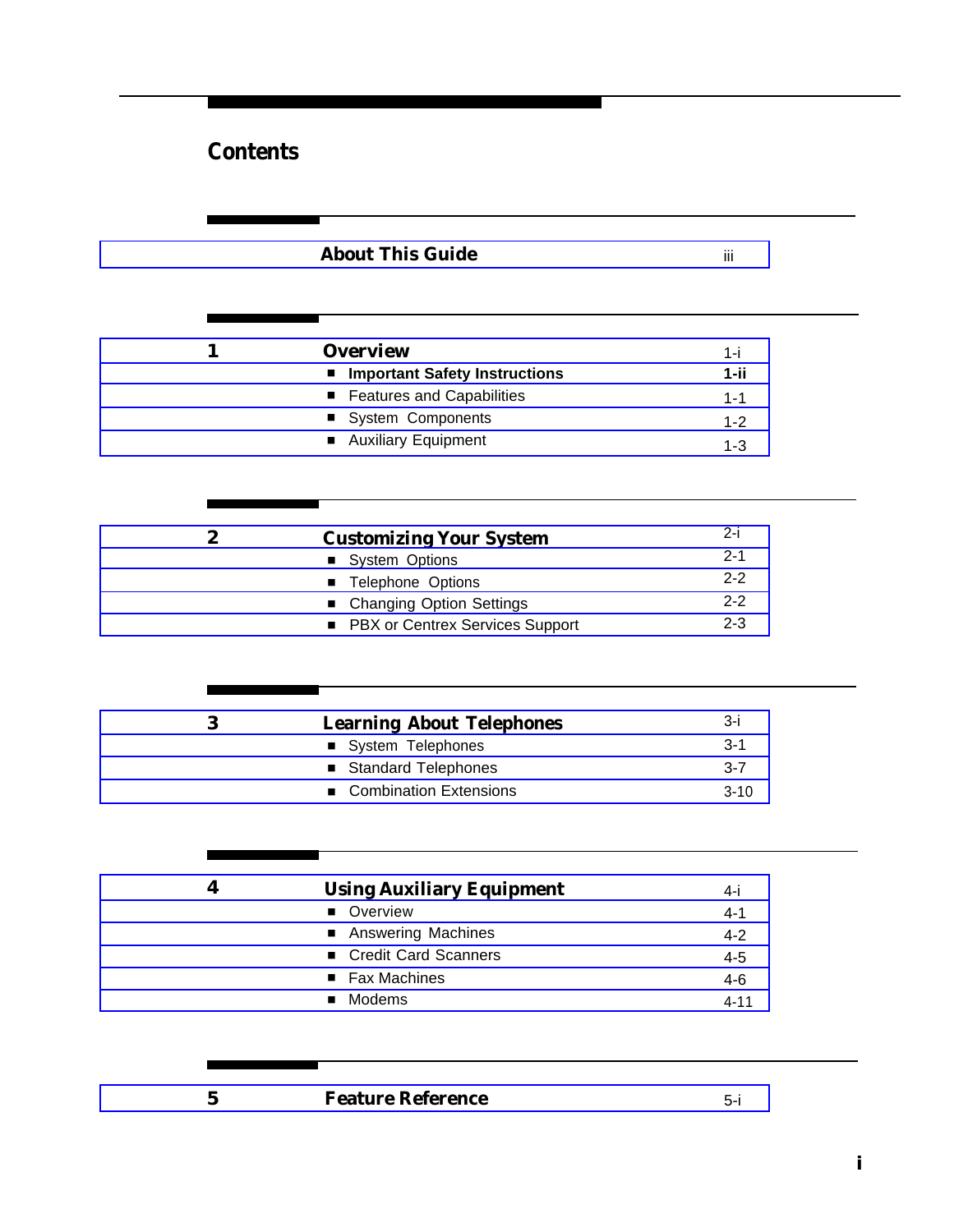## **Contents**

| 6           | <b>Troubleshooting</b><br>When You Need Help<br>Power Failure Operation<br>Problems and Solutions | $6 - i$<br>$6 - 1$<br>$6 - 1$<br>$6 - 2$ |
|-------------|---------------------------------------------------------------------------------------------------|------------------------------------------|
| A           | <b>User Form</b>                                                                                  | $A-1$                                    |
| ${\bf B}$   | <b>Specifications</b>                                                                             | $B-1$                                    |
| $\mathbf C$ | <b>Installation</b>                                                                               | $C-1$                                    |
| D           | Maintenance, Repair, and<br><b>Ordering Information</b>                                           | $D-1$                                    |
| E           | <b>FCC Information</b>                                                                            | $E-1$                                    |
| GL          | <b>Glossary</b>                                                                                   | $GL-1$                                   |
| IN          | <b>Index</b>                                                                                      | $IN-1$                                   |
|             |                                                                                                   |                                          |

### **[Customization Quick Reference](#page-137-0)** Inside back cover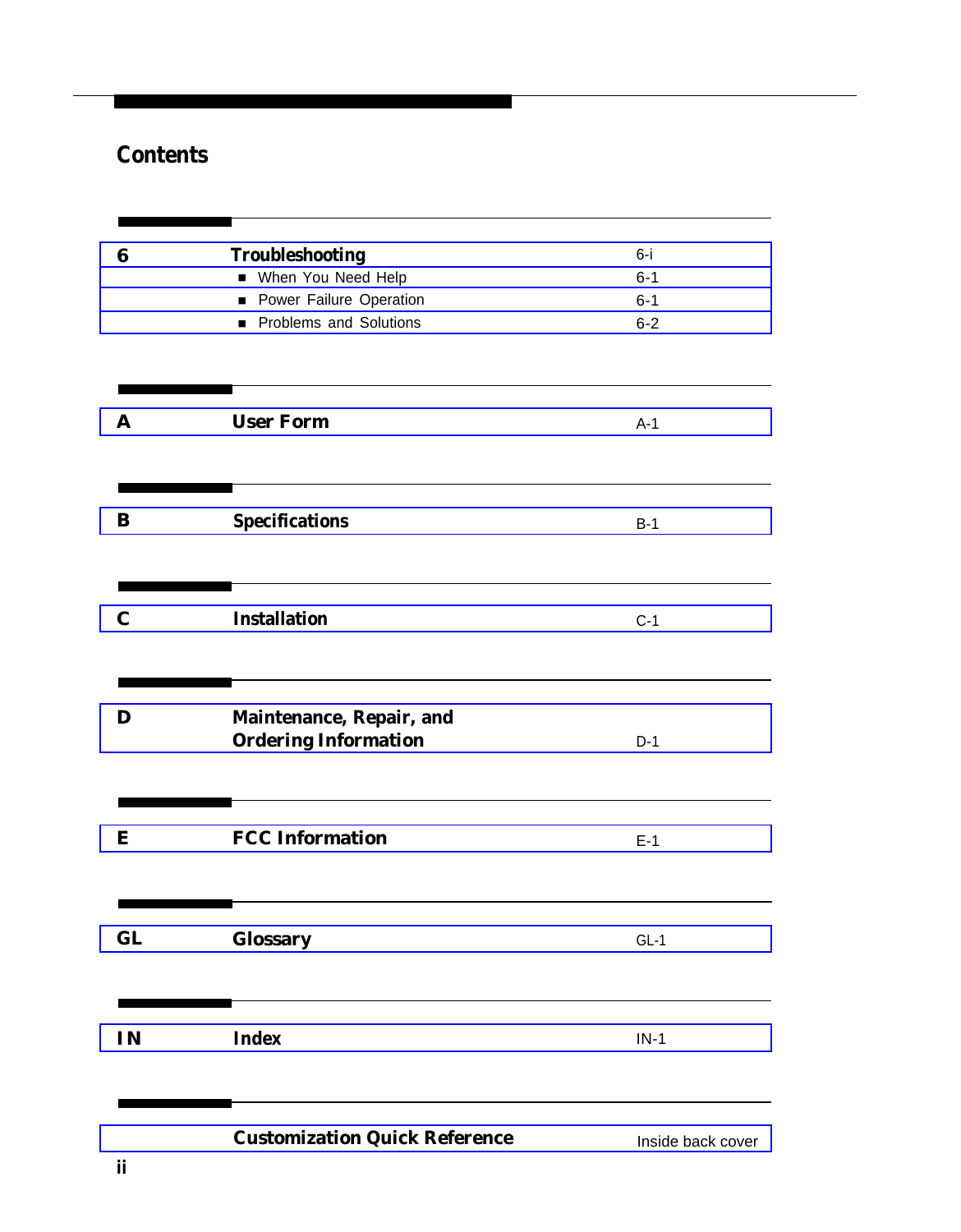### <span id="page-4-0"></span>**About This Guide**

#### **Purpose**

This guide explains how to set up and use the PARTNER® Communications System. It is intended for the person who will install and manage the system.

#### **Terminology**

Throughout this guide, the PARTNER Communications System is referred to simply as the *system* and AT&T telephones specifically designed to work with the system are called system phones. You can also use industry-standard telephones with the system, which are referred to as standard phones in this guide.

#### **How to Use This Guide**

For information on the following topics, refer to the appropriate chapter:

- Getting Acquainted. If you are a new user, read Chapters [1](#page-7-0) and [3](#page-18-1) to familiarize yourself with the system's features and to learn about system phones.
- Installing the System. If you are installing the system for the first time, see [Appendix C](#page-104-2) for installation instructions. If you are installing auxiliary devices, also see [Chapter 4.](#page-29-1)
- Customizing the System. If you need to change factory settings, see [Chapter 2,](#page-14-1) "Customizing Your System" and [Chapter 5](#page-42-1) "Feature Reference" or the [Customization Quick Reference](#page-137-0) at the back of this guide.
- **Using Auxiliary Equipment.** If you are adding equipment to an existing system, see [Appendix C,](#page-104-2) "Installation" and [Chapter 4,](#page-29-1) "Using Auxiliary Equipment."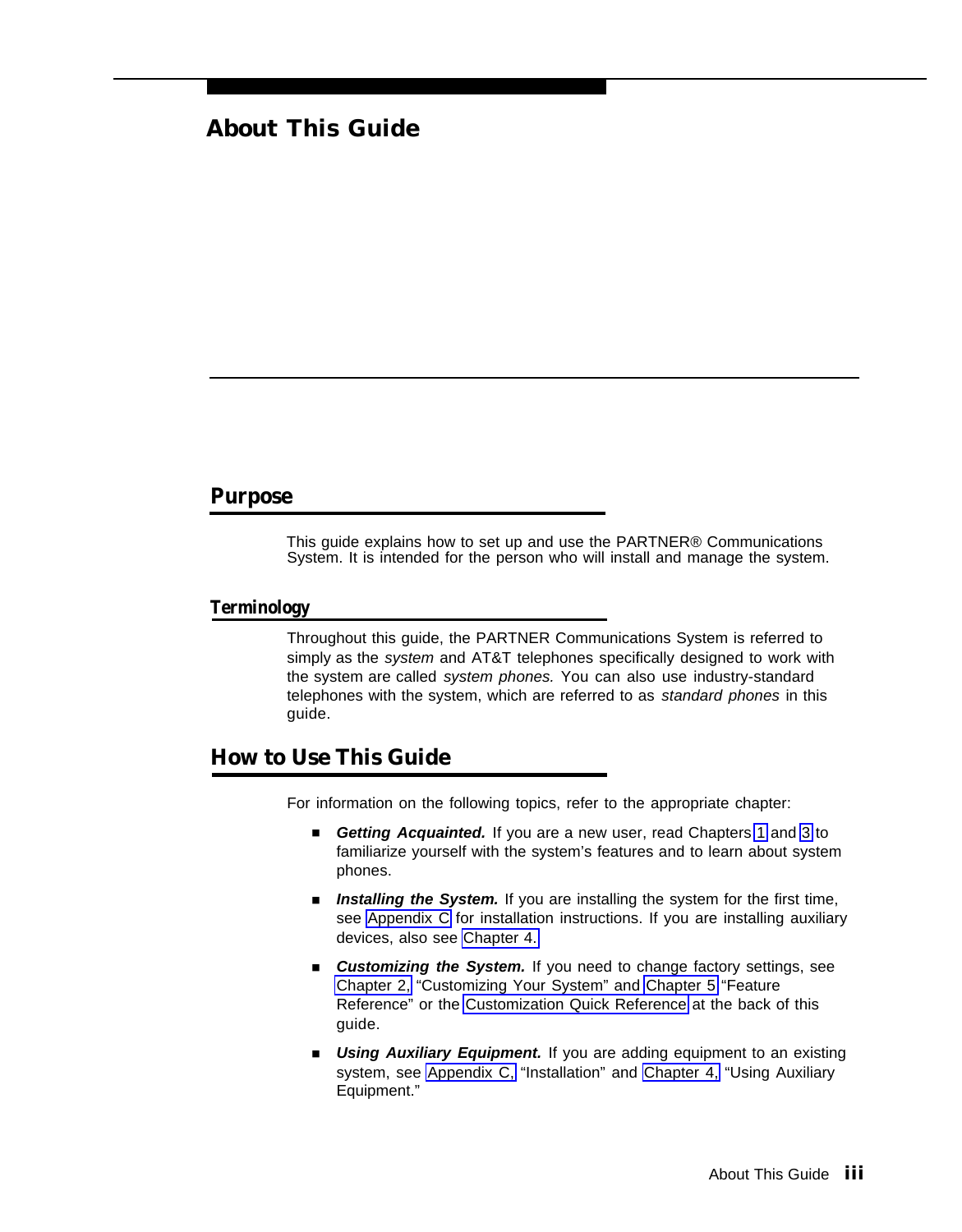■ **Solving Problems.** [Chapter 6](#page-89-1) provides information on solving problems if your system or telephones malfunction.

Once you are experienced with the system, use the [Table of Contents](#page-2-0) or [Index](#page-133-0) to locate the information you need.

Throughout this guide, feature names are printed in bold so you can easily look up the name in [Chapter 5,](#page-42-1) "Feature Reference," for additional information on the feature. For example, if you see a reference to **[System Date \(#101\),](#page-80-0)** you can look it up in Chapter 5 for details.

#### **Product Safety Statements**

Product safety statements are identified in this guide by a



Indicates the presence of a hazard that will or can cause minor personal injury or property damage if the hazard is not avoided.



#### **WARNING:**

Indicates the presence of a hazard that can cause severe or fatal personal injury if the hazard is not avoided.

#### <span id="page-5-0"></span>**Reference Materials**

In addition to this guide, the following materials are available to help you use the system effectively (order numbers are in parentheses):

- Quick Reference for Use with MLS-Series Telephones (518-455-114) contains basic instructions for using system phones.
- MLC-6 Cordless Telephone: Installation and Troubleshooting (999-506-143) explains how to install the MLC-6 cordless telephone.
- MLC-6 Cordless Telephone Quick Reference: Display and Controls (999-506-146) contains basic instructions for using the MLC-6 cordless telephone.
- MDW 9000 Wireless Telephone: Installation (503-801-111) explains how to install the MDW 9000 wireless telephone.
- MDW 9000 Wireless Telephone: Quick Reference (503-801-110) contains basic instructions for using the MDW 9000 wireless telephone.
- MDC 9000 Cordless Business Telephone: Installation (503-801-101) explains how to install the MDC 9000 cordless telephone.
- MDC 9000 Cordless Business Telephone: Quick Reference (503-801-100) contains basic instructions for using the MDC 9000 cordless telephone.

To order these materials, call the GBCS Publications Fulfillment Center at 1 800 457-1235 or 1 317 361-5353.

Some of these materials are also available in Spanish and French. For more information, contact the GBCS Publications Fulfillment Center or your local AT&T Authorized Dealer.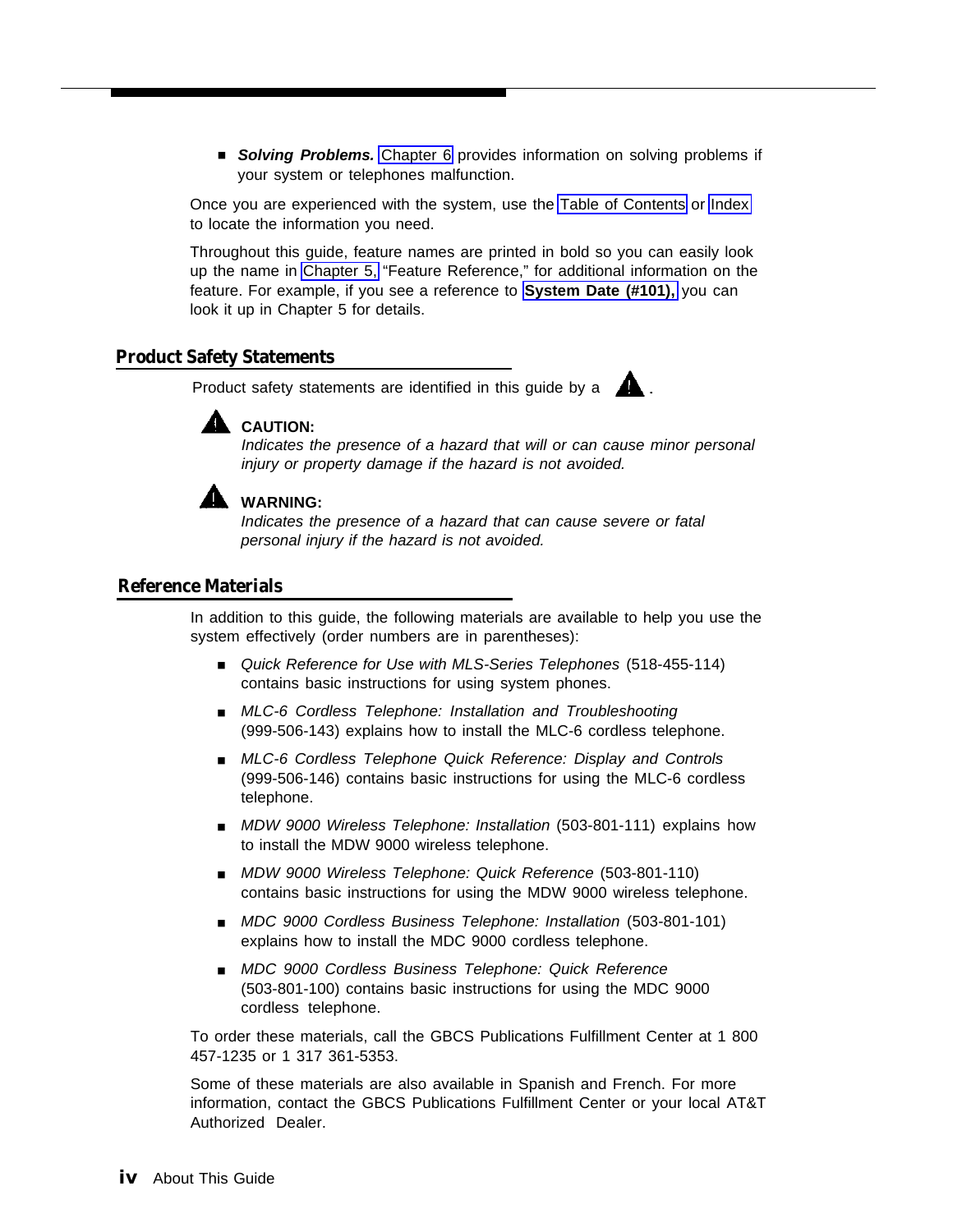#### **How to Comment on This Guide**

A feedback form is located at the end of this guide, after the appendixes. If the feedback form is missing, send your comments and recommendations for changes to Publications Manager, AT&T, 211 Mount Airy Road (Room 2W-226), Basking Ridge, NJ 07920 (FAX 1 908 953-6912).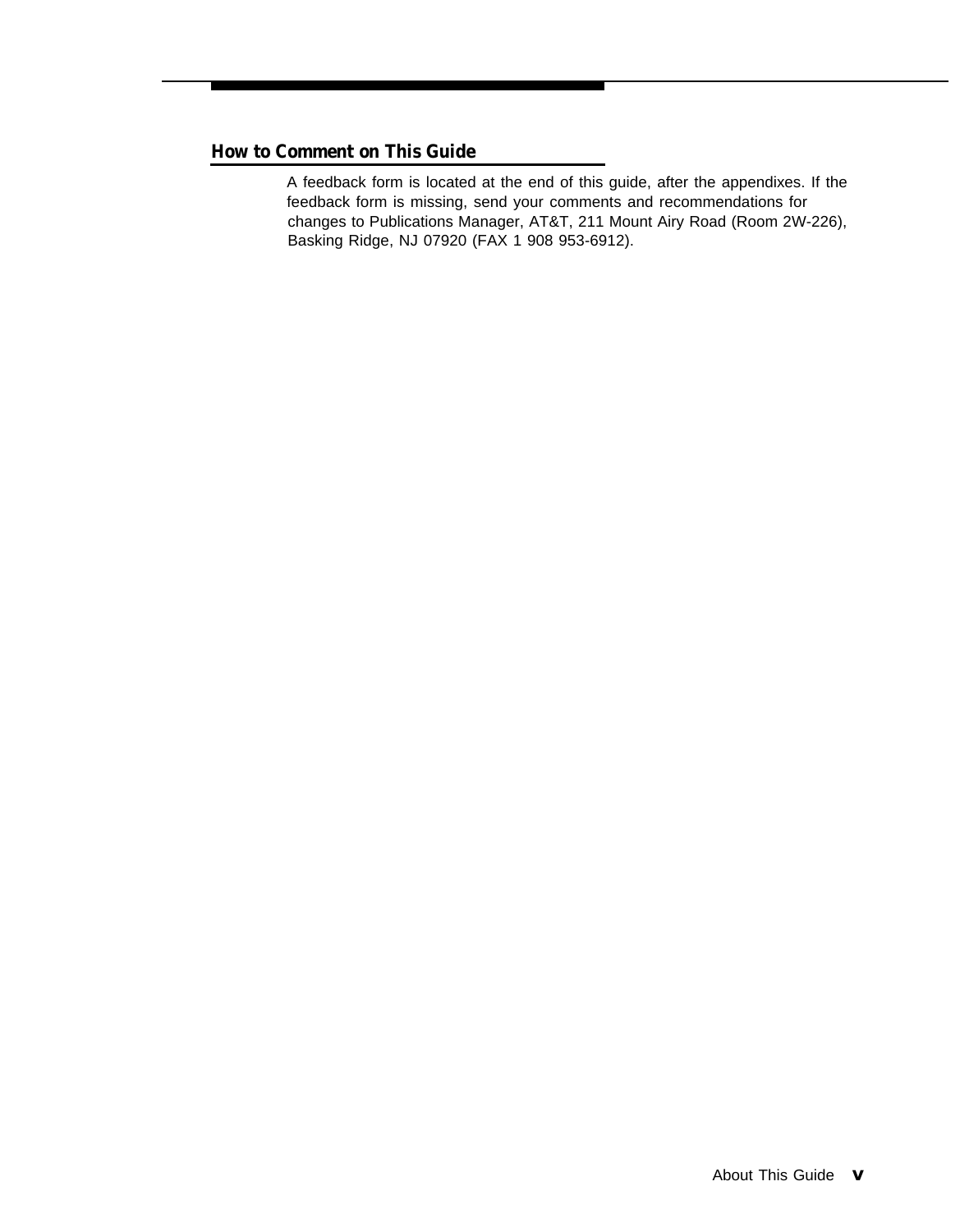# <span id="page-7-0"></span>**Overview 1**

### **Contents**

| <b>Features and Capabilities</b> | $1 - 1$ |
|----------------------------------|---------|
| <b>System Components</b>         | $1 - 2$ |
| ■ System Modules                 | $1 - 2$ |
| ■ System Phones                  | $1 - 3$ |
| <b>Auxiliary Equipment</b>       | $1 - 3$ |
| <b>Combination Extensions</b>    | $1 - 5$ |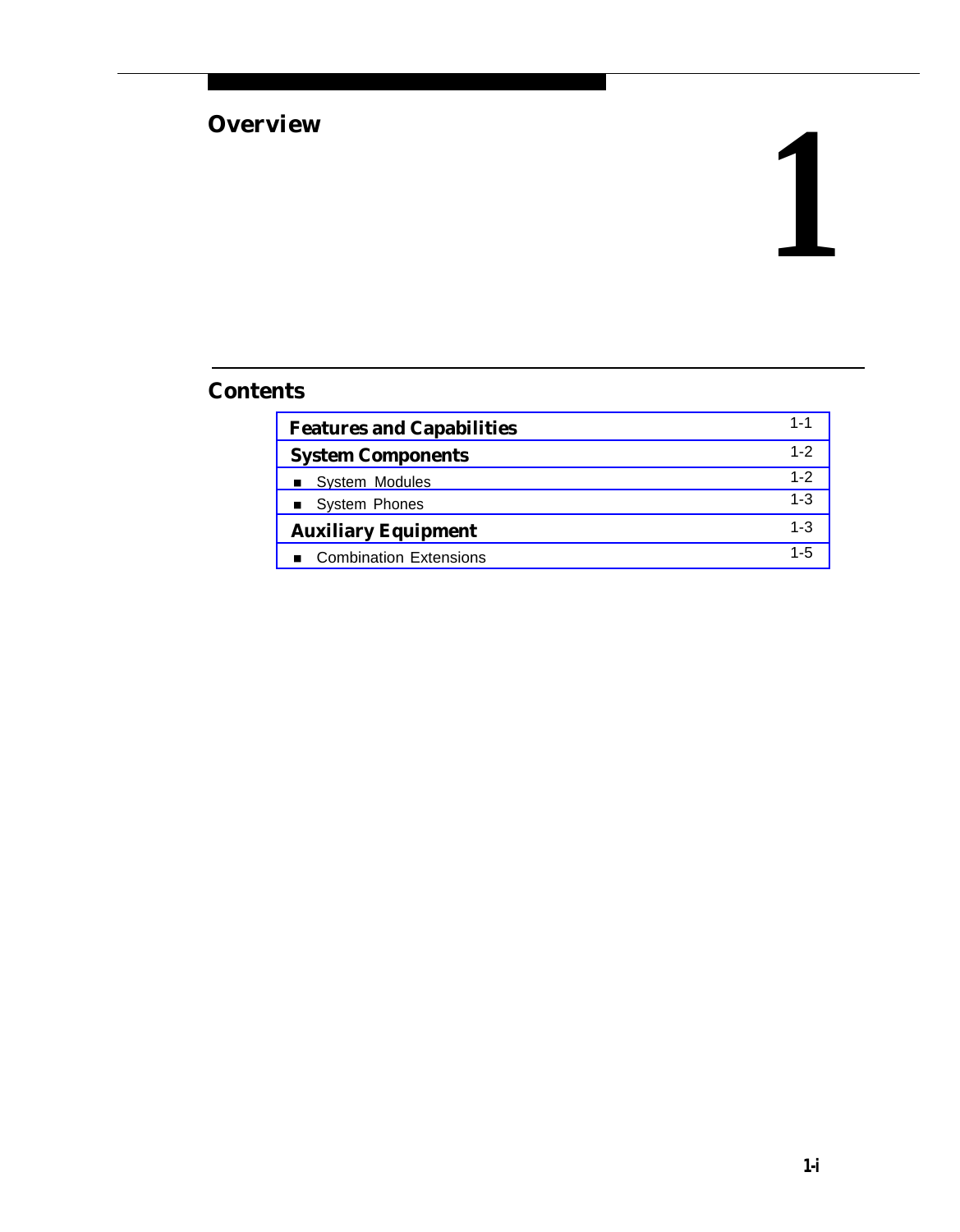#### <span id="page-8-0"></span>**Important Safety Instructions**

#### **WARNING:**

**The following list provides basic safety precautions that should always be followed when using your telephone equipment:**

- **1. Read and understand all instructions.**
- **2. Follow all warnings and instructions marked on the product.**
- **3. Unplug all telephone connections before cleaning. DO NOT use liquid cleaners or aerosol cleaners. Use a damp cloth for cleaning.**
- **4. This product should be serviced by (or taken to) a qualified repair center when service or repair work is required.**
- **5. DO NOT use this product near water, for example, in a wet basement location**
- **6. DO NOT place this product on an unstable cart, stand, or table.**
- **7. Never push objects of any kind into slots or openings as they may touch dangerous voltage points or short out parts that could result in a risk of fire or electric shock. Never spill liquid of any kind on the product.**
- **8. Avoid using this telephone during an electrical storm. There may be a remote risk of electric shock from lightning.**
- **9. DO NOT use the telephone to report a gas leak in the vicinity of the leak.**
- **10. The product is provided with a three-wire grounding type plug. This is a safety feature. DO NOT defeat the safety purpose of the grounding type plug. DO NOT staple or otherwise attach the AC power supply cord to building surfaces.**



**DO NOT block or cover the ventilation slots and openings. They prevent the product from overheating. DO NOT place the product in a separate enclosure unless proper ventilation is provided.**

#### **SAVE THESE INSTRUCTIONS**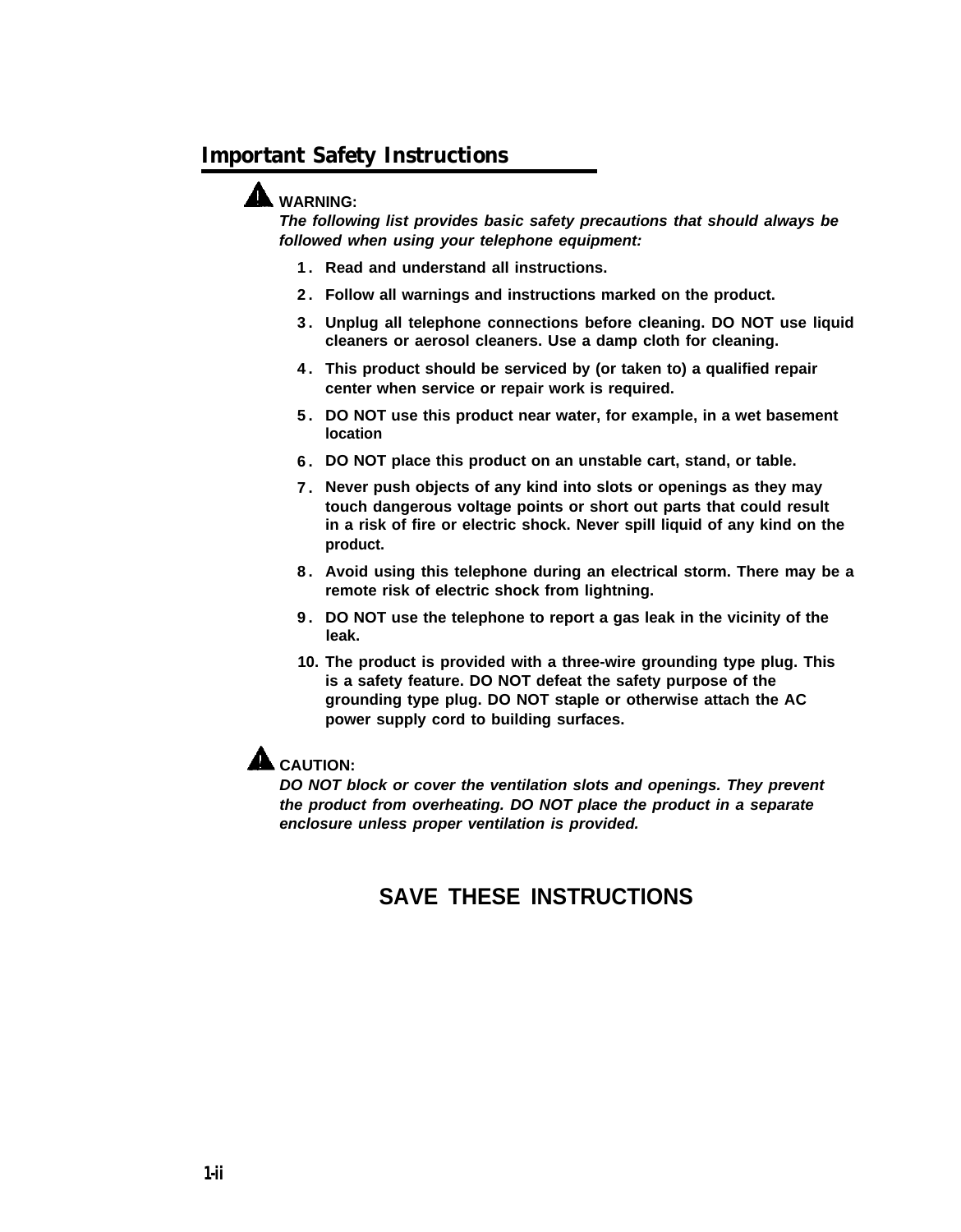#### <span id="page-9-0"></span>**Overview**

## **1**

#### <span id="page-9-2"></span><span id="page-9-1"></span>**Features and Capabilities**

Your system is easy to install, set up, and use. It can handle up to four outside telephone lines and up to 12 extensions. In addition, the system offers many features that help you manage phone calling:

- Full line of system phones, some with displays showing date, time, and other messages; all with access to multiple telephone lines.
- Easy operation of basic call handling capabilities including transfer, conference, and hold.
- Intercom (inside) calling to other system extensions using an Intercom button and the extension's two-digit number. (Extension numbers also can be stored on programmable buttons for one-touch intercom calling.)
- Speed dialing of frequently called numbers by dialing a code or pressing a single button, as well as one-touch access to frequently-used calling features such as Last Number Redial and Privacy.
- Group paging over system phone speakers to make general announcements to all system extensions.
- Direct connection of industry-standard phones, answering machines, modems, and fax machines so you do not have to buy extra lines or adapters to connect equipment.
- Special phone applications including doorphones and hotline phones.
- Control of phone use and bills by restricting the kinds of calls people can make.
- Music or tones on hold support so callers can hear music or a repeating tone while they are on hold.
- Power failure operation with standard phones, allowing you to make and receive calls on specific lines during a power failure.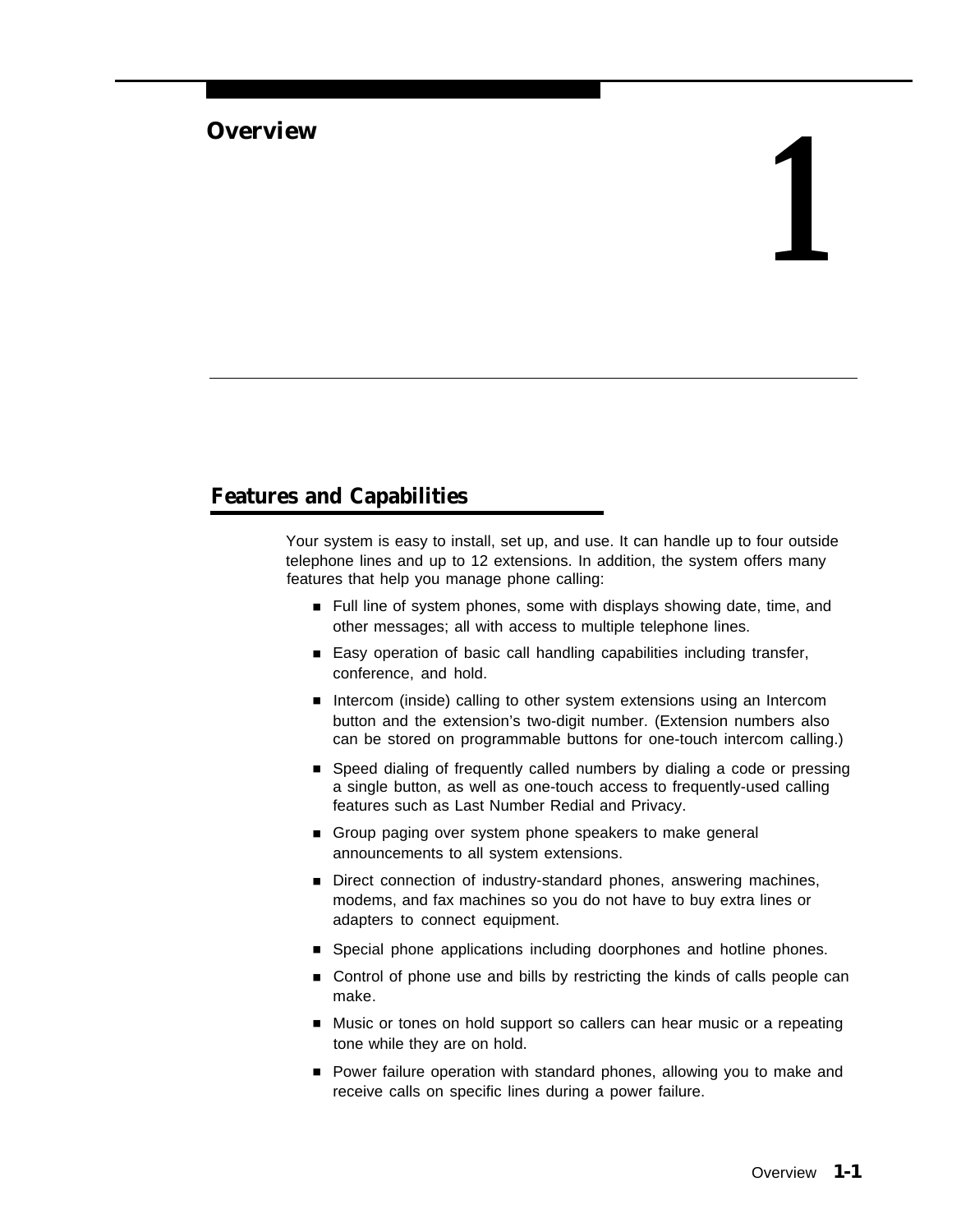#### <span id="page-10-2"></span><span id="page-10-0"></span>**System Components**

Interchangeable parts make it easy to install or expand the system. Figure 1-1 shows an example of system components. A brief description of each component follows.



<span id="page-10-1"></span>**Figure 1-1. Sample System Components**

#### **System Modules**

- 206 Module. Each 206 module has jacks to connect a maximum of two outside lines and six extensions. (Extension jacks can connect phones or other devices such as fax machines, answering machines, and modems.) A system can have one or two 206 modules. With two 206 modules, you can connect up to four outside lines and 12 extensions.
- 200 Module. This module is similar to the 206 module, without extension jacks. It has two outside line jacks, which allow you to add lines when you do not need more extensions. The system can have one 200 module in combination with a 206 module. This combination provides up to four outside lines and six extensions.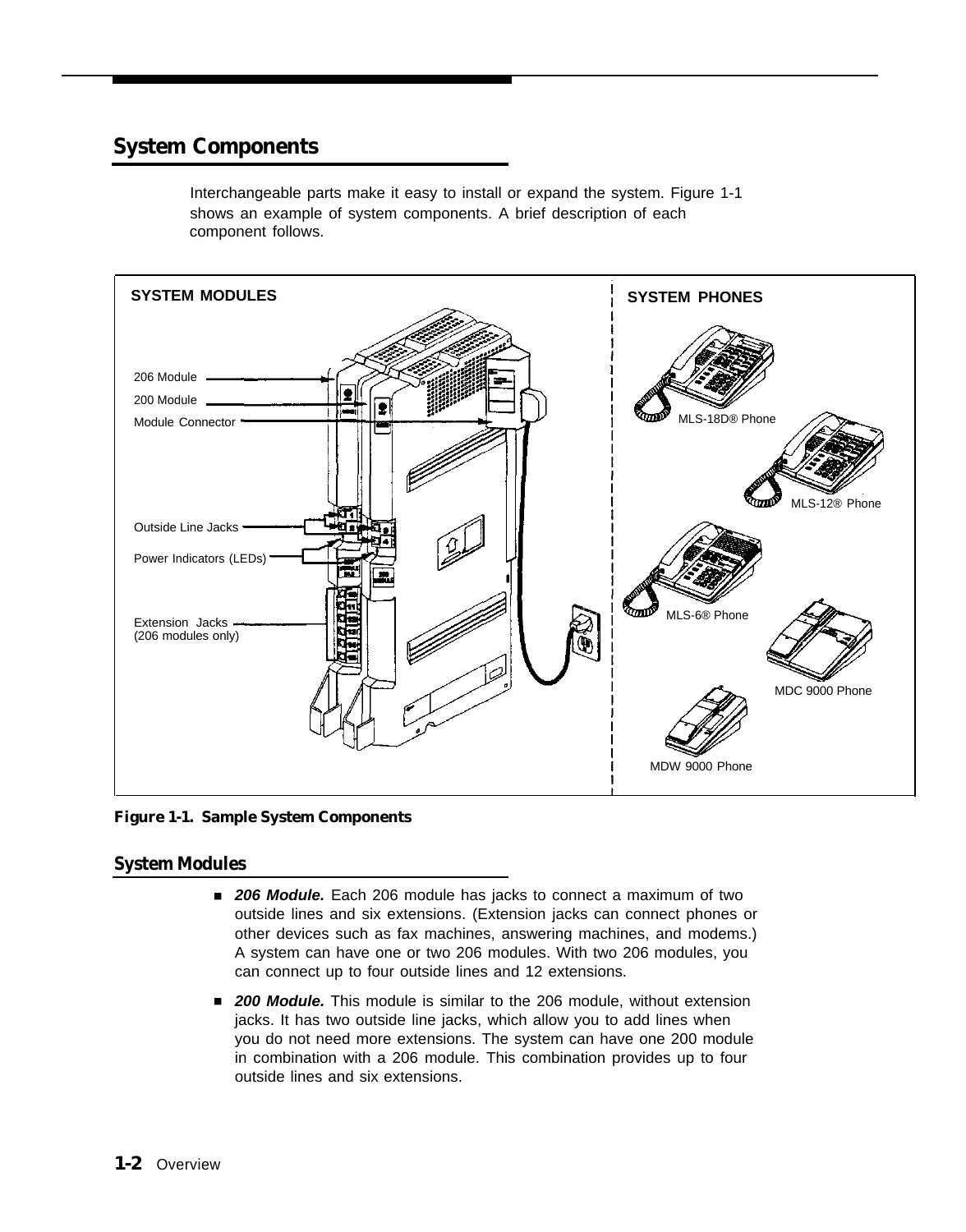■ **Module Connector.** This connector is needed only if you have two modules. It joins the modules together so that all the lines and extensions are connected.

#### <span id="page-11-2"></span>**System Phones**

This guide refers to AT&T telephones specifically designed to work with the system as system phones. These include the MLS-18D, MLS-12D, MLS-12, MLS-6, MLC-6, MDC 9000, and MDW 9000 telephones.

System phones have several buttons in common: four line buttons, two intercom buttons, volume control buttons, and the [ Feature], [ Conf], [ Transfer], and [ Hold] buttons. Some models have four calling feature buttons (to access the Privacy, Last Number Redial, Recall, and Conference Drop features with the touch of one button) and eight Auto Dial buttons, on which frequently-used outside phone numbers or extension numbers can be stored.

The MLS-18D and the MLS12D phones have a display; users receive messages and prompts when making calls and changi[ng system op](#page-42-2)tions. (More information about the display is provided in Chapter 5.) Table 1-1 summarizes system phone features.

<span id="page-11-1"></span><span id="page-11-0"></span>

|                                | MLS-18D | MLS-12D | $MLS-12$ | MLS-6 | MLC-6<br><b>MDC 9000</b><br><b>MDW 9000</b> |
|--------------------------------|---------|---------|----------|-------|---------------------------------------------|
| <b>Calling Feature Buttons</b> |         | v       |          |       |                                             |
| Programmable Auto Dial Buttons |         | v       |          |       |                                             |
| Display                        |         | V       |          |       |                                             |
| Speaker                        |         | ✔       |          |       |                                             |
| Microphone                     |         | v       |          |       |                                             |

#### **Table 1-1. System Phones**

#### **Auxiliary Equipment**

Many industry-standard, single-line telecommunications devices will work with your system, all without expensive adapters or additional phone lines:

- Touch-tone, rotary, and cordless phones, such as those you might have in your home (referred to hereafter as standard phones)
- Fax machines
- Answering machines
- Modems
- Credit card scanners

In addition, you can connect the following devices to your system:

■ Loudspeaker paging systems allow you to broadcast messages over a large area, by connecting the paging system to a line jack on a system module. The system supports all AT&T paging systems.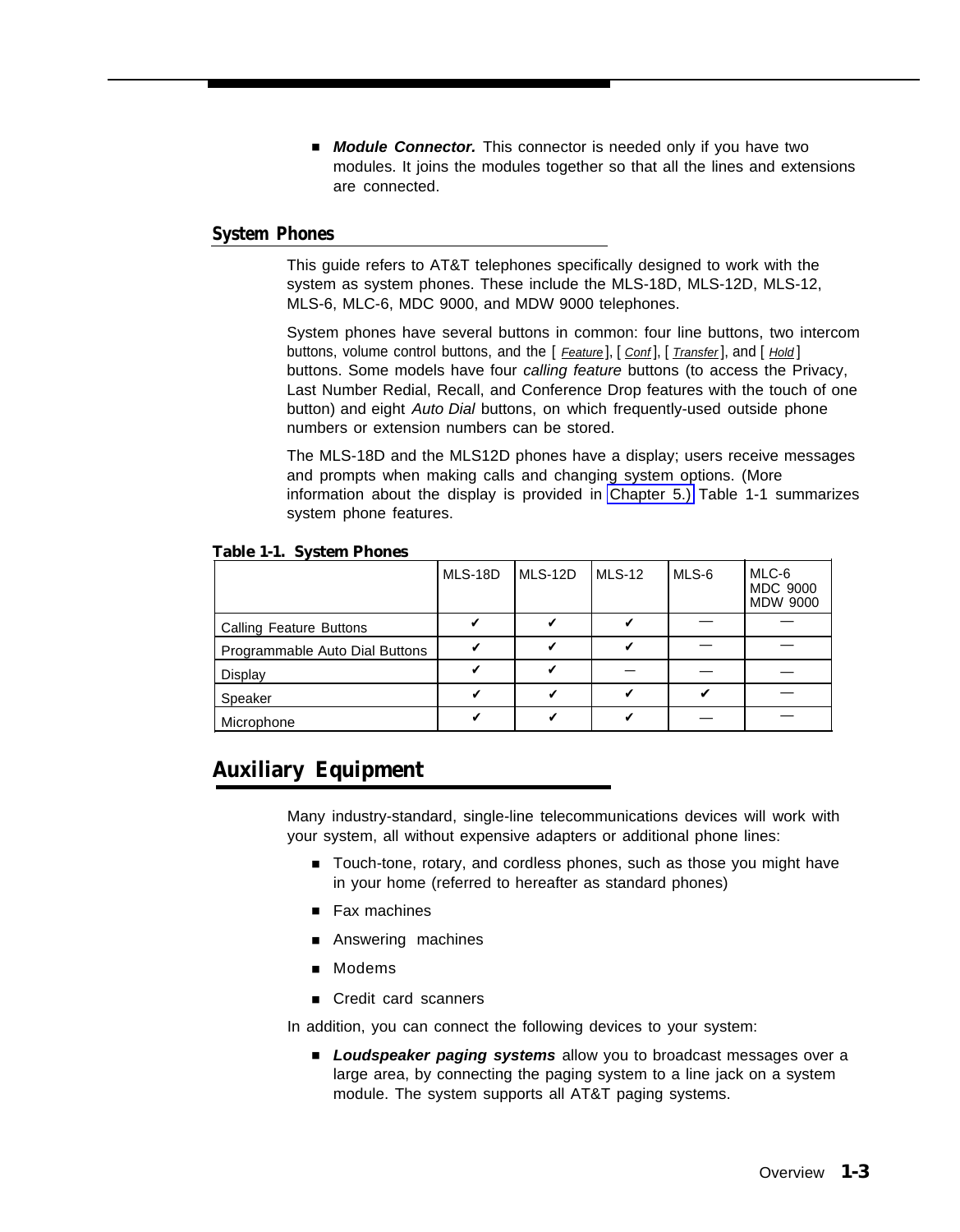- **Music-on-Hold systems** allow you to play recorded music to callers while they are on hold. (Alternatively, the system supports a Tones on Hold feature. For more information, see ["Music/Tones On Hold "](#page-70-0) in Chapter 5.) ■
- **Extra alerts** are strobes, lights, chimes, horns, or bells that light or ring when calls come in. They can connect to either en extension jack or a line jack. AT&T offers several compatible alerts. ■
- **Doorphones** allow visitors to ring a specific extension (or all system extensions) by pressing a button on the doorphone; the person who answers a doorphone call can then speak with the visitor at the doorphone. The system supports the AT&T PARTNER Doorphone, which can be installed indoors or outdoors. ■
- **In-Range Out-of-Building (IROB) protectors** are required to prevent electrical surges from damaging your system when phones are installed in another building, but on the same continuous property. The system supports the AT&T IROB protector, which provides coverage for up to 1,000 feet (305 meters) for system phones and 3,000 feet (915 meters) for standard phones. ■
- **Off-Premises Range Extender (OPRE)** allows you to connect a standard touch-tone phone beyond 3000 feet (915 meters) in another building on the same continuous property. It also allows you to use a special circuit from your local phone company to provide off-premises station capability. ■
- Repertory dialers allow you to store frequently used numbers for one-touch dialing. If a user needs many speed dial numbers, a repertory dialer can be combined on an extension with a system or standard phone.
- Headsets allow users to hold hands-free conversations. A headset is a combination earphone and microphone worn on the head, useful for receptionists, salespeople, or others who may want to have their hands free while talking on the phone.
- **Specialty handsets** are designed for those individuals who need greater functionality than that provided by the handsets on system phones and standard phones. For example, an amplified handset is available for certain system phones for hard-of-hearing users. ■

These devices can be ordered through AT&T—see ["Product Ordering](#page-125-1) [Information"](#page-125-1) in Appendix D. Refer to the manufacturer's instructions packaged with the device for installation and usage information. In addition, [Appendix C](#page-104-2) provides general guidelines for installation.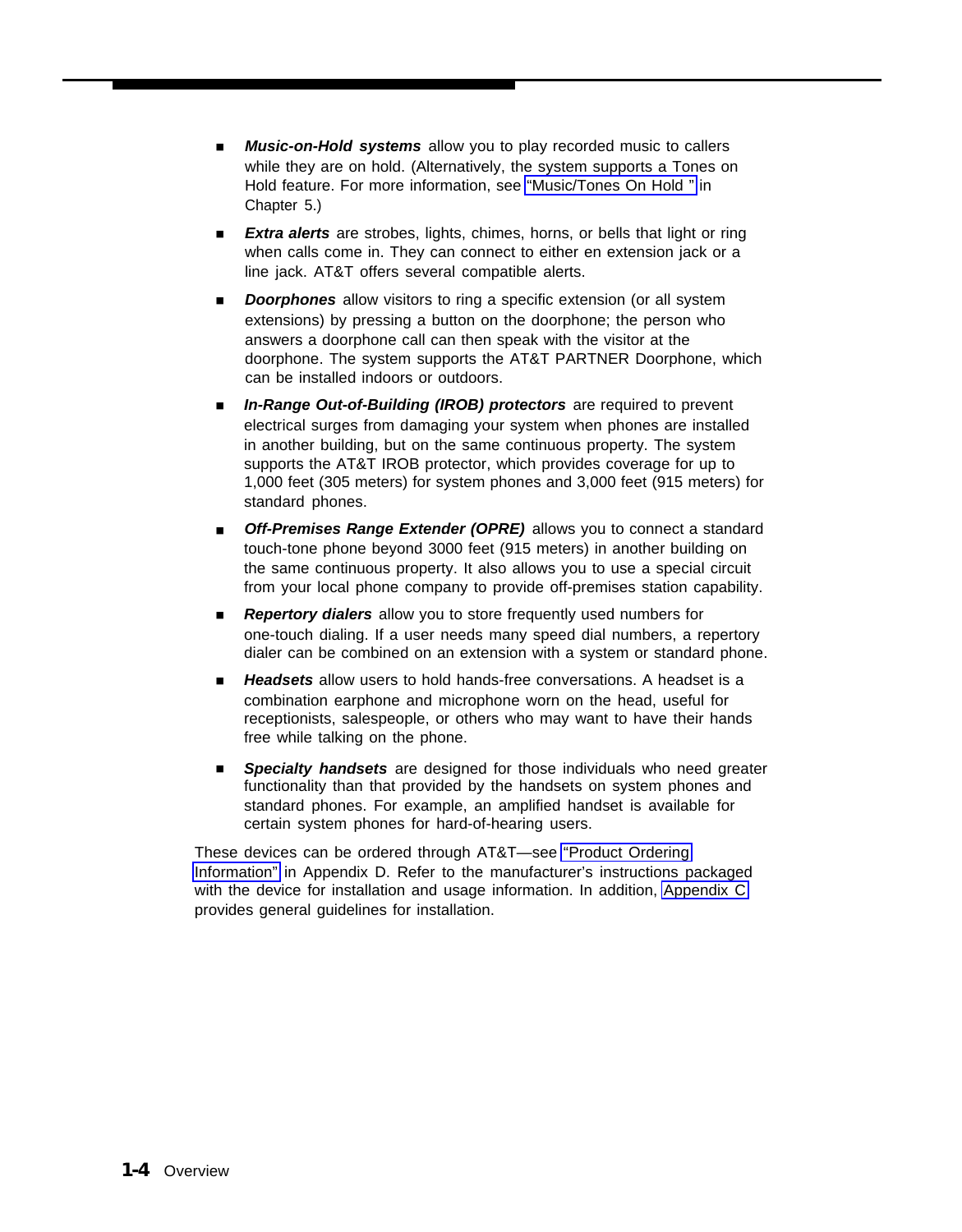#### <span id="page-13-0"></span>**Combination Extensions**

You can connect a standard device on an extension by itself, or have it share an extension with another piece of equipment. An extension with two devices connected to it is called a combination extension. Examples of useful combination extensions include:

- System phone plus standard phone for power failure backup on extensions 10 and 16
- System phone plus answering machine
- System phone plus fax machine for phone use when the fax is idle
- System phone plus headset for hands free operation
- System phone plus external alert (such as a bell or chime) to notify users of incoming calls in noisy areas, such as a warehouse

See "Combination Extensions" in [Appendix C](#page-109-0) and [Chapter 3](#page-28-1) for guidelines on installing and using combination extensions.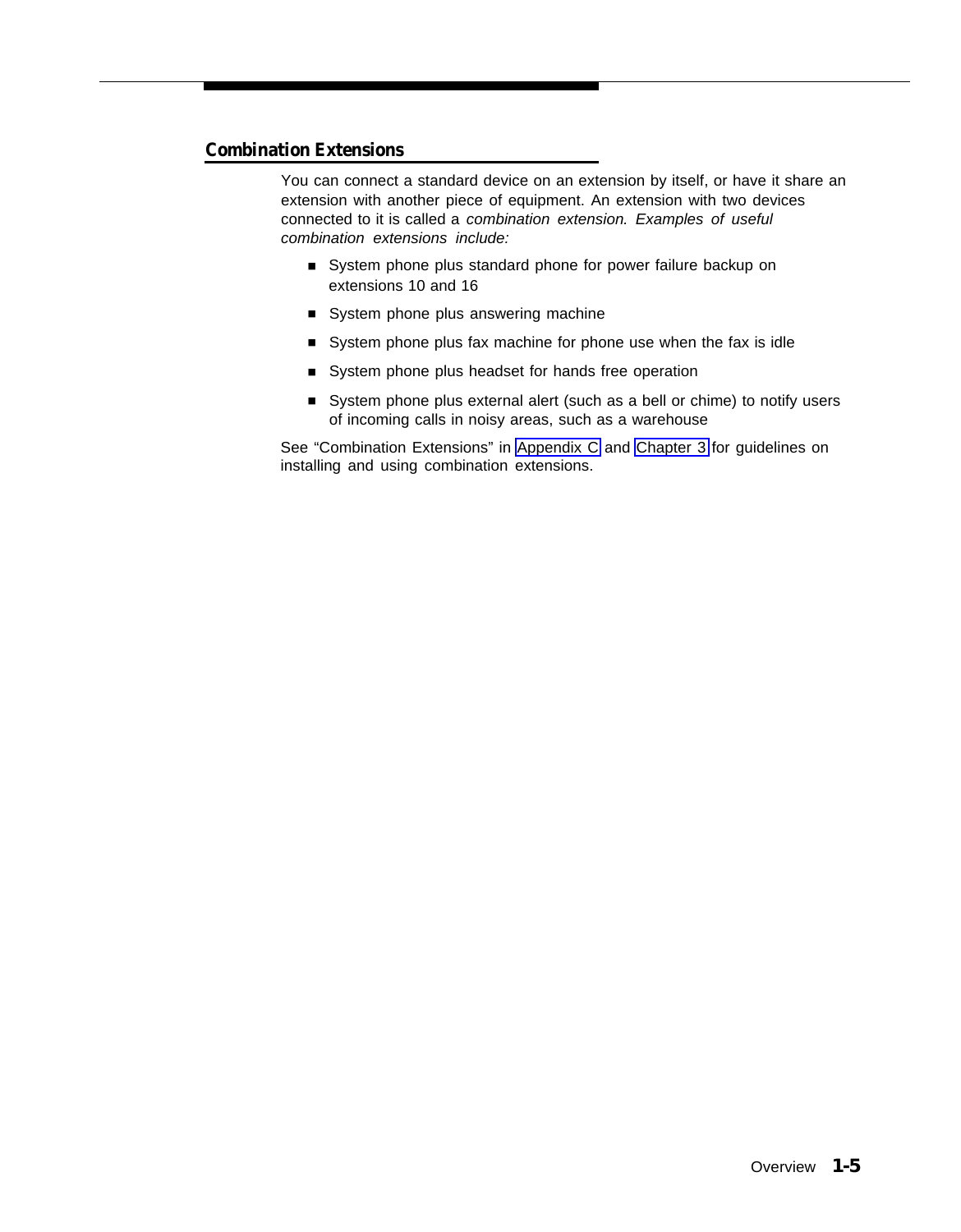## <span id="page-14-1"></span><span id="page-14-0"></span>**Customizing Your System**

## **2**

### **Contents**

| <b>System Options</b>                  | $2 - 1$ |
|----------------------------------------|---------|
| <b>Telephone Options</b>               | $2 - 2$ |
| <b>Changing Option Settings</b>        | $2 - 2$ |
| <b>PBX</b> or Centrex Services Support | $2 - 3$ |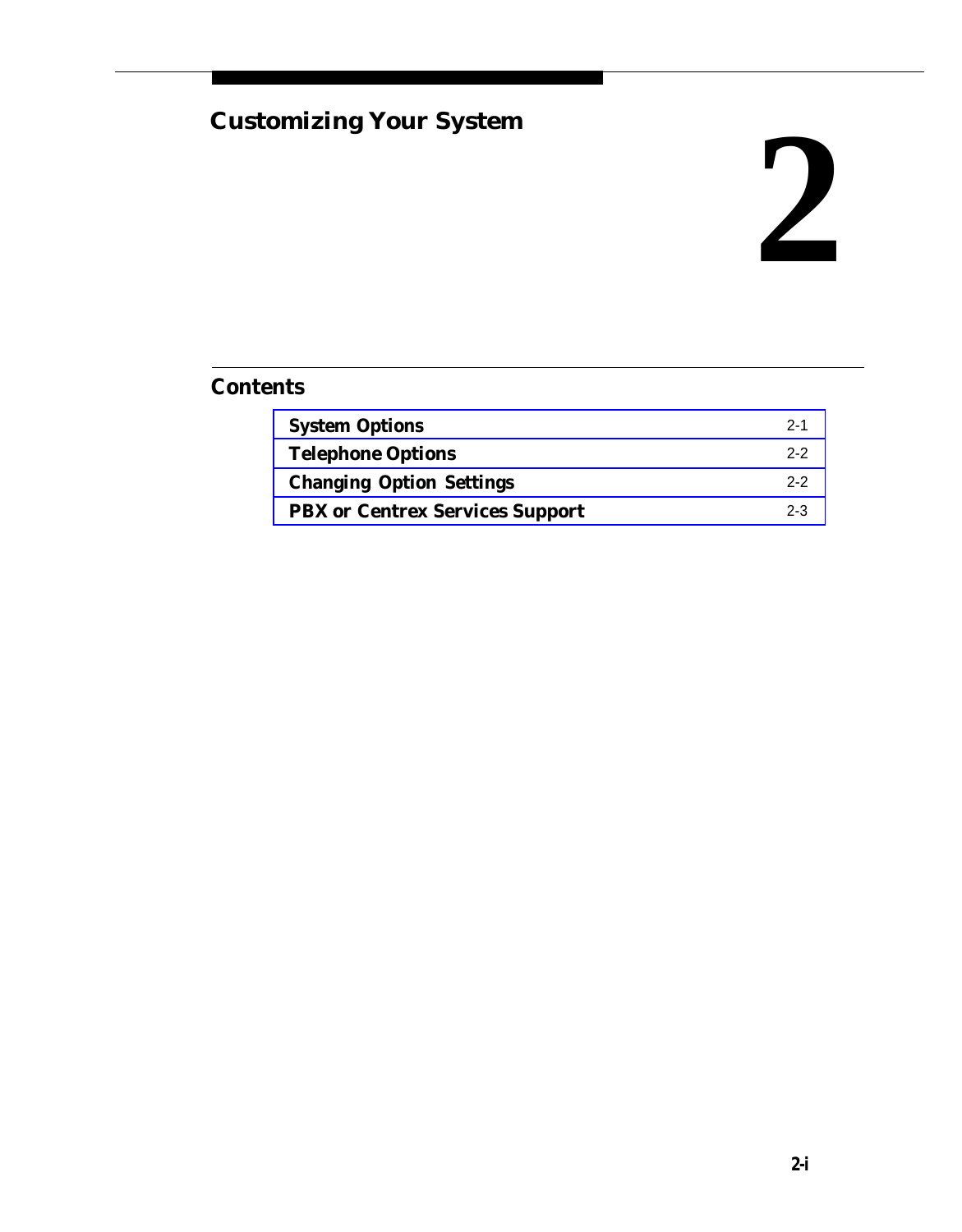#### **Customizing Your System**

## **2**

After installation is completed, your system is operational and ready to use. However, you may want to customize it to meet the requirements of your business.

When the system is first installed, it uses factory settings that reflect the most common usage. However, you can change the option settings. There are two types of options: system options and telephone options. Both are discussed in this cha[pter. Option](#page-42-2) names are shown in **bold** type, so you can look up the name in Chapter 5 to find out more about it.

#### <span id="page-15-1"></span><span id="page-15-0"></span>**System Options**

System options define how the system modules work with the telephones and other devices connected to them. These options affect all system extensions. Some of the system options you may need to change after the system is installed include:

- [System Date \(#101\)](#page-80-1) sets the month and day that appear on system [display phones.](#page-84-0)
- System Time (#103) sets the time of day that appears on system display [phones.](#page-55-0)
- Dial Mode (#201) identifies whether lines in your system are rotary or touch-tone.
- [Music/Tones On Hold \(#602\)](#page-70-1) specifies vhether or not Music On Hold or Tones On Hold is activated.
- [System Speed Dialing](#page-82-0) lets users dial outside numbers by pressing three buttons:  $[$  Feature ] (or  $[$   $\#$ ] on a standard phone) plus a two-digit code. The system can have up to 60 System Speed Dial numbers.

This list does not include all system options available to you, only th[ose that are](#page-42-2) most [commonly changed](#page-137-1). For information about all options, refer to Chapter 5 or the inside back cover of this guide.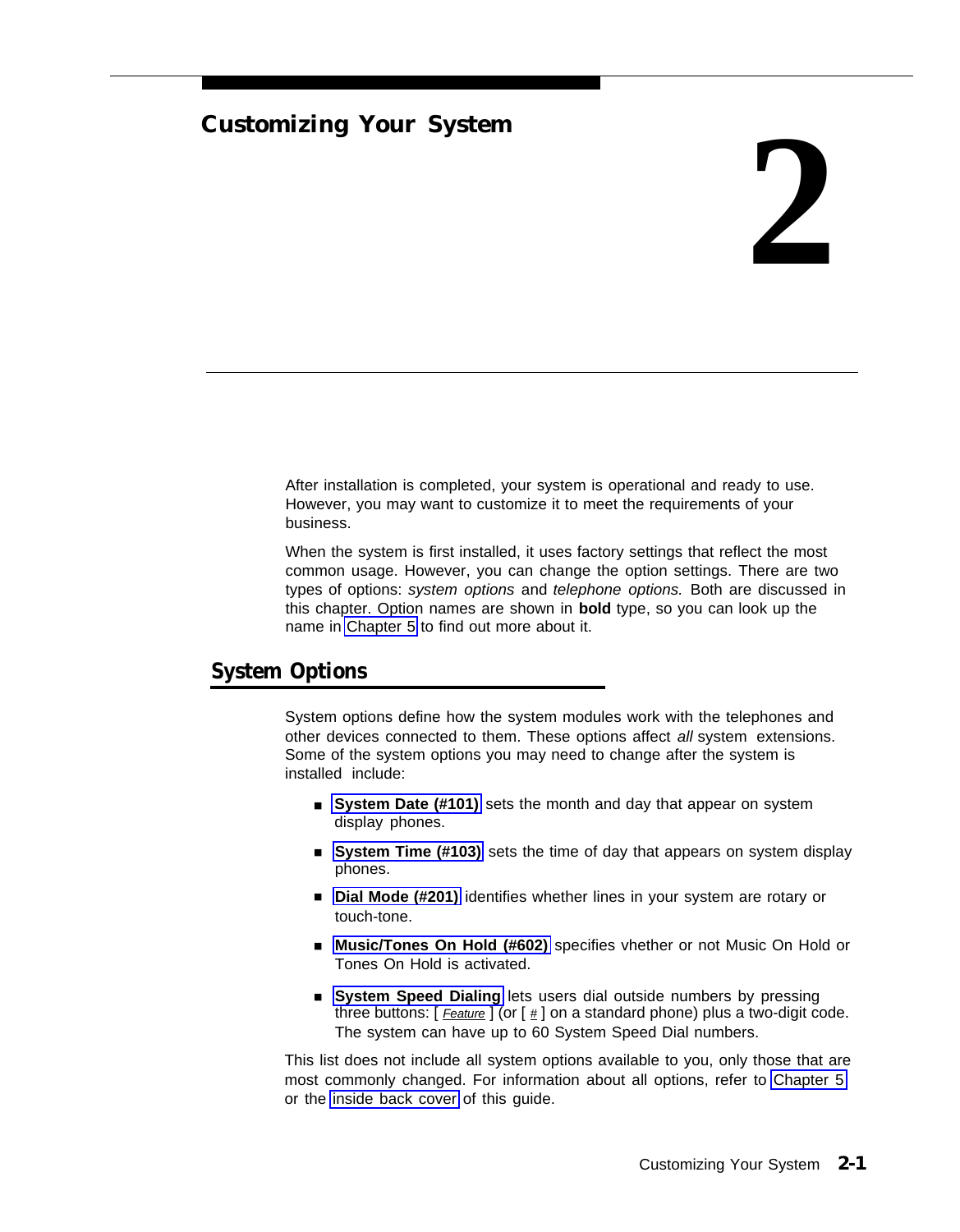#### <span id="page-16-2"></span><span id="page-16-0"></span>**Telephone Options**

Telephone options let you further customize individual extensions in the system. For example, you can specify which outside lines ring at an extension and you can store phone numbers on programmable buttons on system phones. Telep[hone options to consider are](#page-50-0):

- Automatic Line Selection allows you to select the sequence of lines through which the system searches to find a free line when the user makes a call. (For extensions with standard phones, set Automatic Line Selection to "intercom first." This enables the user at the standard phone to access system features, including intercom calling.) If you are changing Automatic Line Selection plus one or more other options for an [extension, you](#page-65-0) must set Automatic Line Selection first.
- Line Ringing [specifies whether or](#page-73-0) not the line rings at the extension.
- Outgoing Call Restriction (#401) specifies the types of calls that can be made from the extension.
- [Automatic Extension Privacy \(#304\)](#page-49-0) assigned to an extension to which an auxiliary device such as a fax machine or modem is connected, prevents users from interrupting calls to this extension. You can also use this option to have Privacy on MLS-6, MLC-6, MDC 9000, and MDW 9000 [phones, which do not have Privacy buttons.](#page-57-0)
- <span id="page-16-3"></span><span id="page-16-1"></span>■ Doorphone/Internal Hotline Phone/External Hotline Phone (#604) specifies whether or not a special phone application is installed at an [extension.](#page-47-0)
- Auto Dialing lets you store phone numbers or extension numbers on the eight programmable buttons on the top two rows of MLS-18D, MLS-12D, and MLS-12 phones for one-touch dialing. These buttons are Auto Dial buttons. An extension number stored on a button is an intercom Auto Dial number, and an outside phone number stored on a button is an [outside Auto Dial](#page-59-0) number. (You can also set up an Auto Dial button for **Group Paging.)**

This list does not include all telephone options available to you, only tho[se that](#page-42-2) [ar](#page-42-2)e mo[st commonly chang](#page-137-1)ed. For information about all options, refer to Chapter 5 or the inside back cover of this guide.

#### **Changing Option Settings**

System option settings and telephone option settings (except for Auto Dial buttons) can be changed only from extension 10 using an MLS-model phone. Users with MLS-18D, MLS-12D, and MLS-12 phones also can store numbers on Auto Dial buttons at their own phones; instructions are provided on the Quick Reference card. If you plan to set up Auto Dial buttons for system extensions from extension 10, make sure the phone at extension 10 is as large as the largest phone in the system.

#### **NOTE:**

You can change settings any time, even when you are on a call. This allows you to change settings while talking to the AT&T Helpline.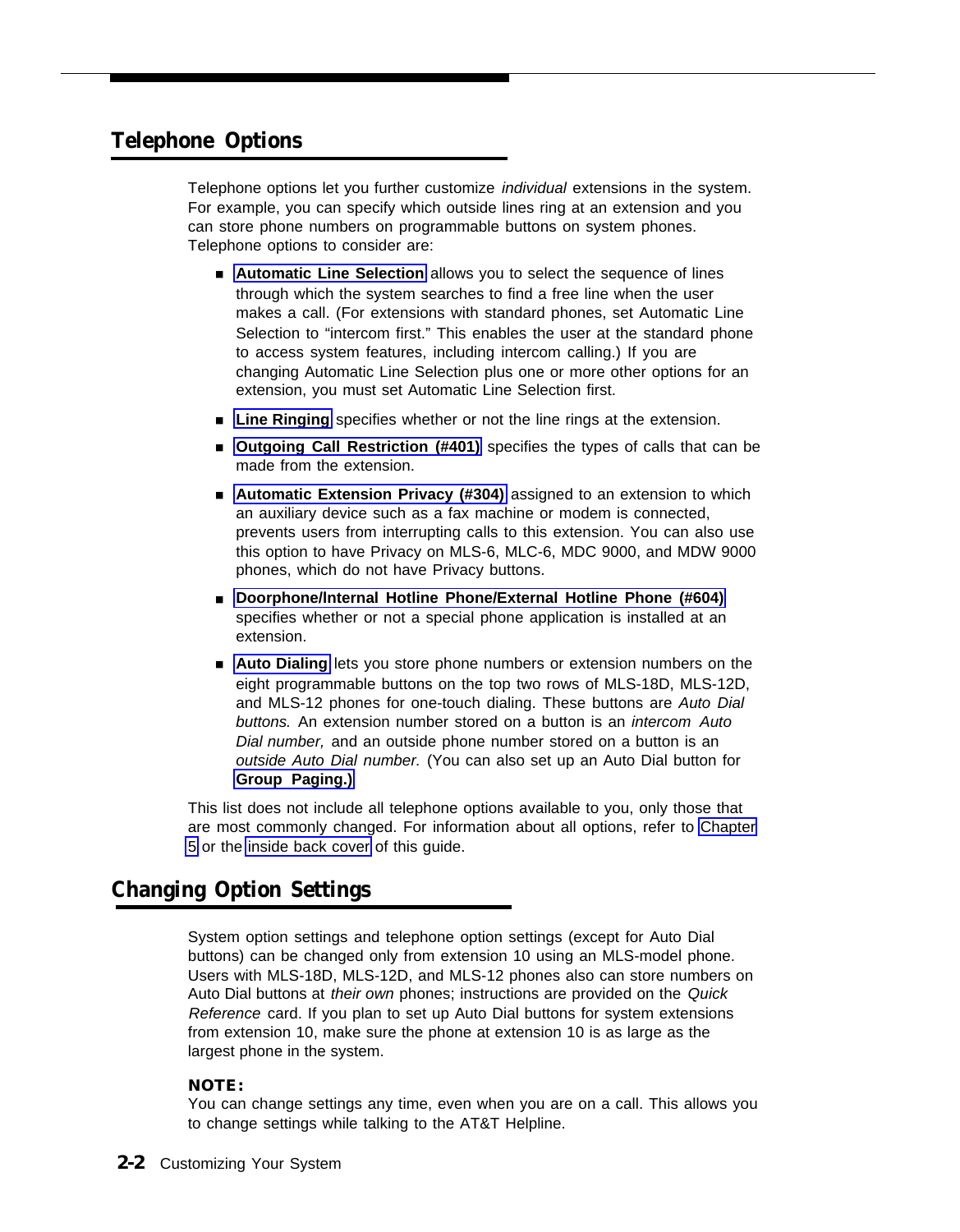Keep in mind the following general guidelines when changing option settings. Detailed procedures for changing each option are provided in [Chapter 5.](#page-42-3)

- To change settings, you press [ *Eeature* ] [ <u>0</u> ] [ 0 ] at extension 10. At this point, the phone beeps and the light next to  $[$   $_{Spkr}$ ] is green flutter. Then press left [ *Intercom* ] twice. The light next to left [ *Intercom* ] is green steady.
- Some options are identified by # and a three-digit code (for example, **System Date** is #101). To change these options, press [  $\#$  ] and the three digit code assigned to the option. The Message light, located above the dial pad on the right side of the phone, indicates the current setting for the option you have chosen. If you change a setting, the Message light also changes to reflect the new setting.
- When you are done changing option settings, you can either press [  $Feature$ ] [  $Q$ ] [  $Q$ ] or lift the handset off-hook, then place it back in the cradle.

#### <span id="page-17-1"></span><span id="page-17-0"></span>**PBX or Centrex Services Support**

This section applies only if you use PBX or Centrex services with your system.

PBX services are provided by a private telephone switch; Centrex services are provided by your local telephone company from a Central Office (CO) outside your premises. These services include the PBX or Centrex lines connected to your system modules and some set of features—such as hold, conference, or transfer—that are available on those lines. PBX or Centrex services may be offered in your area under a different name. For specific Centrex features to be available to you, your company must subscribe to those features. For specific information on using PBX or Centrex services, see the documentation provided with the service.

The options you should consider when setting up your system to work effectively behind a PBX or Centrex system are listed below.

- To set up your equipment to work properly with PBX or Centrex services, set **[Recall Timer Duration \(#107\)](#page-78-0)** to match the setting used by your PBX or Centrex system (usually "18" or 450 msec. for a PBX system; "32" or 800 msec. for a Centrex system).
- For extensions with standard phones, set [Automatic Line Selection](#page-50-1) to "intercom first." This enables standard phones to access equipment features, including intercom calling.
- When you store numbers outside the PBX or Centrex system for **[System](#page-82-1) [Speed Dialing](#page-82-1)** or **[Auto Dialing,](#page-47-1)** include the PBX or Centrex system dial-out code (if any), followed by a pause, in the stored number.

#### **NOTE:**

If you want to assign dialing restrictions to specific extensions, use the PBX or Centrex dialing restrictions. Refer to the PBX or Centrex documentation for more information.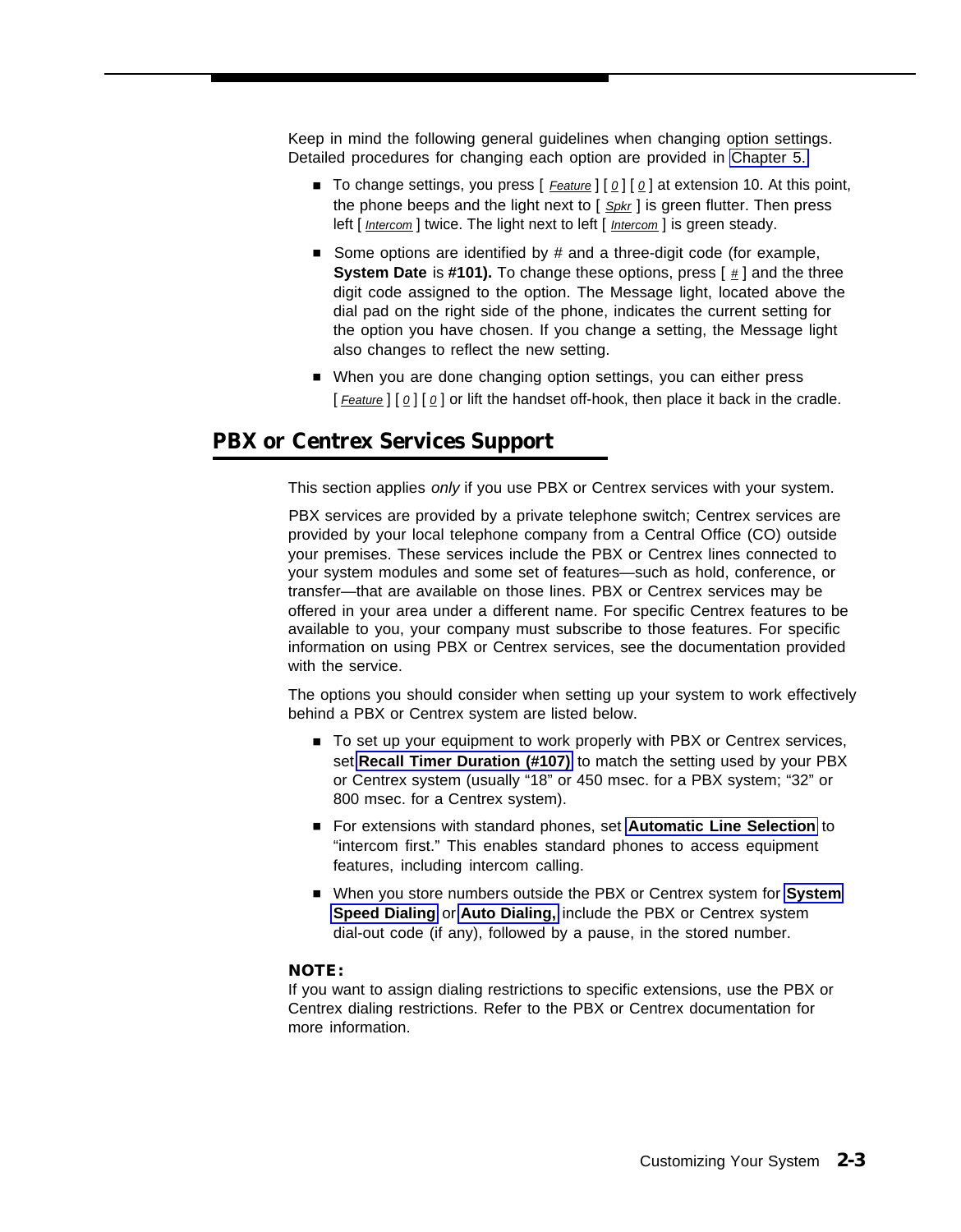## <span id="page-18-1"></span><span id="page-18-0"></span>**Learning About Telephones**

## **3**

## **Contents**

| <b>System Telephones</b>              |         |  |
|---------------------------------------|---------|--|
| Buttons and Indicators                | $3 - 2$ |  |
| Lights<br>п                           | $3 - 4$ |  |
| <b>Ringing Patterns</b>               | $3-5$   |  |
| Dial Tones<br>п                       | 3-5     |  |
| Using the Speaker and Microphone<br>ш | 3-5     |  |
| Hands-Free Answer on Intercom (HFAI)  | $3-6$   |  |
| Speakerphone Performance Tips         | $3 - 7$ |  |
| <b>Standard Telephones</b>            | $3 - 7$ |  |
| <b>Ringing Patterns</b>               | 3-8     |  |
| Dial Tones                            | $3 - 8$ |  |
| Using the Switchhook                  | $3 - 8$ |  |
| Limitations<br>п                      | 3-9     |  |
| <b>Feature Phones</b><br>п            | 3-9     |  |
| <b>Combination Extensions</b>         |         |  |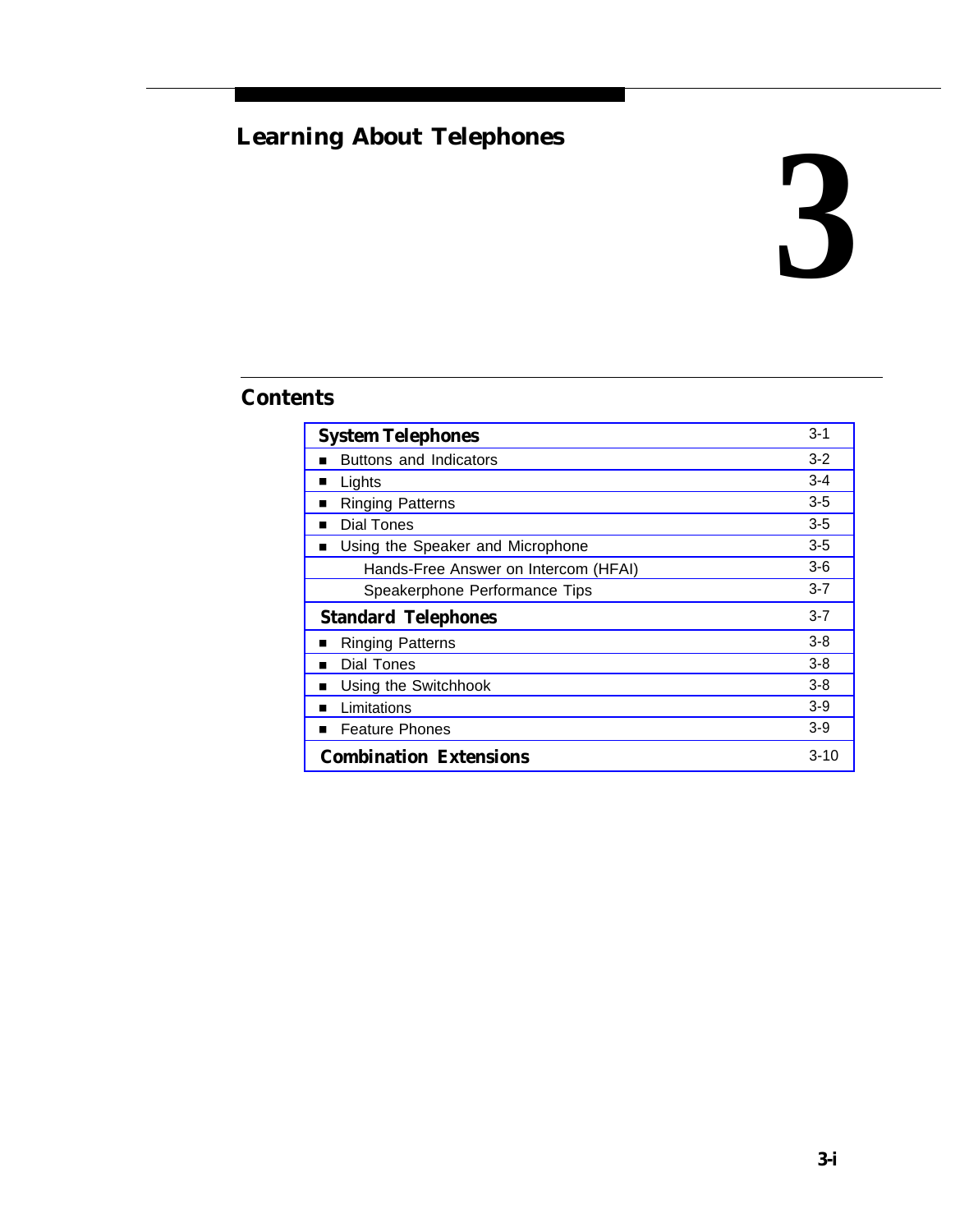## **Learning About Telephones**

## **3**

This chapter explains how system and standard phones work with the system, as well as combination extensions where more than one phone or auxiliary device is installed. System phones are described first, followed by [standard](#page-25-3) [phones](#page-25-3) on page 3-7 and [combination extensions](#page-28-3) on 3-10.

### <span id="page-19-1"></span><span id="page-19-0"></span>**System Telephones**

System phones have some buttons and indicators in common. The following pages explain where they are and how they work.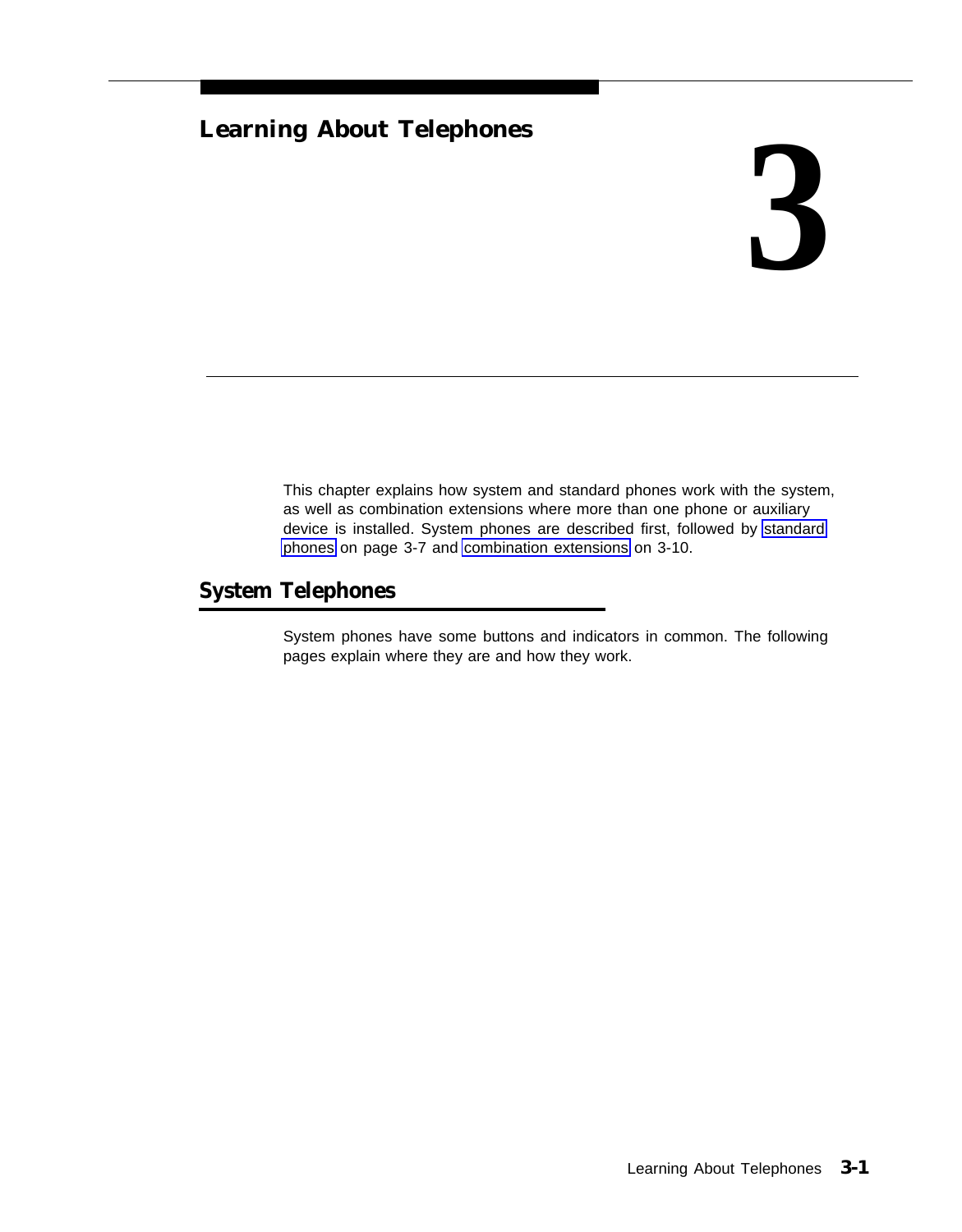#### <span id="page-20-0"></span>**Buttons and Indicators**



The following buttons and displays appear on system phones:

**Display.** (MLS-18D and MLS-12D only) Shows date and time when phone is idle, number dialed when placing a call, extension number calling you or transferring a call to you, and duration while a call is in progress. (To adjust the MLS-18D display contrast, see **[Volume Control Buttons](#page-21-0)** on the next page.)

**Programmmable Auto Dial Buttons.** (MLS-18D, MLS-12D, and MLS-12 only) Store outside or inside numbers for one-touch access.

**Calling Feature Buttons.** (MLS-18D, MLS-12D, and MLS-12 only) Press to use calling features with one touch—from left to right, there are buttons for the Privacy, Last Number Redial, Recall, and Conference Drop features.

**Line Buttons.** Press to make or answer outside calls. Lights next to each button show the status of the line (see ["Lights"](#page-22-1) later in this chapter).

**Intercom Buttons.** Press either button to make (or answer) a call to (or from) another extension in the system.

#### **Other Buttons and Indicators** (shown in exploded views)

**Feature** (labeled "Feat" on MLC-6, MDC 9000, and MDW 9000). Press to change option settings or to use a System Speed Dial number. (On an MLS-6, MLC-6, MDC 9000, or MDW 9000 phone, use with two-digit code to access Last Number Redial, Recall, and Conference Drop features.)

**Conf.** Press to add other parties to your call.

**Transfer** (labeled "Trans" on MLC-6, MDC 9000, and MDW 9000). Press to pass a call to another extension.

**Hold.** Press to put a call on hold.

**Spkr** (MLS-18D, MLS-12D, MLS-12, and MLS-6 only). Press to turn on and off speaker and microphone (if available), so you can dial or have a conversation without lifting the handset. The light next to this button shows when the speaker is turned on.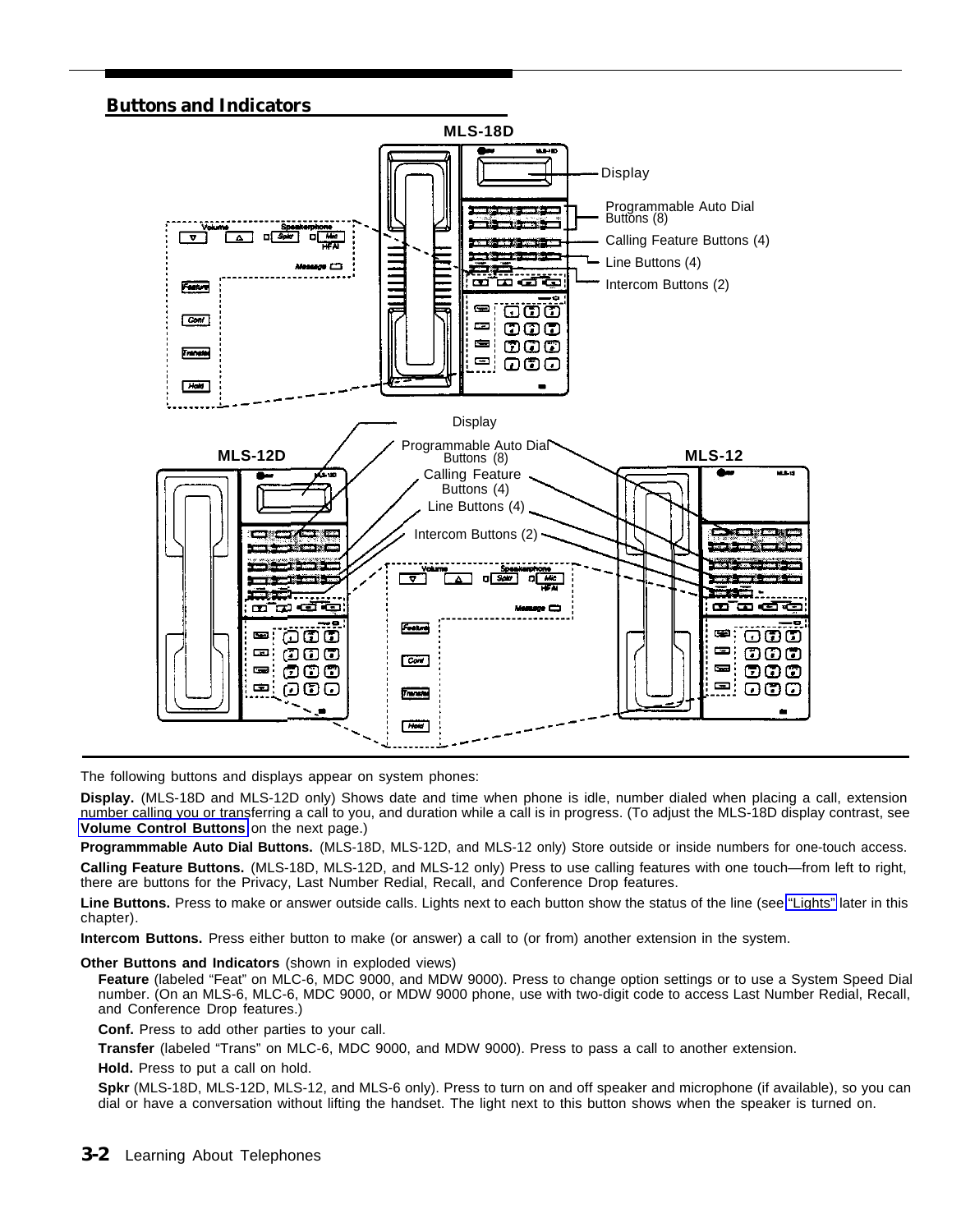

<span id="page-21-0"></span>**Mic** (MLS-18D, MLS-12D, and MLS-12 only). Press to turn the microphone on and off. The light next to this button shows when the microphone is turned on. Leave on to use Hands-Free Answer on Intercom (HFAI) feature.

**Message Light.** When changing option settings at extension 10, shows current setting. On the MDW 9000, **MSG** appears in the handset display.

**Volume Control Buttons** (MLS-18D, MLS-12D, MLS-12, and MLS-6 only). Press ▼ to decrease or ▲ to increase the volume as follows:

- To adjust ringer volume, press ▼ or ▲ while the phone is idle and the handset is in the cradle.
- To adjust speaker volume, press ▼ or ▲ while listening to a call through the speaker. ■ To adjust handset volume, press ▼ or ▲ while listening through the handset.

To adjust the display contrast on the MLS-18D phone, press  $[\star]$  and then  $\nabla$  to decrease the brightness or  $\blacktriangle$  to increase the brightness, while the phone is idle and the handset is in the cradle.

**Earpiece Volume Control Switch** (MLC-6 and MDC 9000 Handset). To adjust handset volume, slide switch up (high) or down (low). **Volume Control** (MDW 9000 Handset). Press + to increase or – to decrease volume of earpiece or ringer.

**Ringer Volume Control** (MLC-6 and MDC 9000 Base). To adjust ringer volume, press ▼ or ▲ while the phone is idle.

**Status Button** (MLC-6 and MDC 9000 Handset). Quickly updates the display on the handset.

**On/Off Button** (MLC-6, MDC 9000, and MDW 9000 Handset.) Turns the handset on and off. (You must turn the handset on to make calls.) **Mute Button** (MDW 9000 Handset). Press to have a private conversation with someone near you while on a call.

**Talk Indicator** (MLC-6 and MDC 9000 Base). Lights when the handset is lifted and turned on.

**Charge Indicator** (MLC-6, MDC 9000, and MDW 9000 Base). Lights when the handset is placed on the base and the handset batteries are charging.

**Spare Charge Indicator** (MDW 9000 Base). Lights when spare battery is charging.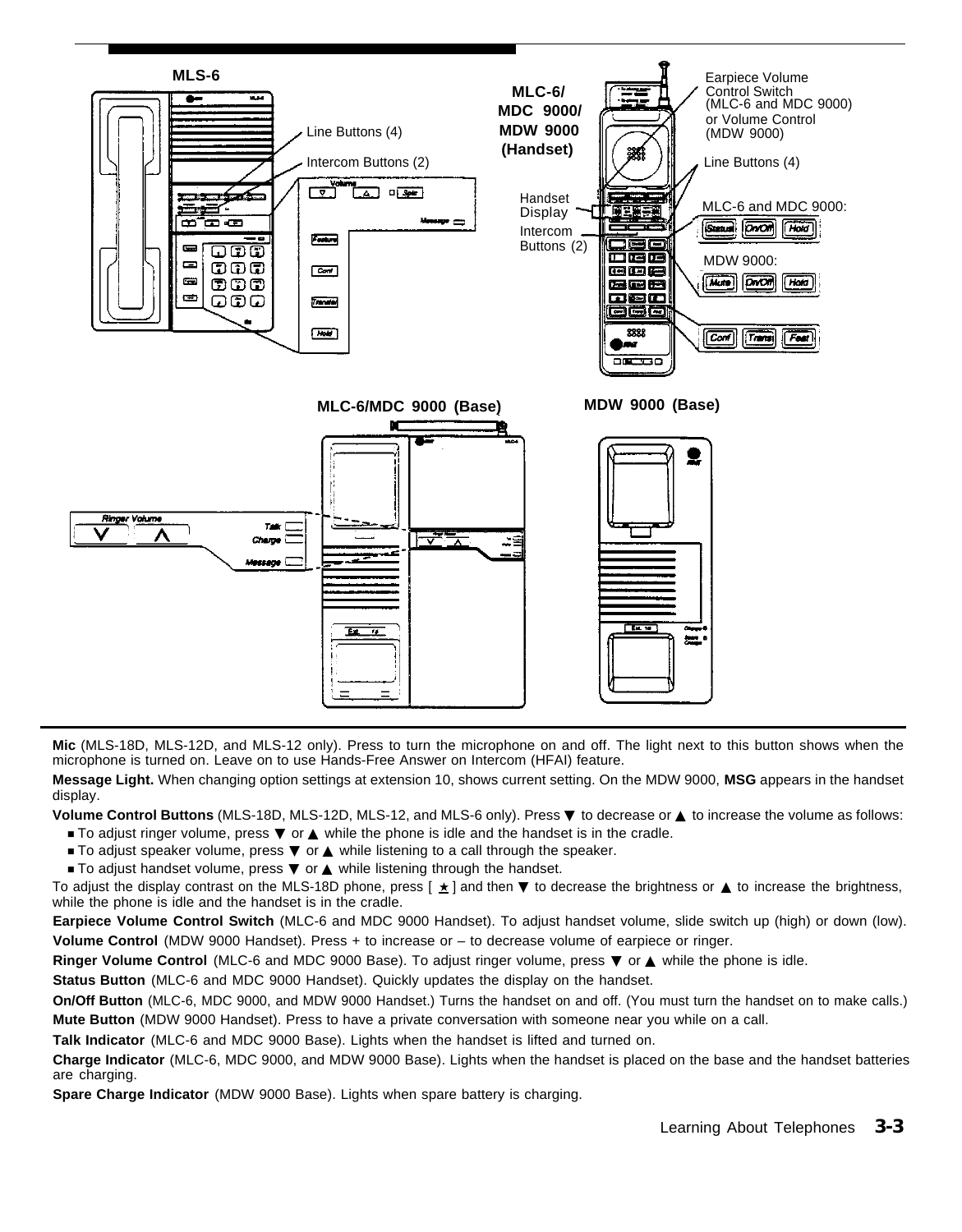#### <span id="page-22-2"></span><span id="page-22-1"></span><span id="page-22-0"></span>**Lights**

Each line button, each calling feature button, and some Auto Dial buttons have a green light and a red light. The meaning of these lights varies, depending on whether a button is used to access an outside line, a calling feature, or an intercom Auto Dial number.

Table 3-1 shows the meanings of the various light patterns for each possible button assignment.

| <b>Light Pattern</b>                                                   | <b>Line Button</b>                                                                                                                                                                                           | Calling<br><b>Feature</b><br><b>Button</b> | <b>Intercom Auto Dial</b><br><b>Button</b>                                                                     |
|------------------------------------------------------------------------|--------------------------------------------------------------------------------------------------------------------------------------------------------------------------------------------------------------|--------------------------------------------|----------------------------------------------------------------------------------------------------------------|
| Steady On                                                              | Line is in use. Green means you are<br>using the line; red means someone at<br>another extension is using the line.                                                                                          | Green<br>means<br>feature<br>is on         | Red means the extension<br>whose number is stored<br>on the button is busy<br>(making or answering a<br>call). |
| Off<br>(steady off)                                                    | Line is idle (not being used).                                                                                                                                                                               | Feature<br>is off                          | Extension whose number<br>is stored on the button is<br>idle (not being used).                                 |
| Flash<br>(long on, long off)                                           | A call is ringing on the line. Green<br>flash means a call is ringing at your<br>extension. Red flash means a call is<br>ringing on the line, but not at your<br>extension.                                  |                                            |                                                                                                                |
| Alternating Red/Green Flash<br>(red on, green on, red on,<br>green on) | Appears at both extensions in a<br>joined call, and at each extension<br>connnected in a conference call.                                                                                                    |                                            |                                                                                                                |
| Wink<br>I<br><b>The Second Second</b><br>(long on, short off)          | A call on the line is on hold. Green<br>wink means the call is on hold at your<br>extension. Red wink means the call is<br>on hold at another extension. (Anyone<br>who has the line can retrieve the call.) |                                            |                                                                                                                |
| Flutter<br>.<br>(short on, short off)                                  | Green flutter means a conference call<br>on your line is on hold.                                                                                                                                            |                                            |                                                                                                                |

**Table 3-1. Light Patterns for System Phones**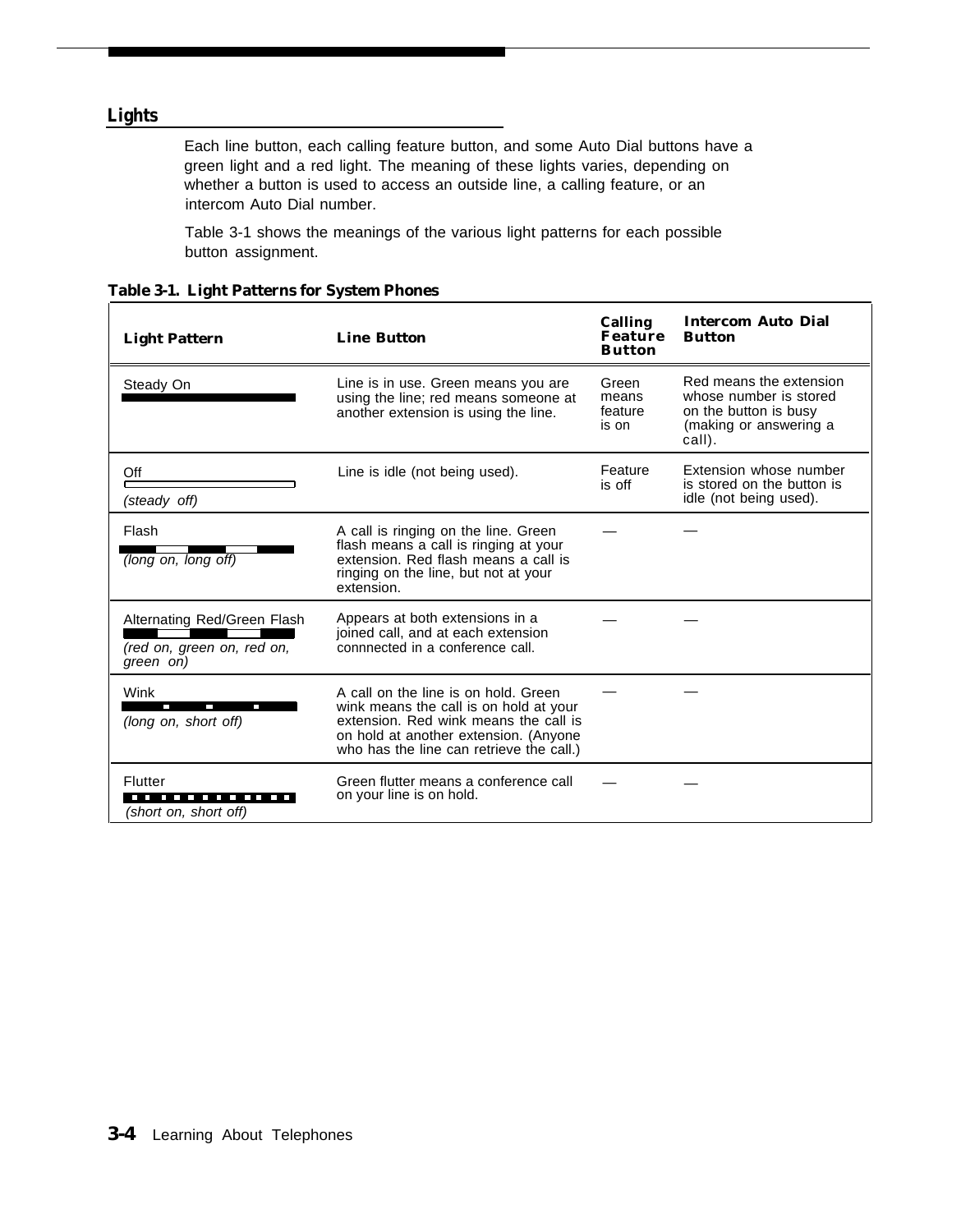#### <span id="page-23-1"></span>**Ringing Patterns**

You can tell what kind of call you are receiving by the way your system phone rings:

- An outside call will ring . . . ring . . . ring.
- An intercom call will *ring BEEP . . .ring BEEP . . . ring BEEP.* If you have a system display phone, the caller's extension number will show on the display.
- A transferred call, or a call on hold that is ringing back, will *ring BEEP* BEEP . . .ring BEEP BEEP . . . ring BEEP BEEP.

If **[Unique Line Ringing \(#118\)](#page-87-0)** is active, all incoming outside calls on MLS-model phones will ring as follows:

- Line 1 uses the pattern described above.
- Line 2 uses an ascending tone with dip.
- Line 3 uses a descending tone.
- Line 4 uses a mixed tone.

Outside calls transferred to your extension will ring with the appropriate Unique Line Ringing pattern followed by two beeps.

#### **NOTE:**

If you use the system with PBX or Centrex lines, the PBX/Centrex distinctive ringing patterns are not passed to phones. Phones use the ringing patterns described here instead.

#### <span id="page-23-0"></span>**Dial Tones**

You will encounter two different dial tones when making calls:

- **Outside dial tone** is generated by your local phone company and indicates that you can make an outside call.
- Intercom dial tone is generated by the system and indicates that you can make an inside, or intercom, call.

To hear the difference between the two types of dial tones on a system phone, lift the handset and press a line button. The dial tone you hear is an outside dial tone. To hear an intercom dial tone, press [ Intercom ].

#### **Using the Speaker and Microphone**

Every MLS-model phone has a speaker, which you can turn on by pressing  $\int$  Spkr ]. When the light next to  $\int$  Spkr ] is on, the speaker is on.

MLS-18D, MLS-12D, and MLS-12 phones also have a microphone. On these phones, pressing [  $S_{\text{pkr}}$  ] turns on both the speaker and the microphone. In addition, you can turn just the microphone on and off by pressing  $[$  Mic  $]$ . When the light next to  $\left[\right.$  Mic  $\right]$  is on, the microphone is on.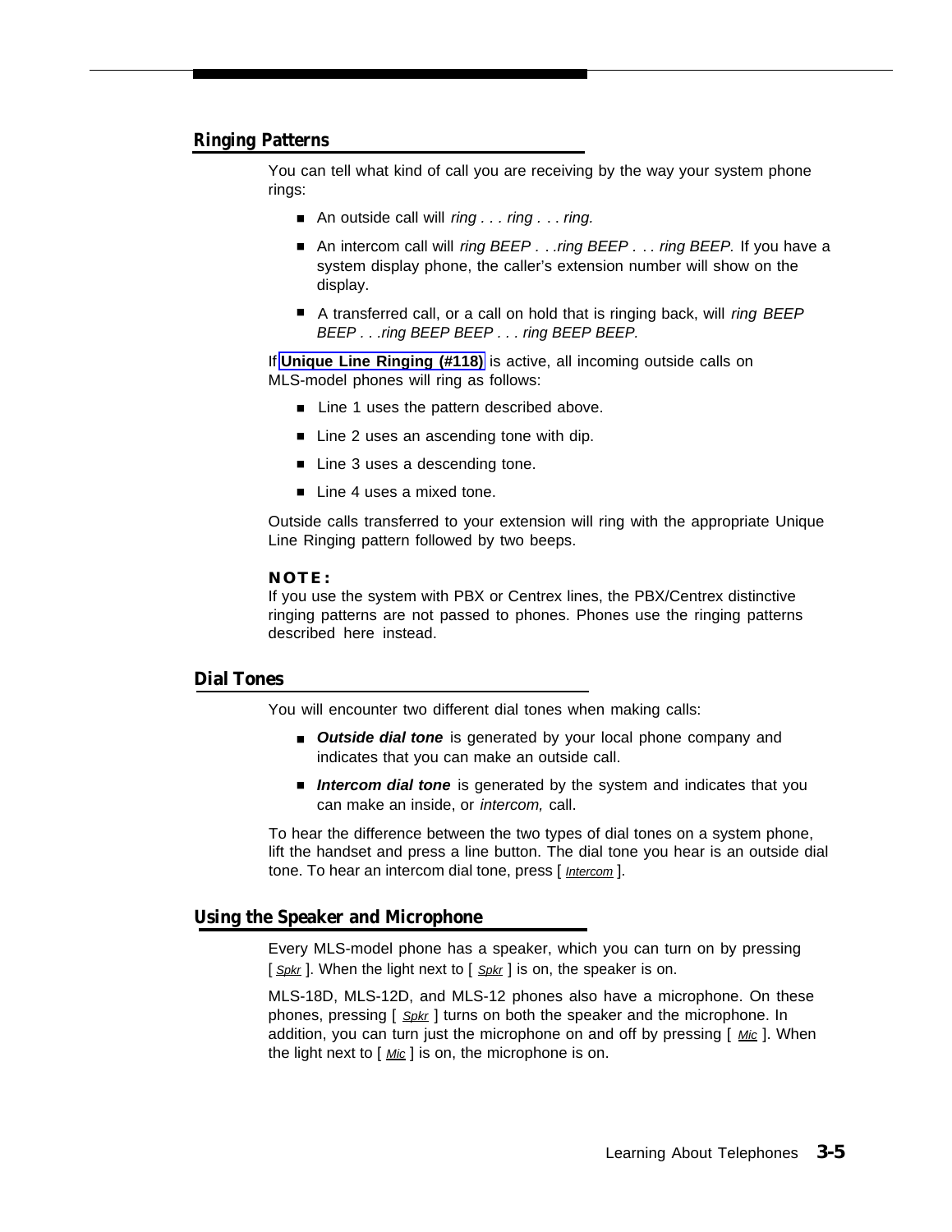If you prefer to dial and conduct calls without lifting the handset, you can use the speaker and the microphone instead:

- To make a call without lifting the handset, press [ S<sub>pkr</sub>] to get dial tone. (Alternatively, press an idle line or intercom button, which automatically turns on the  $\lceil S_{\text{pkr}} \rceil$  and  $\lceil M_{\text{ic}} \rceil$  if available.) Dial the number and you will hear the call ringing. When the other party answers, you can talk without lifting the handset. On MLS-6 phones (which have no microphone), you must lift the handset to talk when the other party answers. You cannot listen through the handset and the phone's speaker at the same time.
- To turn off the microphone when you are using the speaker, press [ Mic]. This will *mute* your voice so the other party cannot hear you.
- If you are already on a call (on an MLS-18D, MLS-12D, or MLS-12 phone), you can switch from the handset to the speaker and microphone by pressing [  $S_{\text{Dk}r}$  ] and hanging up the handset. (Conversely, if you are using the speaker and microphone and want to switch to the handset, lift the handset and the speaker and microphone will turn off.
- Use the Hands-Free Answer on Intercom (HFAI) feature to answer voice-signaled calls without lifting the handset (see below).

#### <span id="page-24-0"></span>**Hands-Free Answer on Intercom (HFAI)**

When you receive a *voice-signaled* intercom call, your phone beeps to indicate that your speaker has been turned on automatically, and you hear the caller's voice over your phone's speaker. If you leave your microphone on all the time, you can start talking when you hear the caller, without lifting the handset. This feature is called Hands-Free Answer on Intercom.

#### **NOTE:**

Since MLS-6 phones do not have microphones, users must lift the handset to answer voice-signaled intercom calls to these phones.

Any user in the system can make a voice-signaled intercom call to a system phone by pressing  $\mathsf{F} \star \mathsf{I}$  and then dialing an extension number. (You can make a voice-signaled call from either a system phone or a standard phone. However, if you try to make a voice-signaled call to a standard phone or an MLC-6, MDC 9000, or MDW 9000 phone, it will ring instead.)

#### **NOTES:**

- 1. The HFAI feature can be turned on or off only when your phone is idle. Muting your voice while you are on a call only turns off the microphone for the duration of the call.
- 2. If HFAI is on and you are already on a call, you will not receive any voice-signaled calls to your extension—they will ring instead.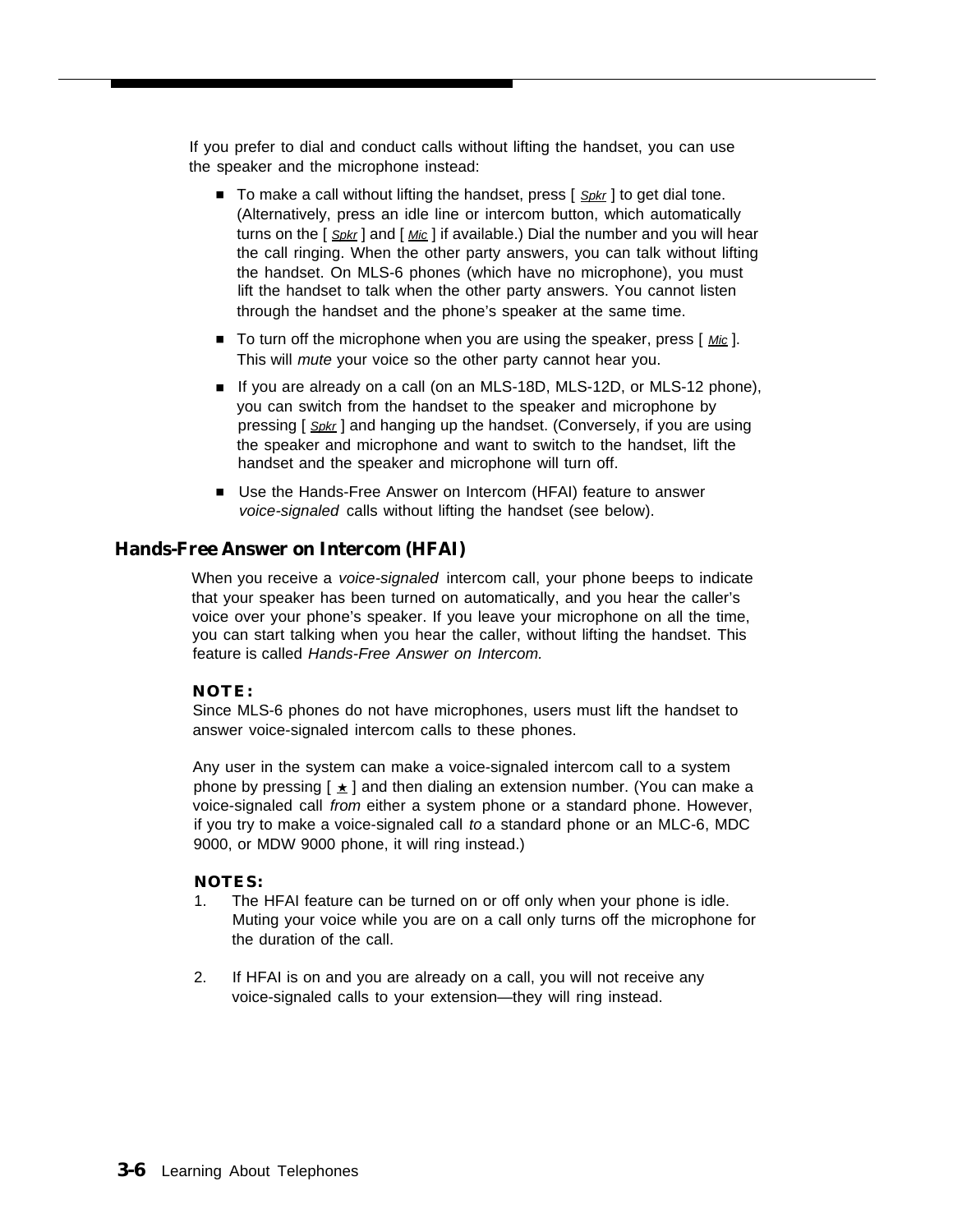#### <span id="page-25-2"></span>**Speakerphone Performance Tips**

The speaker on your MLS-18D, MLS-12D, or MLS-12 phone has a sensitive sound-activated switch. Room acoustics and background noise can affect the proper operation of the speakerphone. To ensure that your speakerphone works effectively, follow these guidelines:

- Avoid placing your phone in areas with high background noise caused by loud voices, radios, heaters, air conditioning fans, printers, copiers, typewriters, or other noisy office equipment.
- Avoid rustling papers near the microphone (lower right corner of your phone).
- Avoid talking before the other person is finished speaking. When you both talk at the same time, only one person's voice comes through.
- Do not use your speaker to make announcements over a loudspeaker paging system connected to your system.
- When talking, always face your phone and stay within two feet of it.
- If you have difficulty hearing the other party, try increasing the speaker volume. If you have background noise, try turning off the the microphone when the party at the other end is speaking and turning it on when you speak. If the difficulty persists, lift the handset to continue the conversation. ■

#### <span id="page-25-3"></span><span id="page-25-1"></span><span id="page-25-0"></span>**Standard Telephones**

In addition to system phones, you can connect industry-standard touch-tone or rotary dial telephones—and even some feature phones with built-in calling features—directly to the system. You can also combine standard phones on the same extension with system phones or other devices, without using expensive adapters or connectors.

Standard phones can do many of the things that system phones can do, and you can save money by using them in certain situations when a system phone is not needed. Follow these guidelines when using standard phones:

- Use standard phones as power failure backups. System phones will not work without power. In the event of a power failure, standard phones at extensions 10 and 16 can connect to lines 1 and 3, respectively, for continued operation. You can connect standard phones in combination with system phones at power failure extensions, or you can simply keep spare standard phones at those extensions to serve as replacement in case of a power failure.
- Set [Automatic Line Selection](#page-50-2) for standard phones to "intercom first." This enables a user at a standard phone extension to access system features, including intercom calling.
- To use a system calling feature, press  $[$   $#$ ] followed by its dial code. (Instructions for using these features on standard phones are included in [Chapter 5,](#page-42-4) "Feature Reference.")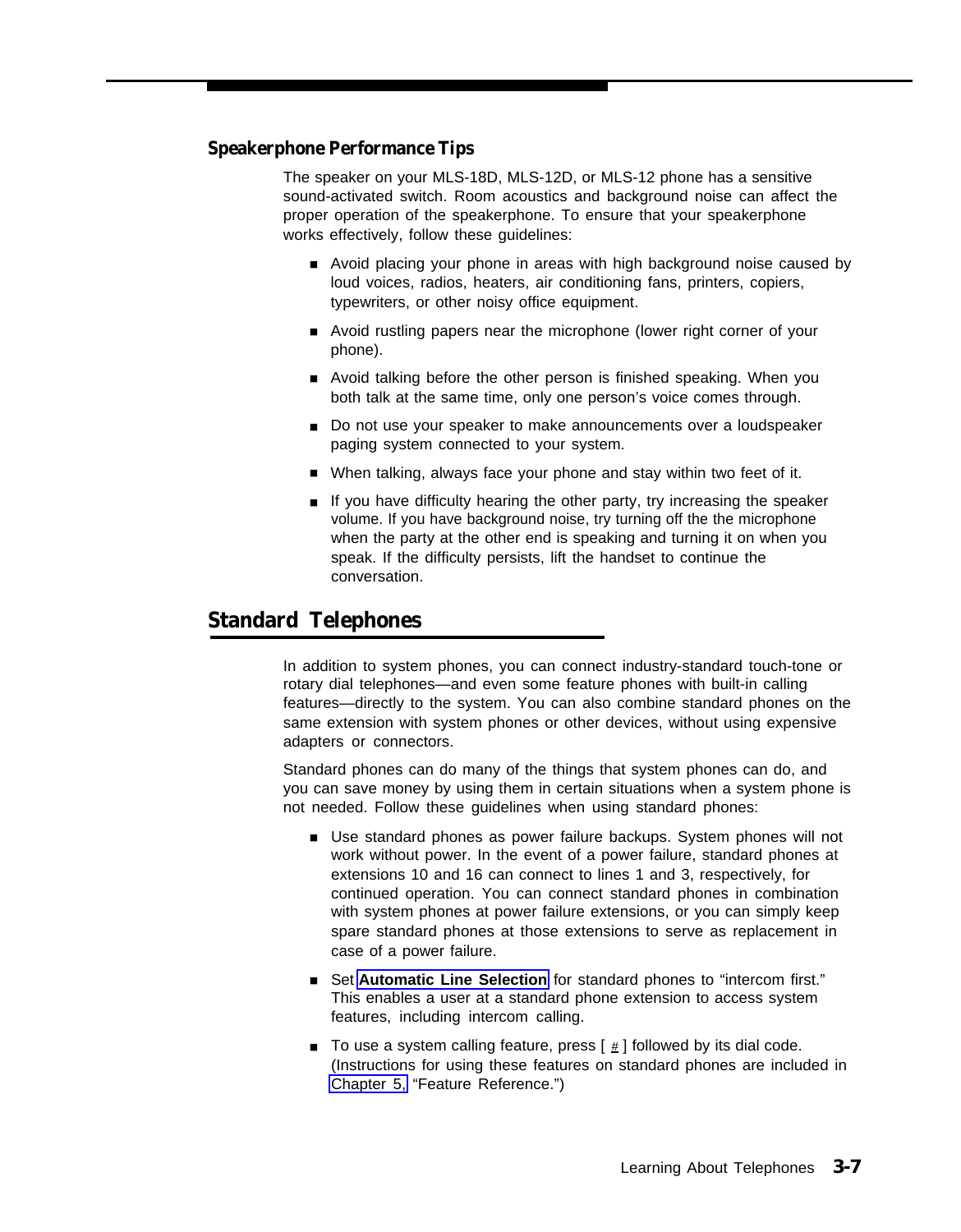- To use a System Speed Dial Number, press [ <u>#</u> ] followed by its two-digit code when you hear intercom dial tone
- Use the switchhook (or Recall or Flash button, if available) on a standard phone to place calls on hold, transfer a call, or set up a confere[nce call](#page-61-0). [\(For details](#page-85-0), se[e "Using the S](#page-52-0)witchhook" later in this chapter, or "Hold," "Transfer," and "Conference" in Chapter 5.)

#### <span id="page-26-2"></span>**Ringing Patterns**

You can tell what kind of call you are receiving by the way your standard phone rings:

- An outside call will *ring . . . ring . . . ring.*
- An intercom call will ring-ring . . . ring-ring . . . ring-ring.
- A transferred call, or a call on hold that is ringing back, will ring-ring-ring . . . ring-ring-ring . . . ring-ring-ring.

#### **NOTE:**

If you use the system with PBX or Centrex lines, the PBX/Centrex distinctive ringing patterns are not passed to phones. Phones use the ringing patterns described here instead.

#### <span id="page-26-1"></span><span id="page-26-0"></span>**Dial Tones**

You will encounter two different dial tones when making calls:

- **Outside dial tone** is generated by your local phone company and indicates that you can make an outside call.
- Intercom dial tone is generated by the system and indicates that you can make an inside, or intercom, call.

To hear the difference between the two dial tones, lift the handset. The dial tone you hear (assuming the phone has been changed to select intercom first, as recommended in this guide) is an intercom dial tone. To hear outside dial tone, press  $[9]$ .

#### **Using the Switchhook**

Some of the call handling instructions in [Chapter 5](#page-42-2) direct you to "rapidly press and release the switchhook." Pressing the switchhook for 1/4 to 1 second sends a signal over the line called a *switchhook flash*. However, do not press the switchook too quickly. If you press the switchhook and nothing happens, try again and press it a *little* longer.

#### **NOTE:**

If your phone has a button labeled "Recall" or "Flas[h," use th](#page-76-0)at button instead of pressing the switchhook. For more information, see "Recall" in Chapter 5.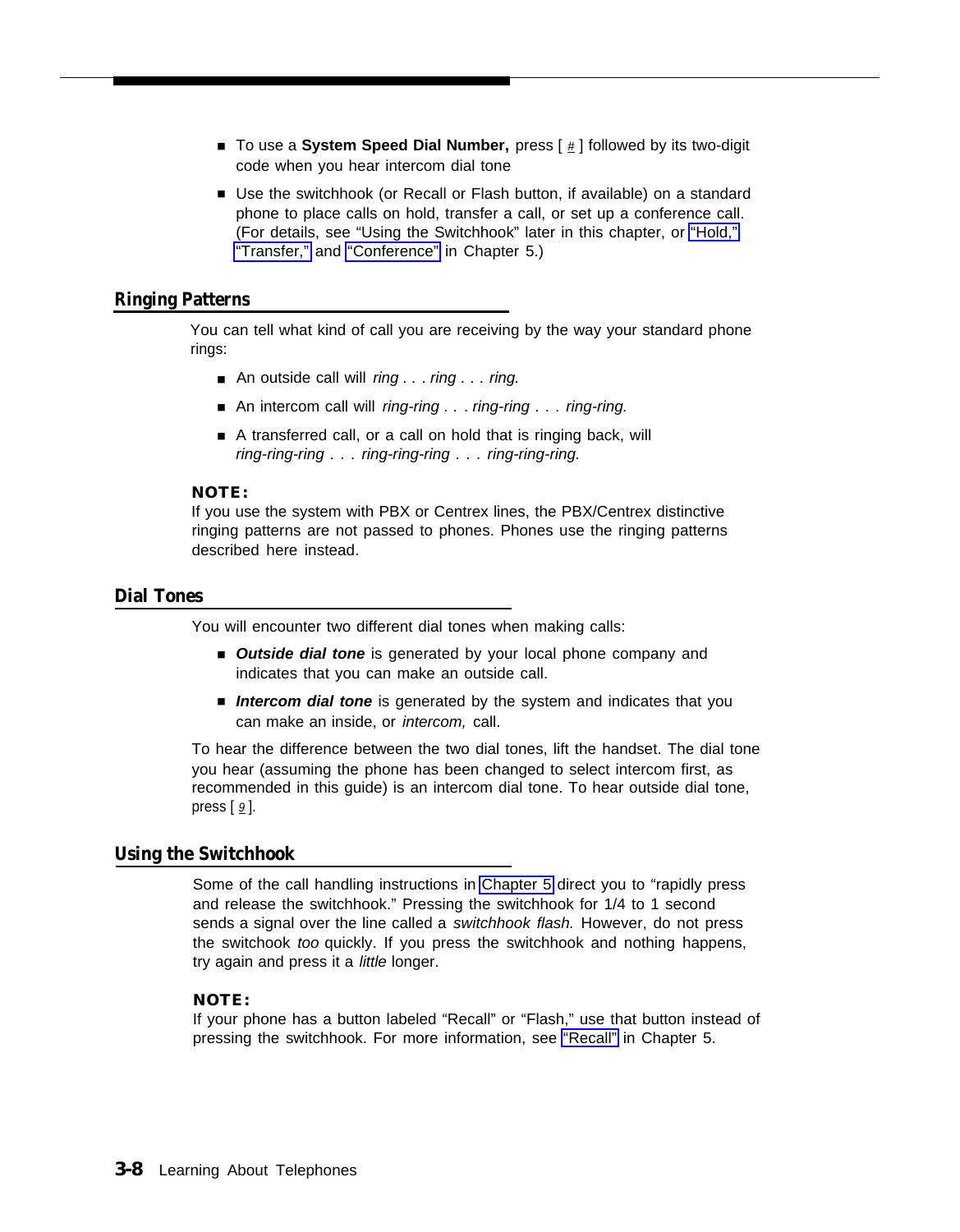#### <span id="page-27-1"></span>**Limitations**

Because standard phones do not have line buttons or dedicated function buttons, basic call handling procedures are sometimes different from those on system phones. In addition, the following limitations apply to a standard phone:

- You cannot change option settings.
- Because there are no line buttons on standard phones, users cannot manually select a line. You can make outside calls only on automatically selected lines (for information on **[Automatic Line Selection,](#page-50-3)** see Chapter 5).
- If a standard phone is in use, there is no indication of a second call and inside callers will hear a busy tone.
- You can make a voice-signaled intercom call from a standard phone, but if users try to make a voice-signaled call to a standard phone, it will ring.
- Users cannot access the **Conference Drop** or **Privacy** features; however, **[Automatic Extension Privacy \(#304\)](#page-49-1)** can be Assigned.
- Users cannot receive a group page.
- Rotary phones cannot access any features that require dialing a \* or #. Touch-tone phones are recommended.

#### <span id="page-27-0"></span>**Feature Phones**

A feature phone is a standard telephone that has feature buttons in addition to the regular 12-key dial pad. For example, there are feature phones that have auto dial buttons, last number redial buttons, hold buttons, and built-in speakers. You can use most of these phones with the system; however, there are some limitations to what these phones can do.

The capabilities of a feature phone are in the phone itself. For example, if you store a number on a feature phone's auto dial button, that number is stored in the feature phone. (This is different from storing a number on a system phone's Auto Dial button; in this case, the number is actually stored in the system modules.) Similarly, when you press a Hold button on a feature phone, the call is held at the phone itself. (Callers will not hear the system's music-on-hold.) Other phones in the system cannot see that the call is on hold (it appears as a busy line).

If you want to store an outside number on a feature phone's auto dial button, you must add a 9 and one or more pauses (if available) before each outside number. (The 9 gets an outside line, and each pause allows a few seconds to get an outside dial tone.)

Note that the feature phone's last number redial button may not work for an outside call. To redial the last number, use the system's Last Number Redial feature by pressing  $\left[\begin{array}{c} \# \\ \end{array}\right] \left[\begin{array}{c} 0 \\ \end{array}\right] \left[\begin{array}{c} 5 \end{array}\right]$ .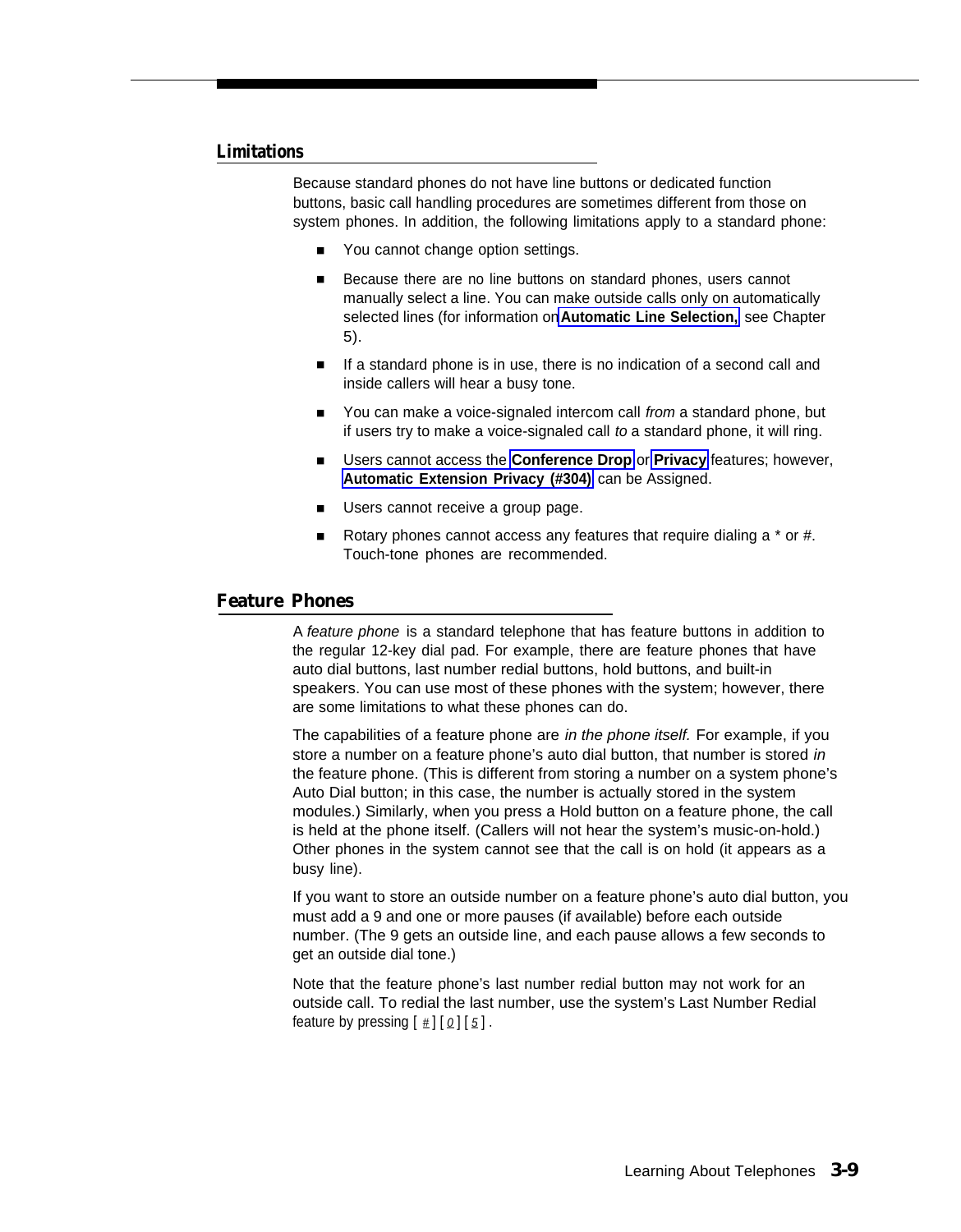#### <span id="page-28-3"></span><span id="page-28-2"></span><span id="page-28-1"></span><span id="page-28-0"></span>**Combination Extensions**

A combination extension is an extension with two devices connected to it—either two standard devices, or a system phone and a standard device (but not two system phones). [\(Appendix C](#page-104-3) provides instructions for installing a combination extension.)

Using the telephones in a combination extension is fairly simple. The main thing to understand is that the two telephones share a single extension in the same way that several home telephones share a single line. A system phone works like it always does and a standard phone works like it always does when connected to the system. Only one phone or device can be used at a time, unless you want to join the two on a single call (the same way two people can pick up the same call on different telephones at home). For example:

- Both phones share the same extension number. ■
- Both phones share the same voice path; that is, when either phone is busy, the extension is busy. ■
- Calls ring at both phones. If you prefer not to hear both phones ringing, turn off the standard phone's ringer.
- If you make a voice-signaled intercom call to a combination extension with a system phone, only the system phone signals; the standard phone will not ring. ■
- The lights on the system phone show what the standard phone is doing as well as what the system phone is doing. For an explanation of light patterns see ["Lights"](#page-22-2) at the beginning of this chapter. ■
- A second call can ring at the system phone while the standard phone is busy, but do not use the system phone to answer the second call until the standard phone is idle or the first call will be disconnected. ■
- While on a call on a standard phone, you can use the system phone's dial-pad and fixed-feature buttons to handle calls. For example, you can use the system phone to select a specific outside line, and conduct the call on the standard phone. Or, if you are on a call using the standard telephone, you can put that call on hold by pressing  $[$  Hold  $]$  on the system phone. To do this, it is not necessary to lift the handset of the system phone. (Held calls cannot be retrieved from a standard phone in a combination extension.) ■
- While you are on a call on a standard phone, you can activate calling features from the system phone ■
- If **[Privacy](#page-75-1)** is active at a combination extension, no other extension can join a call in progress at either the system phone or the standard device connected to in. (However, a phone can interrupt a call on the other phone or standard device at that same extension. For example, if a system phone and modem are combined at an extension, picking up the handset of the system phone could interrupt a modem transmission.) ■
- The PARTNER headset is a tip/ring device (equivalent to a standard phone) and can be used in combination with a system or a standard phone. ■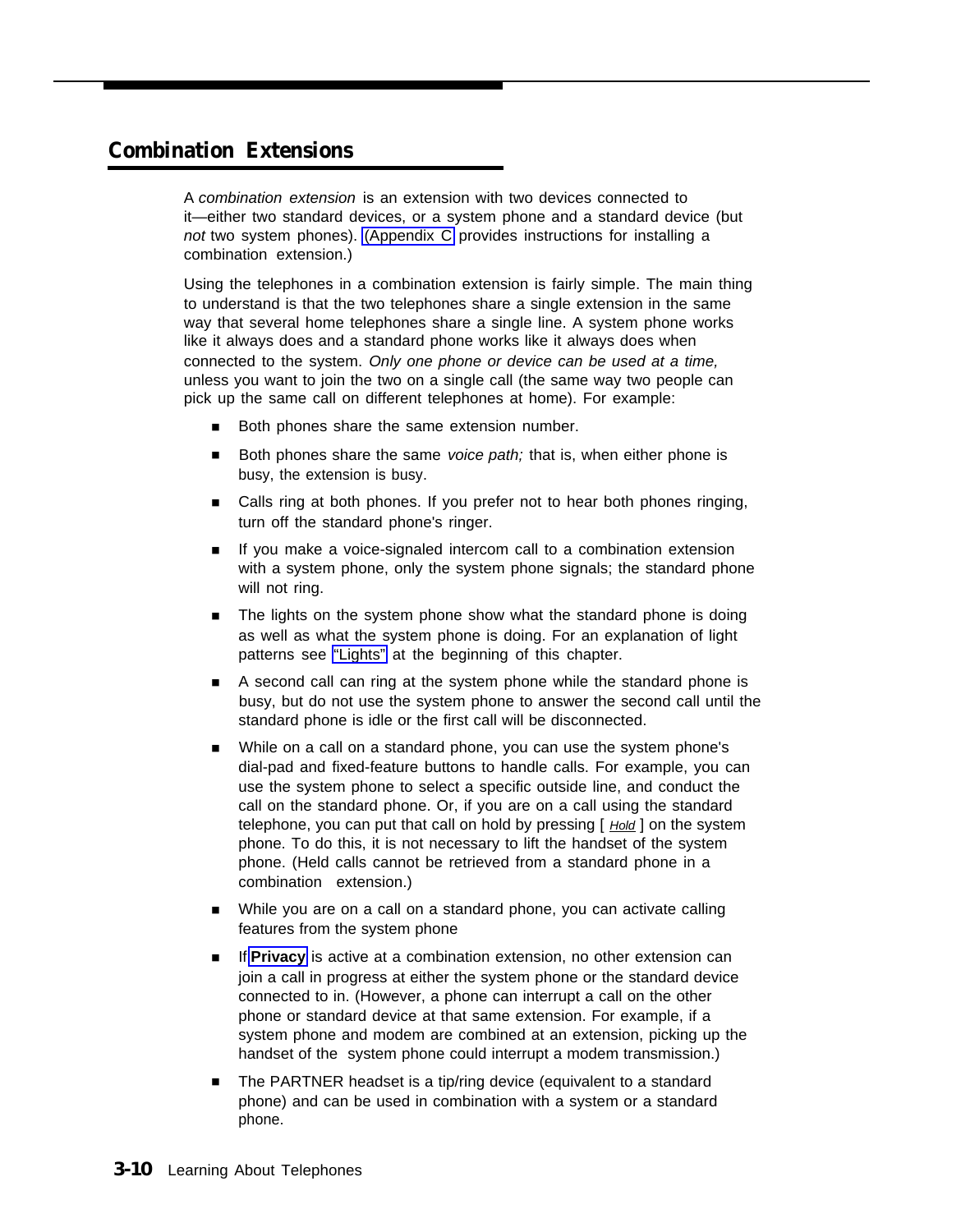## <span id="page-29-1"></span><span id="page-29-0"></span>**Using Auxiliary Equipment**

## **4**

## **Contents**

| <b>Overview</b>                          | 4-1      |
|------------------------------------------|----------|
| <b>Answering Machines</b>                | $4 - 2$  |
| Single Answering Machine<br>п            | $4 - 2$  |
| <b>Multiple Answering Machines</b>       | $4 - 3$  |
| Personal Answering Machine               | $4 - 4$  |
| <b>Credit Card Scanners</b>              | $4 - 5$  |
| <b>Fax Machines</b>                      | $4-6$    |
| Using Fax Machines                       | $4-6$    |
| Transferring a Call to the Fax Machine   | $4 - 6$  |
| Using the Fax Machine's Notify Feature   | $4 - 7$  |
| Setting Up Fax Machines                  | $4 - 7$  |
| Fax Machine with its Own Fax Line        | 4-8      |
| <b>Fax Machine Line Saver</b>            | 4-9      |
| Fax and Telephone Combination            | $4 - 10$ |
| <b>Modems</b>                            | $4 - 11$ |
| Stand-Alone Modem for Placing Calls Only | $4 - 11$ |
| Send and Receive Modem                   |          |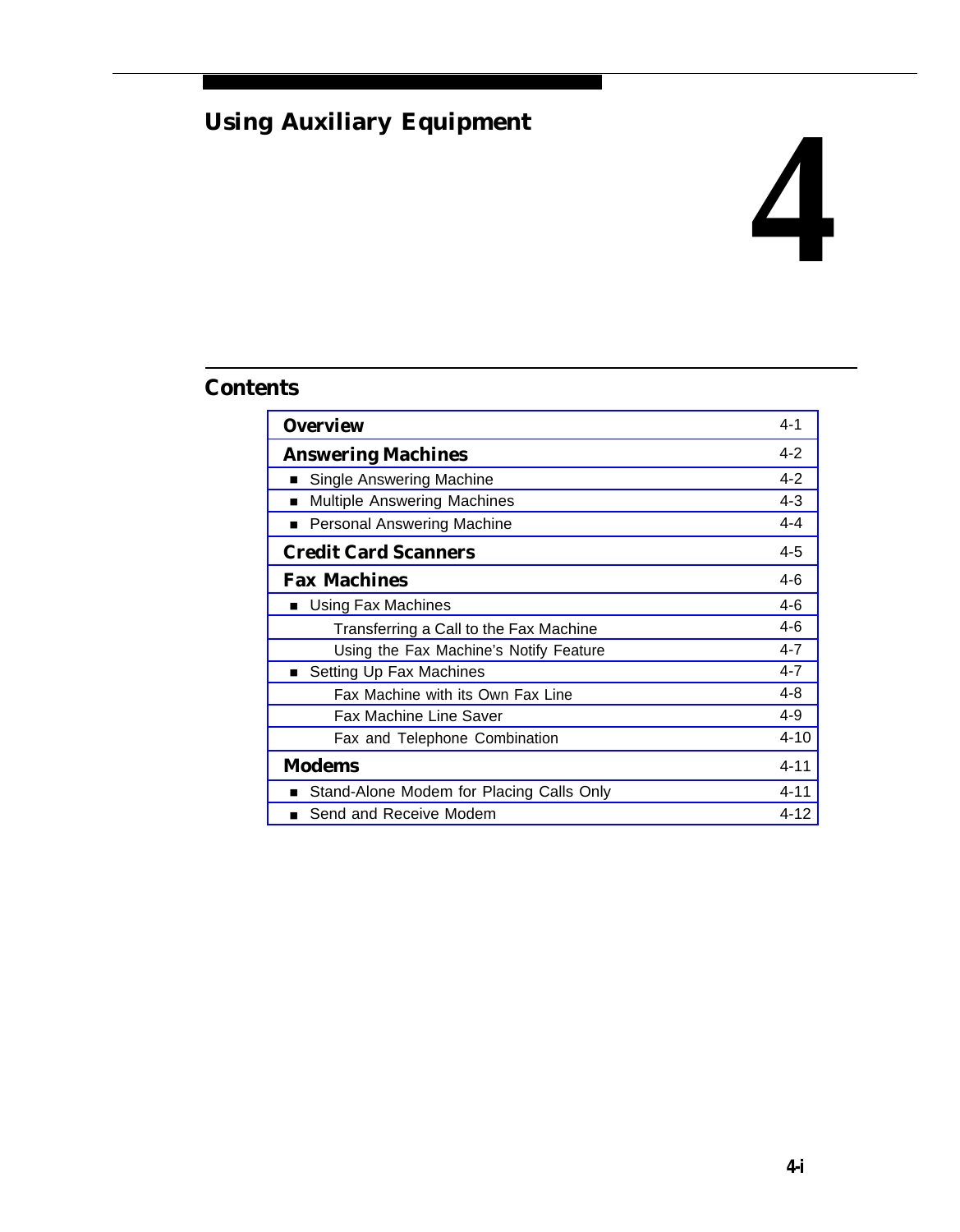### **Using Auxiliary Equipment**

## **4**

#### <span id="page-30-1"></span><span id="page-30-0"></span>**Overview**

There are many ways to set up auxiliary equipment—the setup you choose depends upon your needs and the number of devices you have. This chapter presents some common setups. (It does not cover how to physically connect the equipment, or how to change system option settings. See [Appendix C](#page-104-4) for installation guidelines, [Chapter 5](#page-42-5) to change system options, and the manufacturer's documentation for complete details on the equipment you connect.)

This chapter shows various applications for the following types of equipment:

- [Answering Machines](#page-31-3)
- [Credit Card Scanners](#page-34-2)
- [Fax Machines](#page-35-4)
- [Modems](#page-40-3)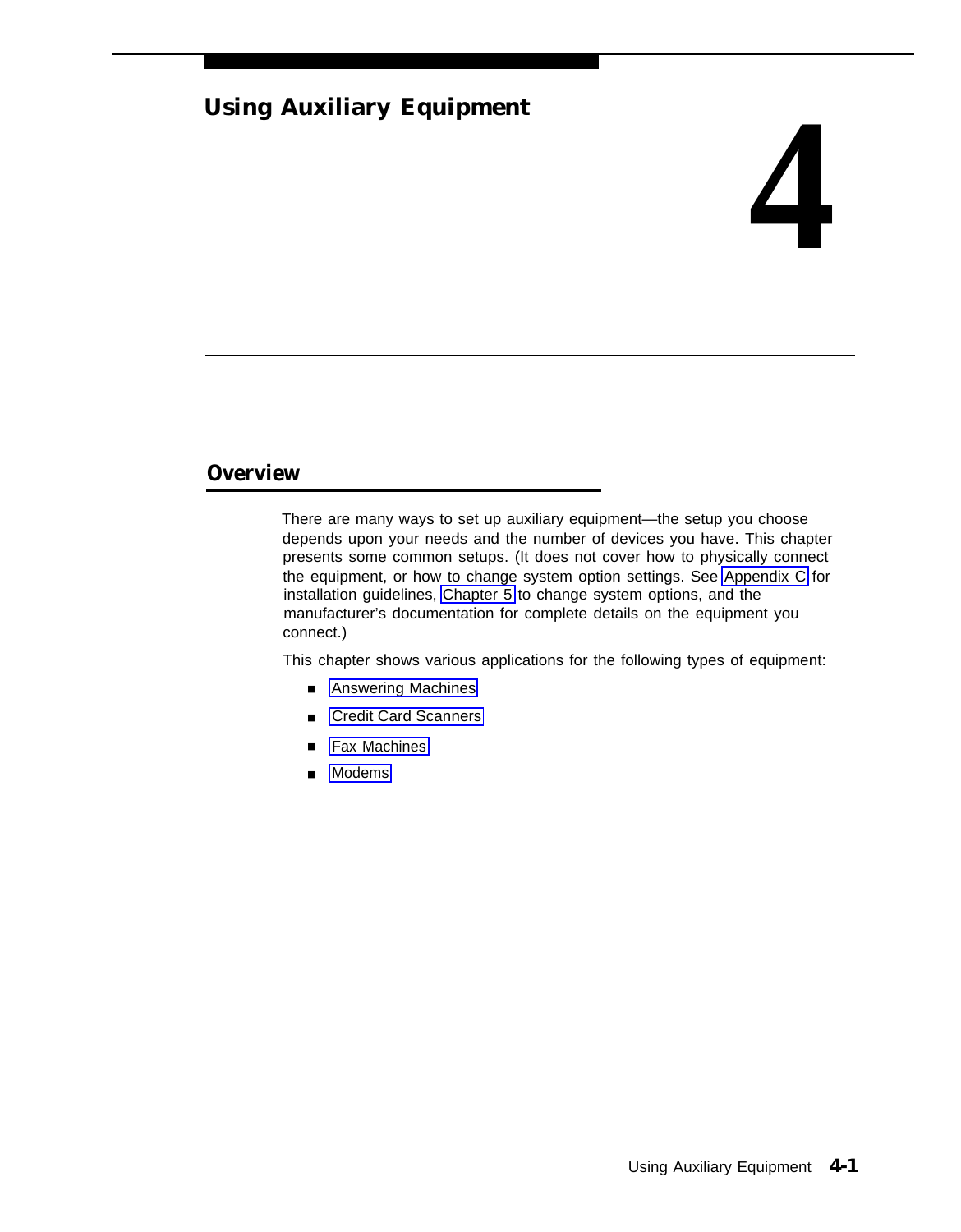#### <span id="page-31-3"></span><span id="page-31-1"></span><span id="page-31-0"></span>**Answering Machines**

You can use an answering machine to answer calls at night when no one is around, or during business hours when no one can get to the phone. If you have an AT&T answering machine with the Call Intercept feature, you can pick up a call that has been answered by the answering machine by joining the call from any system phone. When you do so, the system sends the answering machine a signal that makes it hang up.

The following are ways you can connect answering machines to your system:

- **Single answering machine.** This basic setup covers all the lines in the system. Anyone on the system can call the machine to retrieve messages.
- **[Multiple answering machines.](#page-32-1)** If you get too many calls for one machine to cover, you can connect two or more machines to cover all calls.
- **[Personal answering machine.](#page-33-1)** An answering machine can share an extension with a phone to answer calls to the extension.

#### <span id="page-31-2"></span>**Single Answering Machine**

The single answering machine setup (Figure 4-1) serves the entire system. The answering machine is connected to its own extension, and covers all the lines in the system, one at a time.



**Figure 4-1. Single Answering Machine**

#### **To Use**

- Go to the machine and manually play back messages.
- From any system extension, make an intercom call to the answering machine extension. When the machine answers, dial its message retrieval code.
- From outside the system, call in on any line that the machine covers. When the machine answers, dial its message retrieval code. If someone else answers, ask to be transferred to the answering machine's extension.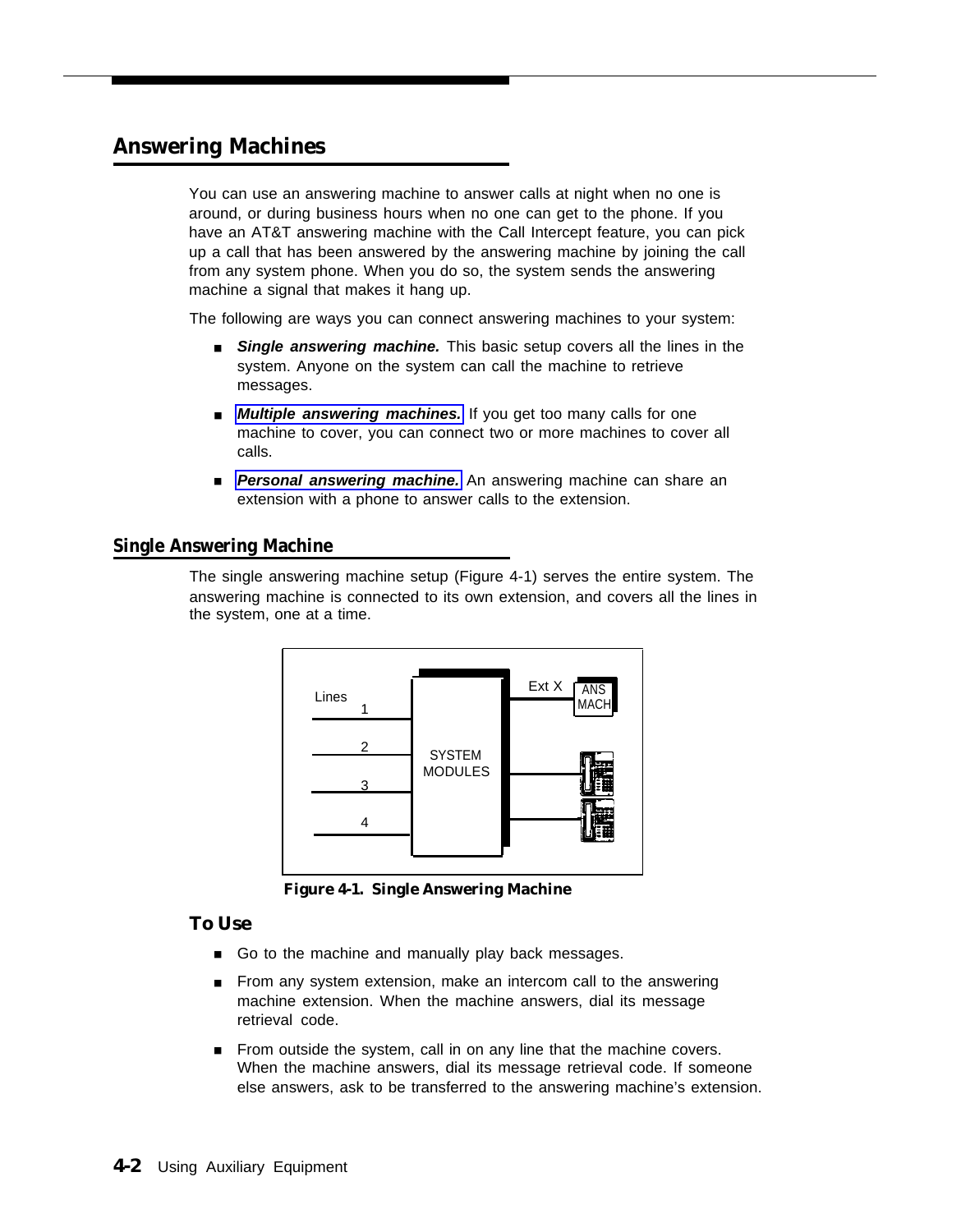#### **To Set Up**

- Set **[Line Ringing](#page-65-1)** for all lines assigned to extension X to Ring. 1.
- Adjust the answering machine to answer according to your needs. For example, set the machine at 4 rings during the day so someone has a chance to pick up the call.  $\mathcal{P}$

#### <span id="page-32-1"></span><span id="page-32-0"></span>**Multiple Answering Machines**

If a single answering machine cannot handle all your calls, you can set up two or more machines at different extensions (Figure 4-2) so that a call does not go unanswered. If one answering machine is busy, a second call will be answered by the second machine. A setup such as this might be used by a movie theater to announce show times to people calling for information.



**Figure 4-2. Multiple Answering Machines**

#### **To Use**

- Go to the machine and manually play back messages.
- From any system extension, make an intercom call to the answering machine extension. When the machine answers, dial its message retrieval code.
- From outside the system, call in on any line that the machine covers. When the machine answers, dial its message retrieval code. If someone else answers, ask to be transferred to the answering machine's extension. Note, however, that when calling in from outside, you can only retrieve messages from the first machine that answers.

#### **To Set Up**

- For extensions X and Y, set **[Line Ringing](#page-65-1)** for all lines to Ring. 1.
- Adjust both answering machines to answer on a different number of rings ( so they do not both try to pick up the same call). For example, set answering machine 1 to 4 rings and answering machine 2 to 6 rings. 2.

If you cannot adjust the number of rings, you may want to set answering machine 1 to answer lines 1 and 2, and answering machine 2 to answer lines 3 and 4. To do so, set **[Line Ringing](#page-65-2)** for lines 1 and 2 to Ring at extension X and lines 3 and 4 to Ring at extension Y.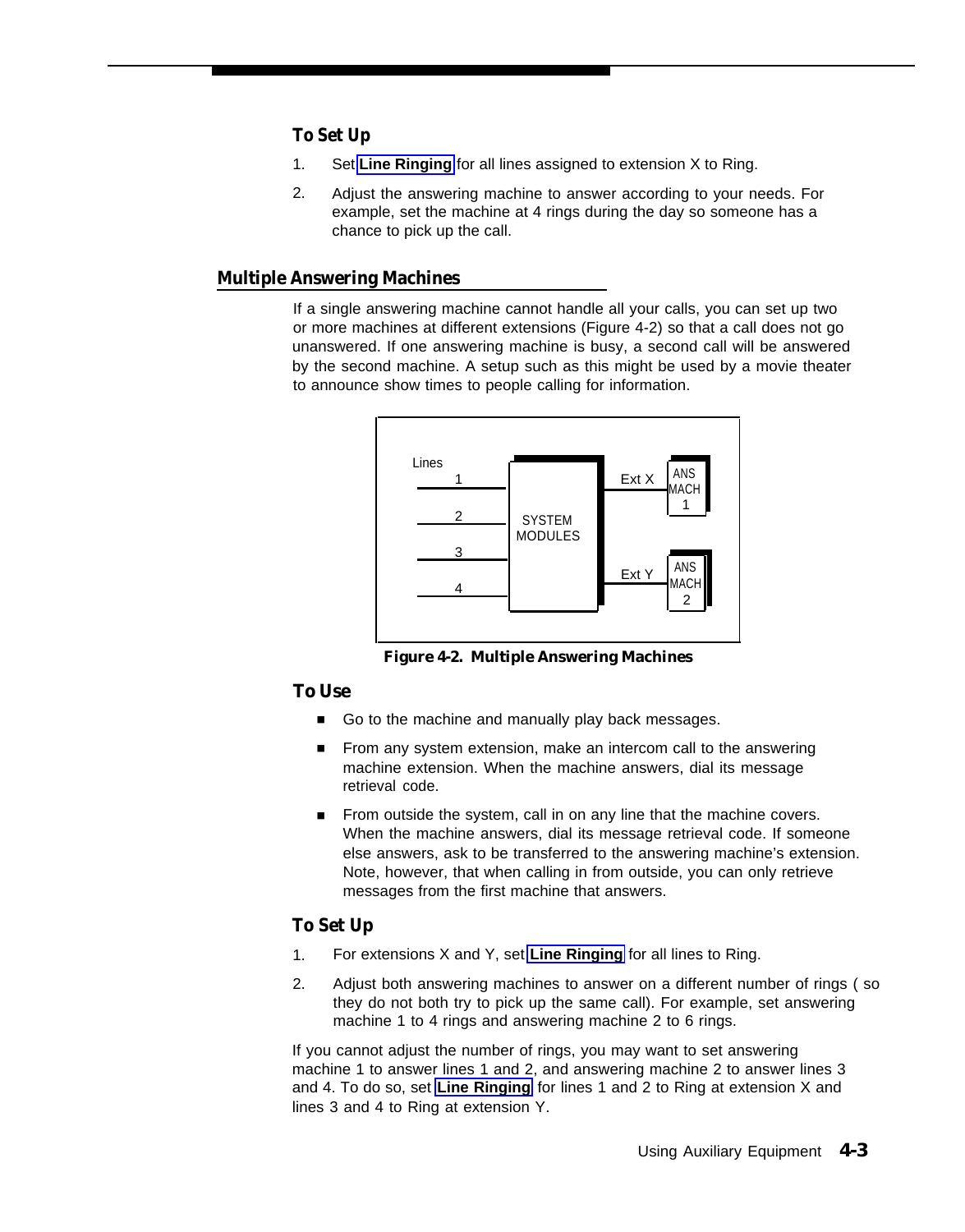#### <span id="page-33-1"></span><span id="page-33-0"></span>**Personal Answering Machine**

A personal answering machine is used to answer all the calls that ring on the lines at a certain extension (Figure 4-3). This setup is useful for the following situations:

- When you do not want to dedicate an extension to an answering machine
- When an extension receives a lot of intercom calls

#### **NOTE:**

If you have an answering machine and a phone on the same extension, the answering machine will be able to answer calls only when the phone is idle. See ["Combination Extensions"](#page-109-1) in Appendix C for information on connecting two devices on one extension.



**Figure 4-3. Personal Answering Machine**

#### **To Use**

- Go to the machine and manually retrieve messages.
- From any system extension, make an intercom call to the answering machine extension. When the machine answers, dial its message retrieval code.
- From outside the system, call in and have someone transfer you to the extension. When the machine answers, dial the message retrieval code. Or, call in when no one will answer before the answering machine does.

#### **To Set Up**

- 1. Set **[Line Ringing](#page-65-3)** for all lines at extension X to the desired ring (Ring or No Ring).
- 2. Adjust the answering machine to answer on the third or fourth ring so that it does not answer calls before someone else can.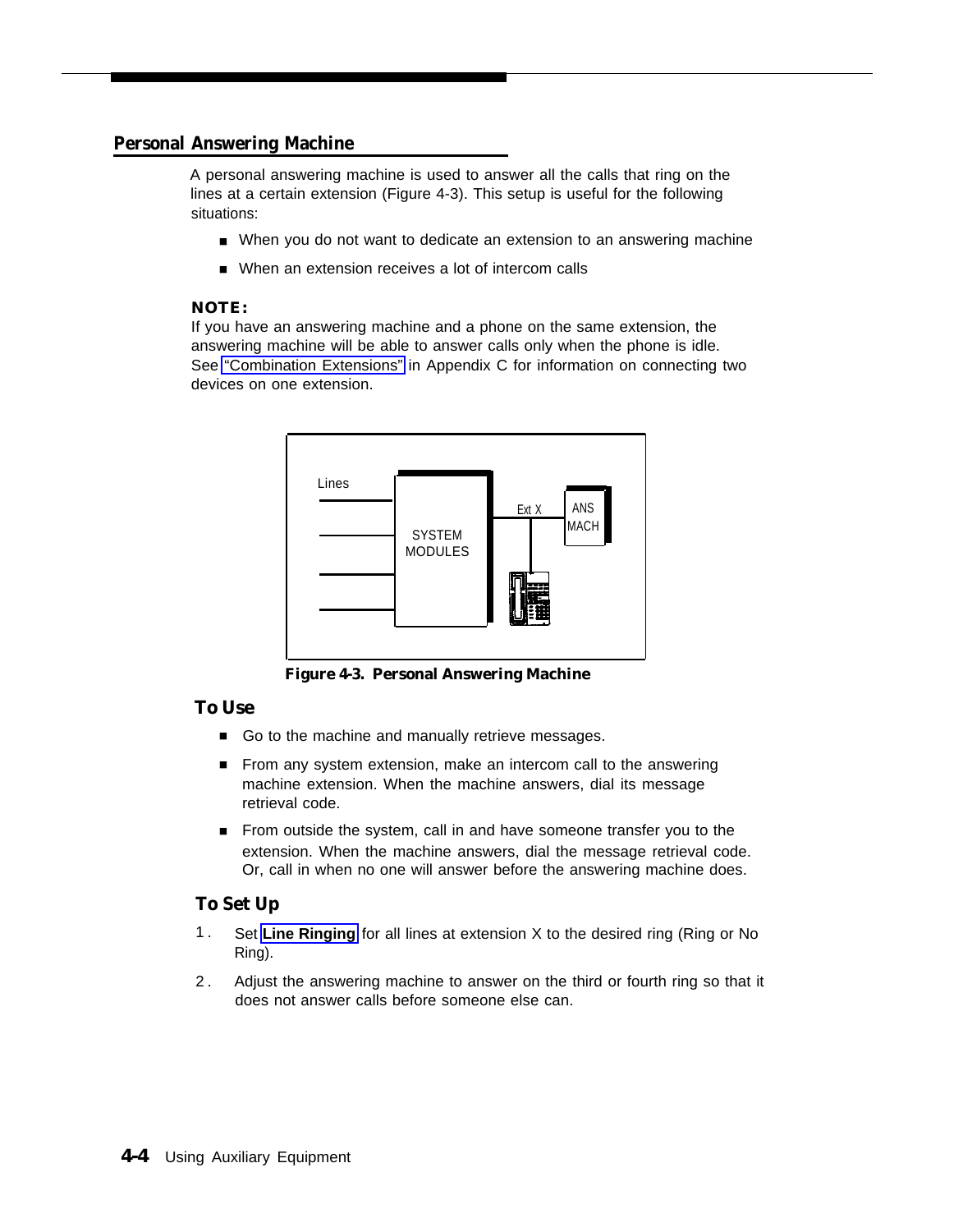#### <span id="page-34-2"></span><span id="page-34-1"></span><span id="page-34-0"></span>**Credit Card Scanners**

Many retail businesses and restaurants use credit card scanners to get instant approval of credit card purchases. The system allows your credit card scanners to share the lines in your system (as shown in Figure 4-4). You can install a credit card scanner on an extension by itself, or combine it with a system phone or a standard phone on the same extension. (See ["Combination](#page-109-2) [Extensions"](#page-109-2) in Appendix C for information on connecting two devices on one extension.)



**Figure 4-4. Credit Card Scanner**

#### **To Use**

When you make a call on the credit card scanner, an outside line is automatically selected. If you combine the credit card scanner with a system phone or a standard phone, you cannot use the phone while the credit card scanner is operating. You can use only one of the devices at a time.

#### **To Set Up**

- 1. Set **[Automatic Line Selection](#page-50-4)** for extension X to outside lines first.
- 2. Set **[Automatic Extension Privacy \(#304\)](#page-49-2)** for extension X to Assigned.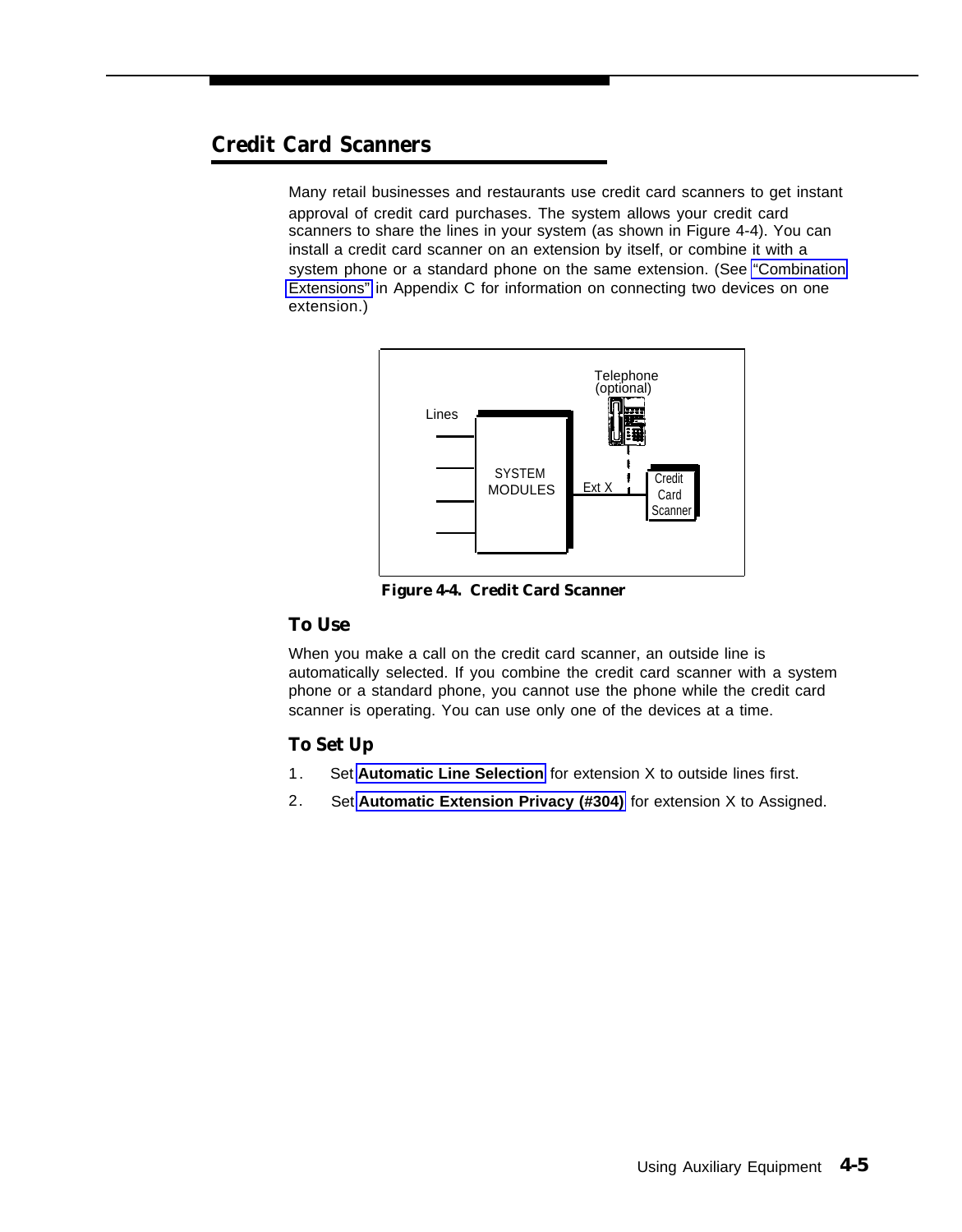#### <span id="page-35-4"></span><span id="page-35-1"></span><span id="page-35-0"></span>**Fax Machines**

This section suggests several ways you can set up fax machines to work with your system. "Using Fax Machines" explains how to transfer calls and use the Notify feature on an AT&T fax machine. The illustrations on the following pages show how to set up fax machines in various configurations, change system option settings to work with them effectively, and use fax machines with the setup being discussed.

#### <span id="page-35-2"></span>**Using Fax Machines**

#### <span id="page-35-3"></span>**Transfering a Call to the Fax Machine**

There are two situations in which you would want to transfer a call to your fax machine:

- You answer an outside call and hear a fax machine signaling. (A fax signal is a single beep sequence— beep . . . beep . . . beep). If you hear this, you should transfer the call immediately to the fax extension.
- You are on a call with a person who wants to send you a fax using the fax machine that is connected to his or her phone. You can receive the fax by transferring the call to your fax extension. Tell the other party to wait until he or she hears the fax signal before pressing the Start button on their fax machine.

To transfer the call to the fax extension:

- On a system phone, press [ *Transfer* ] and dial the fax machine's extension number or press an intercom Auto Dial button set up for the fax machine. When the fax machine answers, hang up.
- On a standard phone, rapidly press and release the switchhook to place the call on hold, then dial the fax extension number and hang up.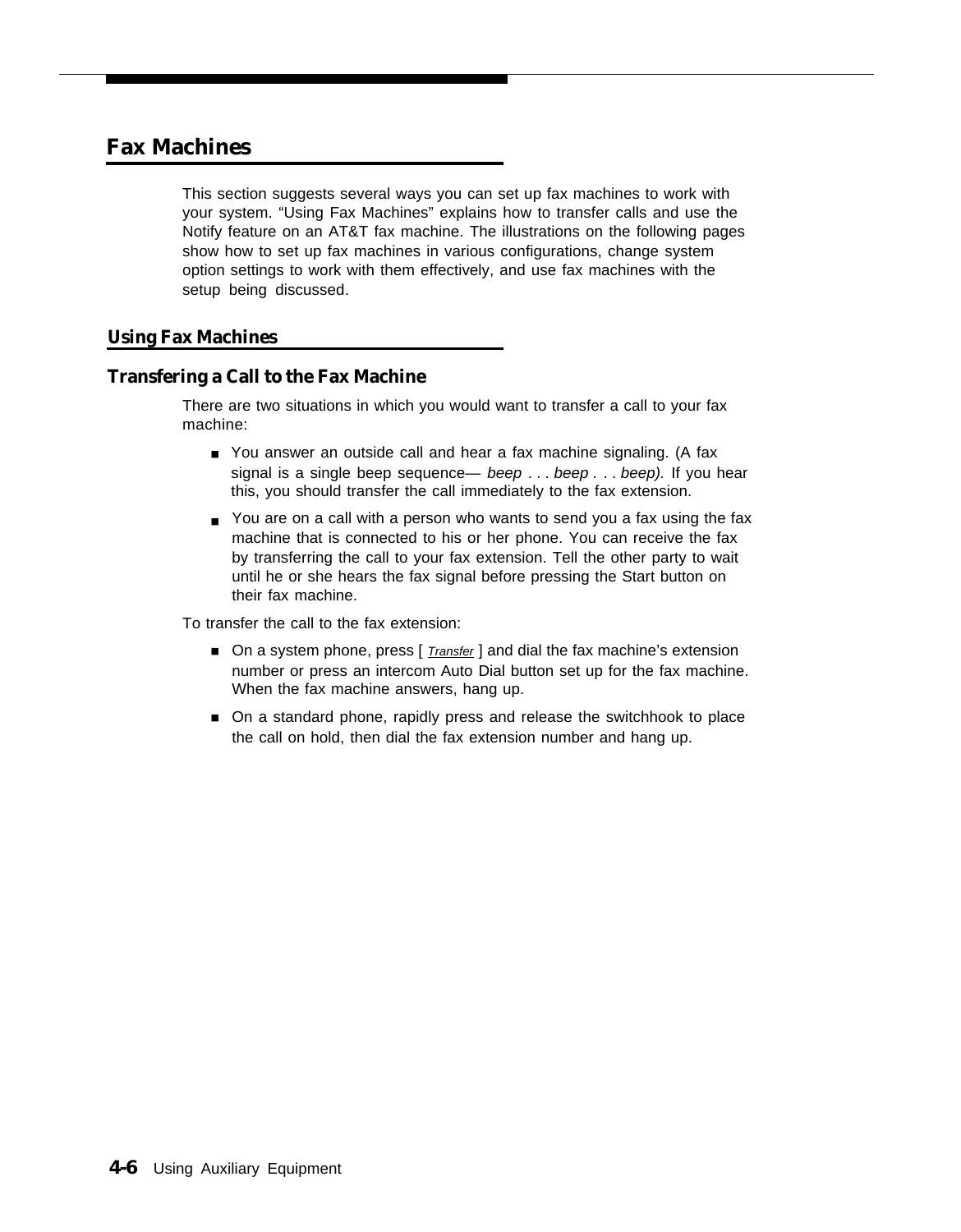# **Using the Fax Machine's Notify Feature**

Some AT&T fax machines (for example, models AT&T 5300, 5350, 9025 Plus, and 9035 Plus) have a feature called Notify. After such a machine receives a fax call, it automatically dials a number and plays a recorded message, such as, "You have just received a fax." If you need to know exactly when a fax comes in, or if your fax machine is located in an isolated part of your building, you can use Notify in one of two ways:

- Set up the fax machine to make a ringing or voice-signaled call to another extension. (Include  $[\pm]$  plus the extension number for a voice-signaled call.)
- Set up the fax machine to group page all system phones (by dialing  $[ \ \underline{\star} \ ]$ [  $7$  ]; then play the recorded message.

For the above examples, set up the fax machine extension's **[Automatic Line](#page-50-1) [Selection](#page-50-1)** to select "intercom first," followed by whatever outside lines you want to assign to it. (If you set the fax extension to select intercom first and the machine has an auto dial feature, include a 9 and one or more pauses, if available, before each auto dial number. When manually making a call, dial  $\lceil \frac{9}{2} \rceil$ to get an outside line. For instructions on how to set **[Automatic Line Selection,](#page-50-0)** see Chapter 5.)

# **Setting Up Fax Machines**

There are many ways to set up fax machines. The following configurations are basic and easy to use:

- **FaX [machine with its own fax line.](#page-37-0)** Good for moderate fax traffic. This basic setup uses a published fax number.
- [Fax machine line saver.](#page-38-0) Good for light fax traffic, with no need for a published fax number.
- [Fax and telephone combination.](#page-39-0) Lets you receive both voice and fax calls on the same line (but not at the same time).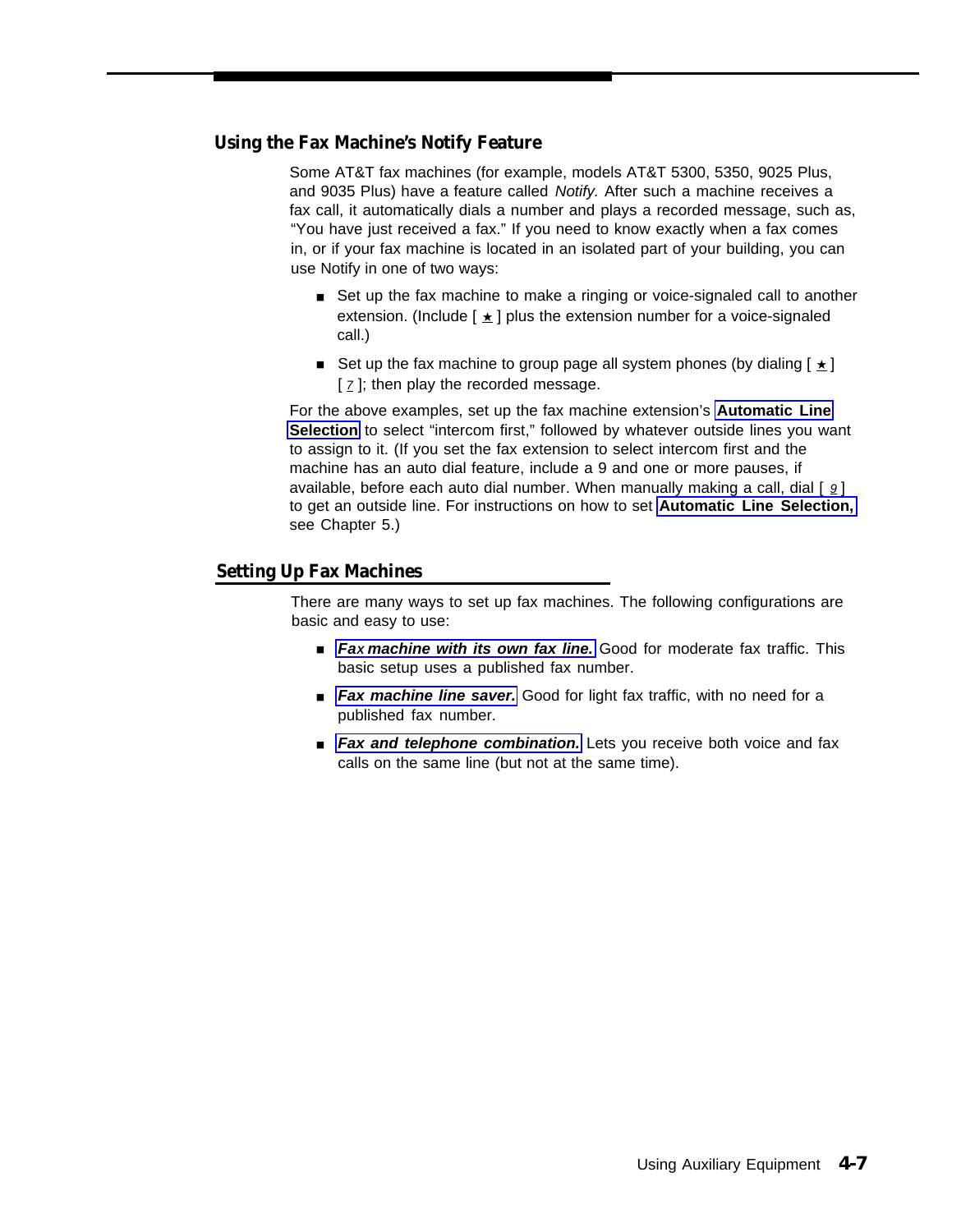# <span id="page-37-0"></span>**Fax Machine with its Own Fax Line**

The fax machine setup shown in Figure 4-5 is good for moderate traffic. The fax machine has its own line (line 4), the number of which is published as the fax number. (The fax line can be used by other phones when all other lines are busy.) The fax machine is connected to its own extension (extension X).



**Figure 4-5. Fax Machine with its Own Line**

# **To Use**

The fax machine automatically answers all calls that come in on the fax line. If a [call comes in on another line, you can tr](#page-35-0)ansfer it to the fax extension. (See "Transferring a Call to the Fax Machine" earlier in this chapter.)

When you send a fax, the system automatically selects the fax line.

- 1. Set **[Automatic Line Selection](#page-50-2)** for extension X to select line 4 first. On all other extensions, set Automatic Line Selection to select line 4 last, or exclude line 4 from the Automatic Line Selection sequence if the other ext[ensions should](#page-65-0) not use it to make outgoing calls.
- 2. Set **Line Ringing** for line 4 on extension X to Ring. On all other extensions, set line 4 to No Ring.
- 3. Set **[Automatic Extension Privacy \(#304\)](#page-49-0)** for extension X to Assigned.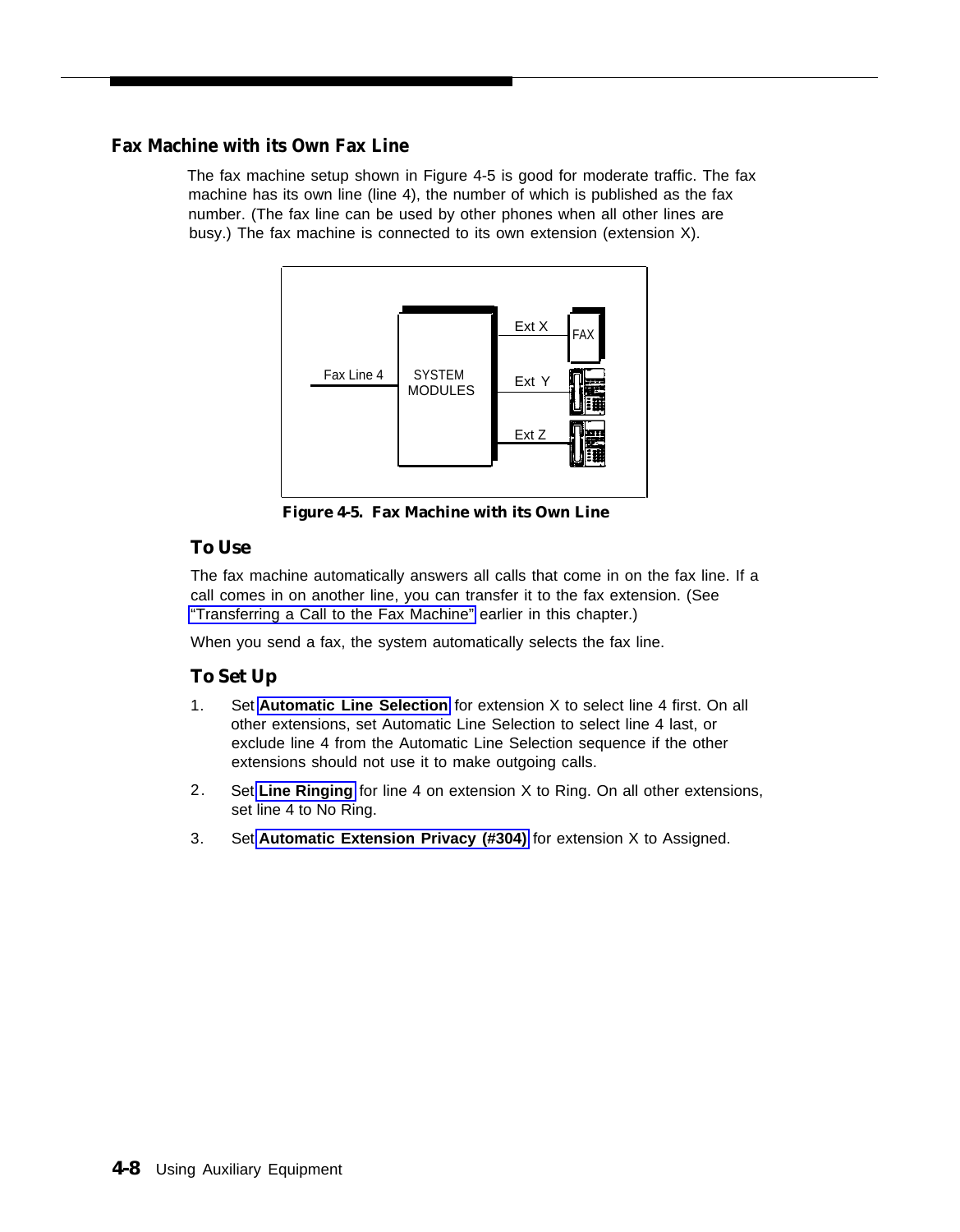# <span id="page-38-0"></span>**Fax Machine Line Saver**

If you do not use your fax machine enough to justify paying for its own outside line, you can out the machine on its own extension (shown in Figure 4-6). With this setup, you must transfer calls to the machine manually.



**Figure 4-6. Fax Line Saver Setup**

# **To Use**

When a person answers a call and hears a fax machine signaling on the other end, the person can transfer the call to extension X—the fax machine extension. (See ["Transferring a Call to the Fax Machine"](#page-35-1) earlier in this chapter.)

To send a fax transmission with this setup, simply lift the handset on the fax machine—an outside line will be selected automatically.

- 1. Set **[Automatic Line Selection](#page-50-3)** for extension X to the order in which you want the fax machine to select outside lines.
- 2. Set **[Line Ringing](#page-65-1)** for all lines on extension X to No Ring.
- 3. Set **[Automatic Extension Privacy \(#304\)](#page-49-1)** for extension X to Assigned.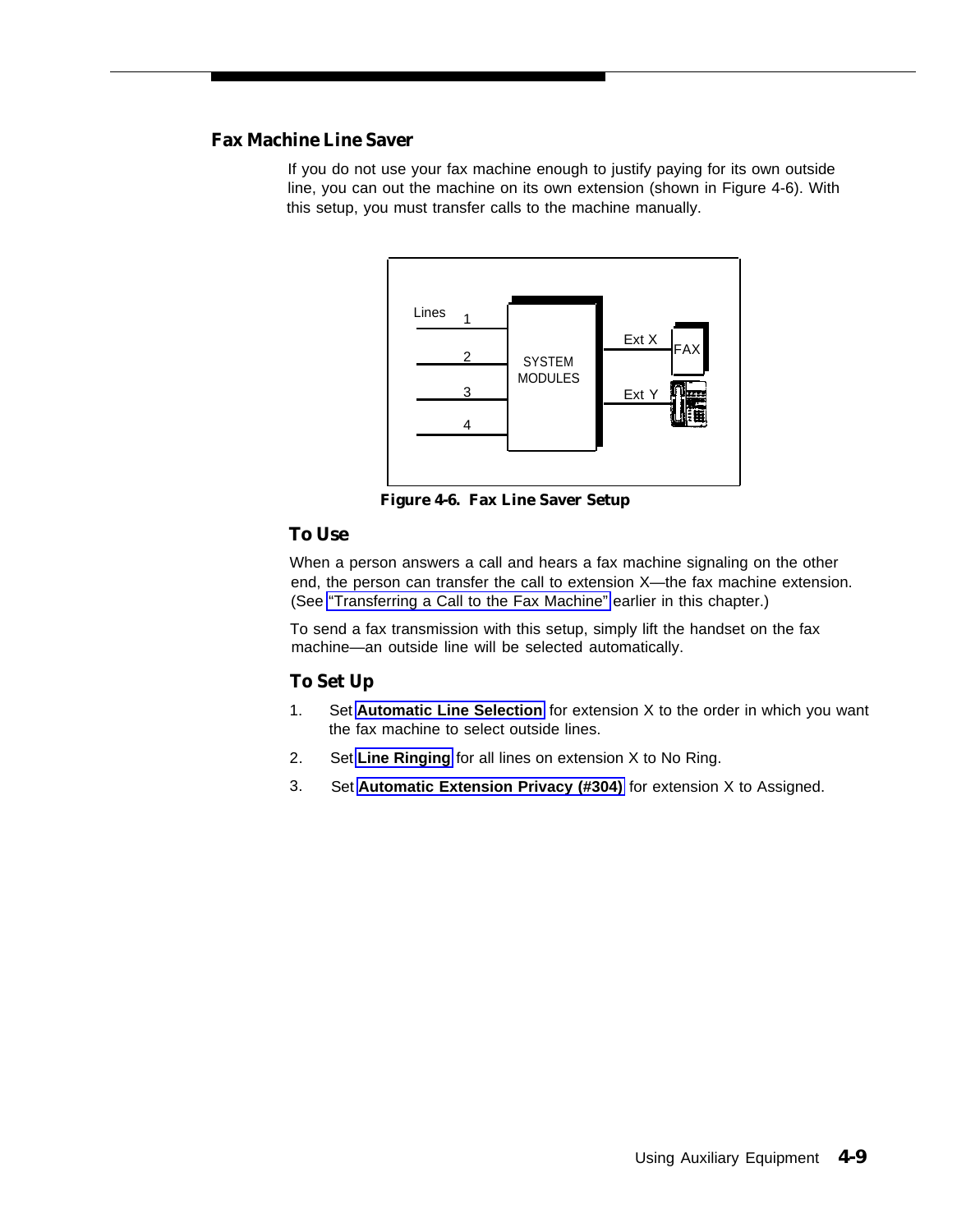# <span id="page-39-0"></span>**Fax and Telephone Combination**

If you want to connect a fax machine but cannot spare an extra extension, or if your fax machine does not have a built-in telephone, you can connect a [telephone and a fax mach](#page-109-0)ine to a single extension (Figure 4-7). (See "Combination Extensions" in Appendix C for information on connecting two devices on one extension.)



**Figure 4-7. Fax and Telephone Combination**

# **To Use**

When anyone in the system hears a fax call coming in, they can transfer the call to extension X, the fax extension. If the fax machine is not set up to [automatically answer a call, you must pr](#page-35-0)ess the fax machine's Start button. (See "Transferring a Call to the Fax Machine" earlier in this chapter.)

To send a fax, simply lift the handset on the fax machine. Or, if your fax machine does not have a built-in telephone, use the phone to dial the call. An outside line will be selected automatically.

When the fax machine is idle, you can use the phone at the extension to make or receive calls.

- 1. Set **[Automatic Line Selection](#page-50-2)** and **[Line Ringing](#page-65-0)** for all lines at extension X as [desired. The fax machine will use the s](#page-49-0)ame settings as the phone.
- 2. Set **Automatic Extension Privacy (#304)** for extension X to Assigned.
- 3. Set up the fax machine to answer calls automatically. Refer to the fax machine's documentation for instructions.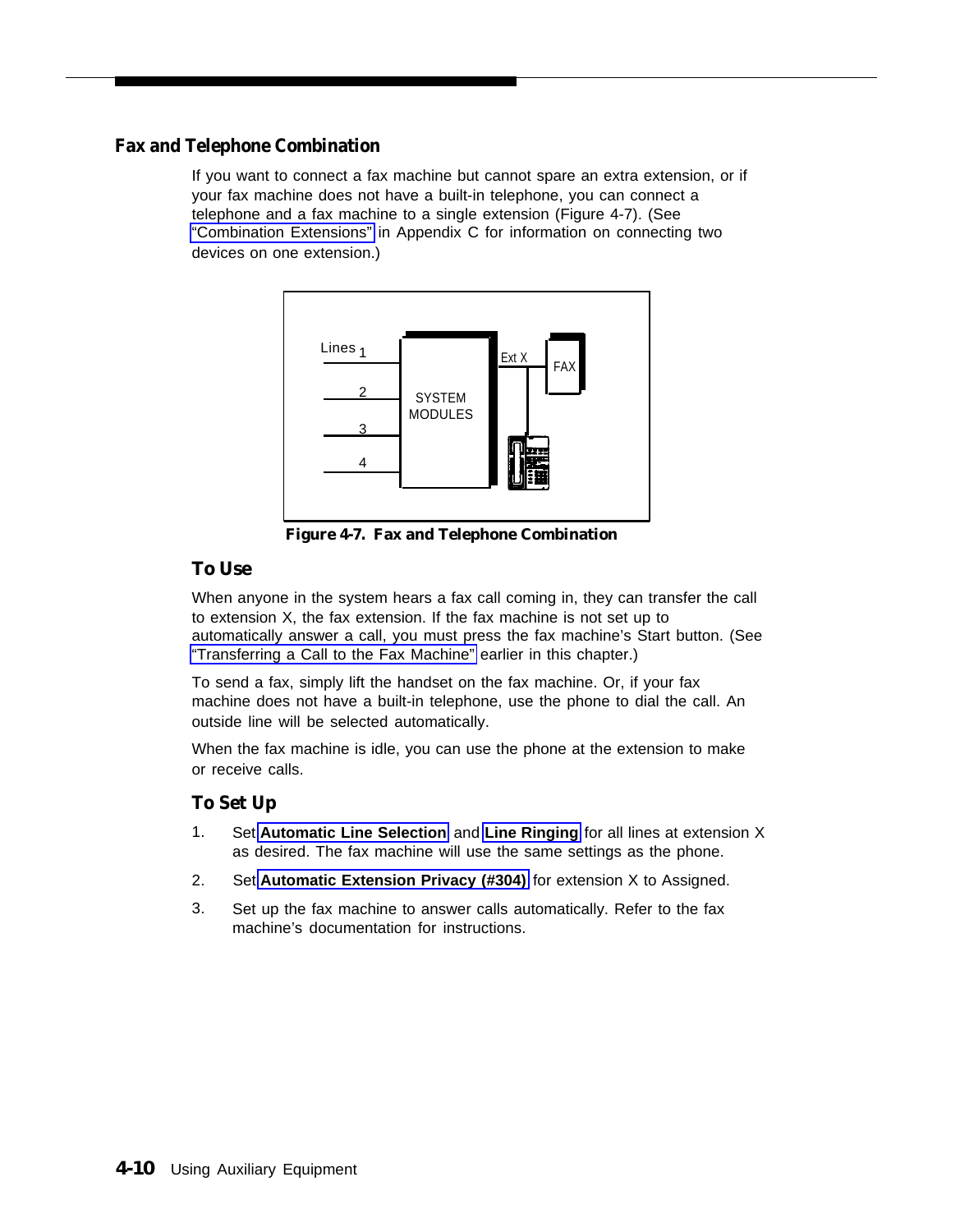# **Modems**

A modem allows you to connect terminals or PCs to the system. The modem connects directly to an extension jack and has access to any line available to that extension.

#### **NOTE:**

If you connect a high-speed modem to an extension jack, you may experience some degradation of efficiency and throughput, depending on the quality of the outside lines connected to the system. To solve the problem, either connect modems directly to the network interface jacks, or contact your local telephone company for information about upgrading line quality.

#### **Stand-Alone Modem for Placing Calls Only**

A modem and a terminal allow you to dial out and connect to computer bulletin boards and other data services. This setup, which lets you dial out but not receive calls, is shown in Figure 4-8. Note that the telephone is optional, and can be used if you want the terminal to share an extension with a phone. (See ["Combination Extensions"](#page-109-1) in Appendix C for information on connecting two devices on one extension.)



**Figure 4-8. Stand-Alone Modem for Placing Calls Only**

#### **To Use**

Follow the modem manufacturer's instructions.

- 1. If the modem will only dial outside the system, set **[Automatic Line Selection](#page-50-4)** for extension X to outside lines first. If you will also use the modem for calls within the system, set **[Automatic Line Selection](#page-50-4)** to intercom first, and include a 9 in the modem's dialing sequence for outside calls.
- 2. Set **[Line Ringing](#page-65-2)** to No Ring.
- 3. Set **[Automatic Extension Privacy \(#304\)](#page-49-2)** for extension X to Assigned.
- 4. Set up the modem so it will not answer incoming calls. Refer to the device's documentation for instructions.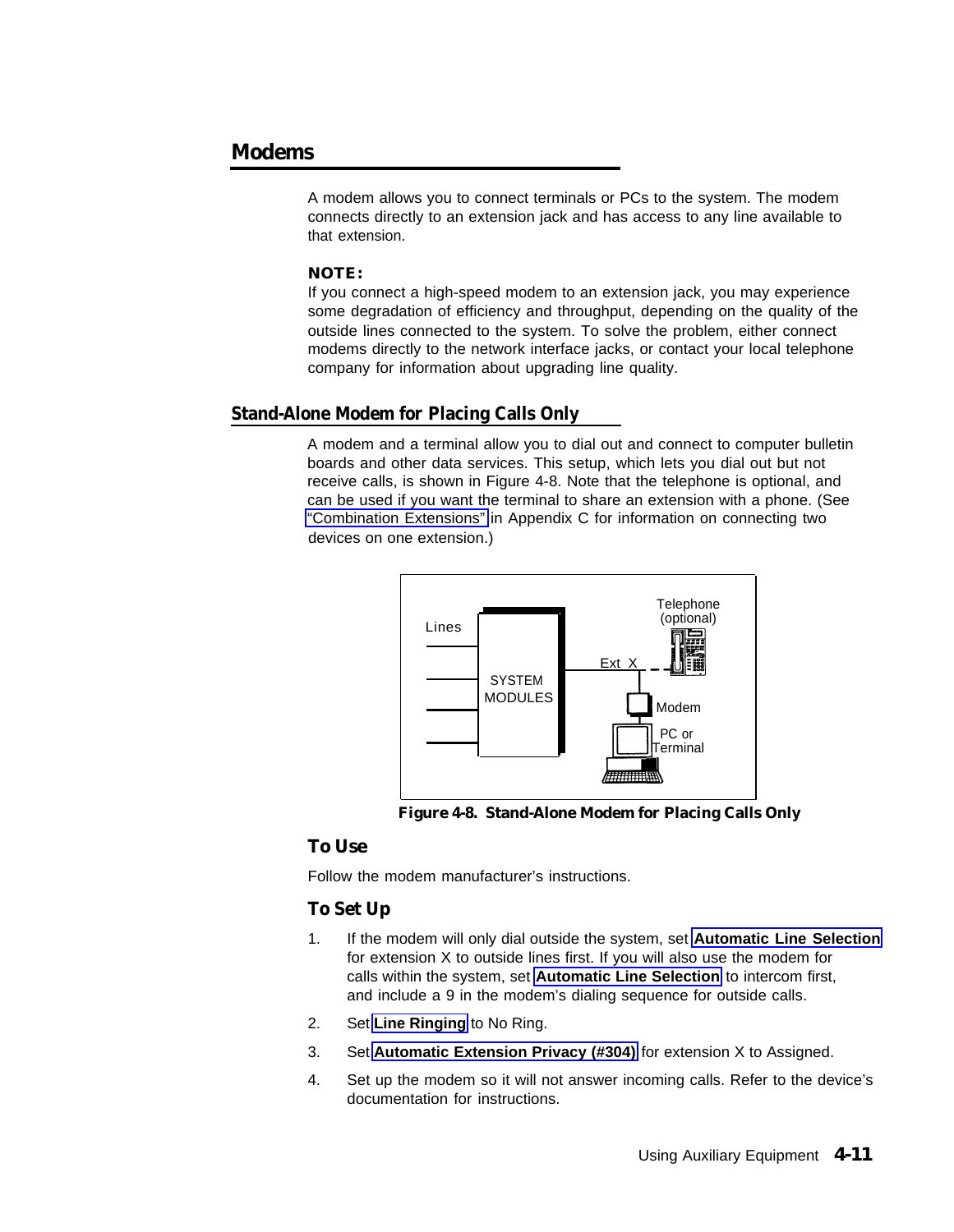# **Send and Receive Modem**

If you need to place and receive calls with the modem, use the setup shown in Figure 4-9. This setup makes line 4 the primary modem line, but keeps the line available for users at other extensions when all other lines are busy.



**Figure 4-9. Send and Receive Modem**

# **To Use**

Calls on the modem line (line 4) ring only at extension X. Also, line 4 is the last line selected by other extensions in the system, so the modem line is unavailable for the modem only when all other lines in the system are being used.

- 1. Set **[Automatic Line Selection](#page-50-4)** for extension X to select line 4 first; for all other extensions set Automatic Line Selection to select line 4 last. That way, the modem line is used for outgoing voice calls only when all other lines are busy.
- 2. Set **[Line Ringing](#page-65-2)** for line 4 on extension X to Ring.
- 3. Set **[Automatic Extension Privacy \(#304\)](#page-49-2)** for extension X to Assigned.
- 4. Set up the modem so it will answer incoming calls. Refer to the device's documentation for instructions.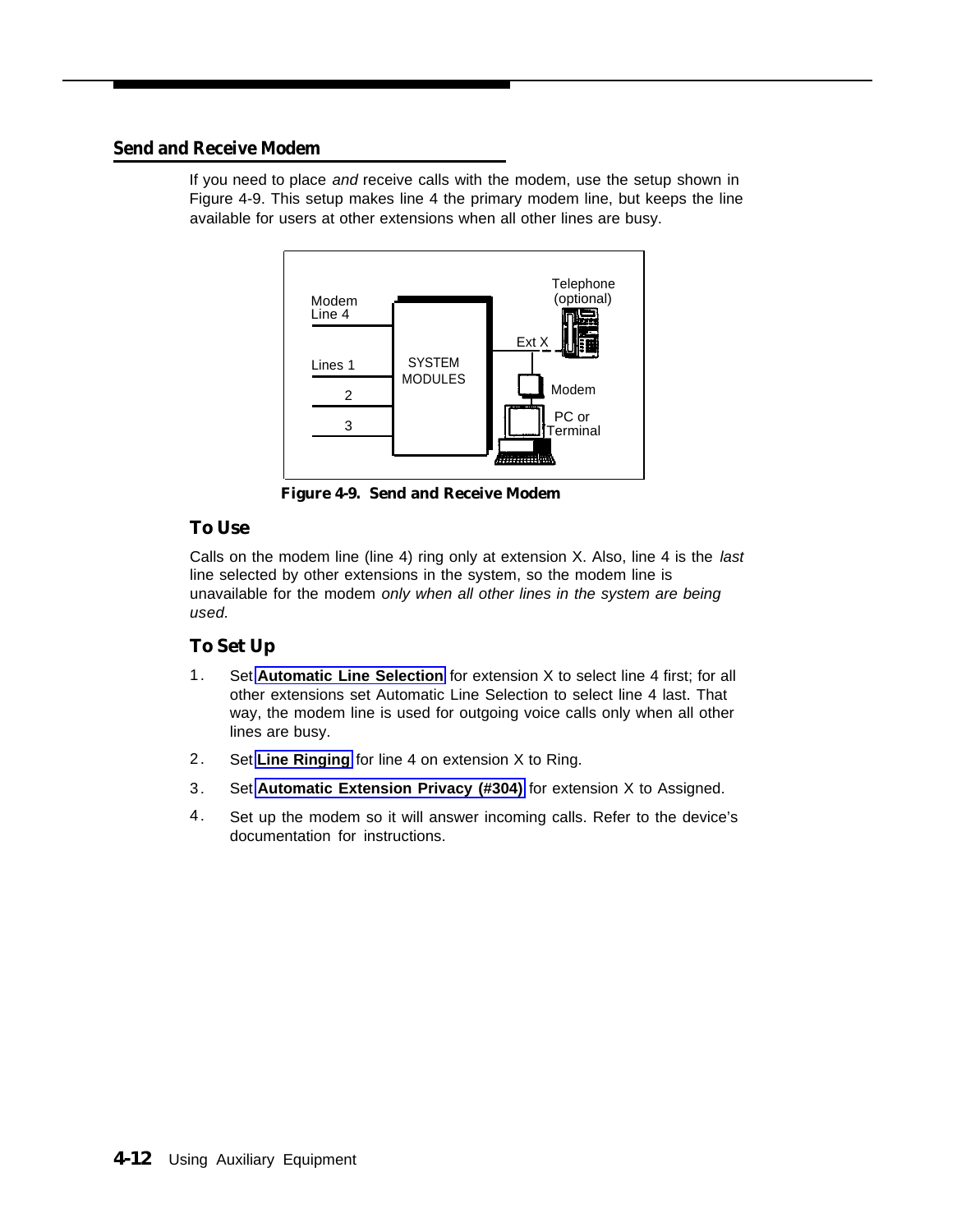# **Feature Reference**

# **5**

# **Contents**

| <b>Overview</b>                                                           | $5 - 1$  |
|---------------------------------------------------------------------------|----------|
| <b>Abbreviated Ringing (#305)</b>                                         | $5 - 2$  |
| <b>Answering Calls</b>                                                    | $5 - 3$  |
| <b>Auto Dialing</b>                                                       | $5-4$    |
| <b>Automatic Extension Privacy (#304)</b>                                 | $5-6$    |
| <b>Automatic Line Selection</b>                                           | $5 - 7$  |
| <b>Conference Calls</b>                                                   | $5-9$    |
| <b>Conference Drop</b>                                                    | $5 - 11$ |
| Dial Mode (#201)                                                          | $5 - 12$ |
| <b>Display</b>                                                            | $5 - 13$ |
| Doorphone/Internal Hotline Phone/<br><b>External Hotline Phone (#604)</b> | $5 - 14$ |
| <b>Group Paging</b>                                                       | $5 - 16$ |
| Hold                                                                      | $5 - 18$ |
| <b>Hold Disconnect Time (#203)</b>                                        | $5 - 19$ |
| <b>Joining Calls</b>                                                      | $5 - 20$ |
| <b>Last Number Redial</b>                                                 | $5 - 21$ |
| <b>Line Ringing</b>                                                       | $5 - 22$ |
| <b>Making Calls</b>                                                       | $5 - 23$ |
| <b>Music Access</b>                                                       | $5 - 25$ |
| <b>Music/Tones On Hold (#602)</b>                                         | $5 - 27$ |
| <b>Outgoing Call Prefix (#402)</b>                                        | $5 - 29$ |
| <b>Outgoing Call Restriction (#401)</b>                                   | $5 - 30$ |
| <b>Privacy</b>                                                            | $5 - 32$ |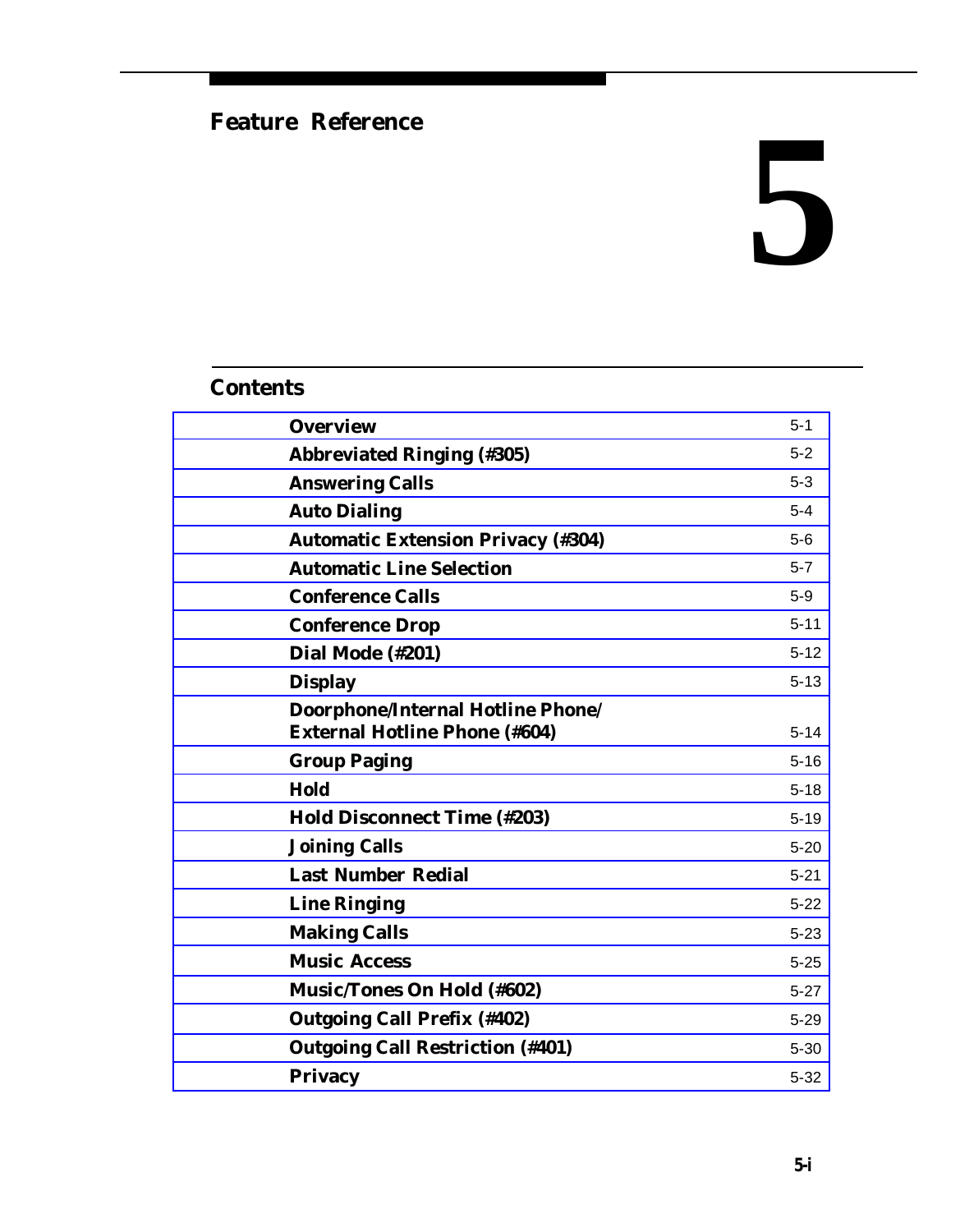# **Contents**

| <b>Recall</b>                                   | $5 - 33$ |
|-------------------------------------------------|----------|
| <b>Recall Timer Duration (#107)</b>             | $5 - 35$ |
| <b>Special Dialing Functions</b>                | $5 - 36$ |
| <b>System Date (#101)</b>                       | $5 - 37$ |
| <b>System Reset-System Options Saved (#728)</b> | $5 - 38$ |
| <b>System Speed Dialing</b>                     | $5 - 39$ |
| <b>System Time (#103)</b>                       | $5 - 41$ |
| <b>Transferring Calls</b>                       | $5 - 42$ |
| <b>Unique Line Ringing (#118)</b>               | $5 - 44$ |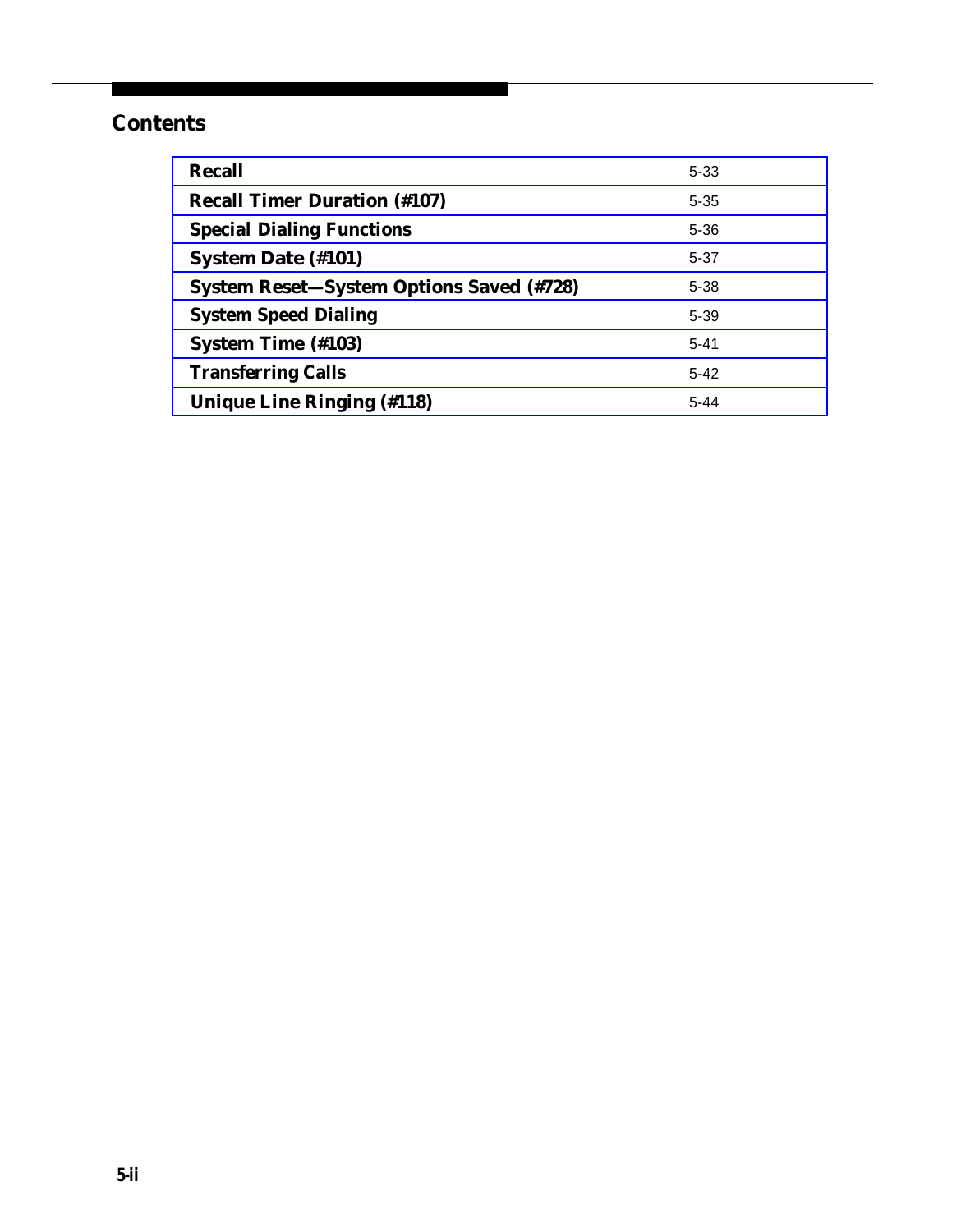# **Feature Reference 5**

# <span id="page-44-0"></span>**Overview**

This chapter provides reference information for all system features, including system and telephone options, calling features, and general call-handling topics. Features are listed in alphabetical order. If applicable, system and telephone options also include the procedure code (# and three-digit number) in the heading.

Each feature includes the following information, if applicable:

- Description
- Related Features
- Considerations
- Valid Entries ( $\boldsymbol{\checkmark}$  = factory setting)
- Changing Settings
- Using

All of the instructions in this chapter assume that system phones select outside lines first and standard phones select intercom first (as determined by each extension's setting for **[Automatic Line Selection\).](#page-50-4)**

See [Chapter 2](#page-14-0) for a review of the methods and buttons you use to change option settings.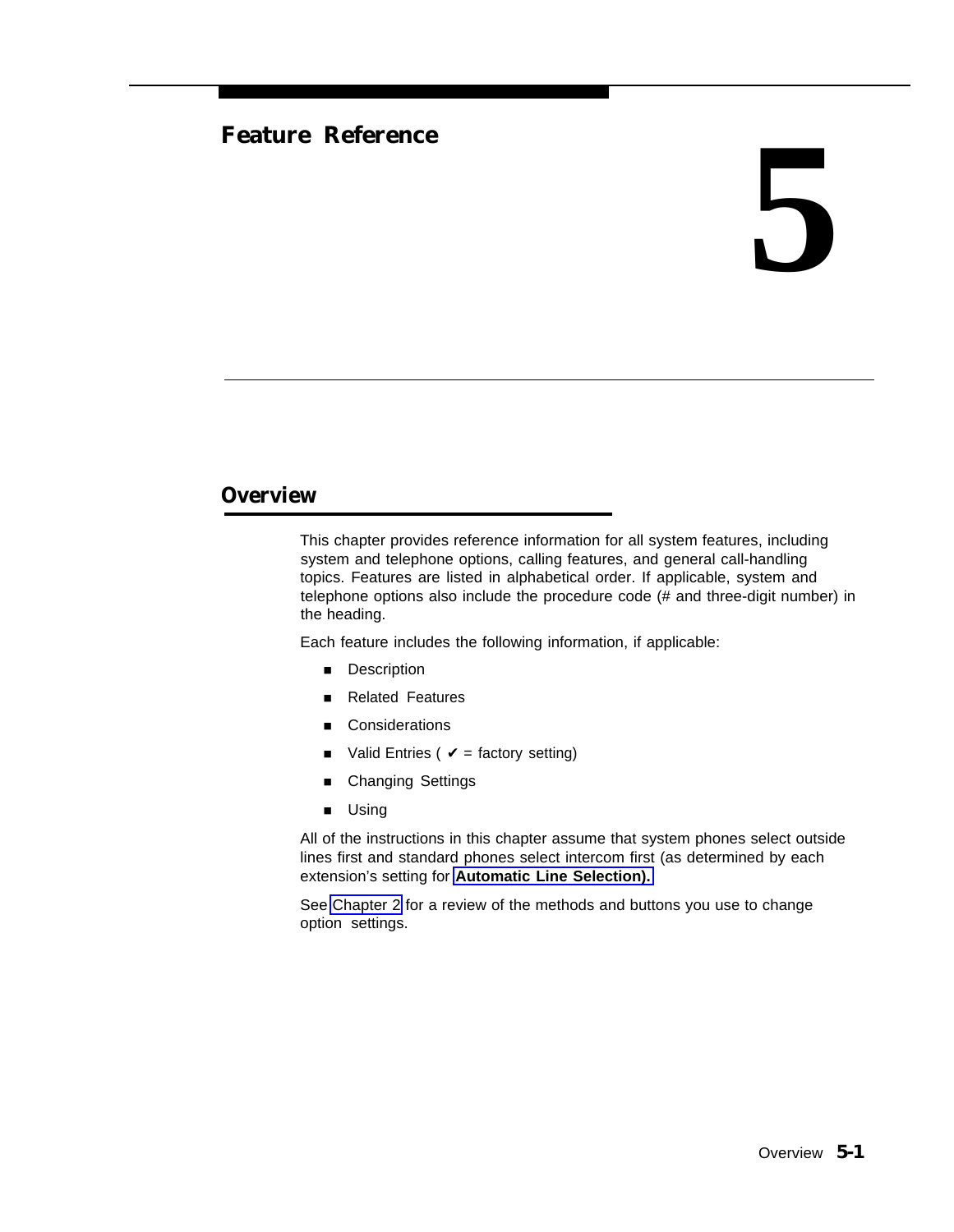# <span id="page-45-0"></span>**Abbreviated Ringing (#305)**

# **Description**

#### **This option applies only to system phones.**

This telephone option turns Abbreviated Ringing on or off at the system phone at a specified extension. When a user is on a call and Abbreviated Ringing is on, any incoming calls ring only once. The green light next to the line button flashes until the call is answered or the caller hangs up. Having this option on prevents incoming calls from distracting users when they are busy on another call. To allow calls to ring repeatedly, set Abbreviated Ringing to Off.

# **Considerations**

- Receptionists, and others who handle many calls quickly, often turn Abbreviated Ringing off, so they have an audible reminder of incoming calls.
- Abbreviated Ringing works for both outside calls and intercom calls.
- The volume of an abbreviated ring is lower than a normal ring.

# **Valid Entries**

- 1 = On (incoming calls ring once)  $\checkmark$
- $2 = \text{Off}$  (incoming calls ring repeatedly)

# **Changing Settings**

To change the Abbreviated Ringing setting for an extension, follow these steps from extension 10:

- 1. Press  $[$  Feature] $[$   $Q$ ] $[$   $Q$ ]. The phone beeps once, and the light next to  $\lceil S_{\text{Dkr}} \rceil$  is green flutter.
- 2. Press left [ *Intercom* ] twice. The light next to left [ Intercom ] is green steady.
- 3. Press  $[\,\,\# \,] [\,\,3\,] [\,\,\varrho\,] [\,\,5\,].$
- 4. Enter the two-digit number of the extension (10–21) you want to change. The Message light is red steady if Abbreviated Ringing is On, red flash if it is Off.
- 5. Press  $\left[\begin{array}{c} 1 \end{array}\right]$  to turn on Abbreviated Ringing, or press  $\left[\begin{array}{c} 2 \end{array}\right]$  to turn off Abbreviated Ringing. The Message light changes to show the new setting.
- 6. If you make a mistake or want to change the setting for another extension, begin again at Step 3.
- 7. When you are finished, press  $[$   $\#$ ] and a three-digit code for another option or press  $[$  *Feature* $]$  $[$   $Q$  $]$  $[$   $Q$  $]$ .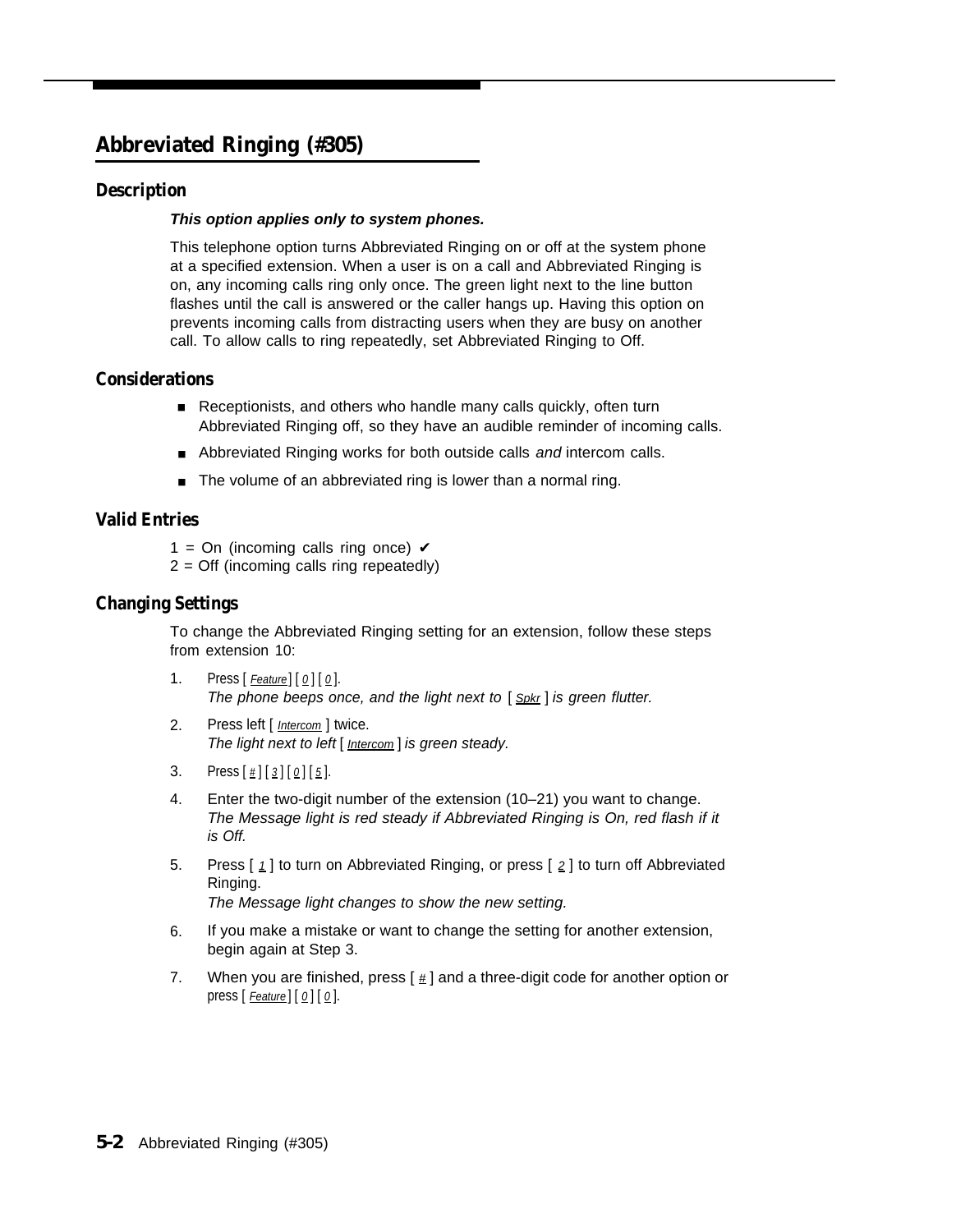# <span id="page-46-0"></span>**Answering Calls**

# **Description**

This section describes how users can answer calls ringing at their own extensions.

# **Related Features**

- A user can join a call in progress at another extension, as long as [Privacy](#page-75-1) is not on for that extension (see **[Joining Calls\).](#page-63-1)**
- On a system phone, if **Music Access** is active when you receive an incoming call, you must press the line or intercom button for the ringing call to answer it. Music Access is deactivated automatically.

# **How to Answer Calls**

# **System Phone**

If you are using an MLC-6, MDC 9000, or MDW 9000 phone, make sure the handset is turned on before using the following instructions.

- When the telephone is ringing, lift the handset. You are connected to the incoming call. If more than one line is ringing, you are connected to the line that has been ringing longest. If the call is an intercom call and you have a display phone, the caller's extension number briefly appears on your display.
- To answer a call on a specific line:
	- 1. Press the line button for the call you want to answer.
	- 2. Lift the handset or press [Spkr]. You are connected to the call.
- To answer a call when you are already on a call:
	- 1. Press [ **Hold**]. The call you are on is placed on hold.
	- 2. Press the button for the new call. You are connected to the new call.
	- 3. To return to the first call, put the second call on hold and press the line button for the first call.
- To answer a voice-signaled call (phone beeps and you hear the caller's voice):
	- If the microphone is on, you can speak after the beep.
	- If the microphone is not on, press  $[$   $Mic$   $]$  or lift the handset.

# **Standard Phone**

When the telephone is ringing, lift the handset. You are connected to the incoming call.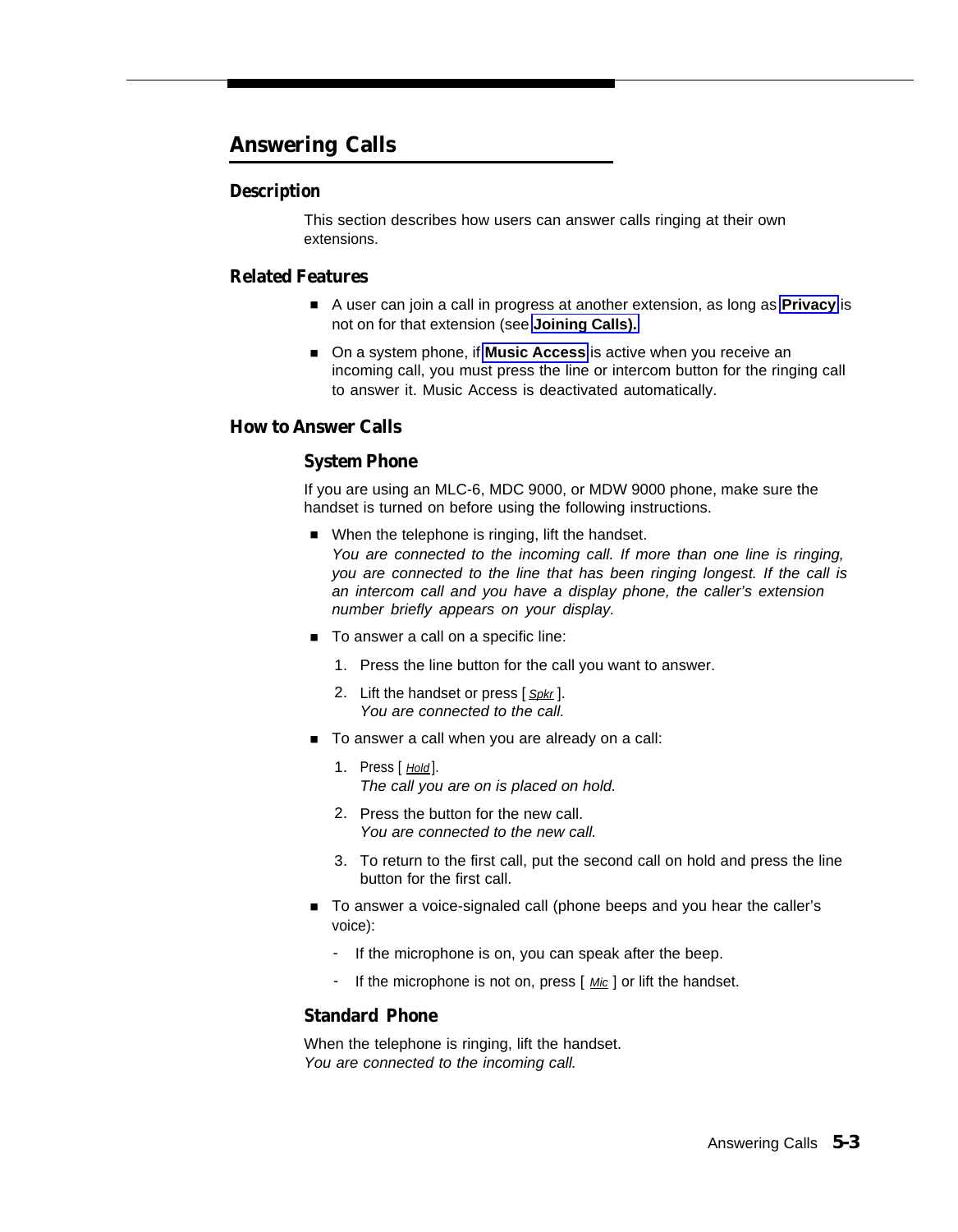# <span id="page-47-1"></span><span id="page-47-0"></span>**Auto Dialing**

# **Description**

#### **This option is available only on MLS-18D, MLS-12D, and MLS-12 phones.**

This telephone option lets users store outside numbers or extension numbers on any of the eight programmable Auto Dial buttons on the top two rows of their phones. Users can then dial the number with a touch of the button.

# **Related Features**

- You can include special functions, such as pause, in an outside phone number. See **[Special Dialing Functions.](#page-79-1)**
- You can set up an Auto Dial button to page all system extensions. See **[Group Paging.](#page-59-1)**
- You can set up an Auto Dial button for **[Music Access.](#page-68-2)**

# **Considerations**

- If you store an extension number on an Auto Dial button with lights, the lights show calling activity at the extension. See ["Lights"](#page-22-0) in Chapter 3.
- When storing emergency numbers and/or making test calls to those numbers, you should: 1) Remain on the line and briefly explain to the dispatcher the reason for the call before hanging up. 2) Perform such activities in the off-peak hours, such as early morning or late evening.
- For PBX or Centrex systems that require a dial-out code to make calls outside the PBX or Centrex system, include the dial-out code and one or more pauses (if available) on the Auto Dial button when storing an outside number.

# **Changing Settings at the User's Phone**

To store (or remove) an Auto Dial number directly at a user's MLS-18D, MLS-12D, or MLS-12 phone:

- 1. Press  $[$  Feature  $[$   $[$   $\emptyset$   $]$   $[$   $\emptyset$   $]$ .
- 2. Press the button on which you want the Auto Dial number stored (or removed).
- 3. To store an Auto Dial number, dial the number (up to 20 digits including special functions). For example:
	- For an outside phone number, dial the phone number. For example, to store 555-2398, press  $[5][5][5][2][3][9][8]$ .
	- For an extension number, press left [ *Intercom* ] and the two-digit extension number (10–21). Include a  $\lceil \pm \rceil$  before the extension number to voice-signal the extension. For example, to set up a button to voice signal extension 20, press left  $[$  *Intercom*  $]$   $[ \pm ] [ 2 ] [ 0 ]$ .

To remove the number from a button, press  $\lceil \underline{\text{Mic}} \rceil$  instead of dialing a number.

- 4. To store (or remove) another Auto Dial number, begin again at Step 2.
- 5. When you are finished, press  $[$  Feature]  $[$   $Q$ ]  $[$   $Q$ ].
- **5-4** Auto Dialing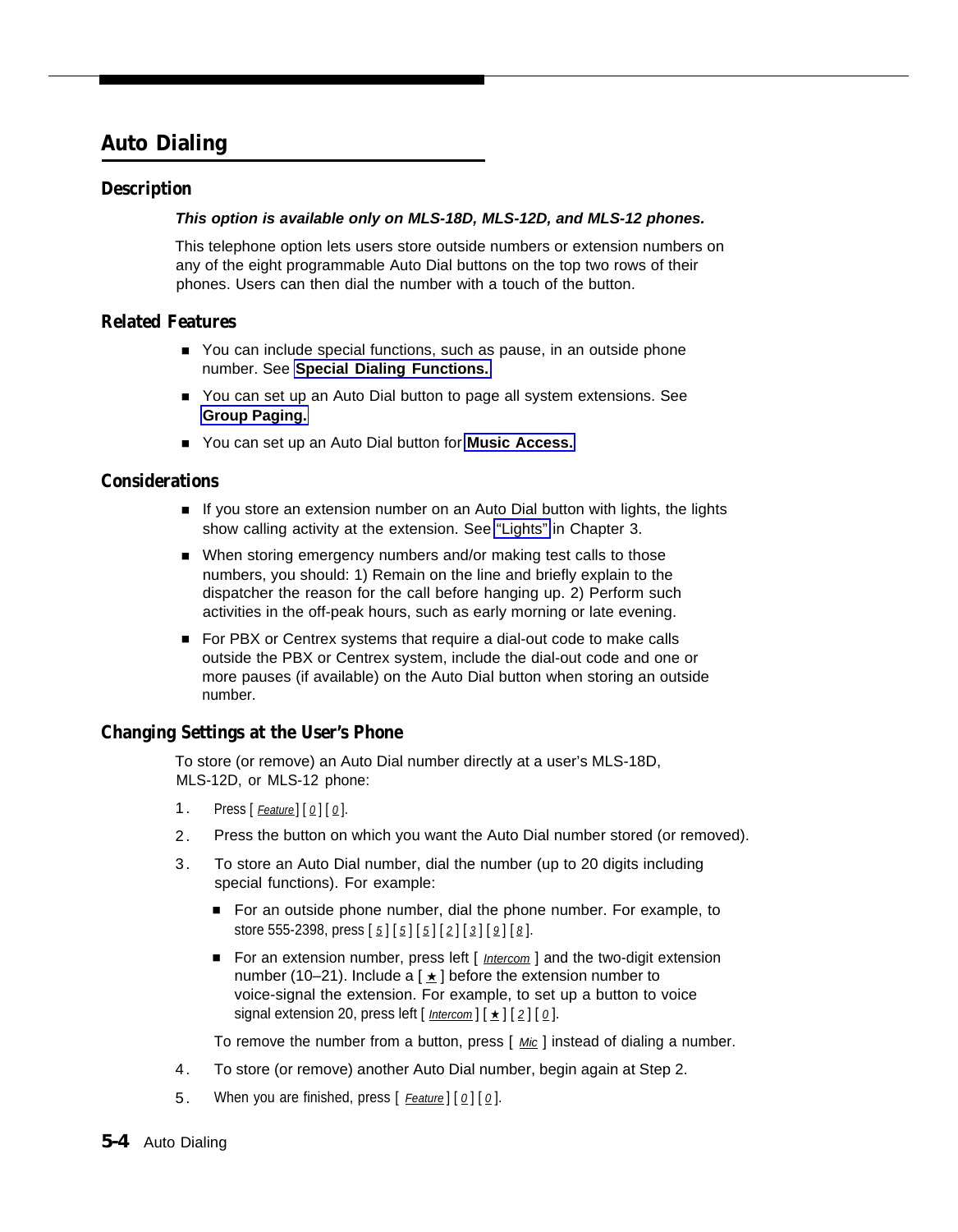# **Changing Settings From Extension 10**

To store (or remove) an Auto Dial number remotely from an MLS-18D, MLS-12D, or MLS-12 phone at extension 10:

- 1. Press  $[$  Feature $]$  $[$   $Q$  $]$  $[$   $Q$  $]$ .
- 2. Press left [ Intercom ] twice.
- 3. Press right [ *Intercom* ].
- 4. Dial the two-digit number of the extension (11–21) for which the number will be stored (or removed). Extension 10 now functions as if it were the extension for which the number will be stored (or removed).
- 5. Press the button on which you want the Auto Dial number stored (or removed.)
- 6. To store the Auto Dial number, dial the number (up to 20 digits including special functions). For example:
	- For an outside phone number, dial the phone number. For example, to store 555-2398, press  $[5] [5] [5] [2] [3] [9] [8]$ .
	- For an extension number, press left [ *Intercom* ] and the two-digit extension number (11–21). Include a  $\left[\star\right]$  before the extension number to voice-signal the extension. For example, to set up a button to voice signal extension 20, press left  $\left[\frac{Intercom}{k}\right]$  | 2 |  $\left[Q\right]$ .

To remove the number from a button, press  $\lceil \frac{Mic}{m} \rceil$  instead of dialing a number.

- 7. To store (or remove) another number for the same extension, repeat steps 5 and 6. To store a number for a different extension, begin again at Step 3.
- 8. When you are finished, press  $[$  Feature  $]$   $[$   $Q$   $]$   $[$   $Q$   $]$ .

# **Using**

- 1. You can lift the handset or press [ Spkr ], but you do not have to do so.
- 2. If you want to call on a specific line, press the desired line button.
- 3. Press the Auto Dial button on which the number is stored. The system automatically selects a line for an outside number (if you did not specify one), turns on the speaker (if the handset is in the cradle), and dials the Auto Dial number. If you have a display phone, the number being dialed will display on your phone.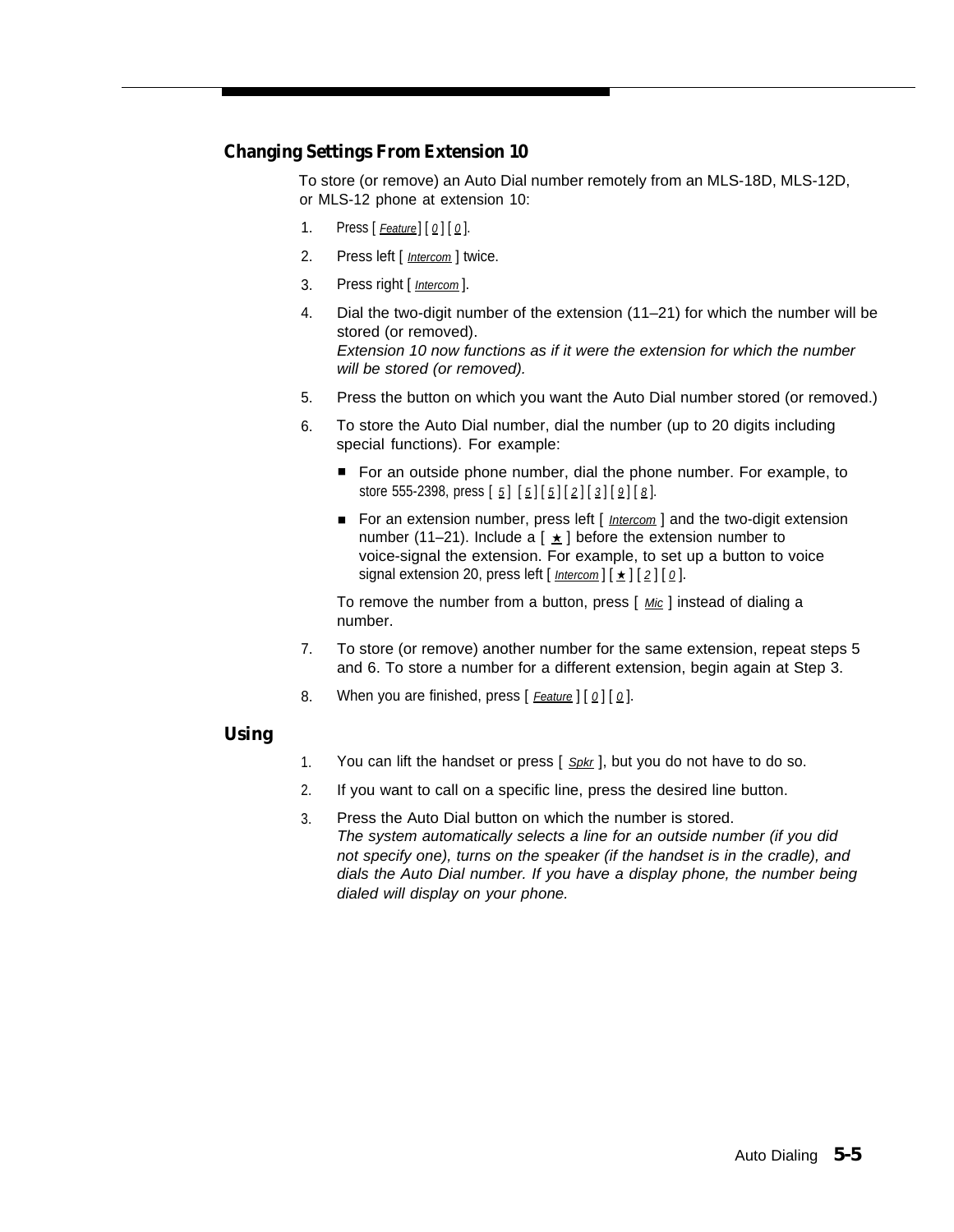# <span id="page-49-3"></span><span id="page-49-2"></span><span id="page-49-1"></span><span id="page-49-0"></span>**Automatic Extension Privacy (#304)**

# **Description**

This telephone option lets you either allow users to join active calls at an extension or prevent users from joining active calls at an extension. When Automatic Extension Privacy is Assigned for an extension, other users cannot join active calls at that extension. This option typically is used for extensions connected to fax machines, modems, and credit card scanners, which make and receive data calls that should not be interrupted.

# **Considerations**

- If you want to be able to intercept calls to an auxiliary device—such as an answering machine—make sure Automatic Extension Privacy is Not Assigned for that extension.
- To have Privacy on an MLS-6, MLC-6, MDC 9000, MDW 9000, standard phone, or other device (such as a fax or modem), you must use this feature.

# **Valid Entries**

- $1 =$  Assigned
	- 2 = Not Assigned  $\checkmark$

# **Changing Settings**

To change the Automatic Extension Privacy setting for an extension, follow these steps from extension 10:

- 1. Press  $[$  Feature  $[$   $[$   $\emptyset$   $]$   $[$   $\emptyset$   $]$ . The phone beeps once, and the light next to  $\lceil S_{\text{Dk}r} \rceil$  is green flutter.
- 2. Press left [ Intercom ] twice. The light next to left [ Intercom] is green steady.
- 3. Press  $\lceil \frac{1}{2} \rceil \lceil \frac{3}{2} \rceil \lceil \frac{1}{2} \rceil$ .
- 4. Dial the two-digit number of the extension (10-21) you want to change. The Message light is red steady if Automatic Extension Privacy is Assigned, red flash if it is Not Assigned.
- 5. Press  $\lceil 1 \rceil$  to assign Automatic Extension Privacy, or press  $\lceil 2 \rceil$  to unassign Automatic Extension Privacy. The Message light changes to show the new setting.
- 6. If you make a mistake or want to change the setting for another extension, begin again at Step 3.
- 7. When you are finished, press  $\lceil \frac{1}{2} \rceil$  and a three-digit code for another option or press  $[$  *Feature* $]$  $[$   $Q$  $]$  $[$   $Q$  $]$ .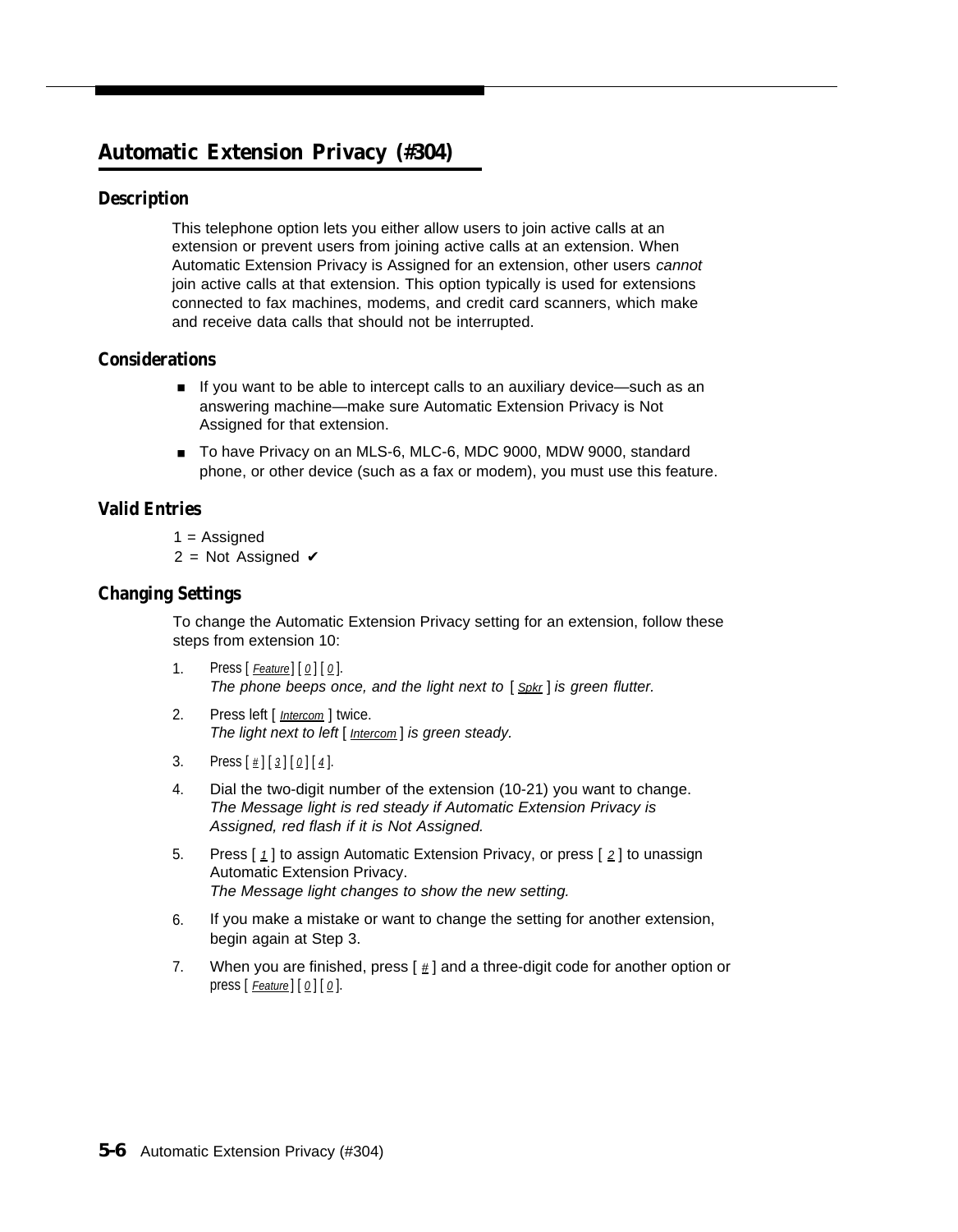# <span id="page-50-6"></span><span id="page-50-5"></span><span id="page-50-4"></span><span id="page-50-3"></span><span id="page-50-2"></span><span id="page-50-1"></span><span id="page-50-0"></span>**Automatic Line Selection**

# **Description**

This telephone option determines the line a user is connected to after lifting the handset to make a call. When the user lifts the handset, the system searches through the lines and connects the user to the first available one. The factory setting for the order of the search is outside lines 1 through 4, then intercom. This means if all outside lines are busy, the user will hear the intercom dial tone after lifting the handset.

For system phones, change this setting only if you want to change the order of the lines to which a user is automatically connected. For example, a telemarketing firm with WATS service on line 4 to reduce telephone expenses can set Automatic Line Selection for all telemarketers' extensions to "4, 1, 2, 3, intercom." This way the WATS line would be selected first.

For standard phones, you must set up the extension to select intercom first so the user at the extension can place intercom calls and access system features. For example, the setting for a standard phone used only for calling employees or making local calls on line 1, would be set to "intercom, 1."

# **Considerations**

- If you want to change Automatic Line Selection for an extension and you are changing more than one option for that extension, you must change Automatic Line Selection first.
- For standard touch-tone or rotary phones, or for any phone used mainly to call other extensions, set up the extension to select intercom first.
- If your system has less than four outside lines, you must change Automatic Line Selection to include only the lines connected to the system.
- For combination extensions, the order of line selection for both devices (including a standard device) follows the Automatic Line Selection setting for the extension.
- For standard phones on PBX or Centrex systems, set this option to intercom first so users can place intercom calls and access equipment features. When users lift the handsets on standard phones, they hear intercom dial tone. To access a PBX or Centrex line, they must dial  $\lceil \frac{9}{2} \rceil$ .

# **Valid Entries**

Outside lines 1, 2, 3, 4, Intercom  $\checkmark$ Any outside line(s) and/or intercom in any order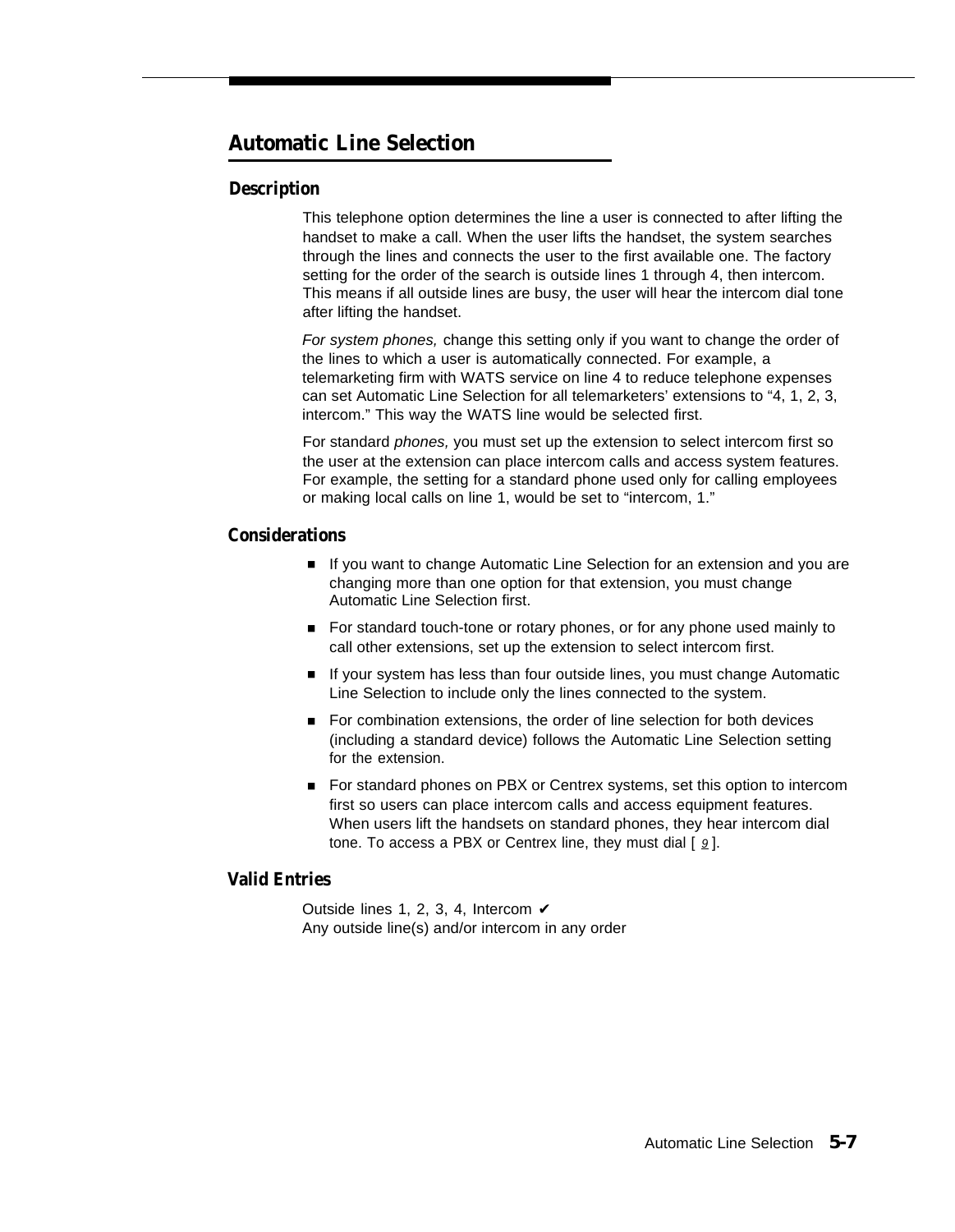# **Changing Settings**

To change the order in which the system searches for an available line for an extension, follow these steps from extension 10:

- 1. Press  $[$  Feature  $][$   $[$   $[$   $]$  $[$   $]$  $[$   $]$ . The phone beeps once, and the light next to  $\lceil S_{\text{Dk}r} \rceil$  is green flutter.
- 2. Press left [ *Intercom* ] twice. The light next to left [ **Intercom** ] is green steady.
- 3. Press right [ *Intercom* ].
- 4. Dial the two-digit number of the extension (10-21) you want to change.
- 5. Press  $[\pm] [\pm]$ .
- 6. Press left [ *Intercom* ] (to select intercom) and the line buttons in the order you want them to be searched.
- 7. When your sequence is complete, press  $[\pm] [\pm]$ .
- 8. If you want to correct a mistake, or change the line order for another extension, begin again at Step 3.
- 9. When you are finished, press  $[$  Feature  $]$   $[$   $Q$   $]$   $[$   $Q$   $]$ .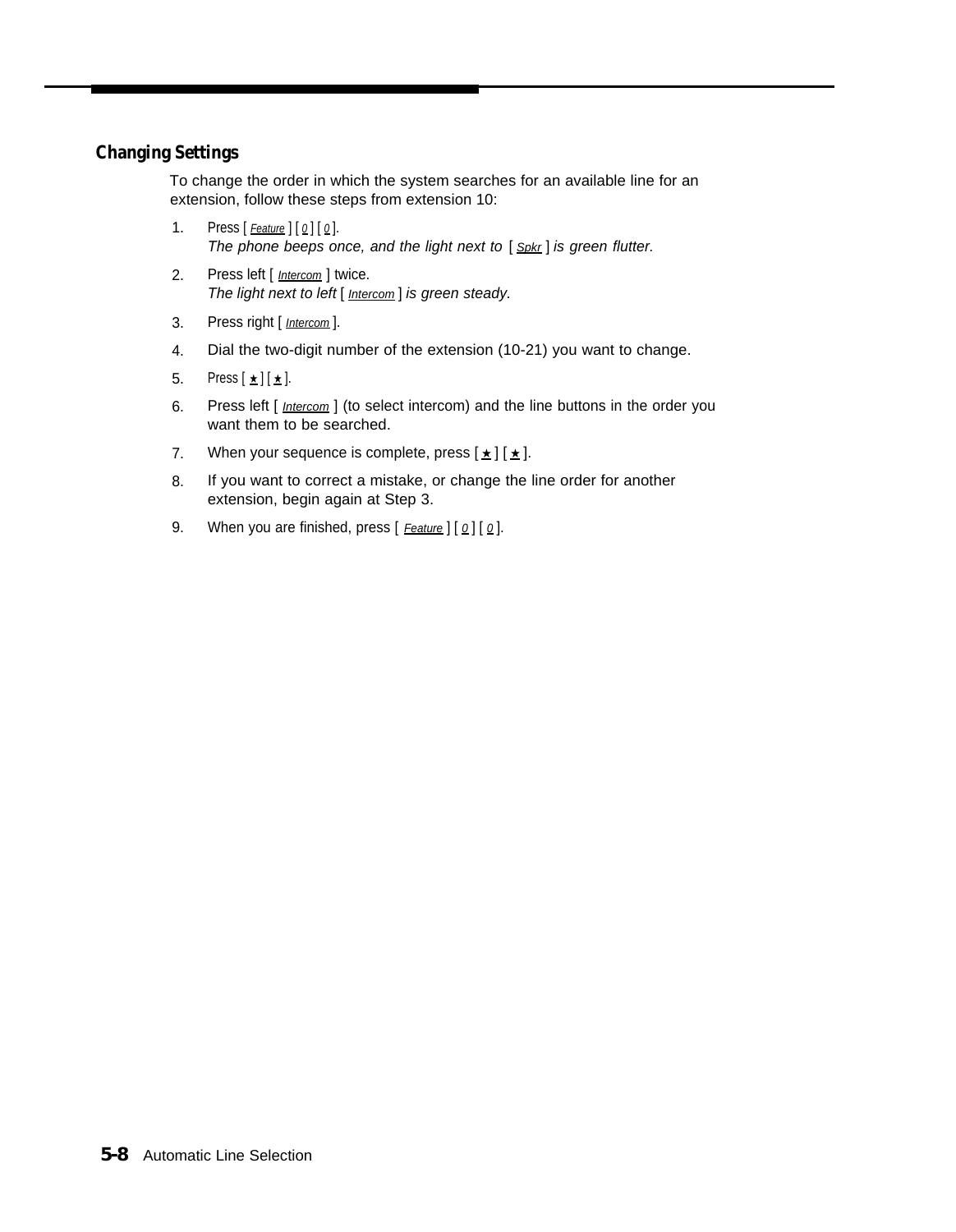# <span id="page-52-1"></span><span id="page-52-0"></span>**Conference Calls**

# **Description**

This section explains how to set up conference calls using the [ Conf] button on a system phone or the switchhook on a standard phone. A conference call connects up to three parties (including the conference originator) in a single call. Users can connect both outside and inside parties in a conference call, but the call cannot include more than two outside parties.

# **Related Features**

- During the conference call, any inside party can exit the call at any time simply by hanging up. However, if an outside party hangs up during a conference call, the callers that remain in the conference may hear a dial tone. Use **[Conference Drop](#page-54-1)** to remove the last-added party from a conference call.
- Users can use **[System Speed Dialing](#page-82-1)** or **[Auto Dialing](#page-47-1)** to add parties to the conference.
- If the conference originator puts the call on **Hold,** other parties can continue to talk. Other inside parties cannot put the call on Hold.
- If you are using the system behind a PBX or Centrex system, the PBX or Centrex system may include a conference calling feature that lets you connect multiple callers on a single PBX or Centrex line. The number of callers you can connect depends on your PBX or Centrex system. For more information on such features, see the documentation for your PBX or Centrex system. (When your Centrex or PBX documentation tells you to use a switchhook flash, use the **[Recall](#page-76-1)** feature instead.)

# **Considerations**

- Do not add a busy or ringing outside call to a conference; if you do, all callers hear the busy or ringing signal. If you hear a busy signal or the party does not answer, reconnect with the held party by pressing the line button.
- Users cannot join a conference call; the originator must add each party to the conference.
- When the originator hangs up, the conference is disconnected.
- Conference calls cannot be transferred.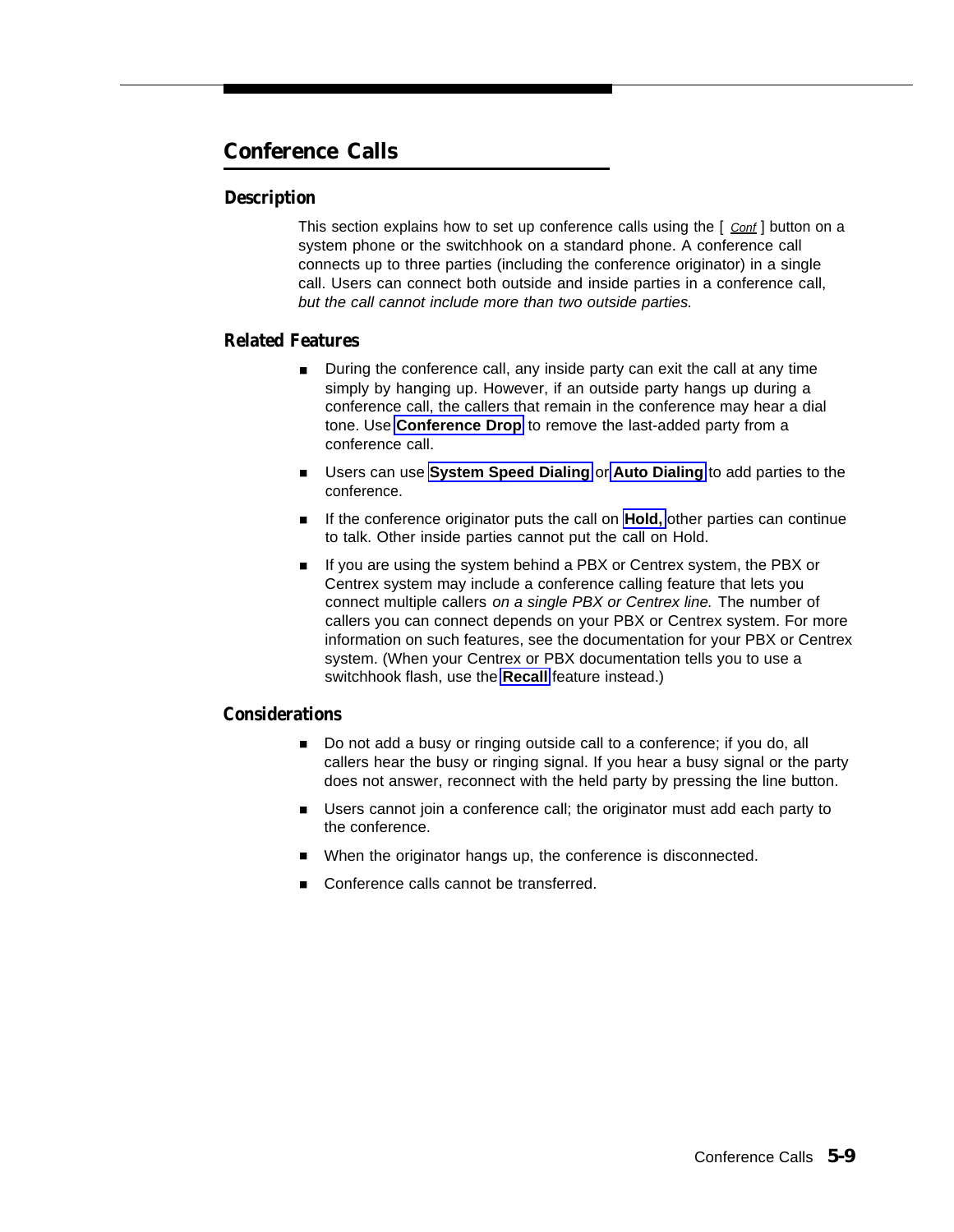# **Using**

# **System Phone**

- 1. Set up the call to the first party. (You can call the party, pick up the call from hold, or answer an incoming call.) You are connected with the first party.
- 2. Press [ Conf]. The first party is now on hold.
- 3. To add an outside party, press a line button and dial the outside number. If the number is busy or does not answer, press the line button of the held call to reconnect to the first party.

To add an inside party, press an intercom button and dial the two-digit extension number and wait until the party answers. If the extension is busy or does not answer, press the intercom button of the held call to reconnect to the first party.

4. Press [ Conf] again to add the second party to the call. You are now connected with both parties.

# **Standard Phone**

- 1. Set up the call to the first party. (You can call the party, pick up the call from hold, or answer an incoming call.) You are connected with the first party.
- 2. Press the switchhook down once rapidly. The first party is now on hold. You hear the intercom dial tone.
- 3. To add an outside party, dial  $\lceil \frac{9}{2} \rceil$  plus the outside number. If the number is busy or does not answer, hang up and the first party rings back.

To add an inside party, dial the two-digit extension number. If the extension is busy or does not answer, press the switchhook down once rapidly and you will be reconnected with the first party.

4. When the second party answers, press the switchhook down once rapidly. You are now connected with both parties.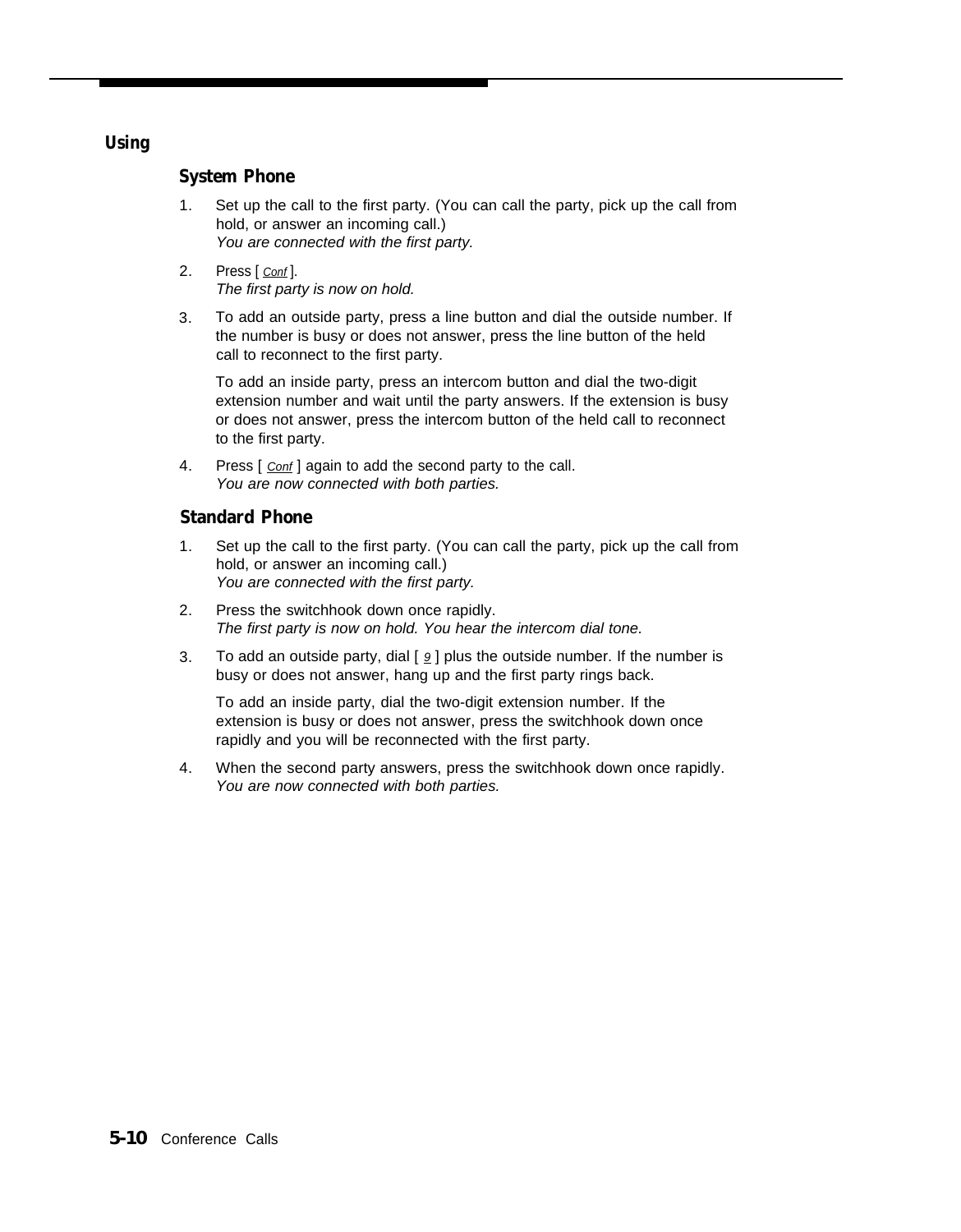# <span id="page-54-1"></span><span id="page-54-0"></span>**Conference Drop**

# **Description**

This calling feature drops the last party added to a conference call, without disconnecting the other parties. An inside party can exit a conference call at any time simply by hanging up. If the conference originator hangs up, the conference call is disconnected.

# **Related Features**

For instructions on setting up conference calls on system and standard phones, see **[Conference Calls.](#page-52-1)**

# **Using**

# **System Phone**

On MLS-18D, MLS-12D, and MLS-12 phones, press [ Drop ]. The last-added party is dropped from the conference.

On MLS-6, MLC-6, MDC 9000, and MDW 9000 phones, press  $[$  Feature]  $[$   $Q$   $]$   $[$   $\underline{6}$   $]$ . The last-added party is dropped from the conference.

# **Standard Phone**

Press the switchhook down once rapidly. The last-added party is dropped from the conference.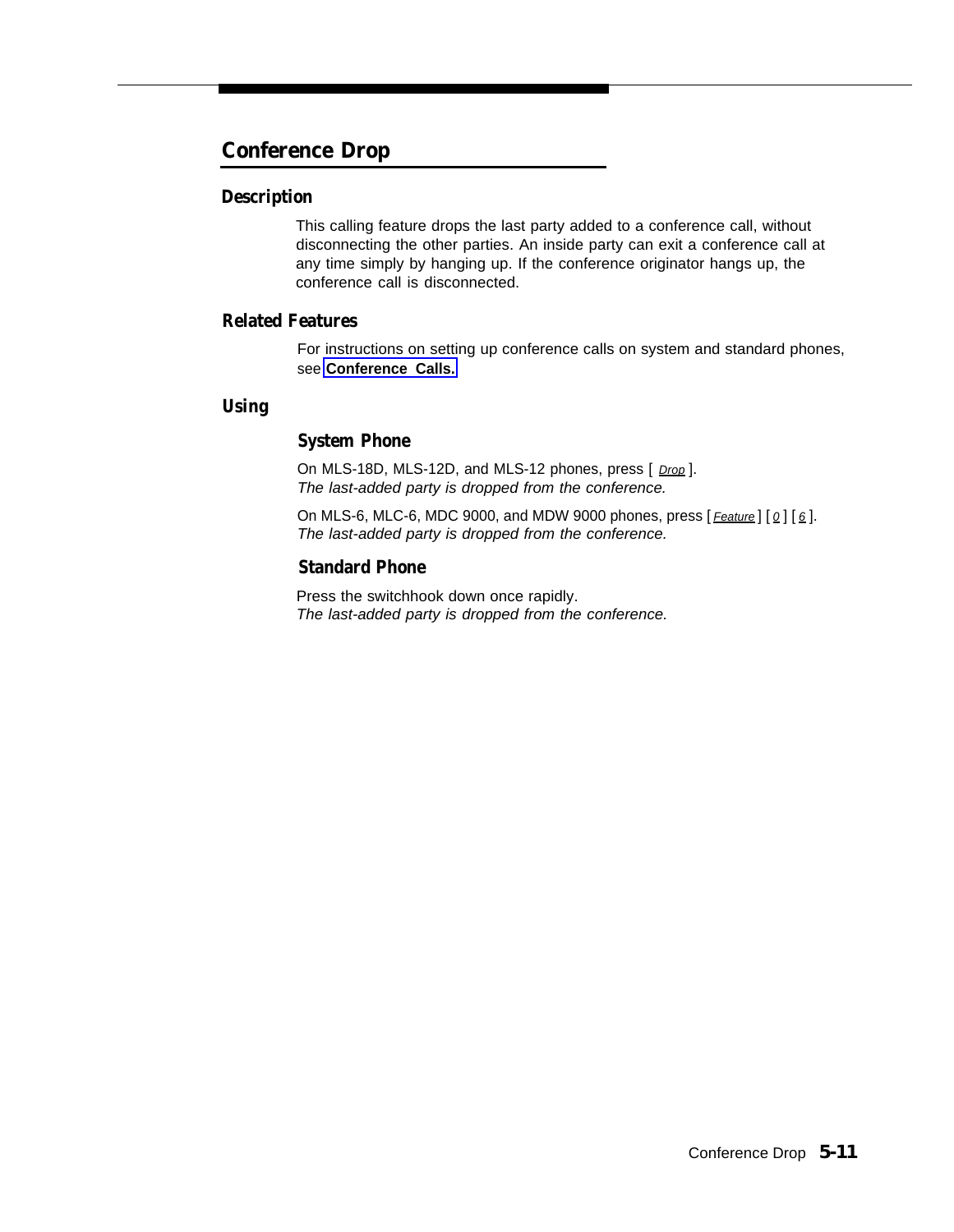# <span id="page-55-0"></span>**Dial Mode (#201)**

# **Description**

This system option identifies incoming lines as touch-tone or rotary. You should check with your local phone company if you are not sure which type of line is being provided to you.

# **Valid Entries**

- 1 = Touch-Tone lines  $\checkmark$
- 2 = Rotary lines

# **Changing Settings**

To change the Dial Mode setting for the system, follow these steps from extension 10:

- 1. Press  $[$  Feature  $]$   $[$   $Q$   $]$   $[$   $Q$   $]$ . The phone beeps once, and the light next to  $[$  Spkr  $]$  is green flutter.
- 2. Press left [ *Intercom* ] twice. The light next to left  $[$  **Intercom**  $]$  is green steady.
- 3. Press  $\left[\frac{1}{2} \right] \left[\frac{1}{2} \right] \left[\frac{1}{1}\right]$ . The Message light is red steady if the current setting is Touch-Tone lines, red flash if the current setting is Rotary lines.
- 4. Press  $\left[\begin{smallmatrix}1\1\end{smallmatrix}\right]$  to select Touch-Tone lines,  $\left[\begin{smallmatrix}2\end{smallmatrix}\right]$  to select Rotary lines. The Message light changes to show the new setting.
- 5. If you make a mistake, begin again at Step 3.
- 6. When you are finished, press  $[$   $\#$ ] and a three-digit code for another option or press [ Feature] [ 0 ] [ 0 ].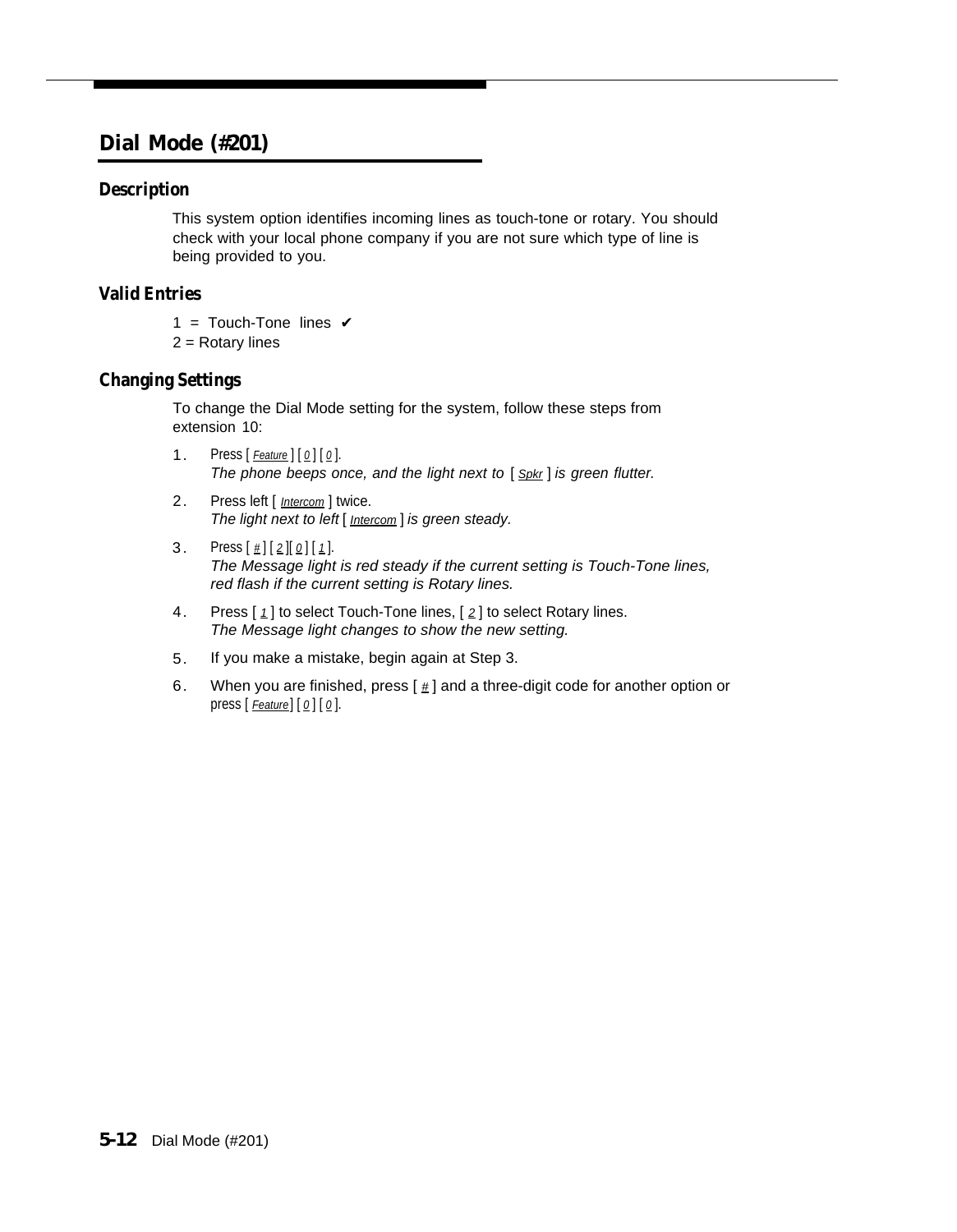# <span id="page-56-0"></span>**Display**

# **Description**

MLS-18D and MLS-12D phones have a 2-line, 16-character (per line) display area on the top-right corner, for feedback when making or receiving calls and changing system options. Specifically, the display shows:

- Current month, day, and time when the phone is idle
- Number dialed when making calls ■
- Duration of incoming or outgoing calls ■
- Number of the extension calling when receiving an intercom call or transferred call ■
- Dialed digits when changing system options and previously stored numbers when setting up Auto Dial buttons.

# **Considerations**

- The current month, day, and time are the default display.
- Most messages display for approximately 15 seconds. (Exceptions include the default display, call timer, and feedback when changing system options.)
- The call timer displays the time a user is active on a call. It starts when the handset is lifted out of the cradle and stops when either the handset is placed back in the cradle or the call is placed on hold. When a user retrieves a held call, the timer resets to zero.
- The call timer replaces the current time of day display on MLS-12D phones. The MLS-18D phone displays the call timer in addition to the default display.
- The display contrast on the MLS-18D phone can be adjusted by pressing [  $\star$  ] and then using the "up" volume control button to increase the brightness or the "down" volume control button to decrease the brightness. Adjust the contrast while the phone is idle and the handset is in the cradle.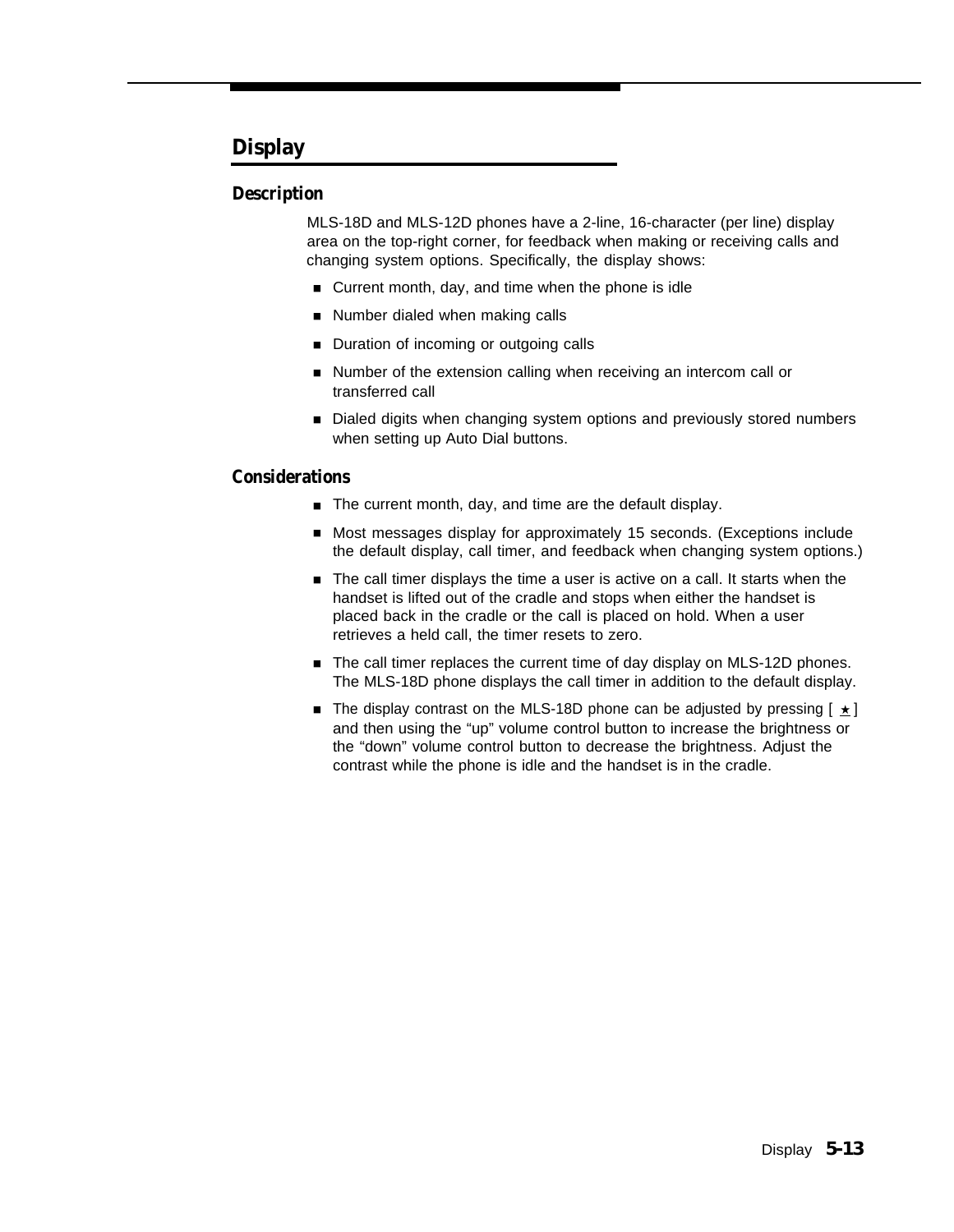# <span id="page-57-0"></span>**Doorphone/Internal Hotline Phone/External Hotline Phone (#604)**

# **Description**

This telephone option assigns an extension as one of the following:

- **Doorphone.** A doorphone is an auxiliary device that usually is installed near an entrance for screening visitors. When a person presses the doorphone button, a predetermined alert extension or all system extensions are signaled.
- **Internal Hotline Phone.** When a person lifts the handset of an internal hotline phone, a predetermined alert extension or all system extensions are signaled. The hotline phone should be a standard phone; alert extensions can be any type of phone.
- External Hotline Phone. When a person lifts the handset of an external hotline phone, a predetermined outside number is dialed automatically. The hotline phone should be a standard phone.

After you assign an extension with this option, you must also set up the alert extension or store the outside External Hotline Phone number on the top, leftmost Auto Dial button. See ["Changing Settings"](#page-58-0) on the next page.

# **Related Features**

Make sure that any call restrictions assigned to an external hotline phone do not prevent the number from being dialed. See **[Outgoing Call Restriction \(#401\).](#page-73-1)**

# **Considerations**

- Under certain conditions of heavy system usage, the external hotline phone may be unable to dial the predetermined outside phone number immediately. If you do not hear dial tone or dialing noises when you attempt to use the external hotline phone, hang up for about 20 seconds and try again.
- Use this option for all three phone applications. The system differentiates the applications by the phone connected to the extension and the number stored on the Auto Dial button.
- Each doorphone and internal hotline phone can ring a specific alert extension or all system extensions.
- If an alert extension is a system phone, the signal will be a distinctive ping-pong sound to distinguish it from other calls. If an alert extension is a standard phone, the phone will receive normal intercom ring.
- Doorphones and internal hotline phones can have the same alert extensions.
- You cannot assign a doorphone, internal hotline phone, or external hotline phone to extensions 10 and 16. You can assign a doorphone, internal hotline phone, or external hotline phone to extension 15, provided Music On Hold is not activated.
- You can assign these special phone applications on up to 10 extensions (9 if Music On Hold is activated).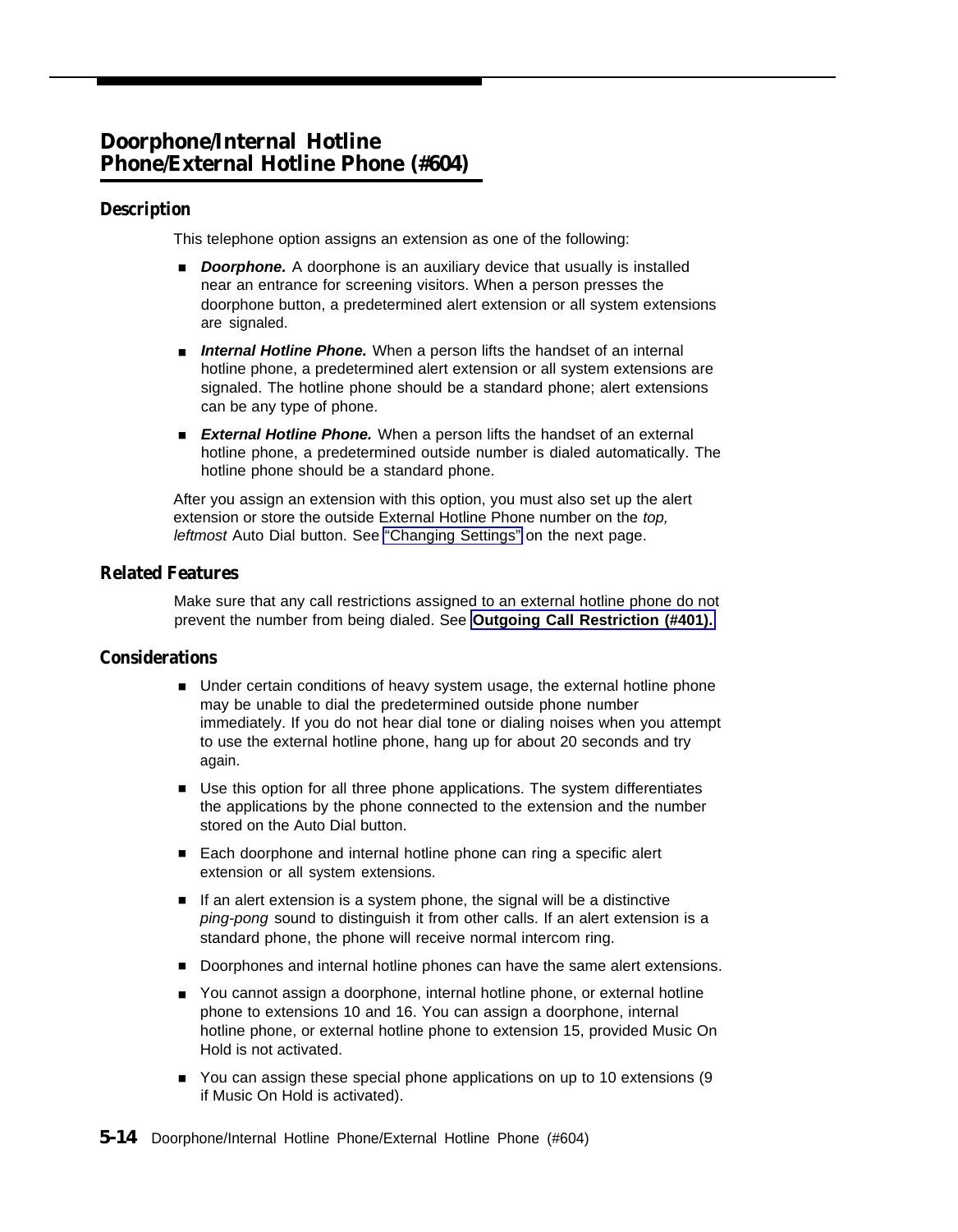#### **Valid Entries**

Extensions 11–14, 17–21, and 15 if it is not activated for Music On Hold  $1 =$ Assigned

2 = Not Assigned  $\checkmark$ 

#### <span id="page-58-0"></span>**Changing Settings**

To assign a doorphone, internal hotline phone, or external hotline phone extension, follow these steps from extension 10:

- 1. Press  $[$  Feature  $[$   $[$   $\emptyset$   $]$   $[$   $\emptyset$   $]$ . The phone beeps once, and the light next to  $\lceil S_{\text{Dkr}} \rceil$  is green flutter.
- 2. Press left [ *Intercom* ] twice. The light next to left [ **Intercom** ] is green steady.
- 3. Press  $\left[\begin{array}{c} \# \\ \end{array}\right] \left[\begin{array}{c} 6 \\ \end{array}\right] \left[\begin{array}{c} 0 \\ \end{array}\right] \left[\begin{array}{c} 4 \end{array}\right].$
- 4. Dial the two-digit number of the extension you want to assign (see Valid Entries).

The Message light is red steady if Assigned or red flash if Not Assigned.

- 5. Press [ 1] to assign or [ 2 ] to unassign Doorphone/Internal Hotline Phone/External Hotline Phone. The Message light changes to show the new setting.
- 6. If you make a mistake or want to change the setting for another extension, begin again at Step 3.
- 7. When you are finished, press  $\lceil$  Feature  $\rceil$   $\lceil \varrho \rceil$ , then follow the instructions below.

To store the extension number of the alert extensions to ring when the doorphone button is pressed or when the internal hotline phone's handset is picked up, or the outside number to dial when the external hotline phone's handset is picked up, follow these steps from extension 10:

- 1. Press  $[$  Feature  $]$   $[$   $\emptyset$   $]$   $[$   $\emptyset$   $]$ .
- 2. Press left [ *Intercom* ] twice.
- 3. Press right [ *Intercom* ].
- 4. Dial the two-digit extension number assigned to the doorphone, internal hotline phone, or external hotline phone.
- 5. Press the *leftmost* programmable Auto Dial button on the *upper* row of Auto Dial buttons.
- 6. To store an alert extension number or an outside phone number:
	- For an alert extension number, press left [ *Intercom* ] and the two-digit extension number. Press left  $\left[\right]$  *Intercom*  $\left[\right]$  and  $\left[\right]$   $\left[\right]$  to alert all extensions.
	- For an outside number, dial the phone number (up to 20 digits). For example, to store 555-2398, press  $[5][5][5][2][3][9][8]$ .
- 7. To store an alert extension number or outside external hotline phone number for a different extension, begin again at Step 3.
- 8. When you are finished, press  $\lceil$  Feature  $\lceil \lceil \varrho \rceil \lceil \varrho \rceil$ .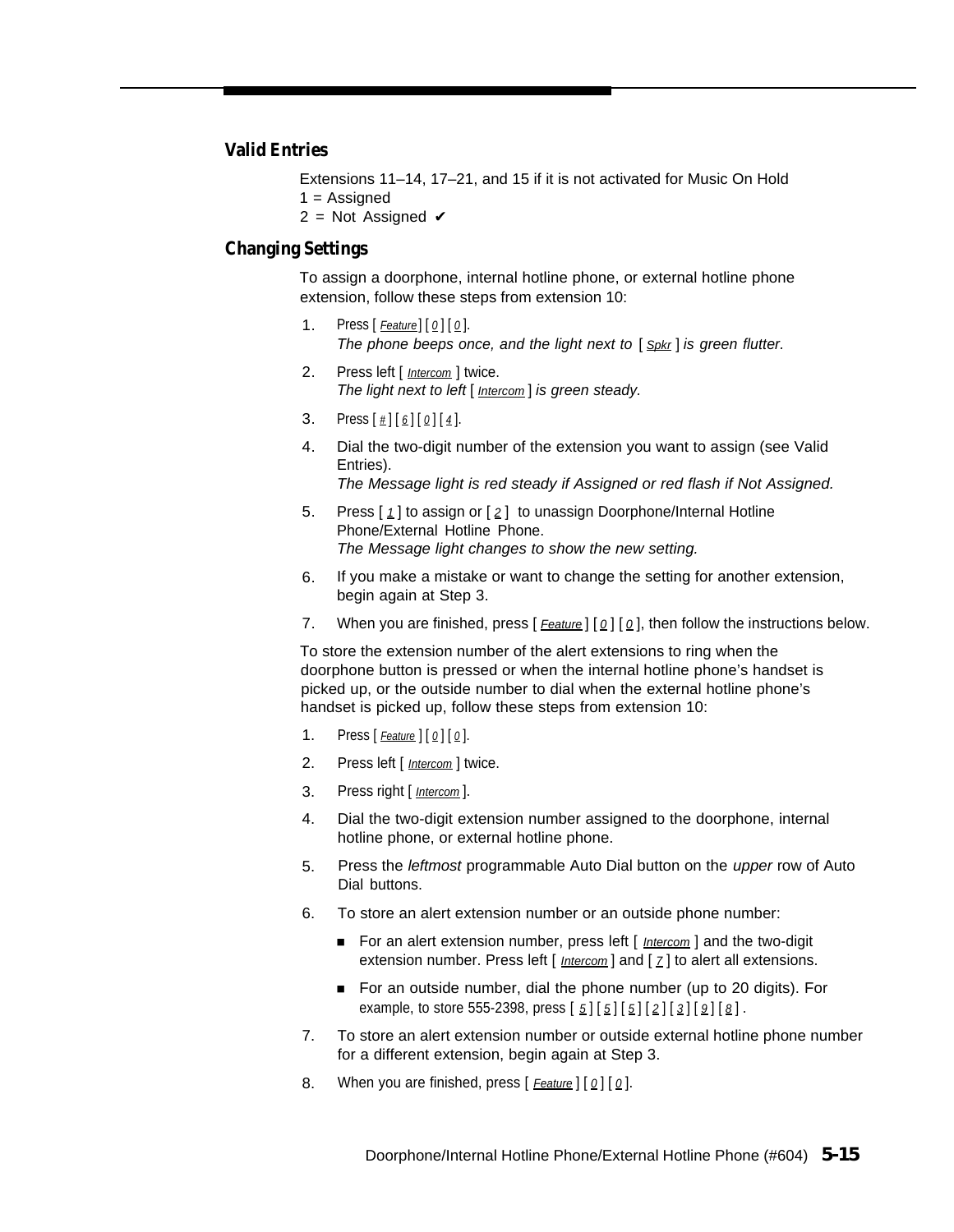# <span id="page-59-2"></span><span id="page-59-1"></span><span id="page-59-0"></span>**Group Paging**

# **Description**

This telephone option lets users simultaneously page all system extensions with MLS-18D, MLS-12D, MLS-12, and MLS-6 phones. When paging, the caller hears a beep and begins speaking; the caller's voice is then heard on the speakers of all idle MLS-18D, MLS-12D, MLS-12, and MLS-6 phones.

# **Considerations**

- You can use this option manually, or you can store it on an Auto Dial button.
- MLC-6, MDC 9000, MDW 9000, and standard phones will not receive group-page announcements.
- If a user leaves the microphone on for hands-free answer on intercom (HFAI), the microphone is turned off when that phone receives a group page; the user must lift the handset or press [ Mic ] to answer the page. After a group page, the microphone is turned on again.

# **Changing Settings**

To store (or remove) the group page option remotely from extension 10:

- 1. Press  $[$  Feature  $]$   $[$   $Q$  $]$   $[$   $Q$  $]$ .
- 2. Press left [ *Intercom* ] twice.
- 3. Press right [ Intercom ].
- 4. Dial the two-digit number of the extension (11–21) for which you want the option stored (or removed).
- 5. Press the Auto Dial button on which you want the option stored (or removed).
- 6. To store the option, press  $\left[\frac{intercom}{1 \pm 1}$   $\left[\frac{z}{z}\right]$ .

To remove the option, press  $[$  Mic  $]$ .

7. Press  $[$  Feature  $[$   $[$   $\emptyset$   $]$   $[$   $\emptyset$   $]$ .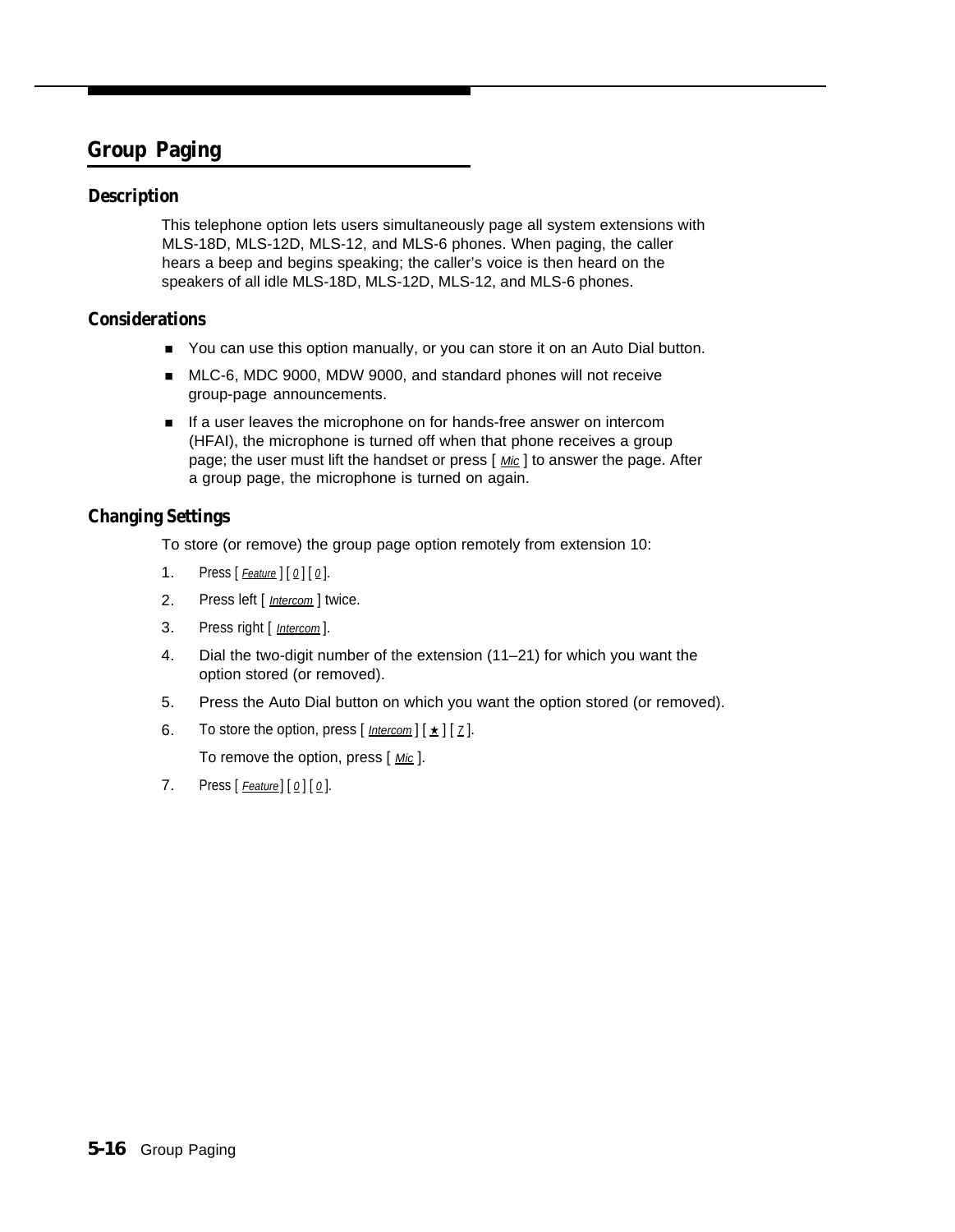# **Using**

# **System Phone**

To use when stored on a button, lift the handset and press the Auto Dial button.

To use manually:

- 1. Lift the handset and press [*Intercom*].
- 2. Dial  $[\pm] [Z]$ .
- 3. After the beep, start talking.

# **Standard Phone**

- 1. Lift the handset.
- 2. Dial  $[\pm] [7]$ .
- 3. After the beep, start talking.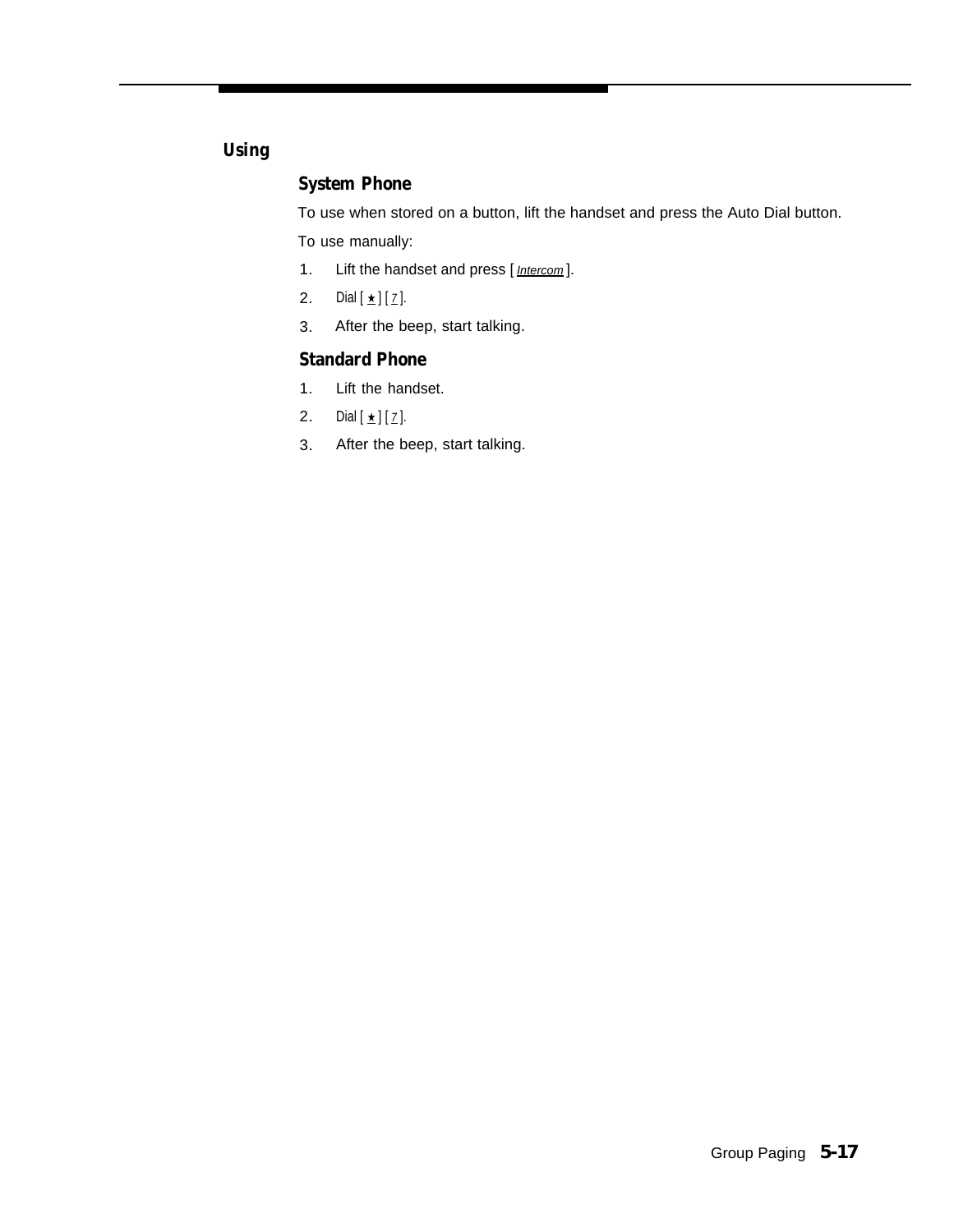# <span id="page-61-1"></span><span id="page-61-0"></span>**Hold**

# **Description**

This section explains how to place and retrieve calls on hold, using the  $\lceil$  Hold  $\rceil$ button on a system phone or the switchhook on a standard phone. (Users can make and receive calls on another line while a call is on hold.)

# **Related Features**

Callers on hold will hear Music or Tones On Hold, if either is activated or silence if neither is selected. See **[Music/Tones on Hold \(#602\).](#page-70-1)**

# **Considerations**

- Only one party on an intercom call can put the call on hold. If both parties try to put the call on hold, the call will be disconnected.
- If you are using the system behind a PBX or Centrex system, the PBX or Centrex system may include a call hold feature that lets you place a call on hold and place another call on the same line. For more information, see the documentation for your PBX or Centrex system. (When your Centrex or PBX documentation tells you to use a switchhook flash, use the **[Recall](#page-76-2)** feature instead.)

# **Using**

# **System Phone**

To place a call on hold, press [ Hold ]. The green light next to the line button winks.

To retrieve a call on hold:

- 1. Press the line button on which the call is held.
- 2. If the handset is in the cradle, lift it up or press  $\lceil S_{\text{pkr}} \rceil$ . You are reconnected with the held call. The light next to the line button changes from winking to steady green.

# **Standard Phone**

To place a call on hold, press the switchhook down once rapidly. You hear the intercom dial tone. The call is on hold. (Do not hang up the handset while the call is on hold. If you hang up the handset, the phone will ring. Answering will reconnect you with the held call.)

To retrieve a call on hold at the extension:

- 1. Hang up or press the switchhook. The call rings back.
- 2. Lift the handset or release the switchhook. You are reconnected with the held call.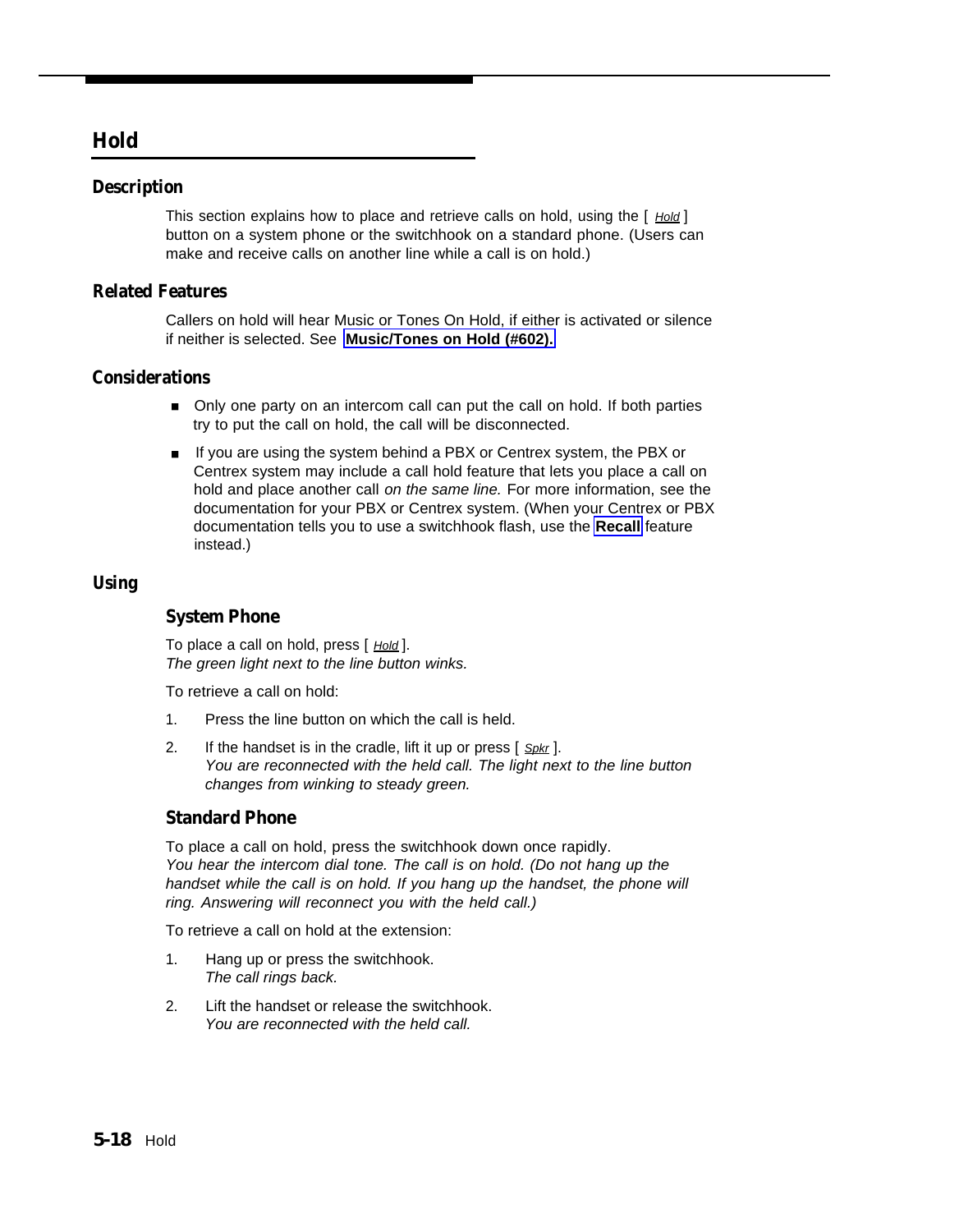# <span id="page-62-0"></span>**Hold Disconnect Time (#203)**

# **Description**

This system option lets you change the hold disconnect time. When a caller on hold hangs up, the local telephone company may send a special signal to the system to free the line. There are two possible signals: a long signal (450) milliseconds) used by most telephone companies, or a short signal (50 milliseconds) used by a few telephone companies. The length of the signal is called the hold disconnect time. If you put a call on hold and the caller hangs up, but the call does not disconnect within a minute after the caller hangs up, use this procedure to change the hold disconnect time.

# **Considerations**

- If the telephone company does not send a signal, keep the hold disconnect time set to Long. Users must disconnect held calls manually by taking the call off hold and then hanging up.
- Change the hold disconnect time only if abandoned calls on hold do not disconnect.

# **Valid Entries**

1 = Long (450 msec.)  $\checkmark$  $2 =$  Short (50 msec.)

# **Changing Settings**

To change the hold disconnect time, follow these steps from extension 10:

- 1. Press  $[$  Feature  $]$   $[$   $\emptyset$   $]$   $[$   $\emptyset$   $]$ . The phone beeps once, and the light next to  $\lceil S_{\text{Dkr}} \rceil$  is green flutter.
- 2. Press left [ *Intercom* ] twice. The light next to left [ Intercom] is green steady.
- 3. Press  $\lceil \frac{1}{2} \rceil \lceil \frac{2}{2} \rceil \lceil \frac{1}{2} \rceil$ . The Message light is red steady if the current setting is Long, red flash if the current setting is Short.
- 4. Press  $\lceil \frac{1}{2} \rceil$  to select Long,  $\lceil \frac{2}{2} \rceil$  to select Short. The Message light changes to show the new setting.
- 5. If you make a mistake, begin again at Step 3.
- 6. When you are finished, press  $\lceil \frac{1}{2} \rceil$  and a three-digit code for another option or press  $[$  Feature  $]$   $[$   $Q$   $]$   $[$   $Q$   $]$ .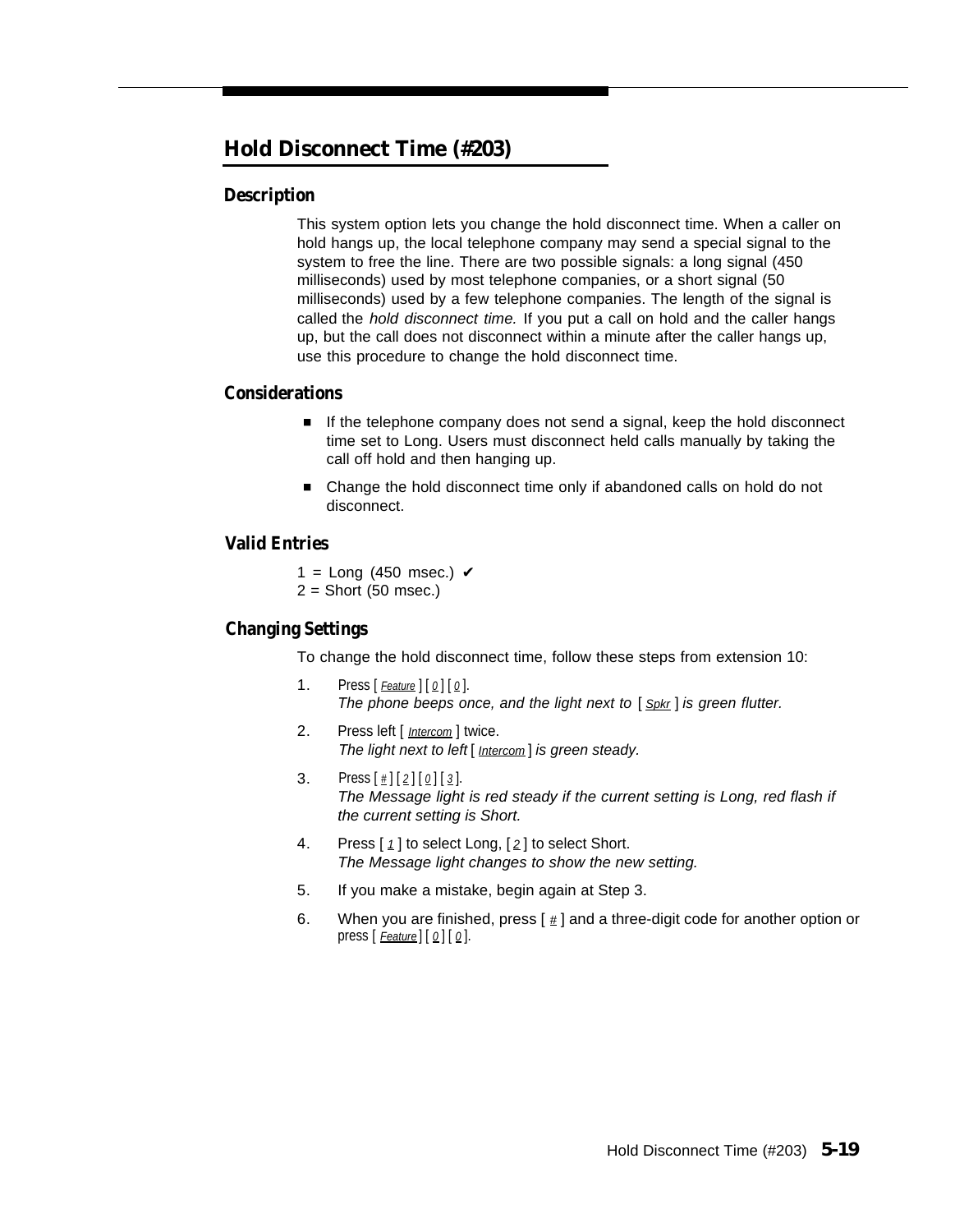# <span id="page-63-1"></span><span id="page-63-0"></span>**Joining Calls**

# **Description**

#### **This feature is available only on system phones.**

Joining is adding yourself to an outside call in progress, the same way you do on a home telephone by picking up an extension. (This is different from conferencing, in which the originator "pulls you into" the call.) Only one other system extension can join a call on an outside line (for a total of one outside and two inside parties).

# **Related Features**

- **Automatic Extension Privacy (#304)** prevents other extensions from joining calls on a specific extension. This is especially useful for answering machines, fax machines, modems, and credit card scanners, because trying to join a call on one of these devices could interfere with its operation.
- Any user with an MLS-18D, MLS-12D, or MLS-12 phone can use **Privacy** to prevent other extensions from joining a call at their extension.

# **Considerations**

- You cannot join an intercom call or a conference call.
- You cannot put a joined call on hold.

# **How to Join a Call**

# **System Phone**

A steady red light at a line button indicates a call is in progress. Press the line button on which the call is being conducted and lift the handset or press [ Spkr]. The red and green lights alternately flash. You are now joined with the call.

You can tell when someone has joined your call when the lights next to the line button change to alternately flashing red and green.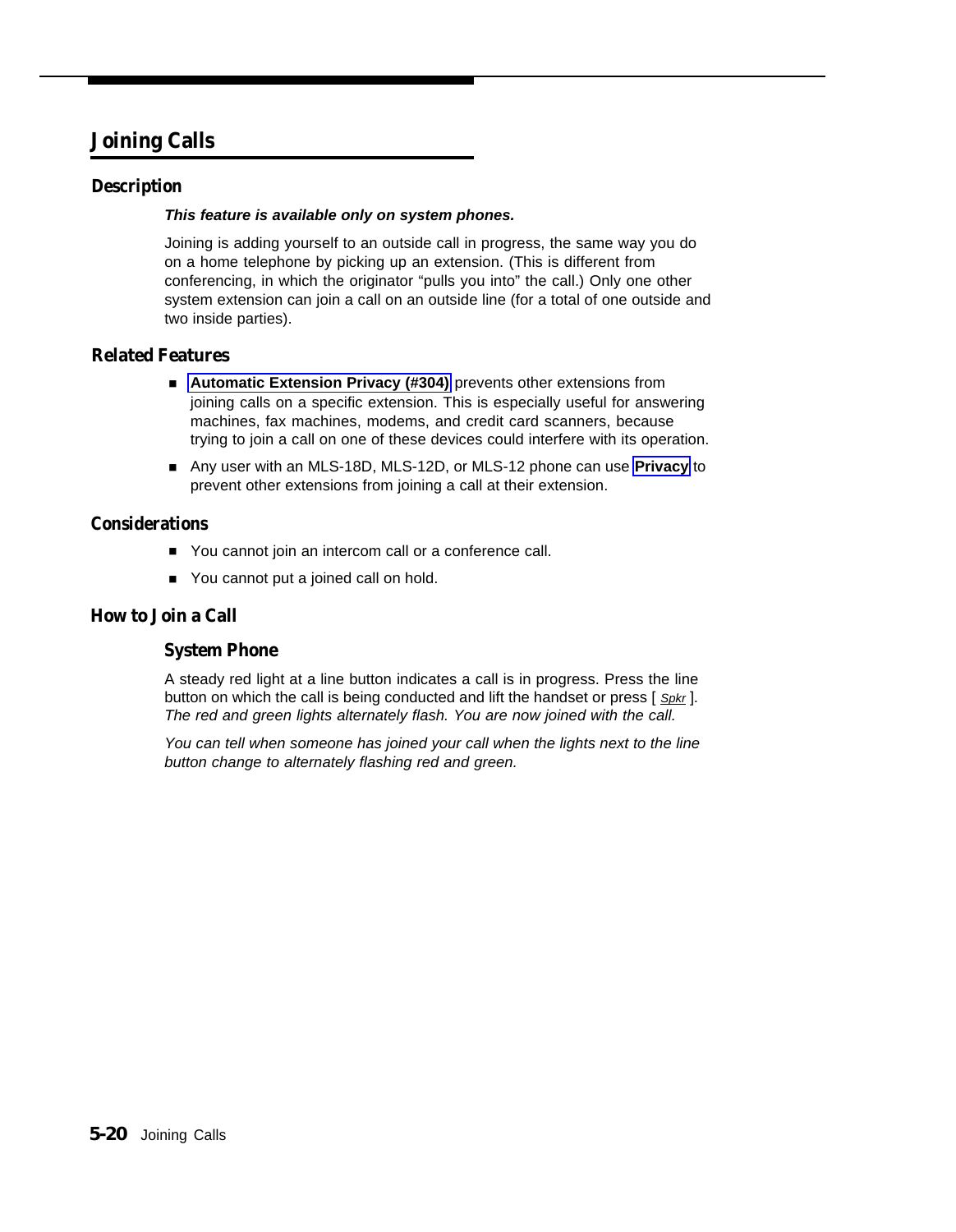# <span id="page-64-0"></span>**Last Number Redial**

# **Description**

This calling feature dials the last outside number manually dialed (maximum 20 digits per phone number). This feature is useful for *immediately* redialing a busy number.

# **Considerations**

You cannot redial numbers dialed using an Auto Dial button or a System Speed Dial code.

# **Using**

# **System Phone**

On MLS-18D, MLS-12D, and MLS-12 phones:

- 1. If you want, lift the handset.
- 2. Press [Last Num].

On MLS-6 phones:

- 1. If you want, lift the handset.
- 2. Press  $[$  Feature  $]$  $[$   $Q$  $]$  $[$   $\overline{5}$  $]$ .

On MLC-6, MDC 9000, and MDW 9000 phones:

- 1. Lift the handset.
- 2. Press the [  $On/Off$  ] button.
- 3. Press  $[$  Feature] $[$  0] $[$  5].

# **Standard Phone**

- 1. Lift the handset. You hear the intercom dial tone.
- 2. Dial  $[\frac{\#}{2}] [\frac{0}{5}]$ .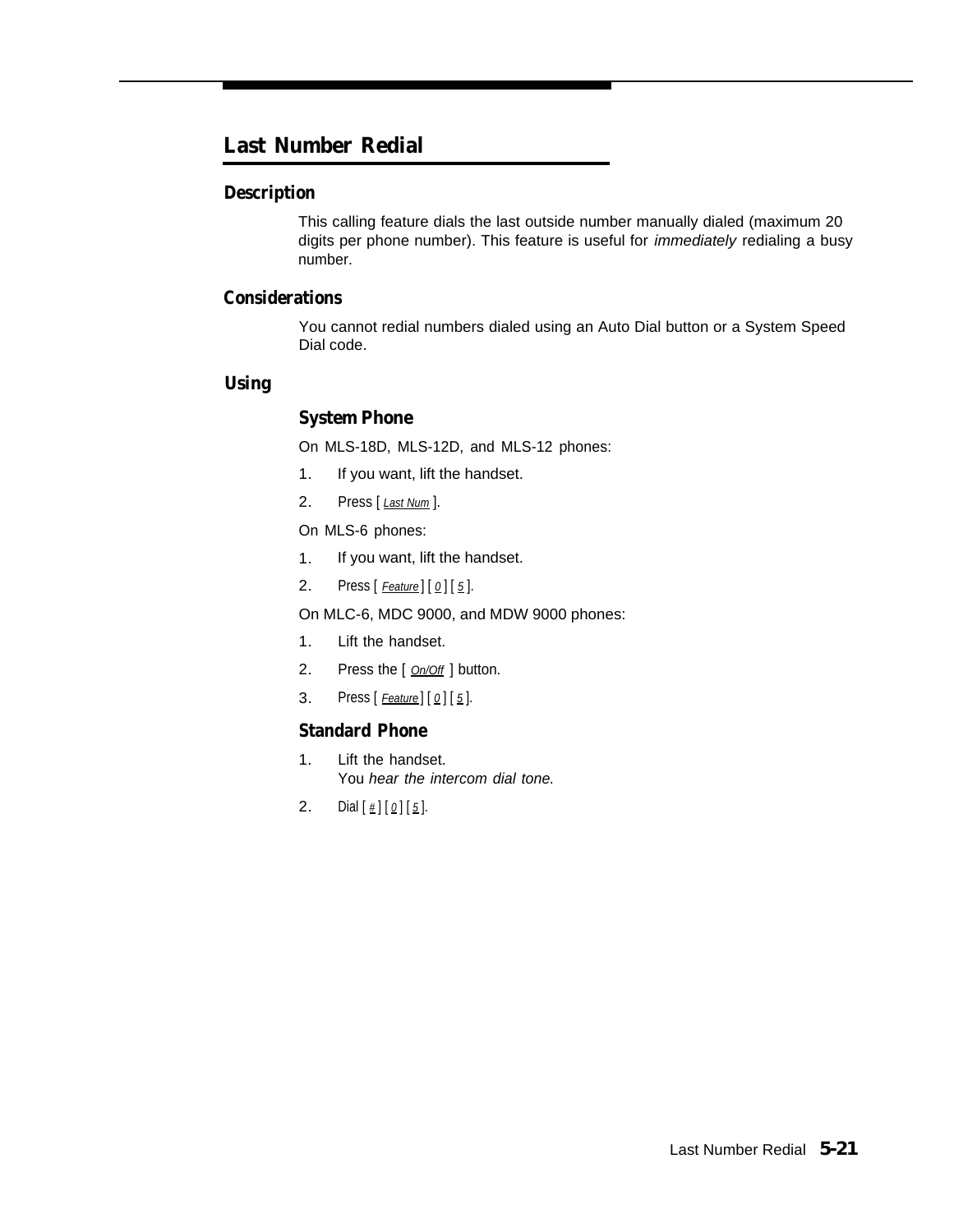# <span id="page-65-2"></span><span id="page-65-1"></span><span id="page-65-0"></span>**Line Ringing**

# **Description**

This telephone option lets you specify which outside lines will ring on each extension. The factory setting is that all outside lines will ring on all extensions. Change this setting if you want any lines on an extension not to ring. No Ring is useful for all extensions except 10 when a receptionist answers all calls, or for phones with no regular users, such as in a conference room.

# **Considerations**

- If an extension is set to No Ring, that extension will have to press the line button with the flashing red light to answer the call.
- Transferred calls will ring at an extension (even on lines set to No Ring).
- If you want to use a standard phone to answer calls, make sure the extension is set to Ring.

# **Valid Entries**

Ring  $\boldsymbol{\nu}$ No Ring

# **Programming**

To change which outside lines ring at an extension, follow these steps from extension 10:

- 1. Press  $[$  Feature  $[$   $[$   $\emptyset$   $]$   $[$   $\emptyset$   $]$ . The phone beeps once, and the light next to  $[$  Spkr  $]$  is green flutter.
- 2. Press left [ *Intercom* ] twice. The light next to left  $[$  Intercom  $]$  is green steady.
- 3. Press right [ *Intercom* ].
- 4. Dial the two-digit number of the extension (10–21) you want to change. The light next to each line button is green steady if the setting is Ring, green flutter if the setting is No Ring.
- 5. To change the setting for any lines at that extension, simply press the line button until the green light shows the proper setting.
- 6. To change the setting for another extension, begin again at Step 3.
- 7. When you are finished, press  $[$  Feature  $]$   $[$   $Q$   $]$   $[$   $Q$   $]$ .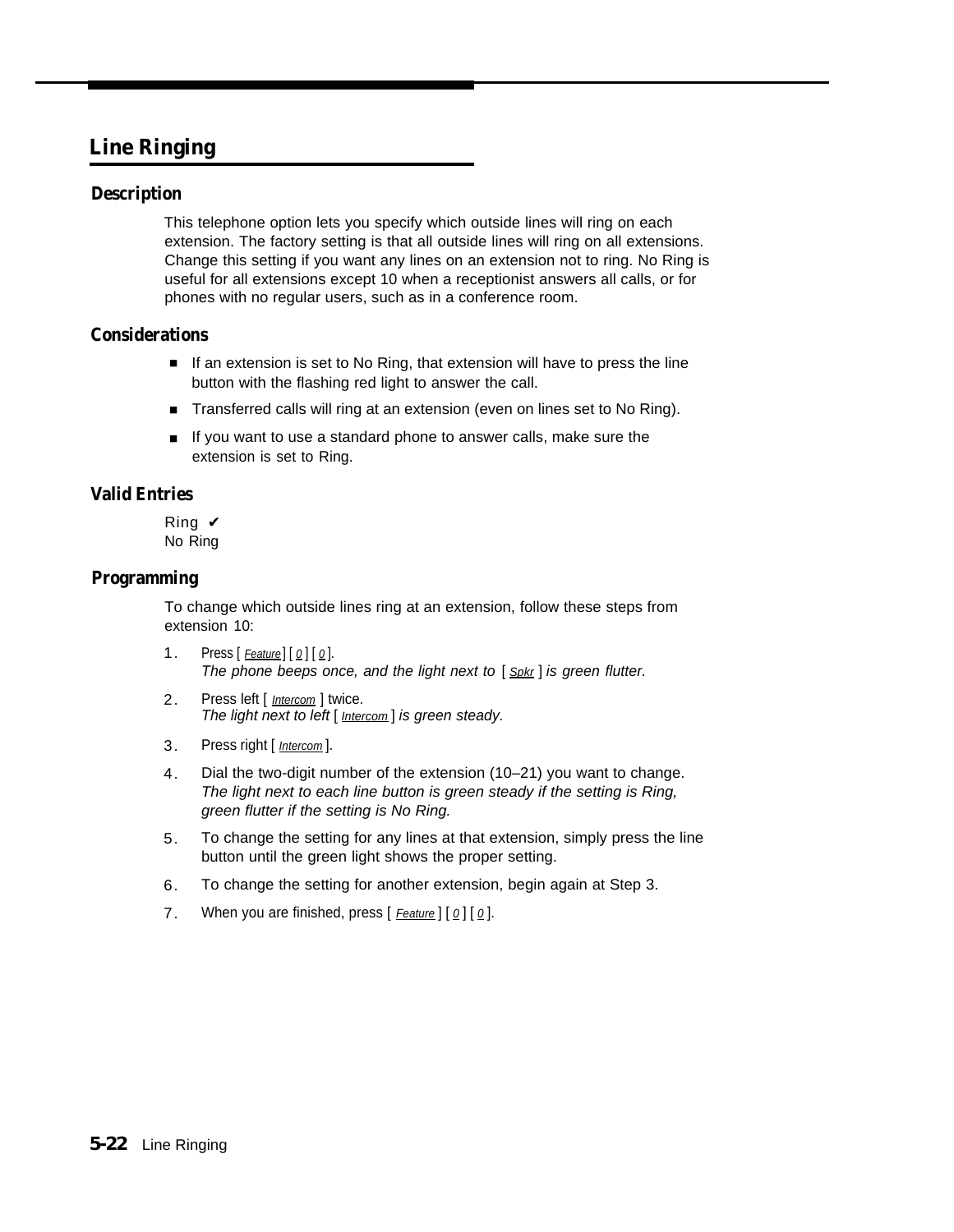# <span id="page-66-0"></span>**Making Calls**

# **Description**

A user can make an outside call by dialing an outside phone number or an intercom call by dialing an extension number. An intercom call is a call between two extensions without using an outside line. There are also several ways to speed dial a number—see "Related Features" below.

# **Related Features**

- You can store an outside number or an extension number on an Auto Dial button, so users can dial the number with a single touch. To store Auto Dial numbers, see **[Auto Dialing.](#page-47-1)**
- You can program outside numbers for the entire system, so that a user can dial a number by pressing  $\left[$  Feature  $\right]$  (or  $\left[$   $\frac{H}{H}\right]$  on a standard phone) plus a two-digit code (20–79). For more information, see **[System Speed Dialing.](#page-82-2)**
- If a user lifts the handset before pressing a line button, the system automatically selects the first available outside line or the intercom. (The order in which the system makes a selection is determined by the **[Automatic Line Selection](#page-50-6)** for the extension.)
- If dialing restrictions have been selected for an extension, the system may prevent a user at that extension from placing certain types of calls. For example, if an extension is restricted to allow incoming calls only, the user will not be able to dial out at all. See **[Outgoing Call Restriction \(#401\)](#page-73-2)** for more information.
- A user can page all system extensions with MLS-18D, MLS-12D, MLS-12, and MLS-6 phones simultaneously. See **[Group Paging.](#page-59-2)**
- On a system phone, if **Music Access** is active when you want to make a call, you must press an available line or intercom button to make your call. Music Access is deactivated automatically.

# **How to Make an Outside Call**

The following instructions assume that system phones are set (using **[Automatic](#page-50-6) [Line Selection\)](#page-50-6)** to automatically select outside lines first, and standard phones are set to select intercom first. This means that when a user with a system phone lifts the handset, the user will hear outside dial tone; but when a user with a standard phone lifts the handset, the user will hear intercom dial tone.

# **System Phone**

If you are using an MLC-6, MDC 9000, or MDW 9000 phone, make sure the handset is turned on before using the following instructions. Also, these phones have no speaker, so you must use the handset to make a call.

1. Lift the handset or press  $\lceil \frac{S_{D}k}{r} \rceil$ . To call on a specific line, press an idle (unlit) line button then lift the handset. The light next to the line button is steady green; you hear outside dial tone.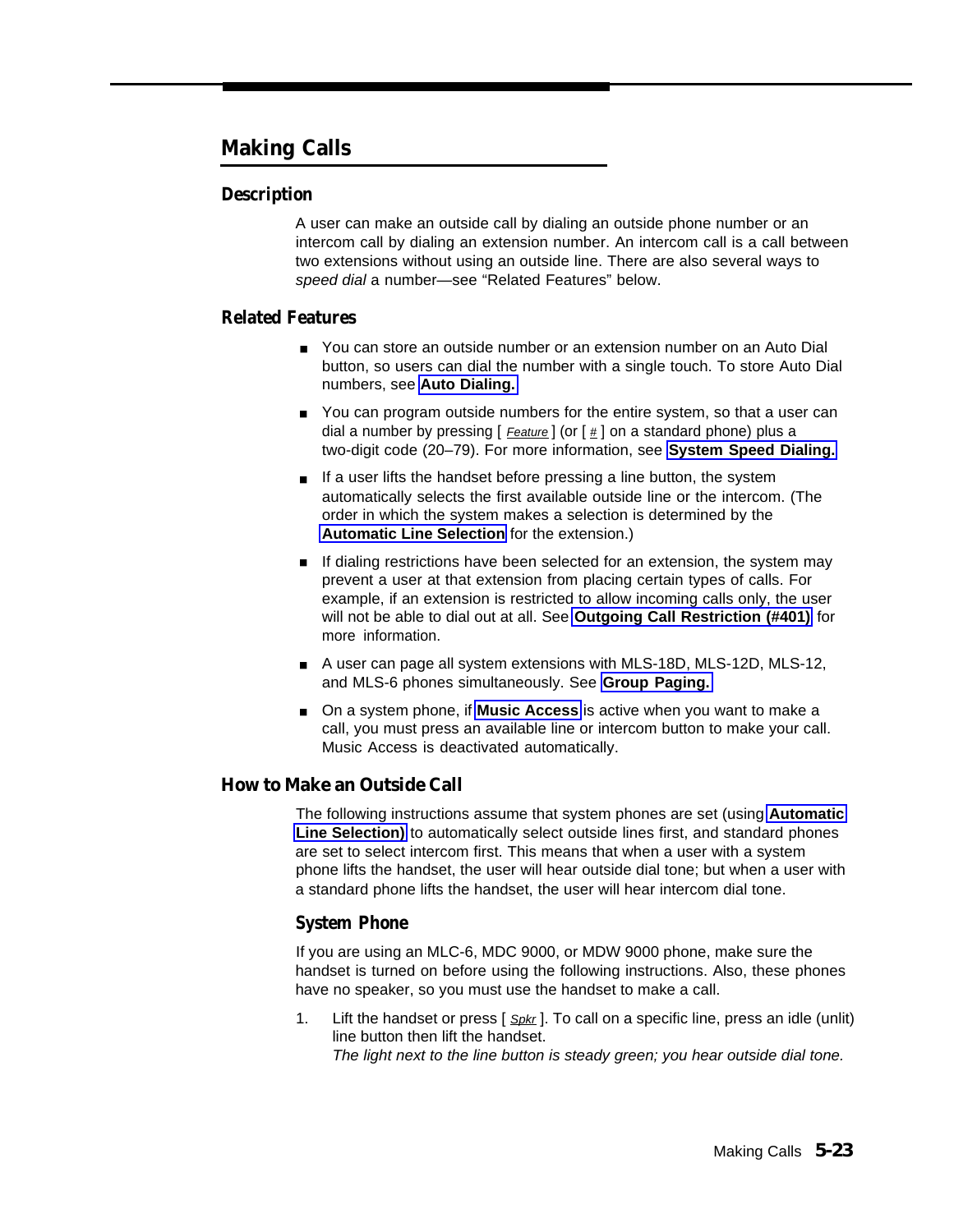2. Dial the phone number or System Speed Dial code, or press an outside Auto Dial button.

On a system display phone, the dialed number appears on the display.

If you are using a PBX or Centrex line, you also may need to use a dial-out code (usually 9) before you dial a number outside the PBX or Centrex system.

# **Standard Phone**

- 1. Lift the handset. You hear intercom dial tone.
- 2. Dial  $\lceil \frac{9}{2} \rceil$  to get an outside line. You hear outside dial tone.
- 3. Dial the phone number.

If you are using a PBX or Centrex line, you may also need to use a dial-out code (usually 9) before you dial a number outside the PBX or Centrex system.

# **How to Make an Intercom Call**

# **System Phone**

- 1. You can lift the handset or press  $\lceil S_{\text{Dk}r} \rceil$  before dialing.
- 2. Press an idle [ *Intercom* ] button. You hear intercom dial tone, and the light next to the  $\lceil$  Intercom  $\rceil$  button is steady green.
- 3. Ring or voice-signal the extension:
	- To ring the extension, dial the two-digit extension number or press an intercom Auto Dial button.
	- To voice-signal a system phone at the extension, dial  $[ \star ]$  plus the two-digit extension number or press an intercom Auto Dial button programmed for voice signaling. When you hear a beep, start talking. Your voice is heard on the other extension's speaker. If someone is using the phone at the other extension (or that extension is an MLC-6, MDC 9000, MDW 9000, or standard phone), it will ring instead.

# **Standard Phone**

- 1. Lift the handset. You hear intercom dial tone.
- 2. Ring or voice-signal the extension:
	- To ring the extension, dial the two-digit extension number.
	- To voice-signal a system phone at the extension, on a touch-tone phone, dial  $\lceil \pm \rceil$  plus the two-digit extension number. When you hear a beep, start talking.

Your voice is heard on the other extension's speaker. If someone is using the phone at the other extension (or that extension is an MLC-6, MDC 9000, MDW 9000, or standard phone), it will ring instead.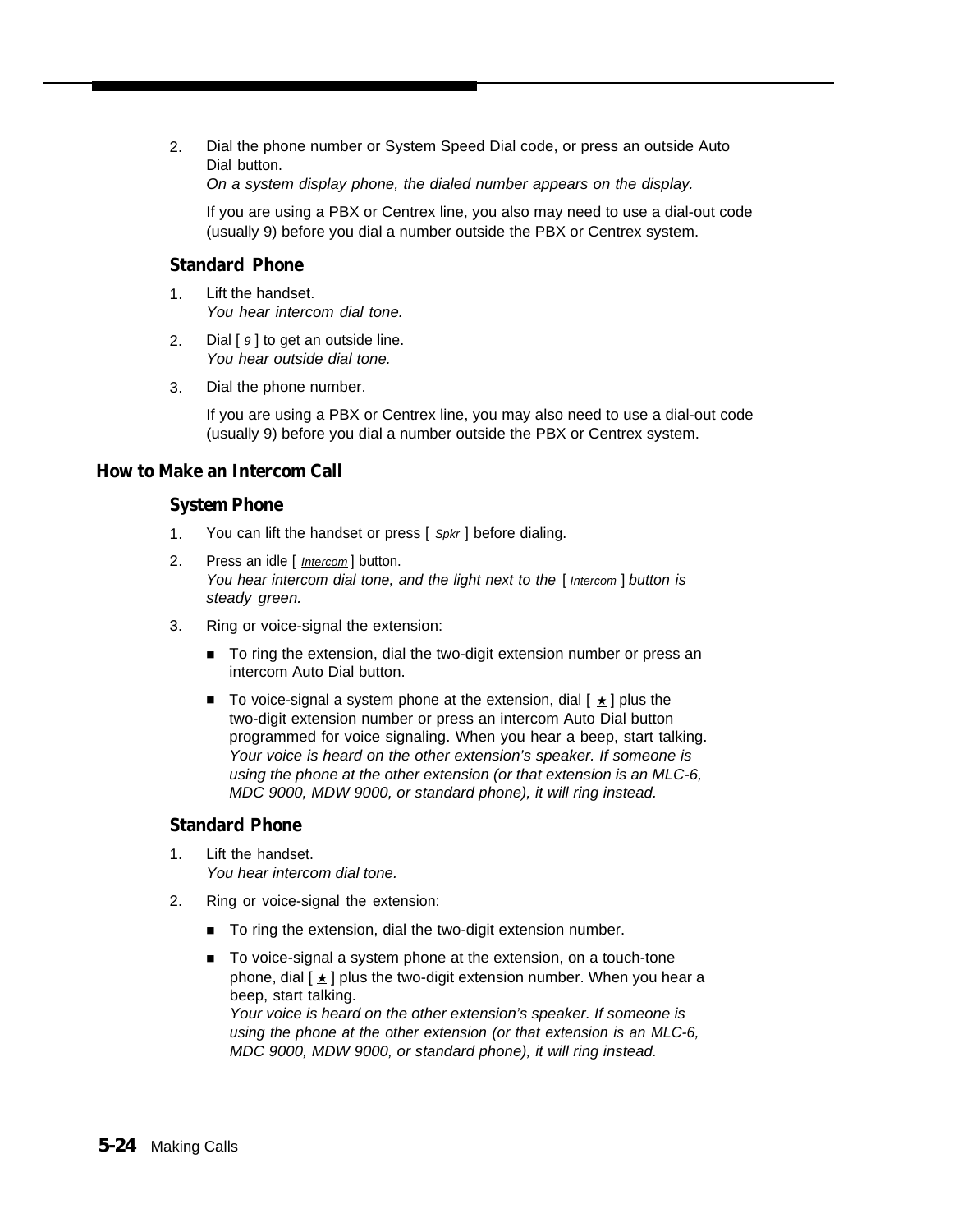# <span id="page-68-4"></span><span id="page-68-3"></span><span id="page-68-2"></span><span id="page-68-1"></span><span id="page-68-0"></span>**Music Access**

# **Description**

This feature allows a user to listen to music through the speaker of an idle MLS-model system phone or through the handset of any system or standard phone. Music Access plays the recorded material from the Music On Hold audio source.

# **Related Features**

- Music Access is available only if **[Music/Tones On Hold \(#602\)](#page-70-2)** is set to Music On Hold (Setting 3) and an audio source is connected to extension jack 15. ■
- You can store  $\left[\frac{Intercom}{1} \right] \left[\frac{5}{2}\right]$  on a system phone button to access music with a touch of the button (see **[Auto Dialing\).](#page-47-1)** If you do, label the button "Music Access." ■

# **Considerations**

- If you activate the Music Access feature to broadcast certain copyrighted music or material, including songs or other material from radio broadcasts, you may be required to obtain the permission of the copyright owner. One way to obtain permission is to contact ASCAP, BMI, and/or similar performing rights organizations, to obtain a license. AT&T disclaims any liability arising out of the failure to obtain such a license, if required. For alternative (usually pre-licensed) sources of music to use with this feature, you may wish to contact Telephonetics International, Inc. at 1-800-446-5366.
- You can adjust the volume of the music playing over the speaker or handset with the volume control buttons. Note that these volume control settings also change the volume for calls over the speaker and the handset.
- Music Access is deactivated whenever a user makes or answers a call.
- Extensions that have Music Access active appear busy to other users—red steady shows at any extension that has an intercom Auto Dial button for the extension. However, calls placed to an extension with Music Access active will still ring at that extension.
- An extension that has Music Access active cannot:
	- use the Hands-Free Answer on Intercom (HFAI) feature.
	- receive group page announcements.
	- enter programming mode if using Music Access on the speaker.
- Voice-signaled calls to an extension that has Music Access active will ring instead.
- If a system phone and a standard phone are connected in a combination extension, the standard phone does not ring while Music Access is active.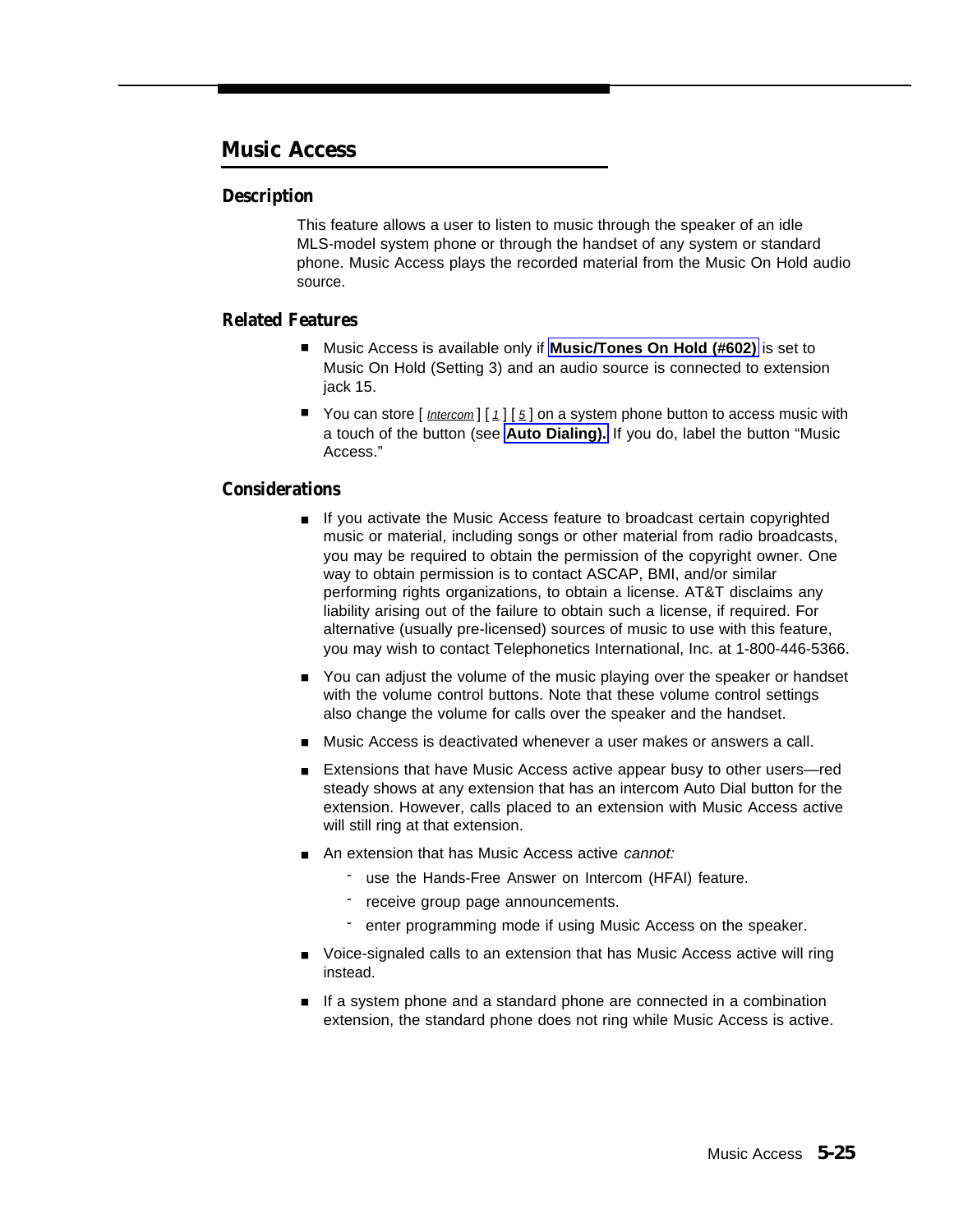# **Using**

To activate Music Access over the speaker:

From an idle MLS-model system phone, Press  $[$  *Intercom*  $][1][5]$  or the appropriate intercom Auto Dial button. You hear music over the phone's speaker.

To activate Music Access through the handset:

From any system phone, lift the handset then press  $[$  *Intercom*]  $[1]$   $[5]$  or the appropriate intercom Auto Dial button. You hear music through the phone's handset.

From a standard phone, lift the handset then press  $\left[\begin{array}{c} 1 \end{array}\right]$  at intercom dial tone. You hear music through the phone's handset.

To deactivate Music Access:

If Music Access is active over the speaker, press [ Spkr]

If Music Access is active through the handset, hang up the handset.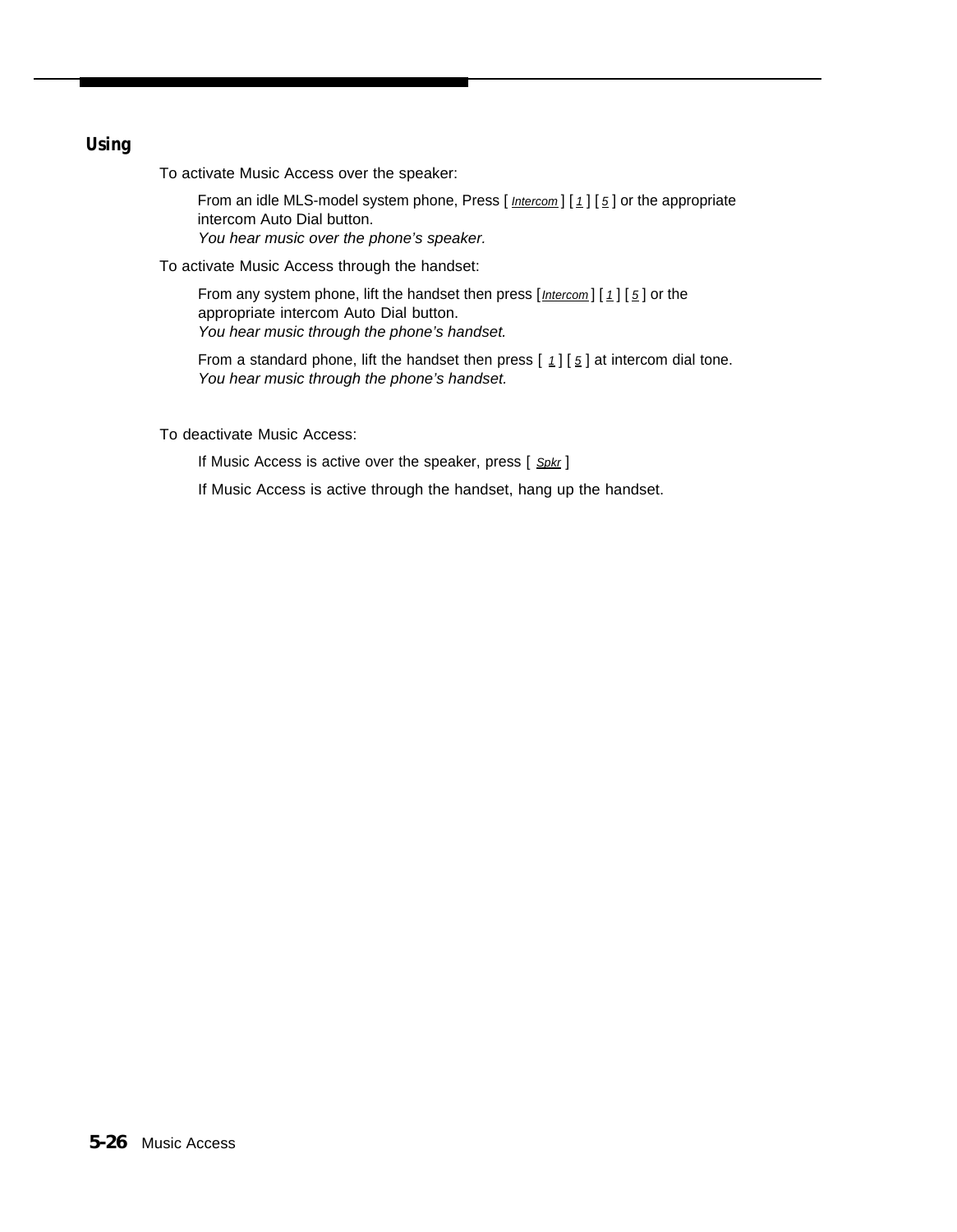# <span id="page-70-2"></span><span id="page-70-1"></span><span id="page-70-0"></span>**Music/Tones On Hold (#602)**

# **Description**

This system option lets you activate one of the following features:

- **Tones on Hold.** Provides a repeating tone to callers on hold to let them know they are still on hold. To activate this feature, which does not require the addition of an auxiliary device, select Tones On Hold.
- **Music on Hold.** Provides music or taped messages to callers on hold. To activate this feature, you must connect an audio source, such as AT&T's Magic on Hold®, and select Music On Hold.

#### **Related Features**

If this system option is set to Music On Hold (Setting 3), users can activate **[Music Access](#page-68-4)** to listen to music through the speaker of an idle MLS-model system phone or through the handset of any system or standard phone.

#### **Considerations**

- If Music/Tones On Hold is Not Active, callers on hold hear silence.
- If either Tones On Hold or Music On Hold is active, transferred callers or parties in a conference call also hear tones or music until the call is answered.
- If you choose Music On Hold, the following considerations apply:
	- Users of equipment that rebroadcasts copyrighted music or other material may be required to obtain a license from a third party such as ASCAP or BMI. AT&T's Magic on Hold does not require you to obtain such a license.
	- Music On Hold requires use of extension jack 15 and special hardware for installation. See ["Connecting a Music On Hold Device"](#page-119-0) in Appendix C for installation instructions.
	- A Music On Hold device cannot share extension jack 15 with a phone.
	- If the Music On Hold audio source develops trouble (such as a bad tape), you can quickly turn it off by changing this option setting to Not Active or Tones On Hold until you are able to solve the problem.
	- -\_ To deactivate Music On Hold, refer to the instructions in [Appendix C.](#page-104-0)

# **Valid Entries**

- 1 = Tones On Hold
- 2 = Not Active  $\boldsymbol{\nu}$
- 3 = Music On Hold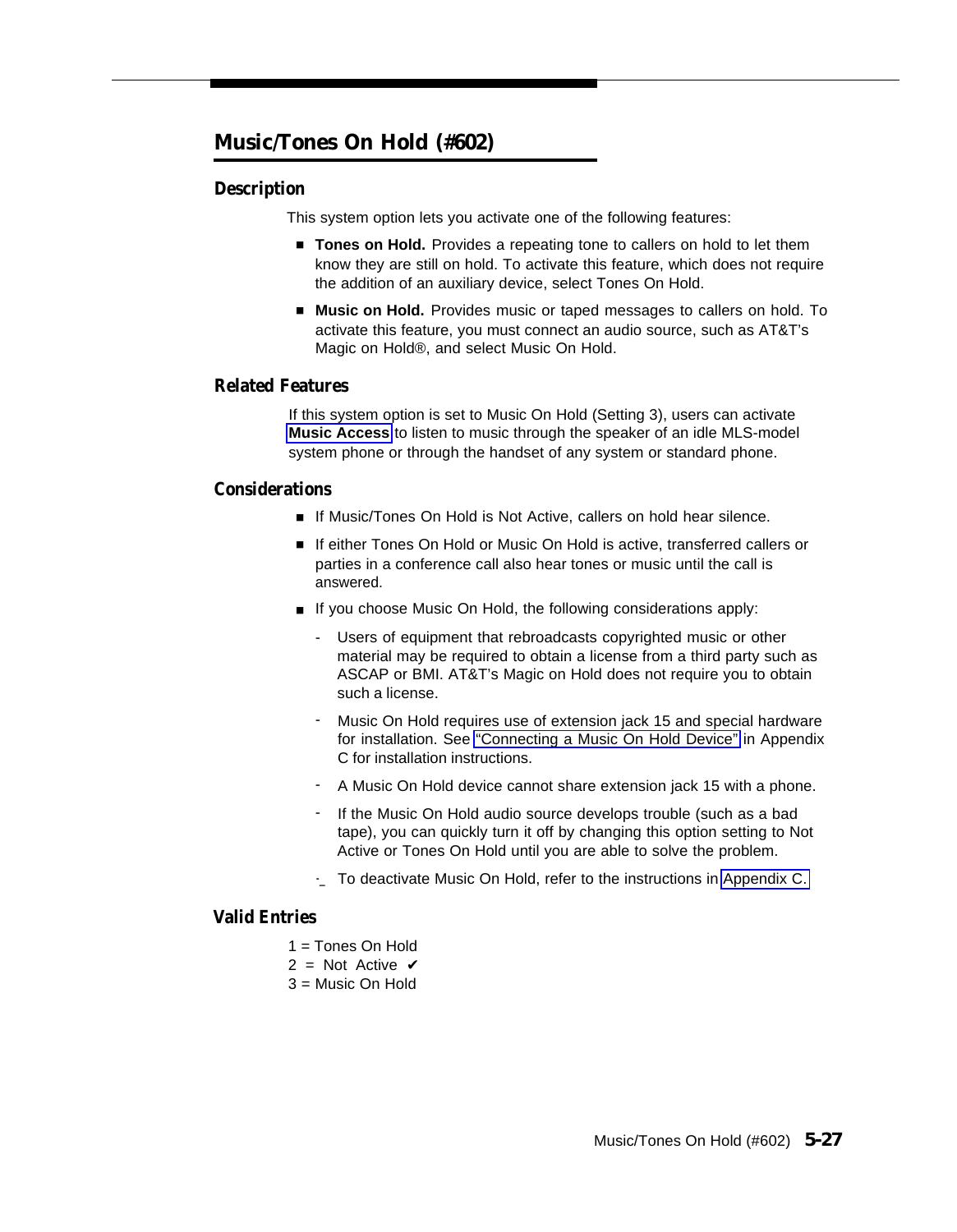# **Changing Settings**

To change the Music/Tones On Hold setting, follow these steps from extension 10:

- 1. Press  $[$  Feature  $]$  $[$   $Q$  $]$  $[$   $Q$  $]$ . The phone beeps once, and the light next to  $[$  Spkr  $]$  is green flutter.
- 2. Press left [ *Intercom* ] twice. The light next to left  $[$  *Intercom*  $]$  is green steady.
- 3. Press  $\left[\frac{\#}{6}\right]\left[\frac{0}{2}\right]\left[2\right]$ . The Message light is red steady if the current setting is Tones On Hold, red wink if it is Music On Hold, or red flash if it is Not Active.
- 4 . Press  $\lceil 1 \rceil$  to select Tones On Hold,  $\lceil 2 \rceil$  to deactivate Music and Tones On Hold, or [ 3 ] to select Music On Hold. The Message light changes to show the new setting.
- 5. If you make a mistake, begin again at Step 3.
- 6. When you are finished, press  $[$   $\#$ ] and a three-digit code for another option or press  $[$  Feature  $]$   $[$   $\emptyset$   $]$   $[$   $\emptyset$   $]$ .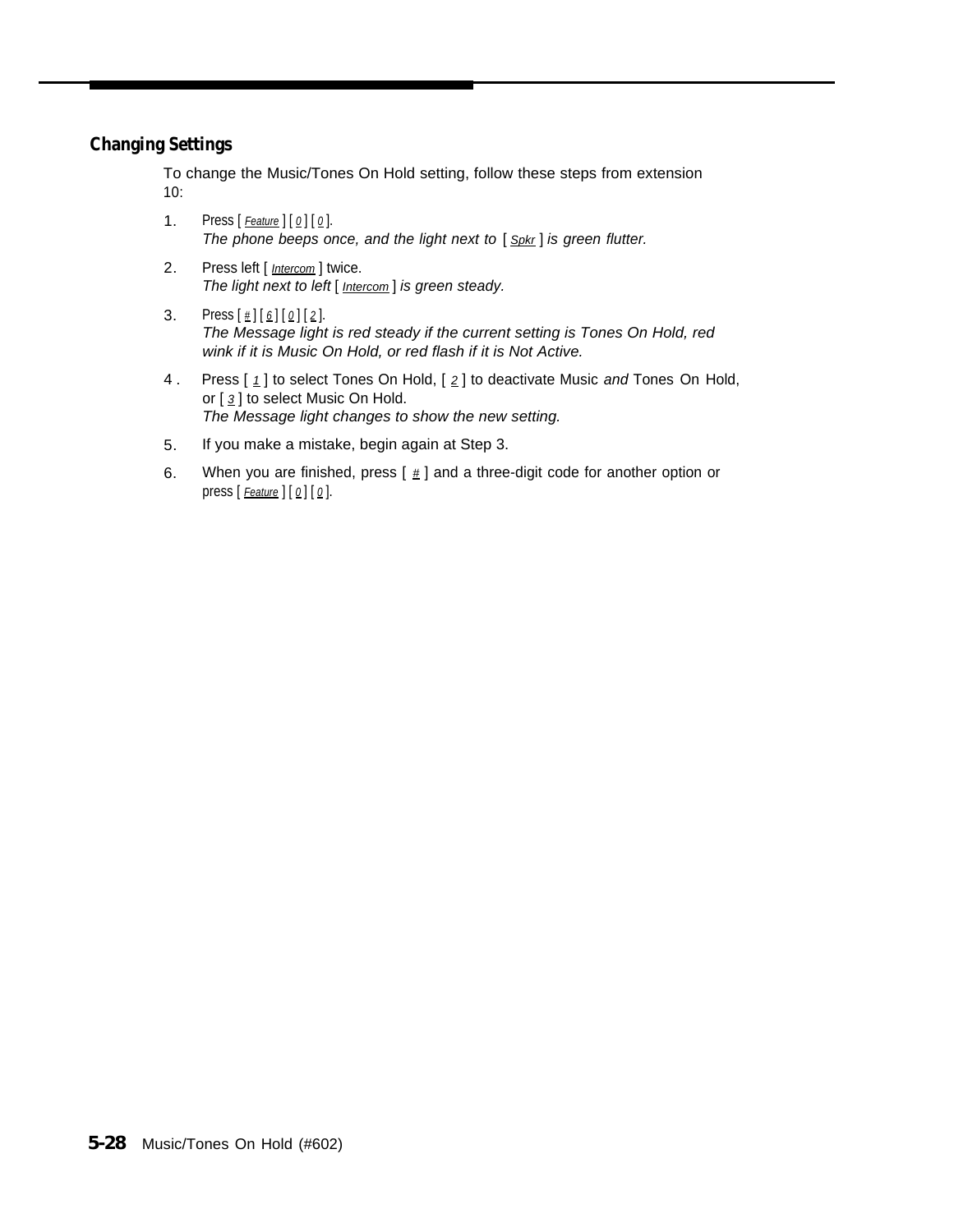#### <span id="page-72-0"></span>**Outgoing Call Prefix (#402)**

#### **Description**

This system option indicates whether users must dial a 0 (for operator-assisted calls) or 1 (for direct-dial calls) before an area code when making long distance calls, or just the area code and number. Outgoing Call Prefix should be set to reflect the dialing pattern of your local phone company.

#### **Related Features**

This option enables the system to distinguish between local and long distance calls, and applies only if **[Outgoing Call Restriction \(#401\)](#page-73-0)** for an extension is set to Local Only. When Outgoing Call Prefix is set to 1, a long distance call is one in which the first digit is 0 or 1. When Outgoing Call Prefix is set to 2, a long distance call is one in which the second digit is 0 or 1.

#### **Considerations**

Most local phone companies require you to dial 1 before a long distance number; therefore, Outgoing Call Prefix typically requires setting 1 (0 or 1 required before Area Code and Number)

#### **Valid Entries**

1 = 0 or 1 required before Area Code and Number  $\checkmark$ 

2 = Area Code and Number Only

#### **Changing Settings**

To change the Outgoing Call Prefix setting, follow these steps from extension 10:

- 1. Press  $[Feature][0][0]$ . The phone beeps once, and the light next to  $\lceil \frac{\text{Sokr}}{\text{Sokr}} \rceil$  is green flutter.
- 2. Press left [ *Intercom* ] twice. The light next to left  $[$  Intercom  $]$  is green steady.
- 3. Press  $\lceil \frac{4}{4} \rceil \lceil \frac{9}{12} \rceil$ . The Message light is red steady if the system is set to recognize long distance calls when users dial 0 or 1 followed by the area code and number. If the light is red flash, the system is set to recognize long distance numbers as the area code and number only.
- 4. Press [ 1 ] to indicate that long distance calls on your system begin with 0 or 1, followed by the area code and number, or press  $\lceil 2 \rceil$  to indicate that long distance calls are dialed simply by dialing the area code and number.
- 5. When you are finished, press [ # ] and a three-digit code for another option or press  $[$  Feature  $]$   $[$   $Q$   $]$   $[$   $Q$   $]$ .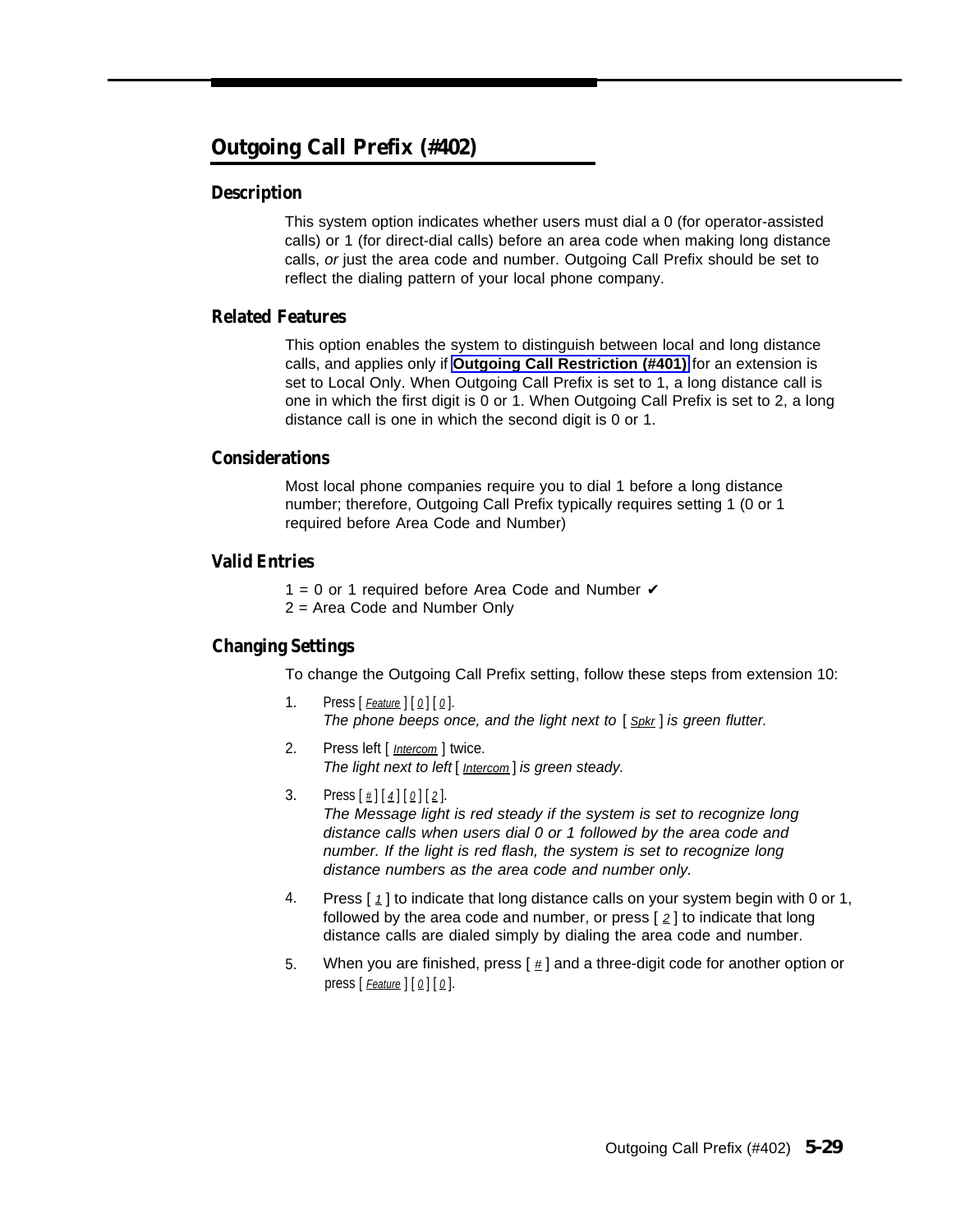#### <span id="page-73-1"></span><span id="page-73-0"></span>**Outgoing Call Restriction (#401)**

#### **Description**

This telephone option restricts calling on all lines at a specified extension. The factory setting is that all extensions have no restriction, so change the setting only for the extensions you want to restrict.

#### **Related Features**

Use **[Outgoing Call Prefix \(#402\)](#page-72-0)** to indicate whether or not a user must dial a 0 or 1 before the area code when making long distance calls. When Outgoing Call Prefix is set to 1, a long distance call is one in which the first digit is 0 or 1. When Outgoing Call Prefix is set to 2, a long distance call is one in which the second digit is 0 or 1.

#### **Considerations**

- Be aware that some local telephone company custom calling features, consisting of \* plus a designated feature code, return dial tone after activating themselves. If your users access these features, the system will not block a subsequent long distance call made by those users, regardless of the Outgoing Call Restriction setting for their extension.
- If the system is connected to a PBX or Centrex system and a dial-out code (usually 9) is needed to place calls outside the PBX or Centrex system, the system will not be able to prevent long distance calls for extensions restricted to Local Only, since the PBX or Centrex system cannot distinguish between long distance and local calls. If your PBX or Centrex system includes dialing restrictions, use those instead of **Outgoing Call Restriction (#401).** If you have PBX or Centrex dialing restrictions on a line and also use Outgoing Call Restriction (#401), both the PBX or Centrex system restriction and this restriction may apply.
- While dialing restrictions are very effective, absolute protection against misuse cannot be guaranteed. System phones give you more protection against misuse than standard phones. Therefore, we strongly recommend that you install system phones where restricting phone use is important.
- Inside Only is useful for phones in reception areas or other public rooms where you want to prevent anyone using the phone from making outside calls. It is also useful for prohibiting calls from warehouse extensions, or from extensions that should be used only for receiving orders.

#### **Valid Entries**

- 1 = No Restriction (can make long distance, local, and intercom calls)  $\checkmark$
- 2 = Inside (intercom) Only
- 3 = Local (intercom and local) Only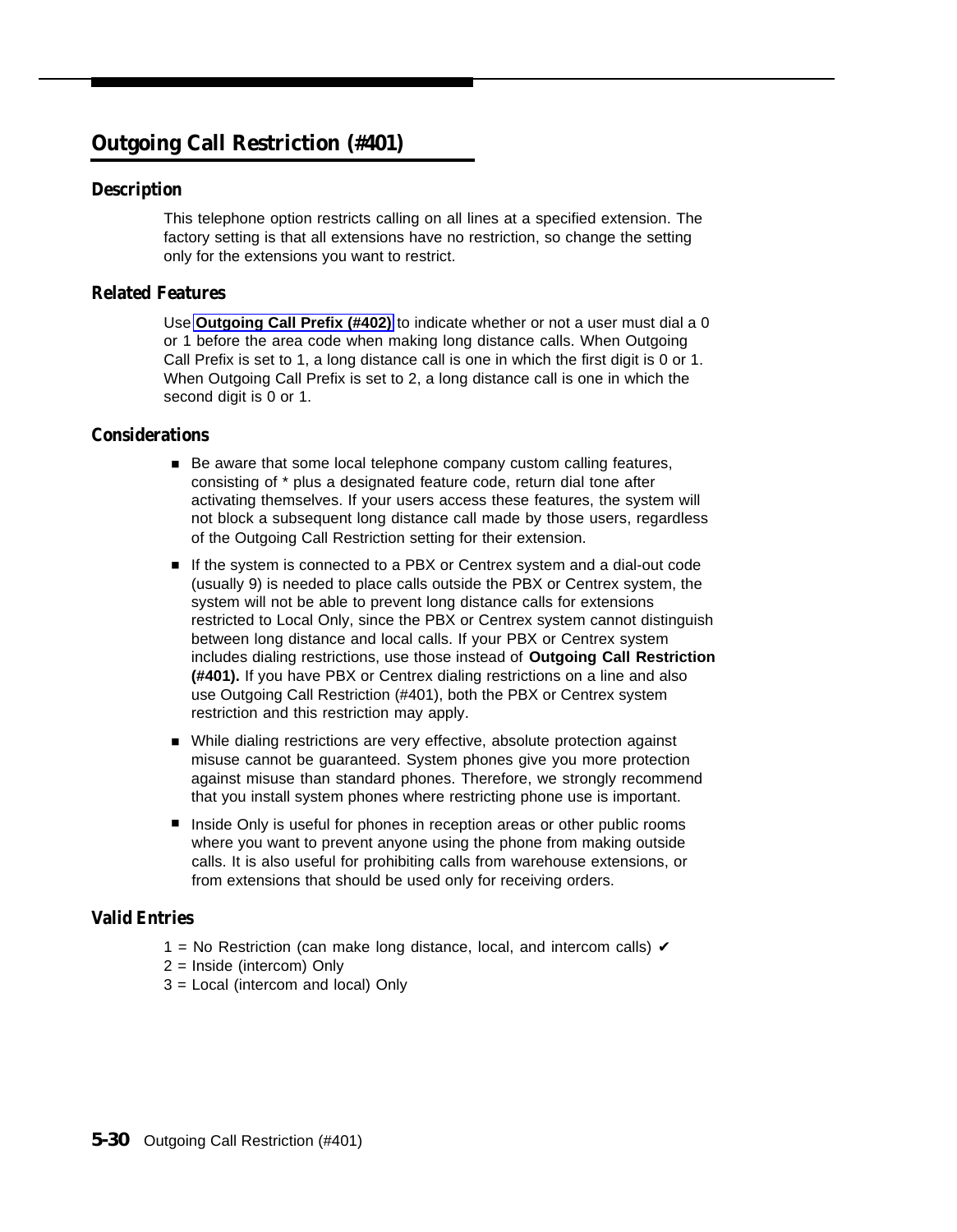#### **Changing Settings**

To restrict calling on available lines an an extension, follow these steps from extension 10:

- 1. Press  $[$  Feature  $]$  $[$   $Q$  $]$  $[$   $Q$  $]$ . The phone beeps once, and the light next to  $[$  Spkr $]$  is green flutter.
- 2. Press left [ Intercom ] twice. The light next to left [ Intercom] is green steady.
- 3. Press  $\left[\,\frac{\#}{4}\right]\left[\,\frac{q}{2}\right]\left[\,\frac{q}{1}\right]$ .
- 4. Dial the two-digit number of the extension (10–21) you want to change. The Message light is red steady if the current setting is No Restriction, red flash if it is Inside Only, or red wink if it is Local Only.
- 5. Press  $\left[\frac{1}{2}\right]$  for No Restriction,  $\left[\frac{2}{2}\right]$  for Inside Only, or  $\left[\frac{3}{2}\right]$  for Local Only.
- 6. If you make a mistake or want to change the setting for another extension, begin again at Step 3.
- 7. When you are finished, press  $[$   $\#$ ] and a three-digit code for another option or press  $[$  Feature  $]$  $[$   $Q$  $]$  $[$   $Q$  $]$ .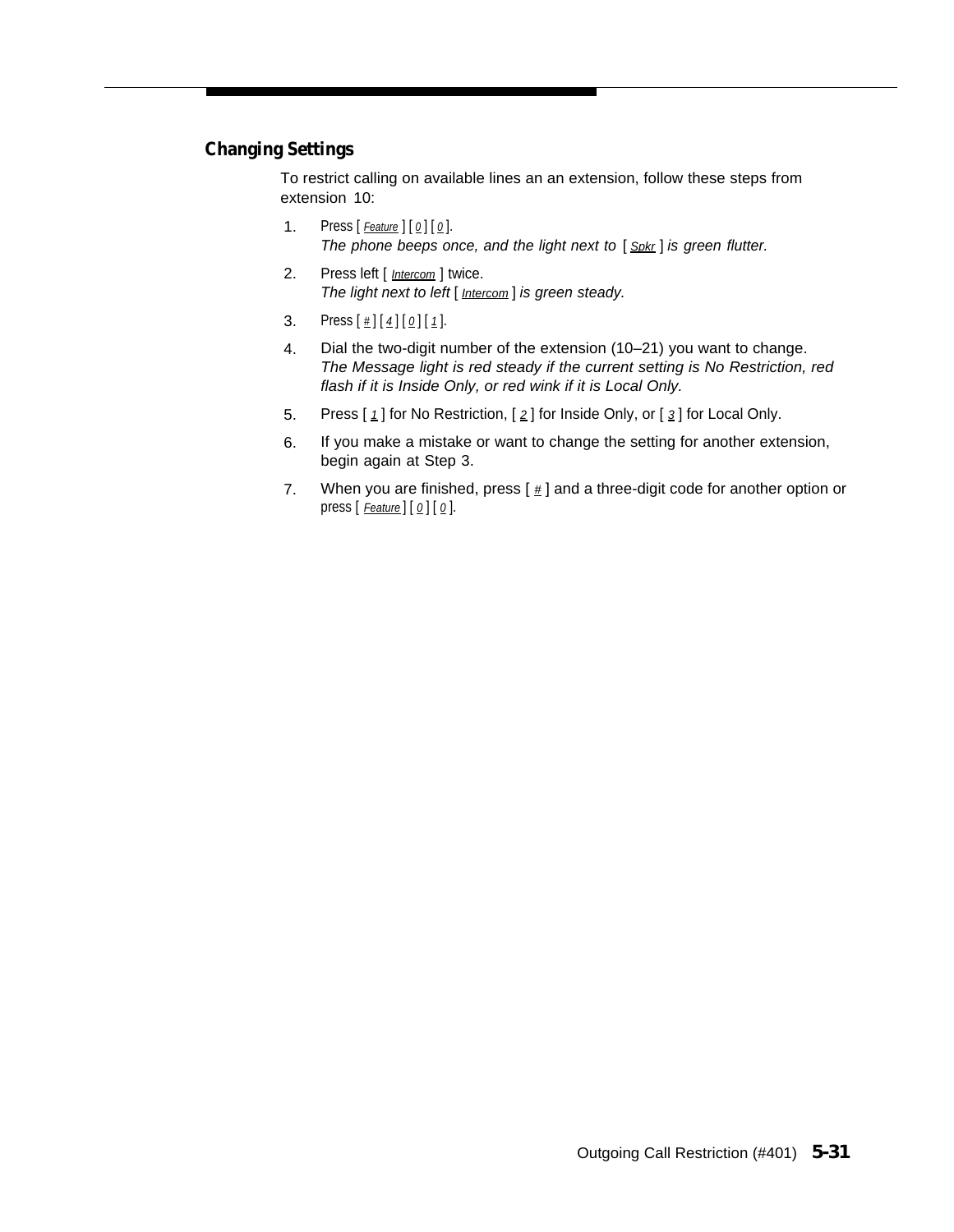#### **Privacy**

#### **Description**

#### **This feature is available only on MLS-18D, MLS-12D, and MLS-12 phones.**

This calling feature lets users with MLS-18D, MLS-12D, and MLS-12 phones press the calling feature button, [ Privacy ], to turn Privacy on and off, preventing other users from joining calls at the user's extension.

#### **Related Procedures**

- If [Automatic Extension Privacy \(#304\)](#page-49-0) is assigned for an extension, that extension normally will be private. However, if a user sometimes needs to have other co-workers join conversations, the user can press  $\lceil$  *Privacy*  $\rceil$  to turn Privacy on and off as needed.
- To have Privacy on MLS-6, MLC-6, MDC 9000, MDW 9000, standard phones, or other devices (such as a fax or modem), you must use **[Automatic Extension Privacy \(#304\).](#page-49-0)**

#### **Considerations**

- When Privacy is on, the light next to [ *Privacy* ] at the extension is also on, indicating that others cannot join calls.
- This feature can be turned on and off at any time, even during a call.

#### **Using**

Press [ Privacy ] to turn the feature on; press it again to turn the feature off. Use the button like a switch—when the green light is on, Privacy is on.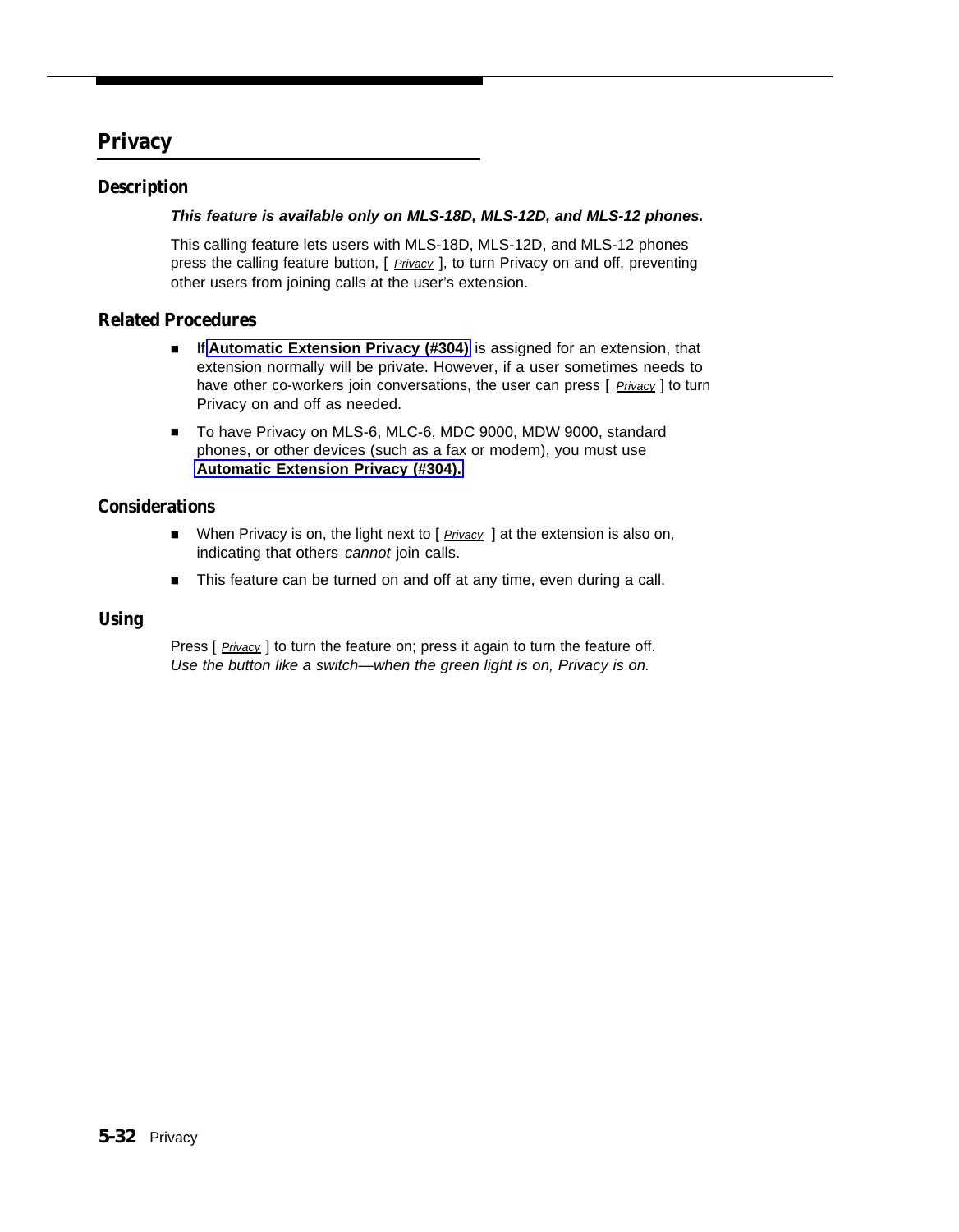#### <span id="page-76-0"></span>**Recall**

#### **Description**

This calling feature causes the system to send a timed switchhook flash over the telephone line, to "recall" a new dial tone or to access a PBX, Centrex, or local phone company custom calling feature.

#### **Related Features**

- If users have trouble with Recall, use [Recall Timer Duration \(#107\)](#page-78-0) to adjust the length of the Recall signal. Your local phone company can tell you the correct setting—for most Centrex systems, the correct setting is 800 msec. (or "32"); for most PBX systems, the correct setting is 450 msec. (or "18").
- You can press [ <u>Spkr</u> ] to insert a Recall signal in an Auto Dial or Speed Dial number, provided it is the first character in the stored number. (For examples, see **[Special Dialing Functions.\)](#page-79-0)**

#### **Considerations**

- Using Recall on an intercom call disconnects the call.
- Whenever your PBX or Centrex documentation tells you to press the switchhook when you are on a call, use the Recall feature instead. If you are already on a call, most PBX or Centrex systems require that you press the switchhook to get a new dial tone, then dial a feature access code to access a specific PBX or Centrex service.

#### **Using**

To access a PBX, Centrex, or local phone company custom calling feature (such as Call Waiting) while active on an outside line:

#### **System Phone**

On an MLS-18D, MLS-12D, and MLS-12 phone:

- 1. Press [ Recall].
- 2. Enter the access code for the PBX, Centrex, or local phone company custom calling feature (if required).
- 3. To return to your original call, press [ Recall ] again.

On an MLS-6, MLC-6, MDC 9000, or MDW 9000 phone:

- 1. Dial  $[$  Feature  $] [ 0 ] [ 3 ]$ .
- 2. Enter the access code for the PBX, Centrex, or local phone company custom calling feature (if required).
- 3. To return to your original call, dial  $[Feature][0][3]$  again.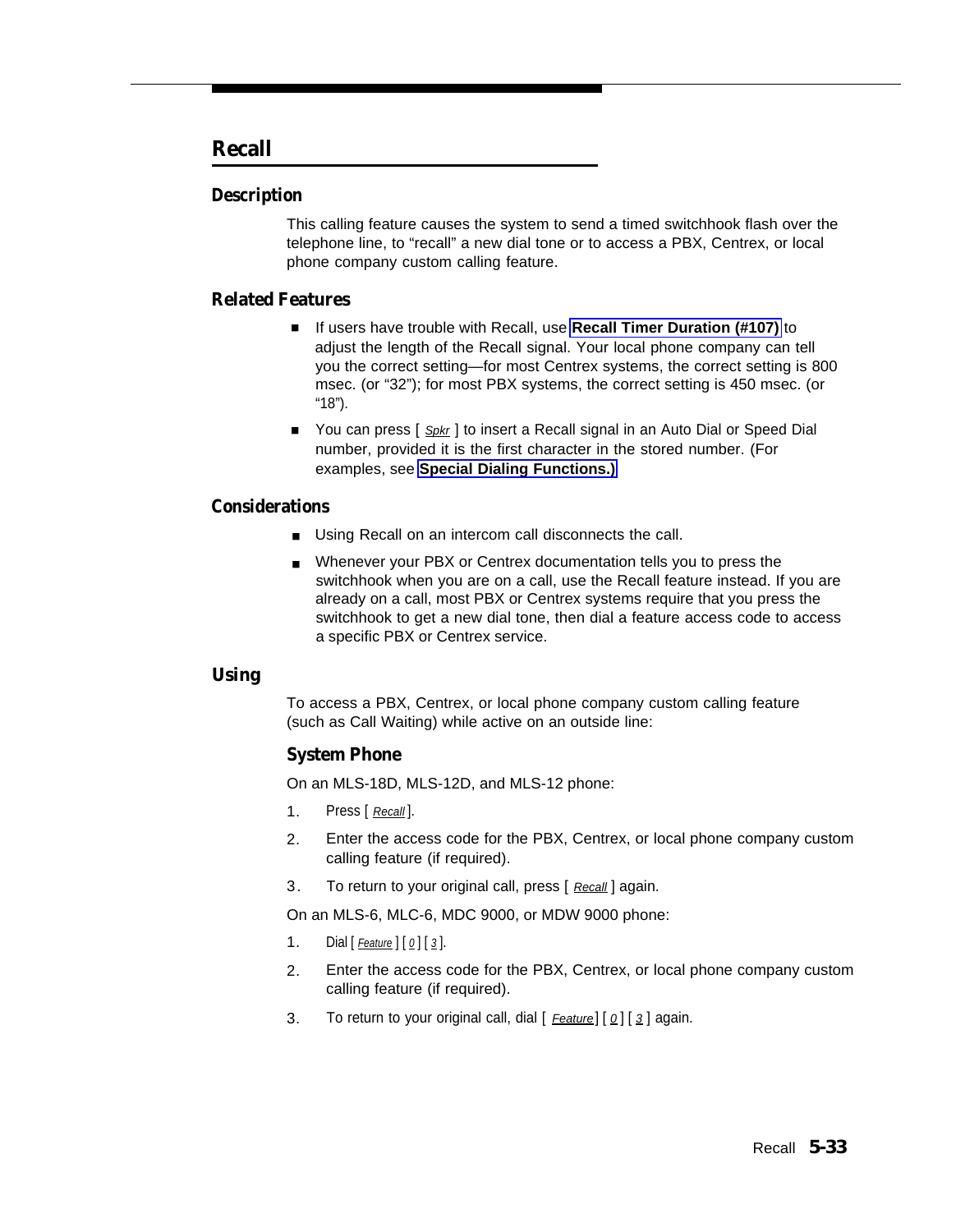#### **Standard Phone**

- 1. Press and release the switchhook (or press a Recall or Flash button on a standard feature phone that has one). You hear the intercom dial tone.
- 2. Dial  $\left[\frac{1}{2}\right]$   $\left[\frac{0}{2}\right]$   $\left[\frac{3}{2}\right]$ .
- 3. Enter the access code for the PBX, Centrex, or local phone company custom calling feature (if required).
- 4. To return to your original call, press and release the switchhook again (or press a Recall or Flash button on a standard feature phone that has one), then dial  $\left[\begin{array}{c} \# \\ \end{array}\right] \left[\begin{array}{c} 0 \\ \end{array}\right]$  again.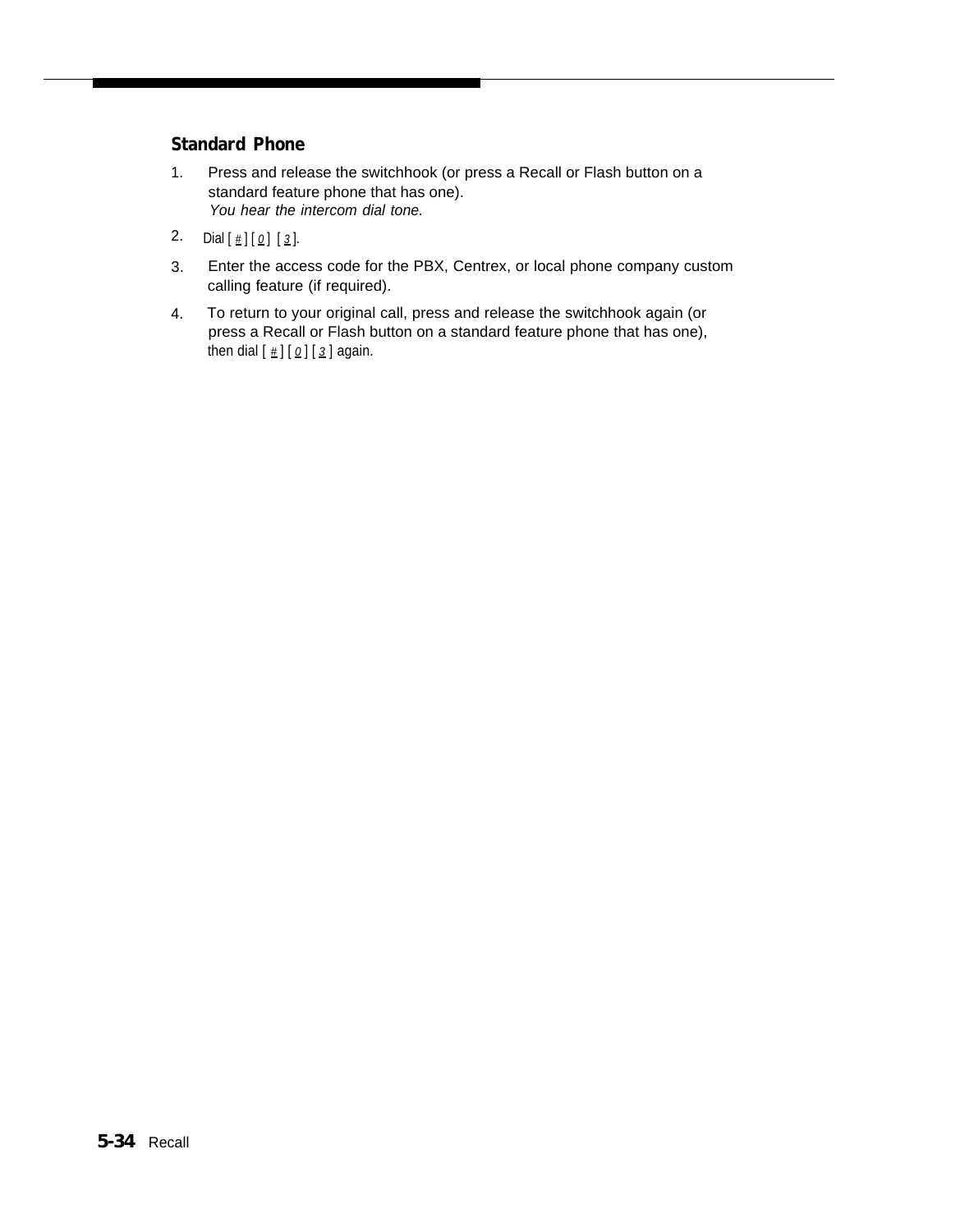#### <span id="page-78-1"></span><span id="page-78-0"></span>**Recall Timer Duration (#107)**

#### **Description**

This system option lets you change the length of the timed signal, or switchhook flash, generated by the system Recall feature (as well as by the Recall function used in Auto Dial or System Speed Dial numbers). Recall sends this timed signal over the phone line to the local telephone company or PBX to which the system is connected. Typically you use the Recall feature to access a PBX, Centrex, or local phone company custom calling feature (such as Call Waiting).

You should only change the factory setting under two conditions:

- If using the system Recall feature has no effect, lengthen the time.
- If your system is connected to a PBX or Centrex system and using the system Recall feature drops calls, shorten the time. (The setting typically used for PBX systems is "18" (or 450 msec.); for Centrex systems, it is "32" (or 800 msec.).)

#### **Valid Entries**

01 through 80 (25 to 2000 msec. in 25 msec. increments) 18 (450 msec.)  $\checkmark$ 

#### **Programming**

To change the duration of the timed signal, follow these steps from extension 10:

- 1. Press  $[$  Feature  $]$   $[$   $\emptyset$   $]$   $[$   $\emptyset$   $]$ . The phone beeps once, and the light next to  $\lceil S_{\text{pkr}} \rceil$  is green flutter.
- 2. Press left [ Intercom ] twice. The light next to left  $[$  Intercom  $]$  is green steady.
- 3. Press  $\left[\frac{1}{2}\right] \left[\frac{1}{2}\right] \left[\frac{1}{2}\right]$ .
- 4. Enter the setting number you want. For example, press  $\lceil 3 \rceil \lceil 2 \rceil$  to change to 800 msec.
- 5. If you make a mistake, begin again at Step 3.
- 6. When you are finished, press [#] and a three-digit code for another option or press  $[$  Feature  $[$   $[$   $\mathcal{Q}$   $]$   $[$   $\mathcal{Q}$   $]$ .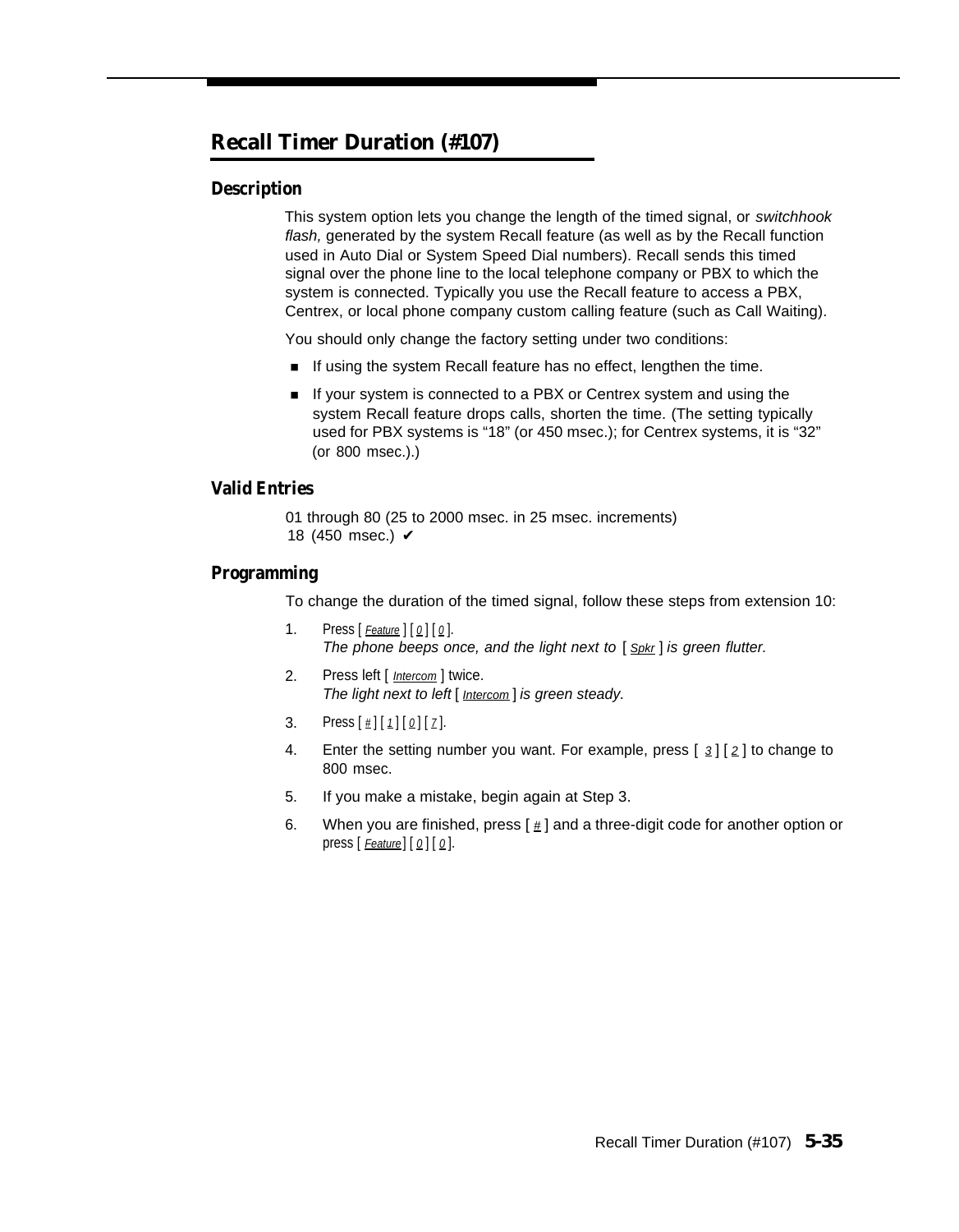#### <span id="page-79-1"></span><span id="page-79-0"></span>**Special Dialing Functions**

#### **Description**

Special functions may be needed for System Speed Dial numbers and Auto Dial numbers, Functions you can use are:

| <b>Function</b>      | <b>Button</b> | <b>Display</b> | <b>Description</b>                                                                                                                                                                                                                                                                                           |
|----------------------|---------------|----------------|--------------------------------------------------------------------------------------------------------------------------------------------------------------------------------------------------------------------------------------------------------------------------------------------------------------|
| Pause                | $[$ Hold $]$  | Р              | Inserts a 1.5-second pause in the dialing<br>sequence to wait for a response, such as a<br>dial tone or computer voice message.                                                                                                                                                                              |
| Recall               | $ $ Spkr $ $  | R              | Sends a timed switchhook flash needed to<br>alert the system on the other end (such as a<br>PBX or Centrex system), and to use a local<br>phone company custom calling feature (such<br>as Call Waiting). Use Recall only as the first<br>entry in an Auto Dial or Speed Dial number.                        |
| Stop                 | Mic           | S              | Stops the dialing sequence until the Auto Dial<br>button or Speed Dial number is used again<br>(for example, so the user can enter additional<br>digits, such as a credit card number or<br>password). To continue, press the Auto Dial<br>button, or press [ Feature] and the two-digit<br>Speed Dial code. |
| Touch-Tone<br>Enable | Transfer      | Т              | Sends touch tones over a rotary line to<br>electronic equipment such as answering<br>machines and bank computers.                                                                                                                                                                                            |

#### **Examples**

- **Pause.** To call an answering machine at 555-0529, wait 4.5 seconds, then dial 321 to retrieve messages, enter  $\lceil 5 \rceil \lceil 5 \rceil \lceil 6 \rceil \lceil 6 \rceil \lceil 2 \rceil \lceil 9 \rceil$  [Hold ] [Hold ] [Hold ]  $[3] [2] [1].$
- **Recall:** To use a favorite Centrex/PBX feature, you have to send a timed switchhook flash, a pause, and then dial the feature. To do so, enter  $[$  Spkr  $]$  $[$  Hold  $]$  followed by the feature code.
- **Stop:** Your local bank-by-phone service requires that you enter a password before an account number. To set up an Auto Dial button to call the bank at 555-7898, stop so you can enter a password, and continue with the account number 6798, enter  $\lceil 5 \rceil \lceil 5 \rceil \lceil 2 \rceil \lceil 8 \rceil \lceil 9 \rceil \lceil 8 \rceil$  [*b*]  $\lceil 7 \rceil \lceil 9 \rceil \lceil 8 \rceil$ . To use, press the Auto Dial button. The system dials 555-7898 and stops. Enter your password and press the Auto Dial button again. The system dials 6798.
- **Touch-Tone Enable:** Your system is connected to rotary lines but you want to call an answering machine at 555-3454 to retrieve messages. Since the machine requires touch tones, enter  $\lceil 5 \rceil \lceil 5 \rceil \lceil 5 \rceil \lceil 3 \rceil \lceil 4 \rceil \lceil 5 \rceil \lceil 4 \rceil$  Transfer ]. All digits pressed during the rest of the call are sent as touch tones.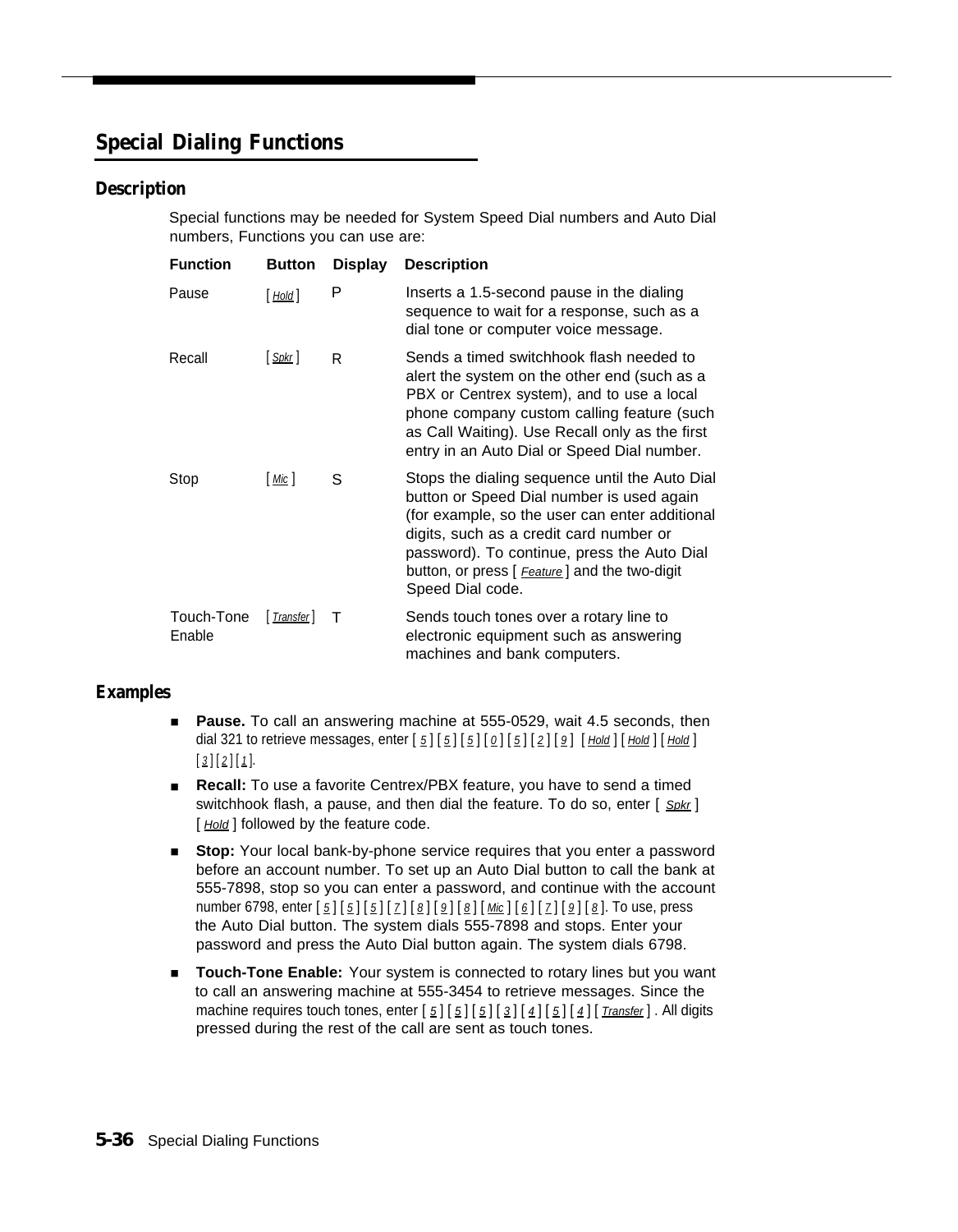#### <span id="page-80-0"></span>**System Date (#101)**

#### **Description**

This system option sets the month, day, and year. The system displays only the month and day on display phones when the phone is idle. (Although the year is not displayed, it is required to account for leap year.)

#### **Changing Settings**

To change the System Date, follow these steps from extension 10:

- 1. Press  $[$  Feature] $[$   $Q$ ] $[$   $Q$ ]. The phone beeps once, and the light next to  $\lceil S_{\text{Dkr}} \rceil$  is green flutter.
- 2. Press left [ *Intercom* ] twice. The light next to left [ Intercom ] is green steady.
- 3. Press  $\left[\frac{\#}{\frac{1}{2}}\right]\left[\frac{0}{\frac{0}{2}}\right]\left[\frac{1}{1}\right]$ .
- 4. Enter today's date in the form MMDDYY. Include leading zeroes for single-digit months or days. For example, to enter April 26, 1995, press  $[\begin{array}{c|c} 0 \end{array}][\begin{array}{c|c} 4 \end{array}][\begin{array}{c|c} 2 \end{array}][\begin{array}{c|c} 6 \end{array}][\begin{array}{c|c} 9 \end{array}][\begin{array}{c|c} 5 \end{array}].$
- 5. When you are finished, press  $\lceil \frac{1}{2} \rceil$  and a three-digit code for another option or press  $[$  Feature] $[$   $[$   $]$  $[$   $]$  $[$   $]$  $[$   $]$ .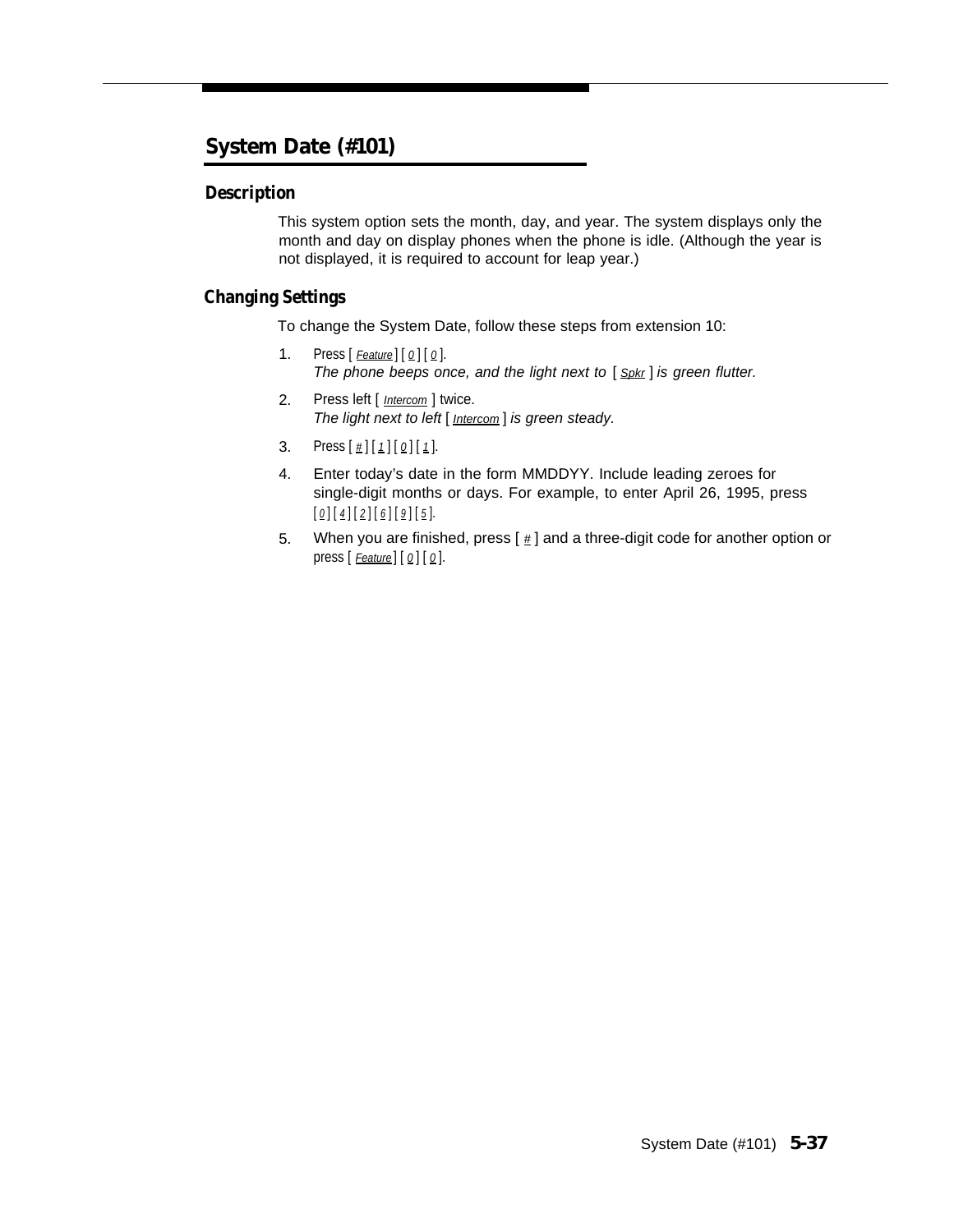#### **System Reset—System Options Saved (#728)**

#### **Description**

This system option resets the system while retaining the current settings. Reset the system only when it fails to function correctly after a power failure or down period.

#### **Considerations**

- The system reset begins immediately and takes only a few seconds.
- Resetting the system disconnects all active calls.
- You cannot interrupt the reset process or use any telephones in the system during the reset process.
- After a system reset, the backlit display on MLS-18D phones is changed to the default setting. See ["Buttons and Indicators"](#page-20-0) in Chapter 3 for instructions on adjusting the contrast.

#### **Using**

To reset the system, follow these steps from extension 10:

- 1. Press  $[$  Feature  $]$   $[$   $\emptyset$   $]$   $[$   $\emptyset$   $]$ . The phone beeps once, and the light next to  $[$   $_{Spkr}$ ] is green flutter.
- 2. Press left [ *Intercom* ] twice. The light next to left  $[$  Intercom  $]$  is green steady.
- 3. Press  $[\,\,\#] [\,7] [\,2] [\,8].$

When the reset is completed, the current date and time appear on the display and the system is ready for use. If a power failure has occurred, the time may not be correct; change it using **[System Time \(#103\).](#page-84-0)**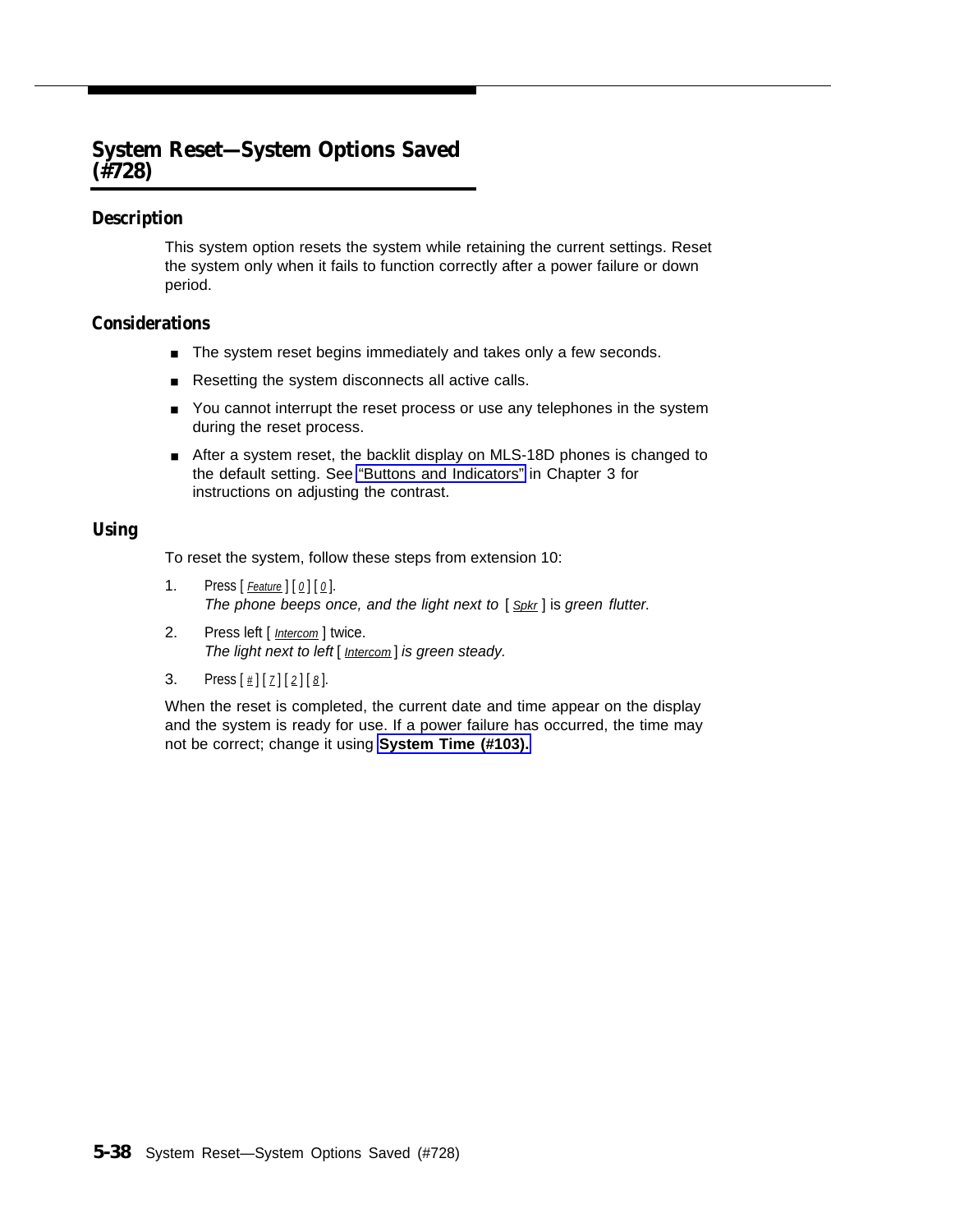#### <span id="page-82-0"></span>**System Speed Dialing**

#### **Description**

This feature lets you store up to 60 frequently-dialed phone numbers for the system. Anyone on the system can then dial a System Speed Dial number by pressing [ Feature ] (or [ # ] at intercom dial tone on a standard phone) and the two-digit code from 20–79.

#### **Related Features**

- System speed dialing, which lets users dial a number by pressing three buttons, is different from **[Auto Dialing,](#page-47-0)** which lets users dial a number by pressing a single button.
- When entering a phone number, you can include special functions as well as digits—see **[Special Dialing Functions](#page-79-1)** for more information.

#### **Considerations**

- System Speed Dial numbers can be stored only from extension 10, but can be used from any extension.
- [Appendix A](#page-99-0) provides a form on which to list the System Speed Dial numbers. You can distribute a filled-in copy of that form to all users, to ensure that they know what System Speed Dial numbers are available.
- If the system is connected to a PBX or Centrex system and a dial-out code (usually 9) is needed to place calls outside the PBX or Centrex system, include the dial-out code and a pause in System Speed Dial numbers that must dial out of the PBX or Centrex system.

#### **Changing Settings**

To store System Speed Dial numbers, follow these steps from extension 10:

- 1. Press  $[$  Feature  $]$   $[$   $Q$   $]$   $[$   $Q$   $]$ .
- 2. Assign a two-digit code to the phone number by pressing [ Feature ] and a System Speed Dial code from 20 through 79. If you have a display phone and a number is already assigned to the code, the number appears in the display. To replace the existing number, enter the new number, then go to Step 4. To save the existing number, press [ Feature ] and dial a different Speed Dial code.
- 3. Enter the phone number (up to 20 digits including special functions).
- 4. To store another System Speed Dial number, begin again at Step 2.
- 5. When you are finished, press  $\lceil$  Feature  $\lceil \lceil \frac{0}{2} \rceil$ .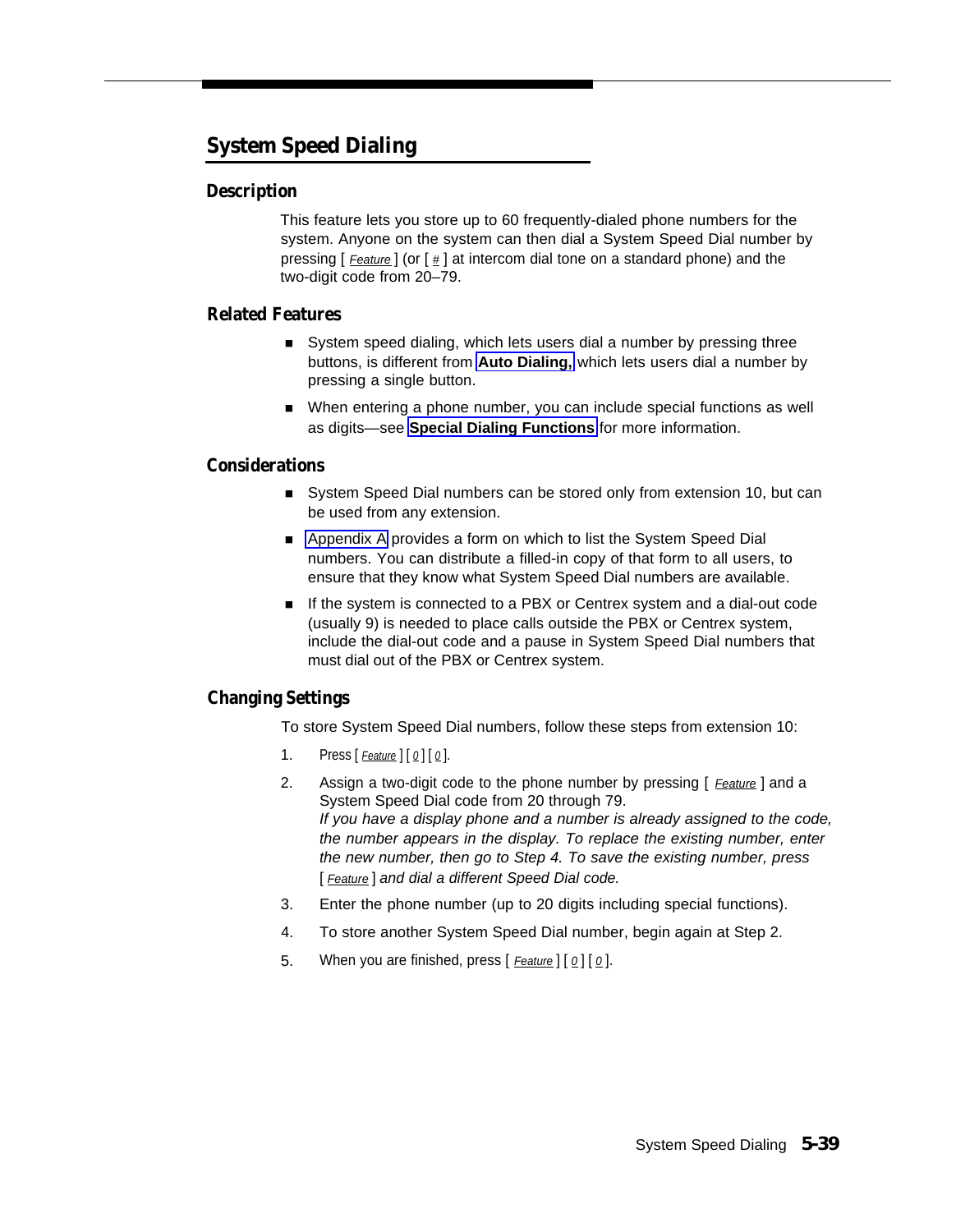To remove System Speed Dial numbers, follow these steps from extension 10:

- 1. Press  $[Feature] [0][0]$ .
- 2. Press [ Feature ] and the phone number's System Speed Dial code from 20 through 79.
- 3. Press [ Mic ].
- 4. To remove another System Speed Dial number, begin again at Step 2.
- 5. When you are finished, press  $[$  Feature  $]$   $[$   $Q$   $]$   $[$   $Q$   $]$ .

#### **Using**

#### **System Phone**

- 1. You can lift the handset or press [ Spkr ] before dialing.
- 2. If you want to call on a specific line, press the line button.
- 3. Press [ Feature ] and dial the two-digit System Speed Dial code (20-79). If you did not specify an outside line, the system automatically selects one, turns on the speaker if the handset is in the cradle, and dials the number. The number being dialed shows on a display phone.

#### **Standard Phone**

- 1. Lift the handset. You hear the intercom dial tone.
- 2. Press  $\left[\frac{1}{2}\right]$  and dial the two-digit System Speed Dial code (20-79). The system automatically selects an outside line and dials the number.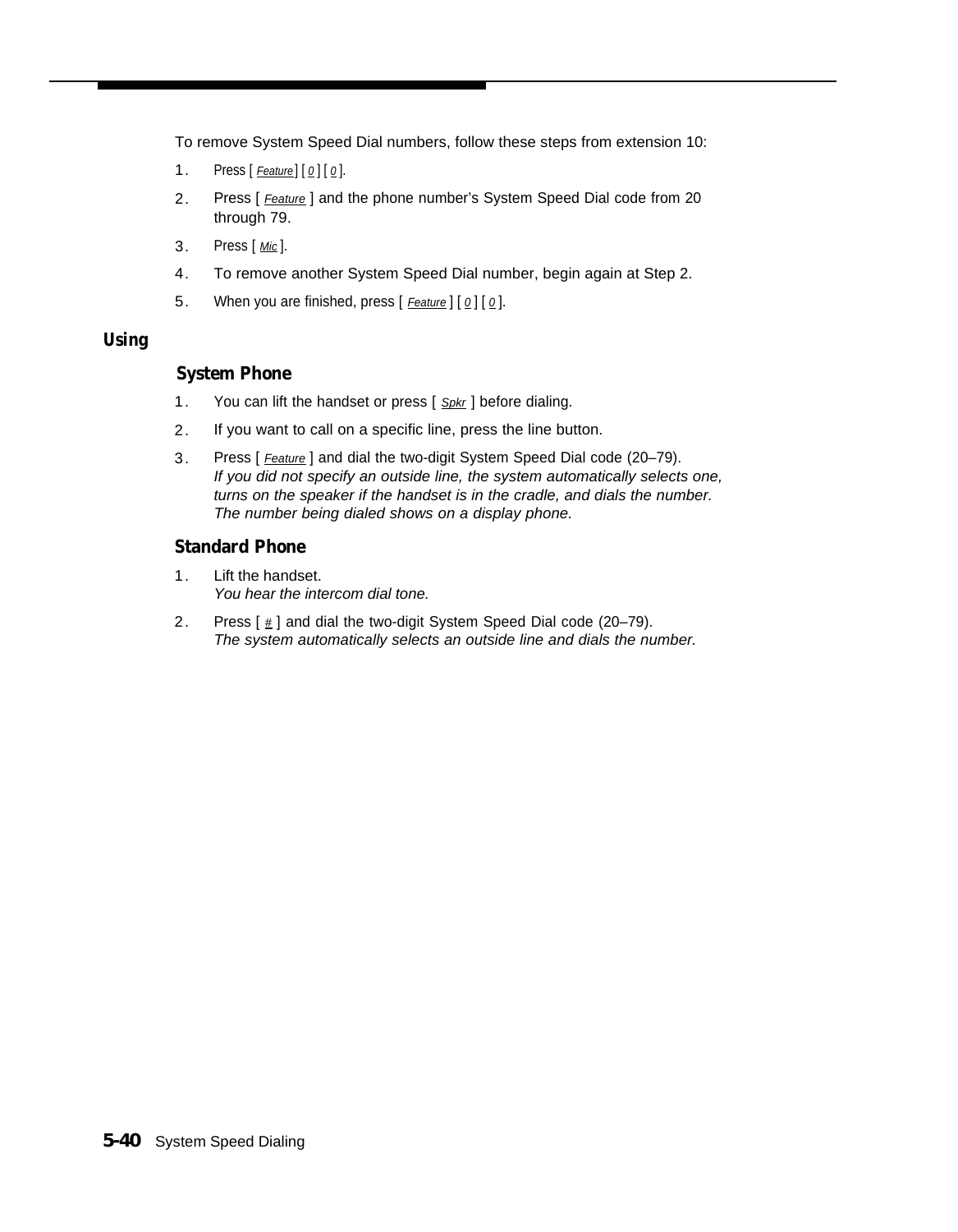#### <span id="page-84-0"></span>**System Time (#103)**

#### **Description**

This system option sets the time that appears on system display phones.

#### **Considerations**

- Enter the time in 24-hour notation using HHMM format. In this scheme, the hours of the day are 0000 (12 midnight) to 2359 (11:59 p.m.). Since each time must have four digits, use leading zeroes when necessary. For example, to set the time to 9:00 a.m., enter  $[\,\varrho\,] [\,\varrho\,] [\,\varrho\,] [\,\varrho]$ . To set the time to 4:45 p.m., enter  $[1] [\underline{6}] [\underline{4}] [\underline{5}]$ .
- The time appears on system display phones as a.m. or p.m. (not in 24-hour notation).

#### <span id="page-84-2"></span><span id="page-84-1"></span>**Changing Settings**

To change the System Time, follow these steps from extension 10:

- 1. Press  $[$  Feature  $]$   $[$   $\emptyset$   $]$   $[$   $\emptyset$   $]$ . The phone beeps once, and the light next to  $\lceil S_{\text{Dk}r} \rceil$  is green flutter.
- 2. Press left [ *Intercom* ] twice. The light next to left  $[$  Intercom  $]$  is green steady.
- 3. Press  $\left[\,\underline{\textbf{t}}\,\right] \left[\,\underline{\textbf{t}}\,\right] \left[\,\underline{\textbf{0}}\,\right] \left[\,\underline{\textbf{3}}\,\right]$ .
- 4. Enter a new time in HHMM 24-hour format. For example, to set the time to 2:15 p.m., press  $[1][4][1][5]$ . This time will appear on a system display phone as 2:15 p.
- 5. When you are finished, press  $[\,\,\,\# \,]$  and a three-digit code for another option or press  $[$  Feature  $]$   $[$   $Q$   $]$   $[$   $Q$   $]$ .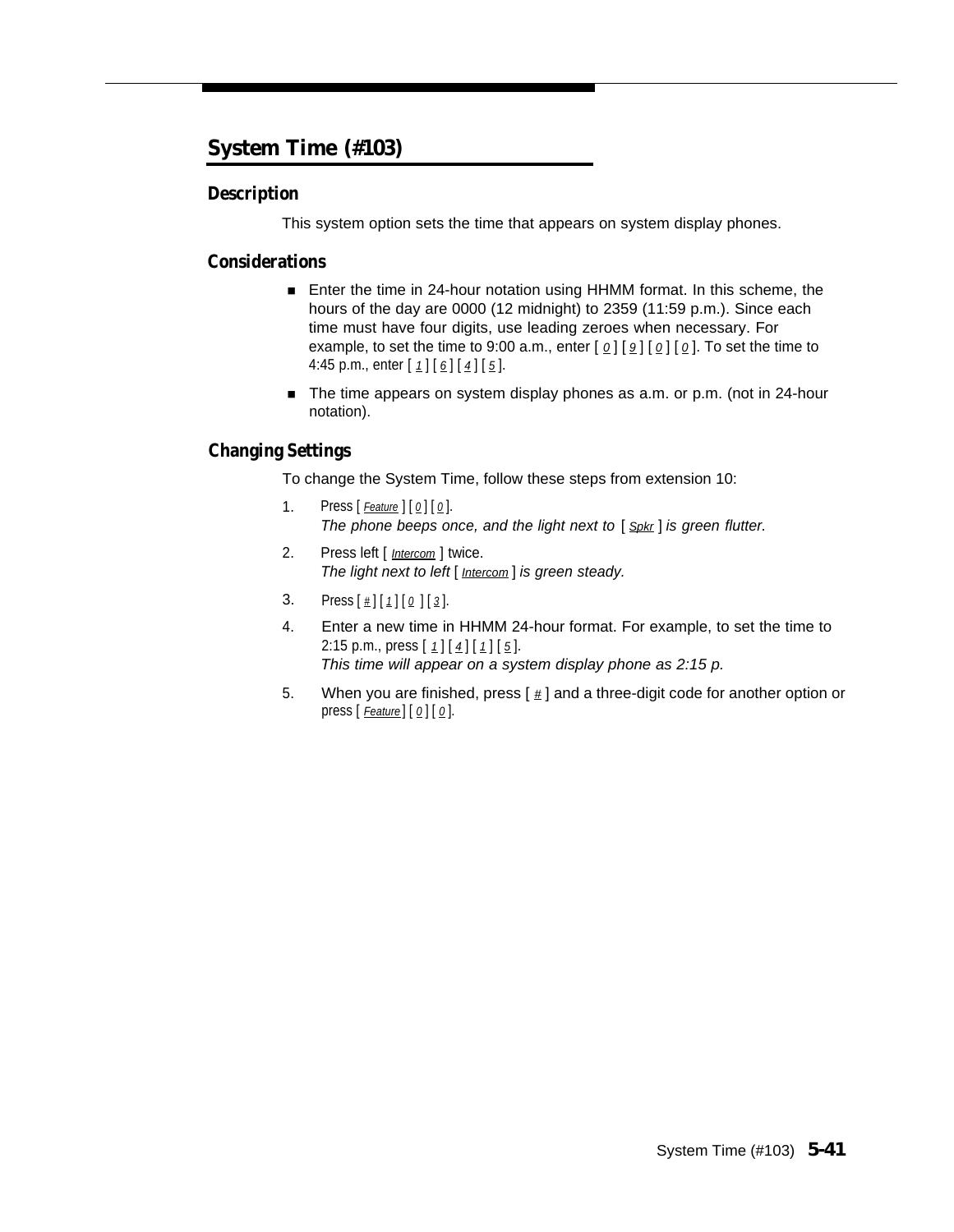#### **Transferring Calls**

#### **Description**

This section explains how to transfer calls. Transferring a call lets users "pass" a call from one extension to another. Users can transfer only outside calls to other system extensions.

#### **Related Features**

- To transfer calls to an extension with a single touch, program the extension number onto an Auto Dial button—see **[Auto Dialing](#page-47-1)** for more information.
- Transferred callers will hear Music or Tones On Hold if either is activated or silence if neither is selected. See **[Music/Tones On Hold \(#602\).](#page-70-0)**

#### **Considerations**

- When you press [ *Transfer* ] on a system phone, the call is put on hold and its associated green light winks.
- When you transfer a call from a system display phone, the number you are transferring the call to briefly appears on the display.
- On a system phone, a transferred call will ring with an intercom ring (ring BEEP) until the originator hangs up, then it will change to a transfer ring (ring BEEP BEEP). On a standard phone, a transferred call rings with an intercom ring (ring ring) until the originator hangs up, then it changes to a transfer ring (ring ring ring).
- If you are using the system behind a PBX or Centrex system, the PBX or Centrex system may include a call transfer feature that lets you transfer a call to another Centrex extension, so that the line the call came in on is free to place and receive other calls. This feature uses the  $[Recall]$  button; not the [*Transfer* ] button. However, to use Centrex transfer, you must be able to dial the extension directly using the Centrex extension number; if a Centrex line is shared by several extensions, you will not be able to use Centrex transfer to direct the call to a specific extension. For more information, see the documentation for your PBX or Centrex system.

#### **How to Transfer a Call**

#### **System Phone**

- To pass a call to another extension:
	- 1. While active on the call, press [*Transfer*]. The call is put on hold and you hear intercom dial tone.
	- 2. Dial the extension number to which you want the call transferred.
	- 3. When someone answers, announce the call, then hang up. If no one answers or the call is refused, press the line button next to the winking green light to reconnect to the caller.

If you do not wish to announce the call, hang up as soon as you hear ringing (in Step 2 above).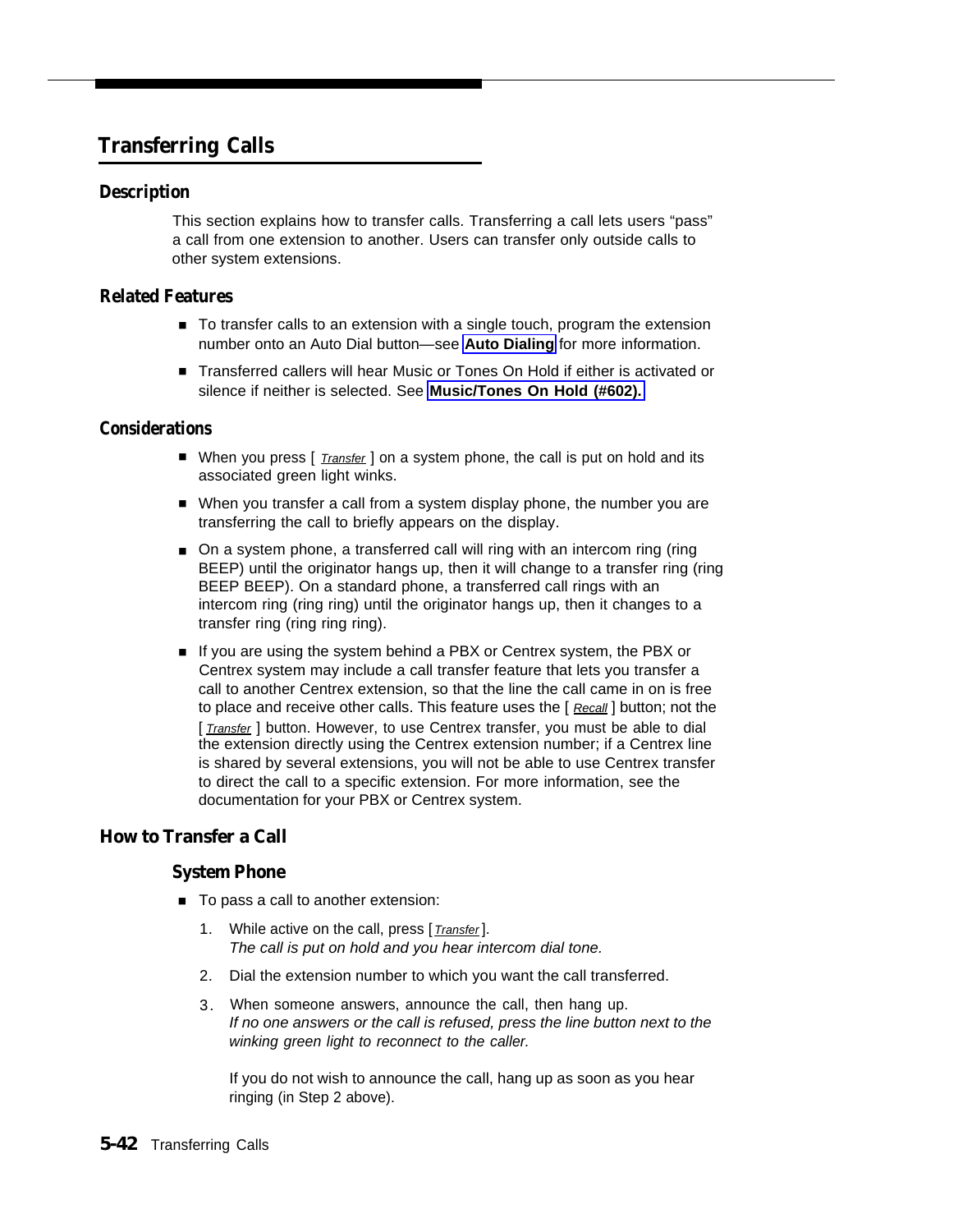- To make a voice-signaled transfer:
	- If the extension where you want to transfer the call has a system phone and you want to signal the user over the phone's speaker, in [Step 2](#page-84-1) of the previous procedure press  $\left[\right. \star \right]$  plus the two-digit extension number. Your voice is heard through the speaker of the system phone.
- To transfer a call with one button touch: While on a call, press the Auto Dial button for the extension to which you want to transfer the call. (There is no need to press  $[$  *Transfer*  $]$  or  $[$  *Hold* $]$ ; this takes the place of Steps [1](#page-84-2) and [2](#page-84-1) of the previous procedure.) For an extension that has a system phone, you can store  $[\pm]$  plus the extension number on the Auto Dial button, to let you voice-signal calls over the phone's speaker when you transfer them.

#### **Standard Phone**

- To pass a call to another extension:
	- 1. While on a call, press the switchhook down once rapidly. You hear the intercom dial tone.
	- 2. Dial the extension number to which you want the call transferred.
	- 3. When someone answers, announce the call, then hang up. If no one answers or the call is refused, press the switchhook again to reconnect to the caller.

If you do not wish to announce the call, hang up as soon as you hear ringing (in Step 2 above).

■ To make a voice-signaled transfer from a touch-tone phone: If the extension where you want to transfer the call has a system phone and you want to announce the call over the phone's speaker, in Step 2 above press  $\lceil \star \rceil$  plus the two-digit extension number. Your voice is heard through the speaker of the system phone.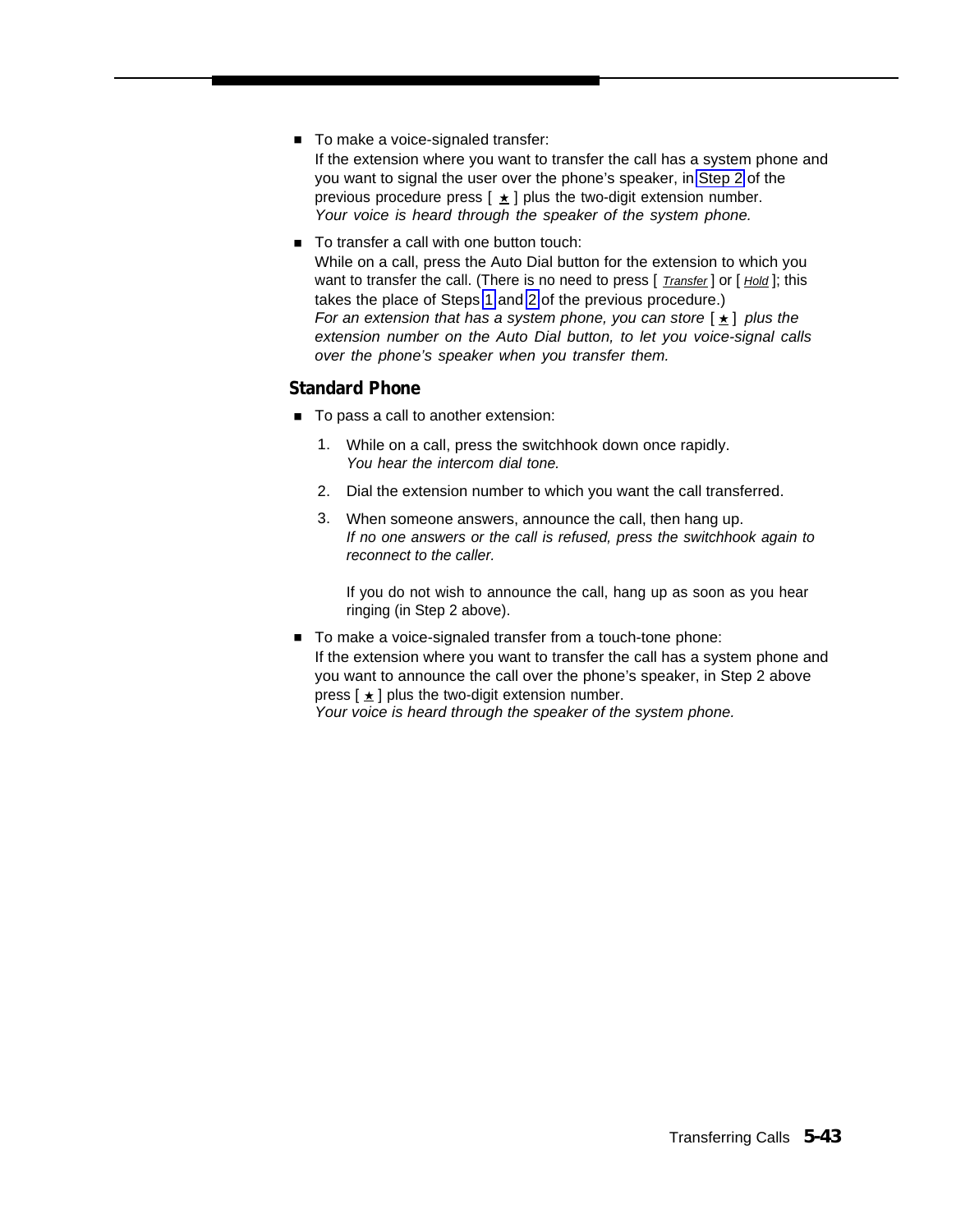#### **Unique Line Ringing (#118)**

#### **Description**

#### **This option applies only to MLS-model system phones.**

This system option lets you change the way outside calls ring. Normally, outside calls on all lines use the same ringing pattern. When Unique Line Ringing is Active, each line at an MLS-model system phone will ring with a unique ringing pattern for all incoming outside calls. This helps users to identify the line on which a call is ringing.

#### **Considerations**

- For each line, the unique ringing pattern for incoming outside calls is as follows:
	- Line 1 uses the factory set ringing pattern described in [Chapter 3.](#page-18-0)
	- Line 2 uses an ascending tone with dip.
	- Line 3 uses a descending tone.
	- Line 4 uses a mixed tone.
- Outside calls transferred to your extension will ring with the appropriate ring pattern followed by two beeps.
- If multiple outside calls are ringing at an extension, you hear the ringing pattern for the call that arrived first. After that call is answered, you hear the ringing pattern for the call that arrived next.
- This feature is not associated with local telephone company features such as "distinctive ring" or CLASS distinctive ring services.

MLC-6, MDC 9000, MDW 9000, and standard phones always ring with the factory-set ringing patterns described in [Chapter 3.](#page-18-0)

#### **Valid Entries**

- $1 =$  Active
- 2 = Not Active  $\checkmark$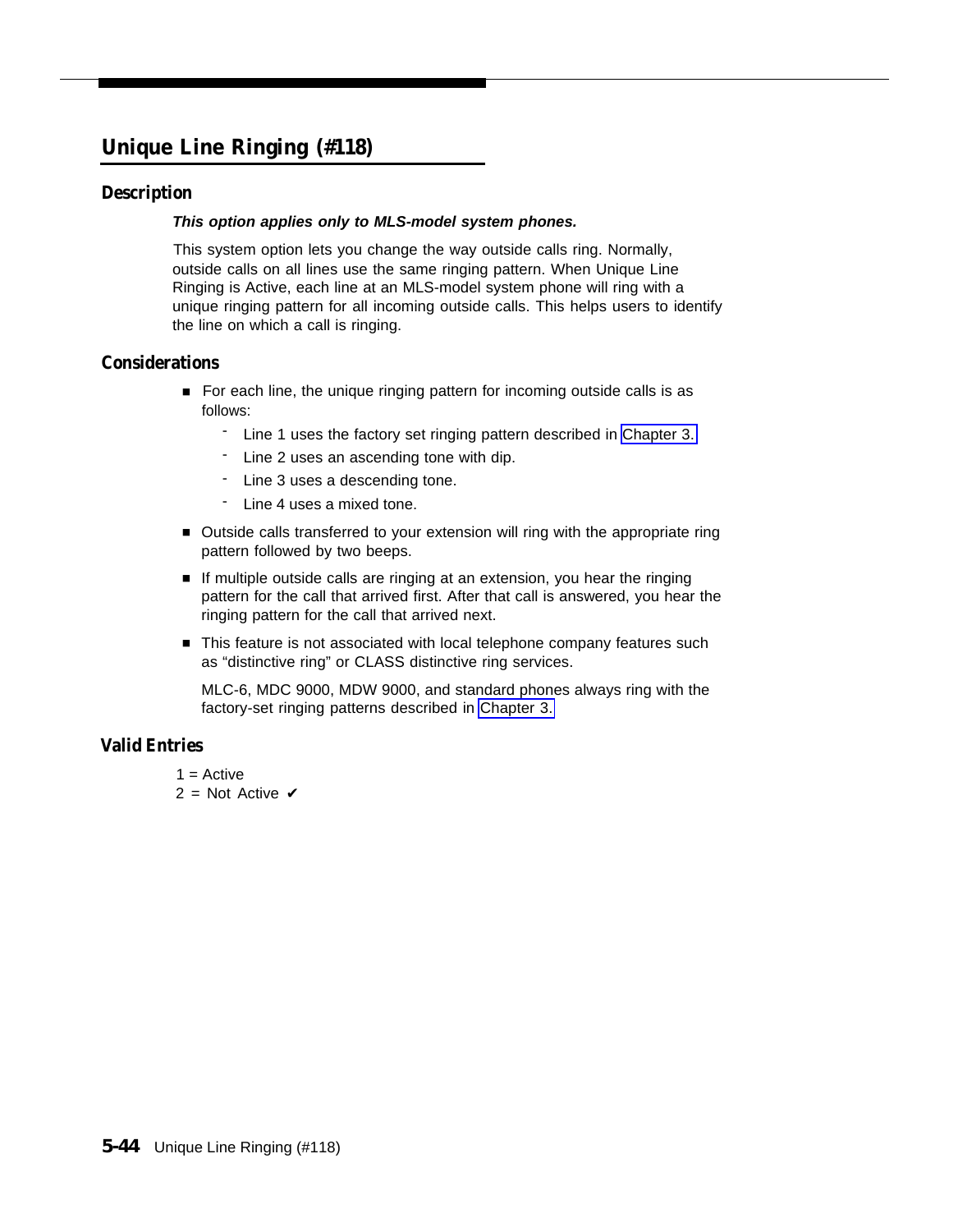#### **Programming**

To change the ringing pattern of outside calls on all lines assigned to MLS-model system phones:

- 1. Press  $[$  Feature] $[$  0] $[$  0]. The phone beeps once, and the light next to  $[$  Spkr  $]$  is green flutter.
- 2. Press left [ *Intercom* ] twice. The light next to left [ **Intercom** ] is green steady.
- 3. Press  $[\,\,\#][\,\,1\,] [\,\,1\,] [\,\,8\,].$ The Message light is red steady if the current setting is Active, red flash if the current setting is Not Active.
- 4. Press  $\left[\begin{array}{c} 1 \end{array}\right]$  to select Active,  $\left[\begin{array}{c} 2 \end{array}\right]$  to select Not Active.
- 5. If you make a mistake, begin again at Step 3.
- 6. When you are finished, press  $[\,\,\# \,]$  and a three-digit code for another option or press  $[$  Feature] $[$   $\emptyset$  $]$  $[$   $\emptyset$  $]$ .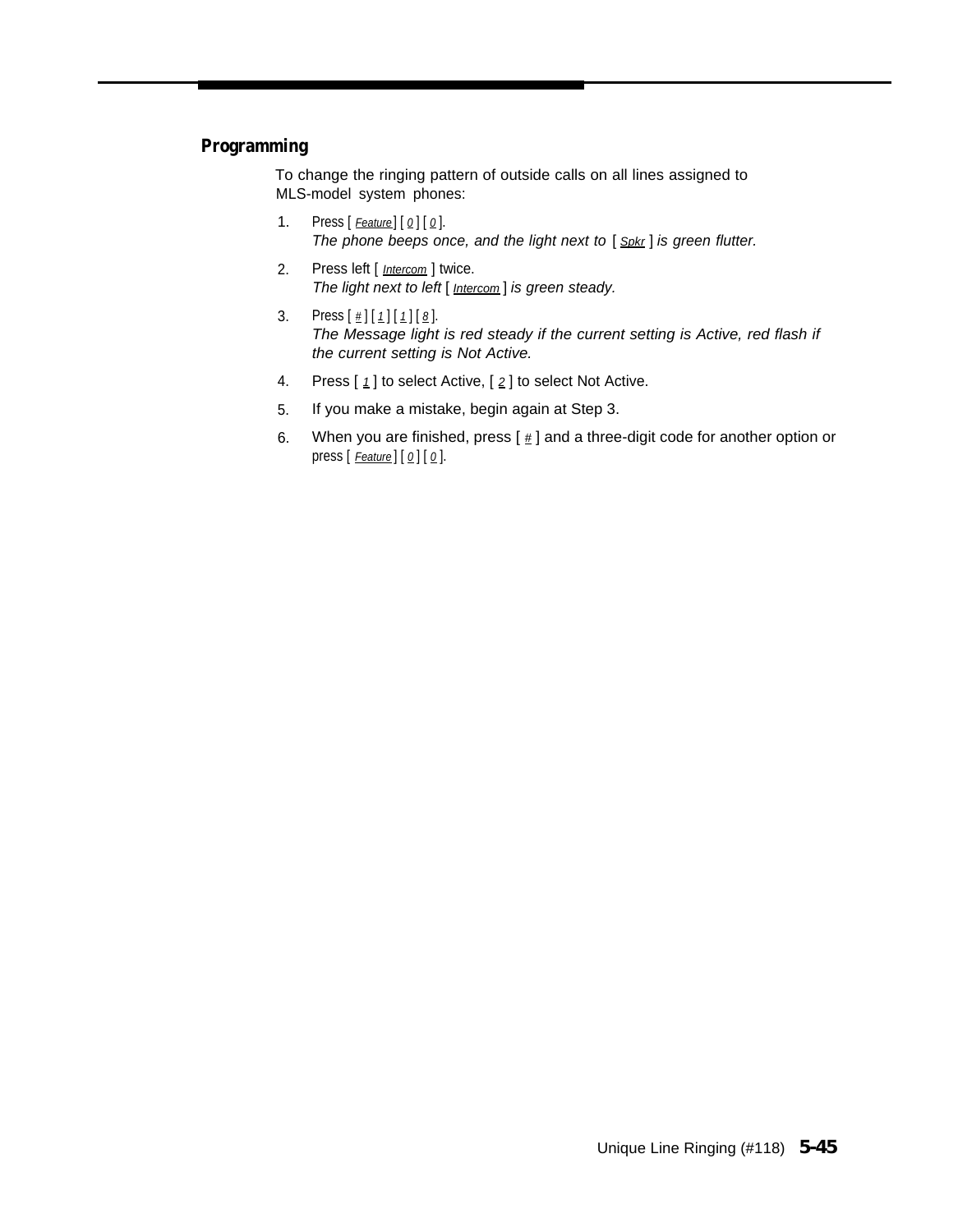### **Troubleshooting**

# **6**

#### **Contents**

| <b>When You Need Help</b><br>$6 - 1$                               |         |  |  |
|--------------------------------------------------------------------|---------|--|--|
| <b>Power Failure Operation</b>                                     | 6-1     |  |  |
| <b>Problems and Solutions</b>                                      | $6 - 2$ |  |  |
| All Phones Dead: No Dial Tone or Lights<br>■                       | $6 - 2$ |  |  |
| Multiple Phones Dead: No Dial Tone or Lights<br>■                  | $6 - 2$ |  |  |
| Trouble Making Outside Calls<br>▬                                  | $6 - 2$ |  |  |
| Phone Does Not Ring<br>п                                           | $6 - 4$ |  |  |
| Calls Are Answered Automatically<br>▪                              | $6 - 4$ |  |  |
| <b>Trouble Hearing Called Party</b><br>▪                           | $6 - 4$ |  |  |
| Using the Recall Feature Has No Effect<br>■                        | $6-5$   |  |  |
| Using the Recall Feature Disconnects Call<br>п                     | $6-5$   |  |  |
| Phone Rings Back after Intercom Call with No One at Other End<br>▪ | $6-5$   |  |  |
| Combination Extension Problem: Phone Does Not Ring Properly<br>■   | $6-6$   |  |  |
| Call on Hold Hangs Up, but Line Does Not Disconnect<br>■           | $6 - 7$ |  |  |
| Calls on Hold Are Disconnected<br>■                                | $6 - 7$ |  |  |
| Incorrect Date and Time Appear on Phone Display<br>п               | $6 - 7$ |  |  |
| Problem with Phone Display<br>■                                    | $6 - 7$ |  |  |
| System Phone in Combination Extension Does Not Work<br>▪           | $6 - 8$ |  |  |
| Poor Transmission Quality on Modem<br>п                            | $6 - 8$ |  |  |
| No Music On Hold<br>■                                              | $6 - 8$ |  |  |
| Other Problems with Phones<br>■                                    | $6 - 9$ |  |  |
| Other Problems with System<br>■                                    | $6-9$   |  |  |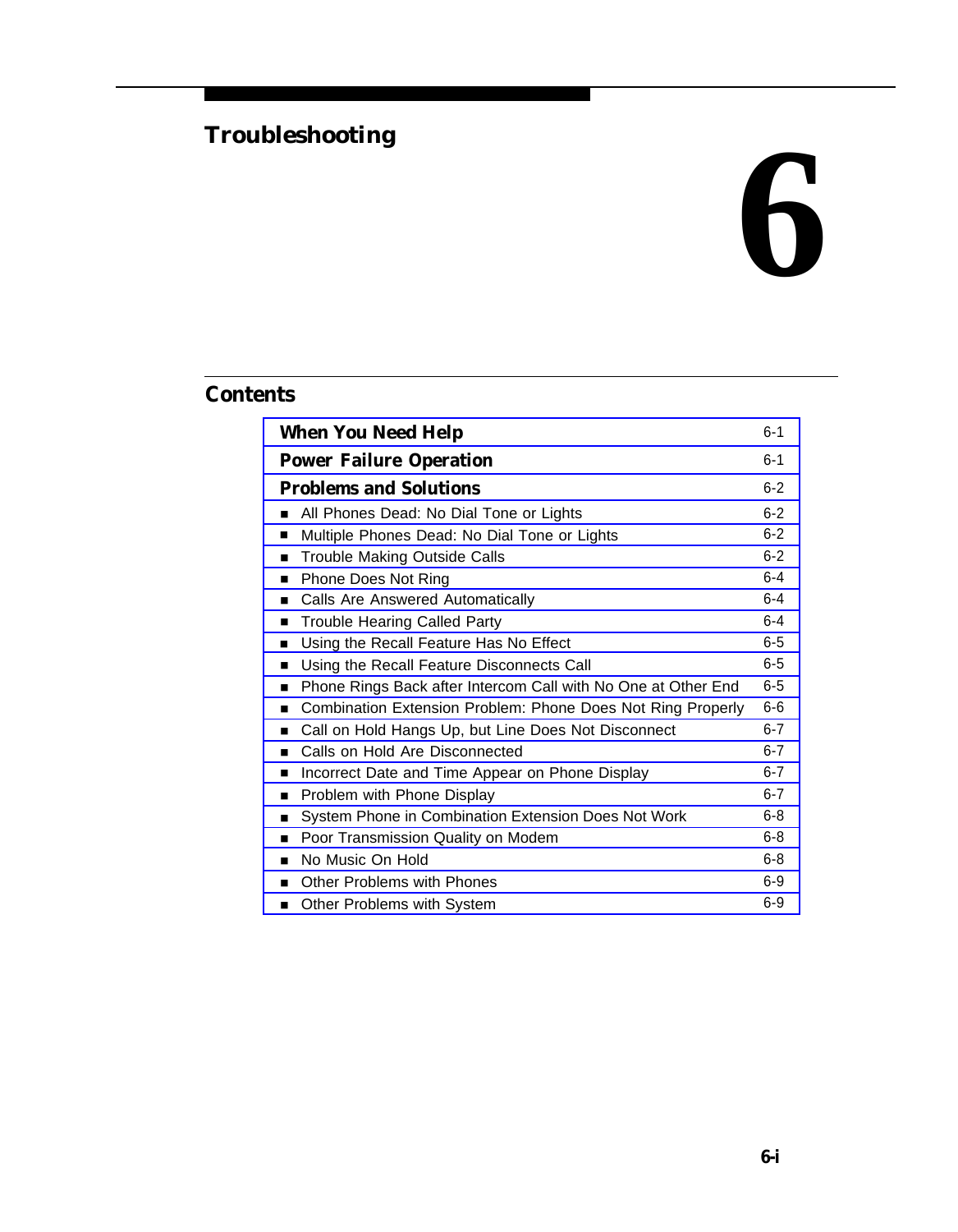# **Troubleshooting 6**

#### <span id="page-90-0"></span>**When You Need Help**

If you have a problem with your system, you may be able to solve it yourself by following the appropriate troubleshooting procedures described in this chapter. If not, you can call for help: **in the continental U.S., call the Helpline at 1 800 628-2888; outside the continental U.S., call your AT&T Representative or local Authorized Dealer.**

<span id="page-90-1"></span>If you call, have the following information ready so that the representative can better help you:

- The kind of system you have (for example, PARTNER Release 4.0)
- The number of lines and extensions in your system
- The type of phone (system or standard) and the model number, if applicable. (System phone model numbers are located on the upper right-hand corner of the phone—MLS-18D, MLS-12D, MLS-12, MLS-6, MLC-6, MDC 9000, or MDW 9000.)
- If you followed a troubleshooting procedure, tell the representative what you did.

#### **Power Failure Operation**

When power to the system is cut off, the first line on each 206 module automatically connects to the first extension on the module. This allows you to make and answer calls during a power outage, provided you have a standard phone connected to one of these extensions. (During a power failure, only standard phones can make and receive calls—other system features are not available.)

The system can retain option settings for approximately four days after it stops receiving power. After four days elapse, all of the system's settings return to the factory settings.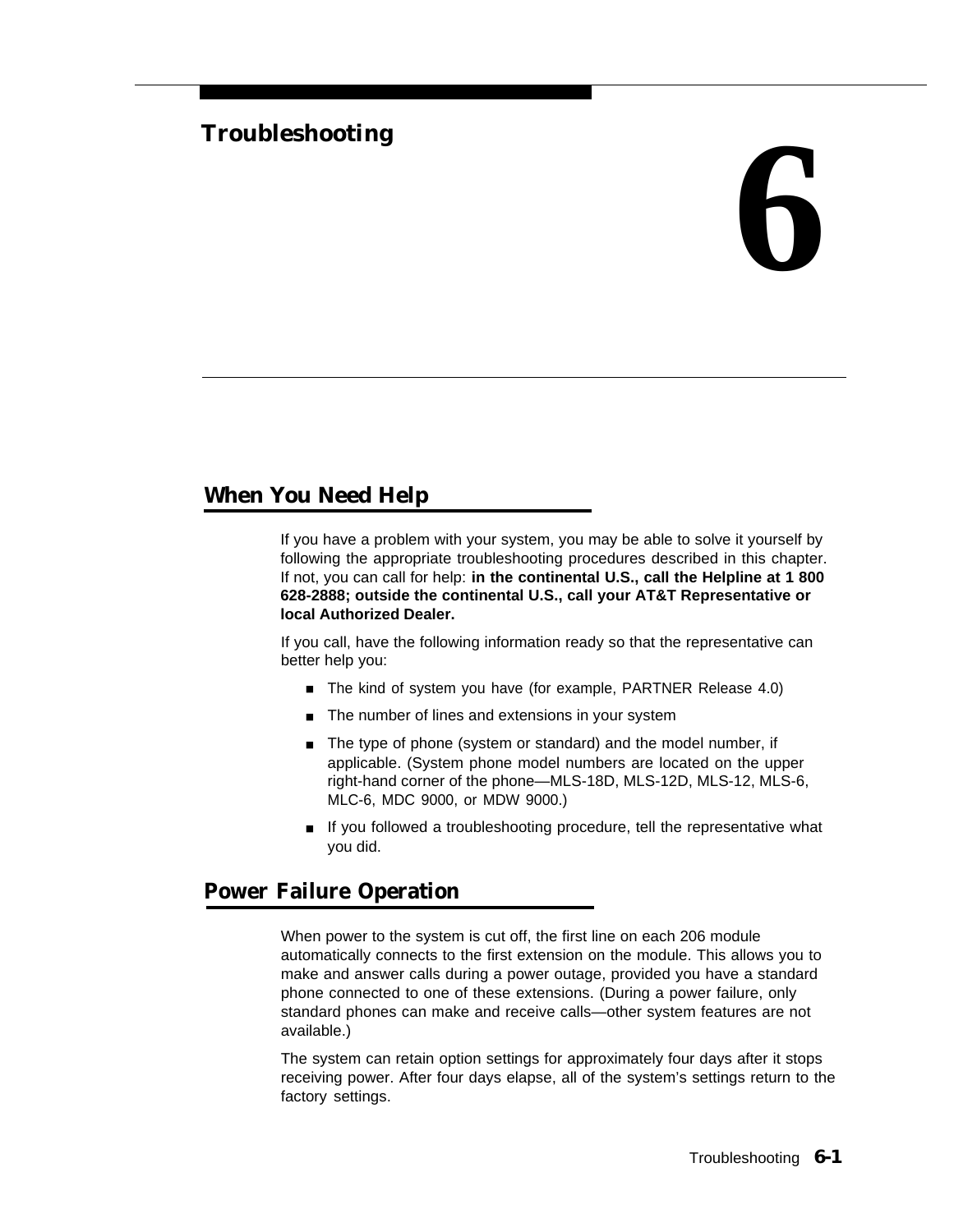#### <span id="page-91-0"></span>**Problems and Solutions**

This section describes various difficulties that might occur, possible causes for the difficulty, and procedures you can follow to try to solve the problem. Option names are shown in **bold** type; for more information on a specific option, refer to the option name in [Chapter 5.](#page-42-0)

#### <span id="page-91-1"></span>**All Phones Dead: No Dial Tone or Lights**

Possible Cause 1: System module(s) is not receiving power.

What to do: Make sure the system module's power cord is plugged securely into the wall outlet.

- If the green LEDs on the modules are ON and the trouble is gone, the problem is corrected.
- If the green LEDs on the modules are ON but the trouble remains, or if the lights are FLASHING, call the AT&T Helpline.\*
- If the green LEDs on the modules are OFF, go to Possible Cause 2. ■

Possible Cause 2: The power outlet may be faulty.

What to do: Test the outlet by plugging in an appliance, like a lamp or radio.

- If the appliance does not work, the outlet is faulty. If possible, plug the 206 module into a different outlet. Then check the fuse box or call an electrician.
- <span id="page-91-2"></span>If the appliance works, call the AT&T Helpline.\* ■

#### **Multiple Phones Dead: No Dial Tone or Lights**

Possible Cause: One system module is not working.

What to do: Check the LEDs on the front of the system modules. If a single green LED is out, power down the system, then try reseating the module. Refer to [Appendix C](#page-104-0) for instructions.

- If the LED lights, the problem is corrected.
- If the problem remains, call the AT&T Helpline.\* ■

#### **Trouble Making Outside Calls**

Trouble making outside calls could be one of the following:

- You hear a dial tone, but the dial tone continues as you try to dial.
- You hear a dial tone, and the dial tone cuts off when you dial, but the line does not ring.
- You hear a busy signal as you dial.
- You hear nothing at all.

<sup>✽</sup> In the continental U.S., help is available at 1 800 628-2888. Outside the continental U.S., call your AT&T Representative or local Authorized Dealer.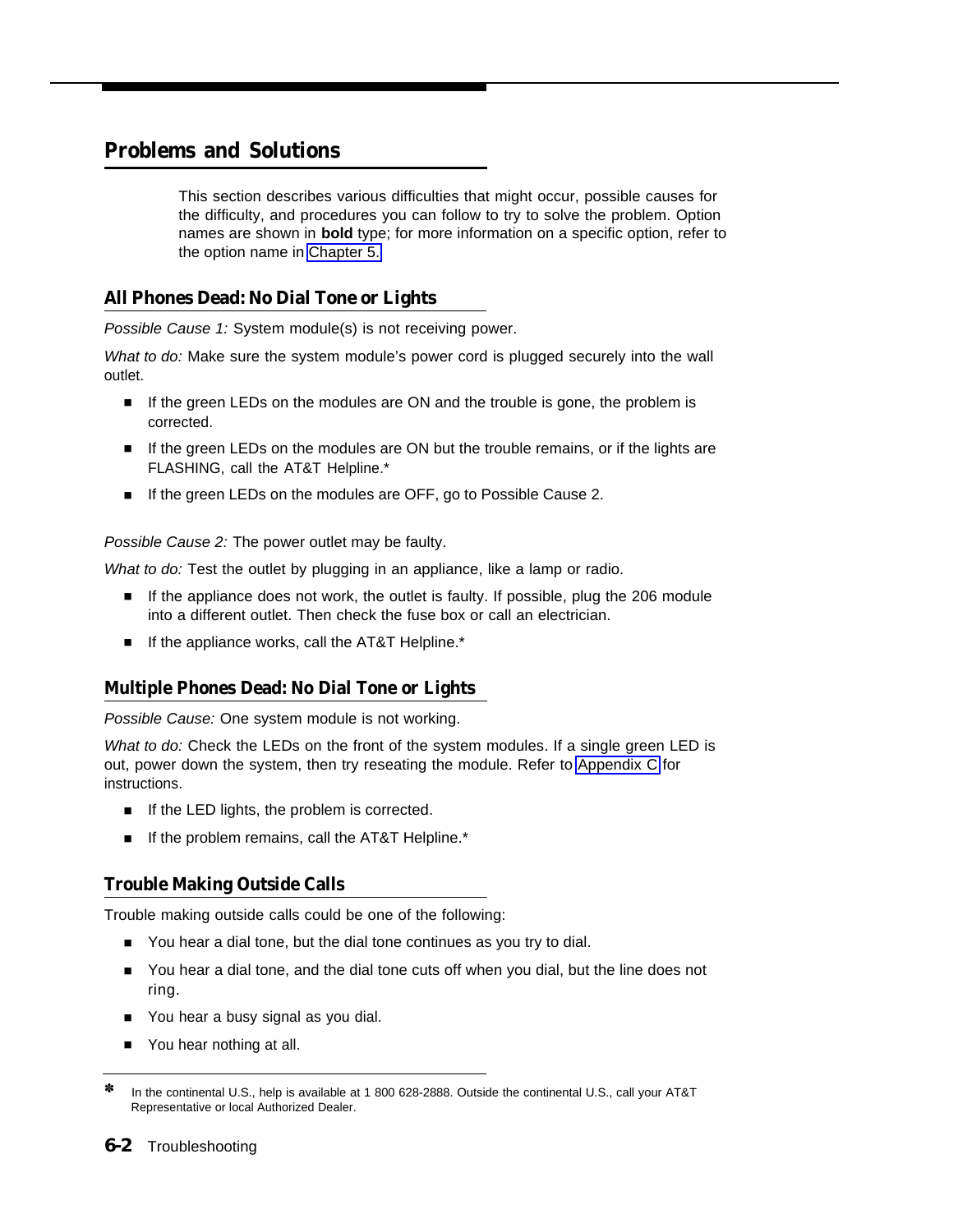Possible Cause 1: Dial Mode is set incorrectly.

What to do: Find out if you have touch-tone or rotary service and check the **[Dial Mode](#page-55-0) [\(#201\)](#page-55-0)** setting.

- If it is set incorrectly, change it, then try to make a call. If you can make a call, the problem is solved.
- If the Dial Mode is already set correctly, go to Possible Cause 2.

Possible Cause 2: Someone may have changed the Outgoing Call Restriction setting.

What to do: Find out if you were able to make a call without any trouble before and check the **[Outgoing Call Restriction \(#401\)](#page-73-1)** setting to make sure it was not changed.

- If it is set incorrectly, change it, then try to make a call. If you can make a call, the problem is solved.
- If the Outgoing Call Restriction is already set correctly, go to Possible Cause 3.

Possible Cause 3: Local phone company is not accurately receiving the dialing signals.

What to do: Isolate the problem. Use the telephone to make calls on different lines. Then, make calls on different phones using the same line.

- If you cannot make calls from one phone on all lines, follow the procedure for "Other Problems with Phones," Possible Cause 2.
- If you cannot make calls using different phones, go to Possible Cause 4.

Possible Cause 4: Too many standard devices trying to dial simultaneously. (If the problem is on a system phone, go to Possible Cause 5.)

What to do: Stay on the line and wait for dial tone, or try your call later.

- If you can make a call, you may want to expand system capacity to avoid future problems. Call the AT&T Helpline.\*
- If you wait 30 seconds and still do not hear a dial tone, go to Possible Cause 5.

Possible Cause 5: Local phone company line is faulty

What to do: One at a time, unplug each outside line from the system module(s). Then plug each line into a standard telephone and try to make a call.

- If the trouble appears on the standard phone, try another line cord; if the trouble persists, report it to your local phone company.
- If the trouble does not appear on the standard phone, the trouble is with your system module(s). Call the AT&T Helpline.\*

<sup>✽</sup> In the continental U.S., help is available at 1 800 628-2888. Outside the continental U.S., call your AT&T Representative or local Authorized Dealer.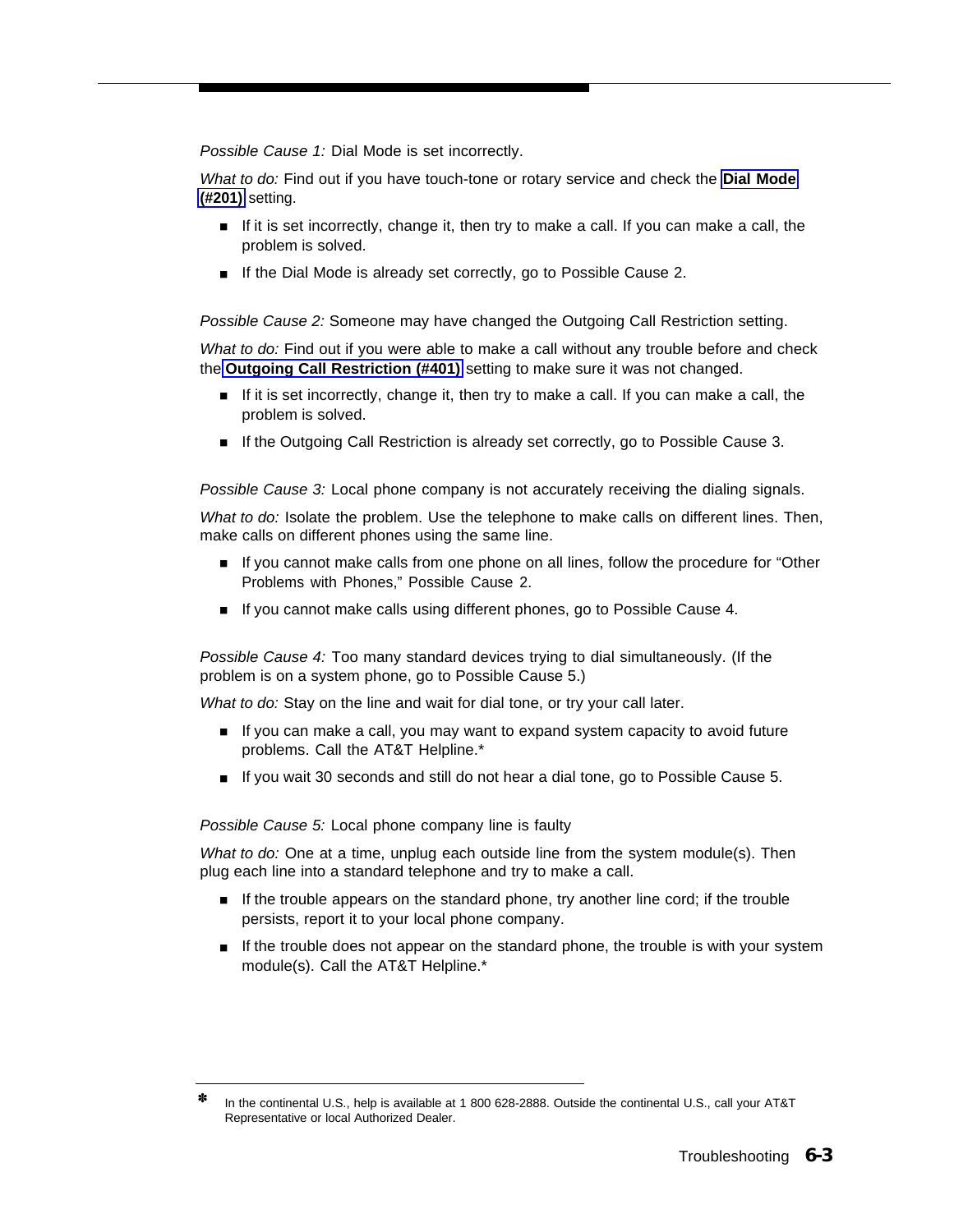#### <span id="page-93-0"></span>**Phone Does Not Ring**

Possible Cause 1: Volume set too low (system phone) or turned off (standard phone).

What to do: Press the volume control button to increase ringer volume, or turn ringer on.

- If the phone rings increasingly louder, the problem is solved.
- If the phone still does not ring, go to Possible Cause 2.

Possible Cause 2: Phone's Line Ringing may be set to No Ring.

What to do: Check to see if the phone's **[Line Ringing](#page-65-0)** is set to No Ring.

- If Line Ringing is set for No Ring, change it if necessary.
- If Line Ringing is set to Ring, the phone may be faulty. Follow the procedure for "Other Problems with Phones."

#### <span id="page-93-1"></span>**Calls Are Answered Automatically**

A call rings once, then disappears as if it were answered.

Possible Cause: An auxiliary device answers when it should not (could occur with a fax machine, answering machine, or modem).

What to do: Be sure the device is set to answer correctly. If the device answers before it should, adjust it to answer on a later ring. If the device should not answer calls at all, turn its auto-answer feature off. Refer to the device's user manual.

- <span id="page-93-2"></span>■ If the auxiliary device no longer answers calls automatically, then the problem is solved.
- If the problem remains, call the AT&T Helpline.<sup>\*</sup>

#### **Trouble Hearing Called Party**

Possible Cause: If you are using a speakerphone, the volume may be too low or there may be environmental factors that affect the performance of the speaker or microphone (for example, too much background noise).

What to do: Try increasing the speakerphone volume. Also see ["Speakerphone](#page-25-0)" [Performance Tips"](#page-25-0) in Chapter 3 for suggestions on the proper use of the speakerphone.

■ If the problem remains, call the AT&T Helpline.<sup>\*</sup>

<sup>✽</sup> In the continental U.S., help is available at 1 800 628-2888. Outside the continental U.S., call your AT&T Representative or local Authorized Dealer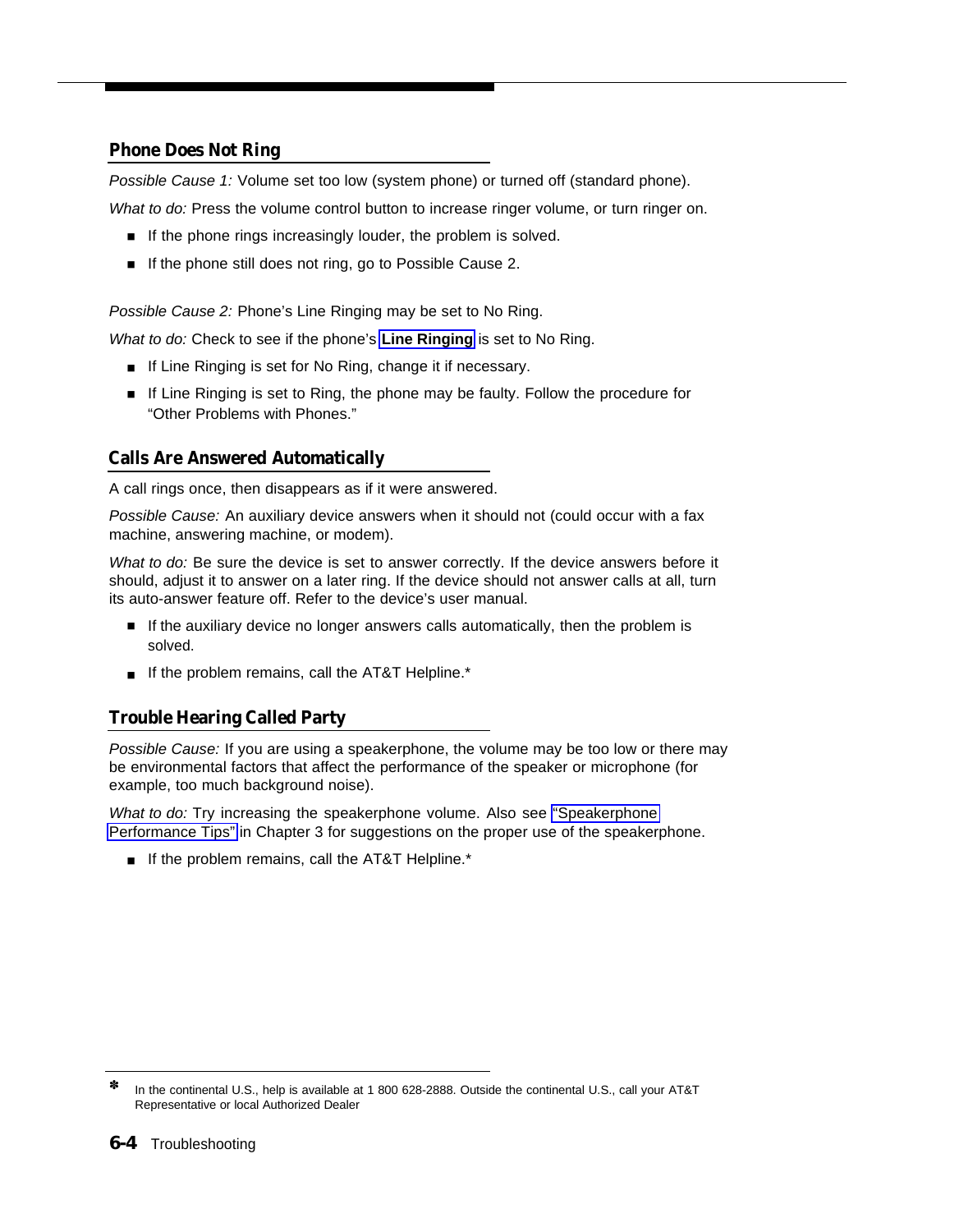#### <span id="page-94-0"></span>**Using the Recall Feature Has No Effect**

Possible Cause: Recall Timer Duration setting is too short.

What to do: Increase the **[Recall Timer Duration \(#107\)](#page-78-1)** by 100 milliseconds.

- If the **Recall** feature works, the problem is solved.
- If the Recall feature still does not work, continue increasing the Recall Timer Duration by increments of 100 milliseconds until the problem is solved.
- If the problem remains, call the AT&T Helpline.\*

#### <span id="page-94-1"></span>**Using the Recall Feature Disconnects Call**

This problem can occur when the system is installed behind a PBX or Centrex system or with a local phone company's custom calling feature such as "Call Waiting."

Possible Cause: Recall Timer Duration setting is too long.

What to do: Decrease the **[Recall Timer Duration \(#107\)](#page-78-1)** by 100 milliseconds.

- If the **Recall** feature works properly, the problem is solved.
- If the Recall feature still disconnects calls, continue decreasing the Recall Timer Duration by increments of 100 milliseconds until the problem is solved.
- If the problem remains, call the AT&T Helpline.\*

#### <span id="page-94-2"></span>**Phone Rings Back after Intercom Call with No One at Other End**

Possible Cause 1: The switchhook on a standard phone is accidentally pressed and released, causing a call to ring back.

What to do: Always replace the handset carefully.

■ If the problem remains, go to Possible Cause 2.

Possible Cause 2: Automatic Line Selection is set incorrectly.

What to do: If one of the phones involved is a standard phone, set its **[Automatic Line](#page-50-0) [Selection](#page-50-0)** to intercom first.

■ If the problem remains, call the AT&T Helpline.\*

<sup>✽</sup> In the continental U.S., help is available at 1 800 628-2888. Outside the continental U.S., call your AT&T Representative or local Authorized Dealer.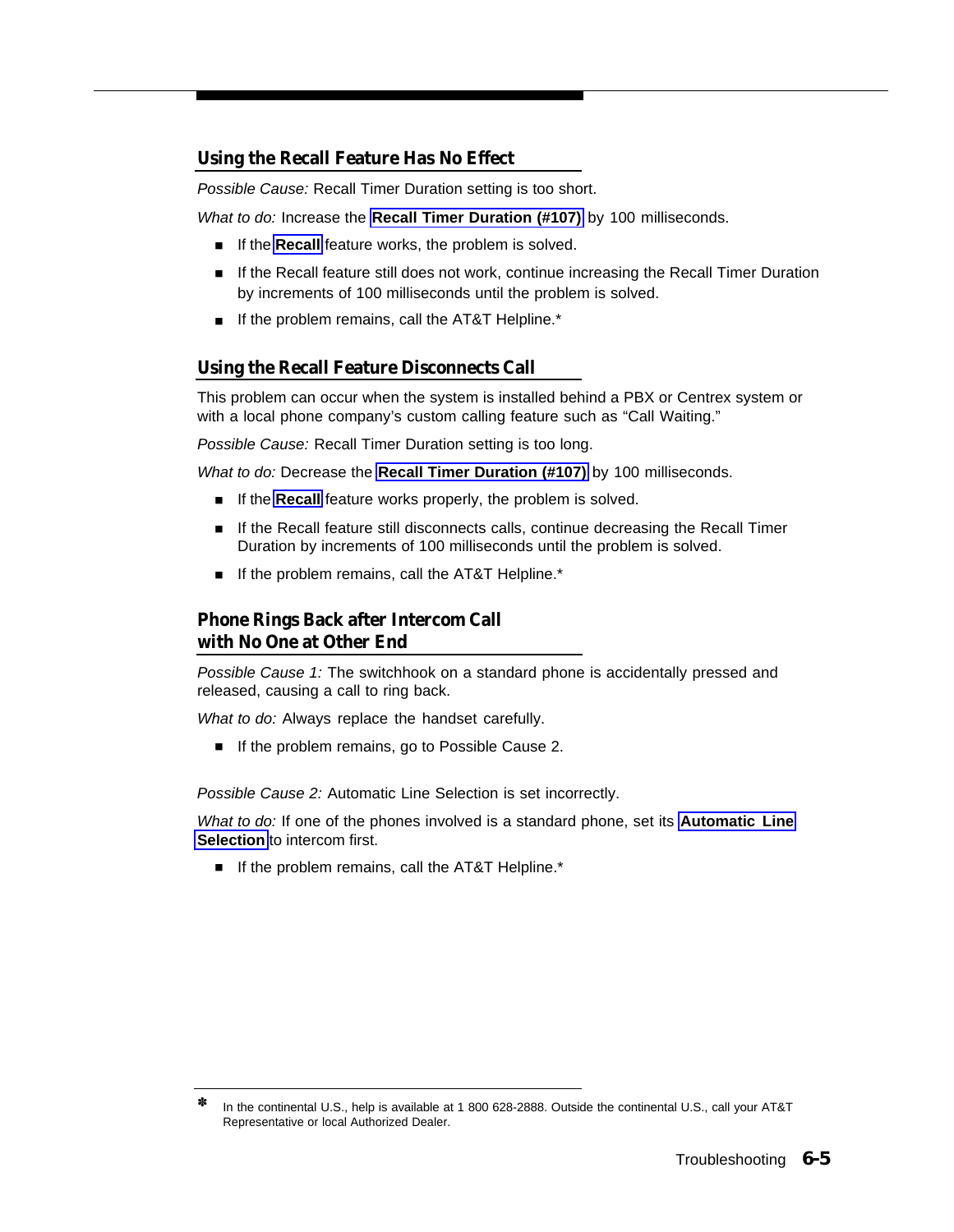#### <span id="page-95-0"></span>**Combination Extension Problem: Phone Does Not Ring Properly**

Possible Cause 1: Ringer equivalents are too high for the extension.

What to do: If this is a combination extension (two devices), be sure the total of the devices' Ringer Equivalence Numbers (REN) does not exceed 2.0. If it does, unplug one of the devices.

- If the ringer functions properly, the problem is with the auxiliary device; the system is okay.
- If trouble remains, go to Possible Cause 2. ■

Possible Cause 2: Auxiliary device (such as a fax, answering machine, or modem) is faulty.

What to do: Remove the auxiliary device from the extension and plug in an auxiliary device that you know rings properly.

- If the ringer functions properly, the problem is with the auxiliary device; the system is okay.
- If the trouble remains, go to Possible Cause 3.

<span id="page-95-1"></span>Possible Cause 3: Bad adapter or auxiliary device.

What to do: Check the combination extension:

If you are using a direct connection to connect the devices, make sure the standard device is plugged into the correct jack on the bottom of the phone. See ["Combination Extensions"](#page-109-0) in Appendix C for instructions.

If you are using a bridging adapter to connect the devices, first make sure the standard device is plugged into the correct jack on the adapter. See ["Combination Extensions"](#page-109-0) in Appendix C for instructions. If the extension still does not work properly, unplug the adapter from the wall jack. Unplug the phone's cord from the adapter and plug it into the jack.

- If the phone works, there is a problem with the auxiliary device attached to the bridging adapter. Replace the auxiliary device. If the problem persists, call the AT&T Helpline.\*
- If the phone does not work, call the AT&T Helpline.\*

<sup>✽</sup> In the continental U.S., help is available at 1 800 628-2888. Outside the continental U.S., call your AT&T Representative or local Authorized Dealer.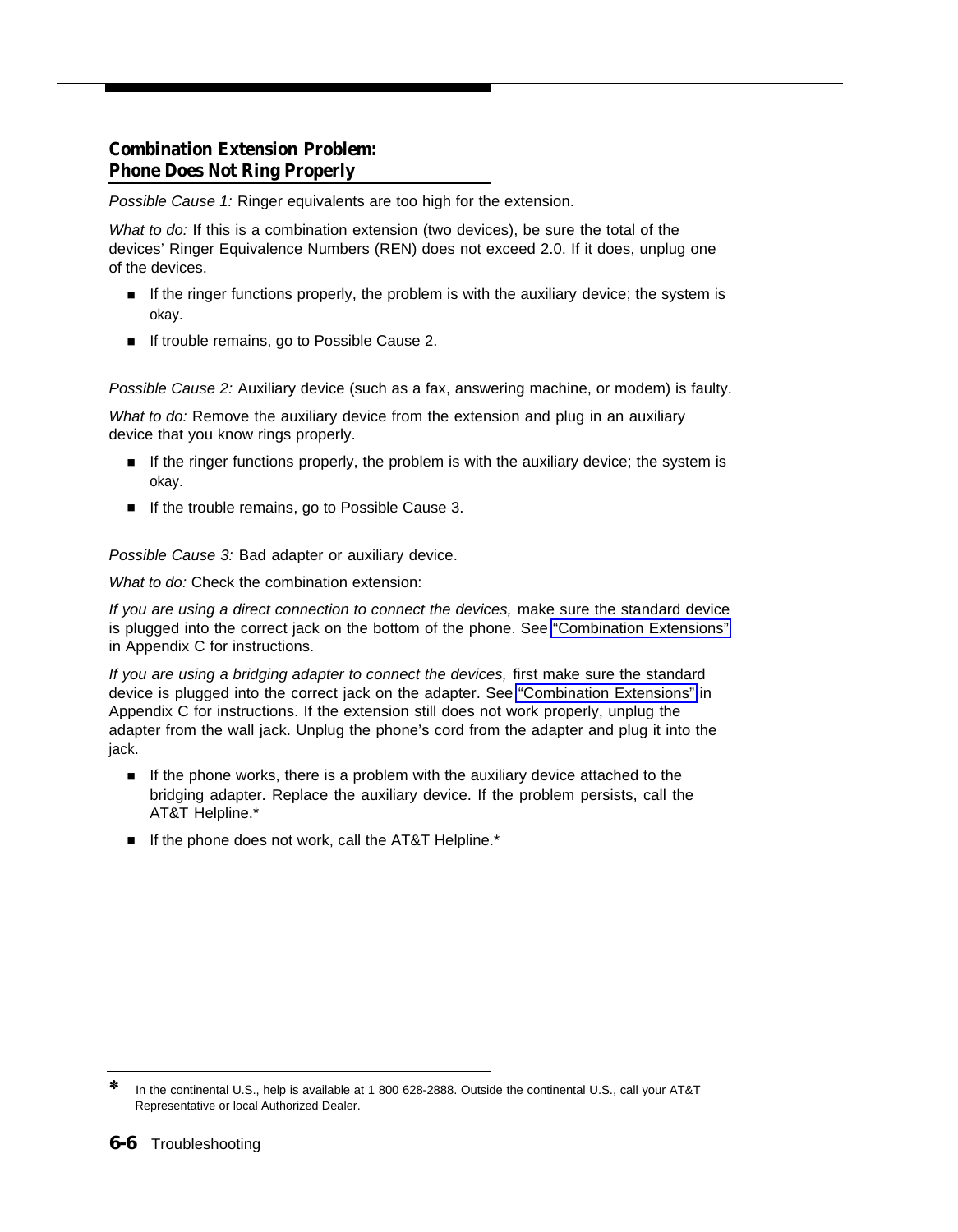#### <span id="page-96-0"></span>**Call on Hold Hangs Up, but Line Does Not Disconnect**

Possible Cause 1: Hold Disconnect Time setting is too long.

What to do: Change **[Hold Disconnect Time \(#203\)](#page-62-0)** from Long to Short.

- If abandoned calls on hold are disconnected, the problem is solved.
- If abandoned calls on hold still do not disconnect, or the Hold Disconnect Time was already Short, go to Possible Cause 2.

Possible Cause 2: Local phone company does not send hold release signal.

What to do: Call your local phone company and find out whether they send a hold release signal. (If not, you may be able to order this service.)

■ If the local phone company does not send a hold release signal, or if they do but the problem still occurs, call the AT&T Helpline.\*

#### <span id="page-96-1"></span>**Calls on Hold Are Disconnected**

Possible Cause: Hold Disconnect Time setting is too short.

What to do: Change **[Hold Disconnect Time \(#203\)](#page-62-0)** from Short to Long.

- If calls on hold no longer disconnect, the problem is solved.
- <span id="page-96-2"></span>■ If calls on hold still get disconnected, or the Hold Disconnect Time was already set to Long, call the AT&T Helpline.\*

#### **Incorrect Date and Time Appear on Phone Display**

Possible Cause: Date and time are not set properly.

What to do: Re-enter the date and time using **[System Date \(#101\)](#page-80-0)** and **[System Time](#page-84-0) [\(#103\).](#page-84-0)**

- If the display works, the problem is solved.
- If the display still does not work, follow the procedure for "Problem with Phone Display."

#### **Problem with Phone Display**

Possible Cause: Power outage may have caused the display to show strange characters or nothing at all.

What to do: Lift the handset, dial some digits, then replace the handset in the cradle. If the display still does not work, unplug the phone from the wall jack and plug it back in.

- If the display works, the problem is solved.
- If the display still does not work, see ["Other Problems with Phones."](#page-98-2)

<sup>✽</sup> In the continental U.S., help is available at 1 800 628-2888. Outside the continental U.S., call your AT&T Representative or local Authorized Dealer.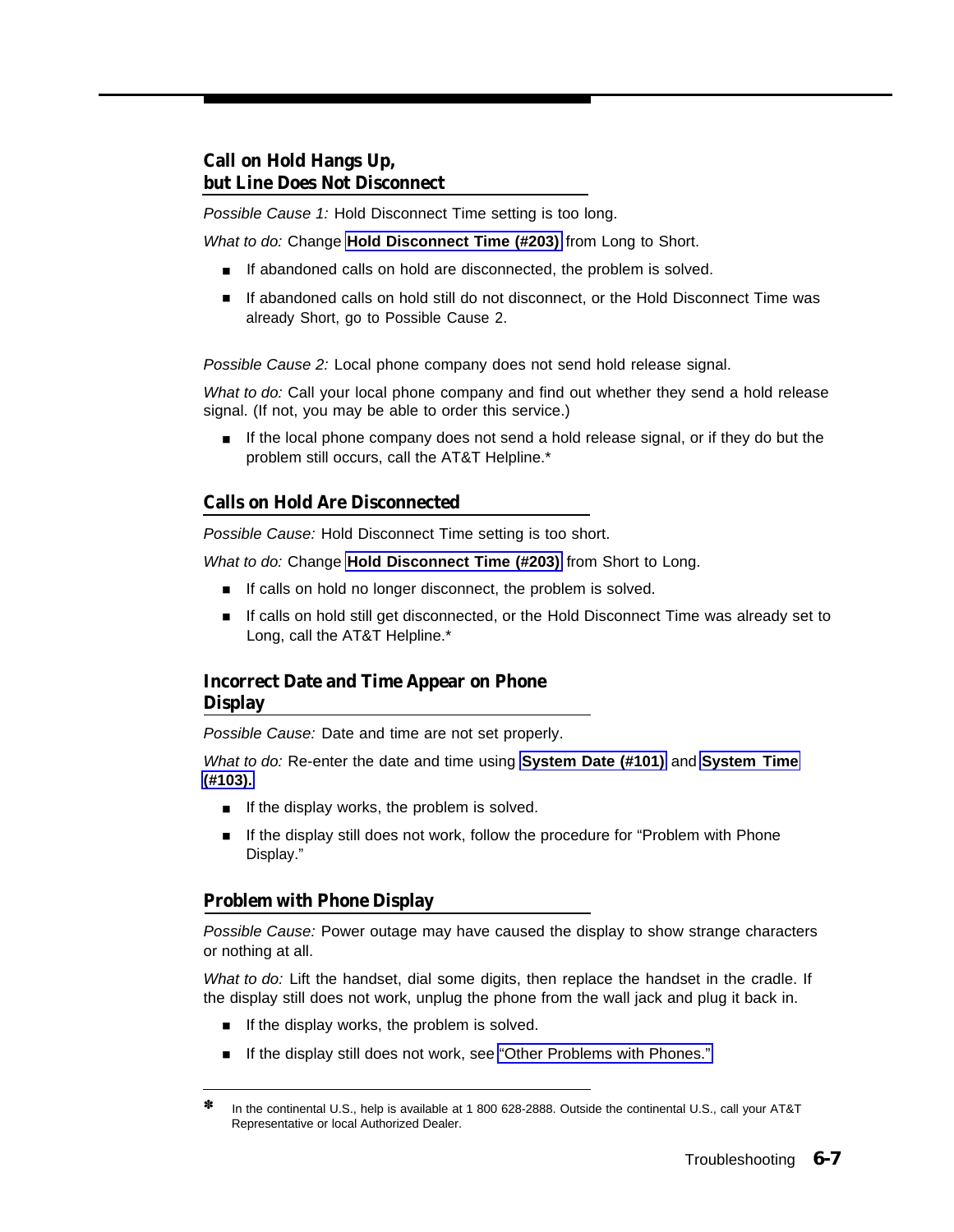#### <span id="page-97-0"></span>**System Phone in Combination Extension Does Not Work**

Possible Cause 1: Standard device is plugged into the wrong jack.

What to do: Check the combination extension:

If you are using a direct connection to connect the devices, make sure the standard device is plugged into the correct jack on the bottom of the phone—see ["Combination Extensions"](#page-109-1) in Appendix C for instructions.

- If the system phone works properly, the problem is solved.
- If the phone still does not work, call the AT&T Helpline\*.

If you are using a bridging adapter to connect the devices, make sure the standard device is plugged into the correct jack—see ["Combination Extensions"](#page-109-1) in Appendix C for instructions.

- If the system phone works properly, the problem is solved.
- If the phone still does not work, go to Possible Cause 2.

Possible Cause 2: Wrong cord and bridging adapter used to connect the standard phone.

What to do: First, unplug the bridging adapter from the wall jack. Then, unplug the system phone from the adapter and plug it into the wall jack.

■ If the system phone works properly, either the cord or the adapter must be replaced. (Use a D4BU telephone cord and an AT&T 267F2 bridging adapter.) Call the AT&T Helpline\* for details.

#### <span id="page-97-1"></span>**Poor Transmission Quality on Modem**

Possible Cause: A high-speed modem is connected, through an extension jack on a system module, to a standard central office telephone line; but the line quality is not sufficient to generate a clear signal when the modem transmits through the system interface.

What to do: Either connect the modem directly to the network interface jack for a line, or contact your local telephone company for information about upgrading line quality.

- If the device works properly, the problem is solved.
- If the problem remains, call the AT&T Helpline\*.

#### **No Music On Hold**

Possible Cause 1: Music on Hold coupler is not connected to extension jack 15.

What to do: Connect the Music on Hold coupler to extension jack 15. See [Appendix C](#page-104-1) for instructions.

- If the device works properly, the problem is solved.
- If the device still does not work, go to [Possible Cause 2.](#page-98-3)

<sup>✽</sup> In the continental U.S., help is available at 1 800 628-2888. Outside the continental U.S., call your AT&T Representative or local Authorized Dealer.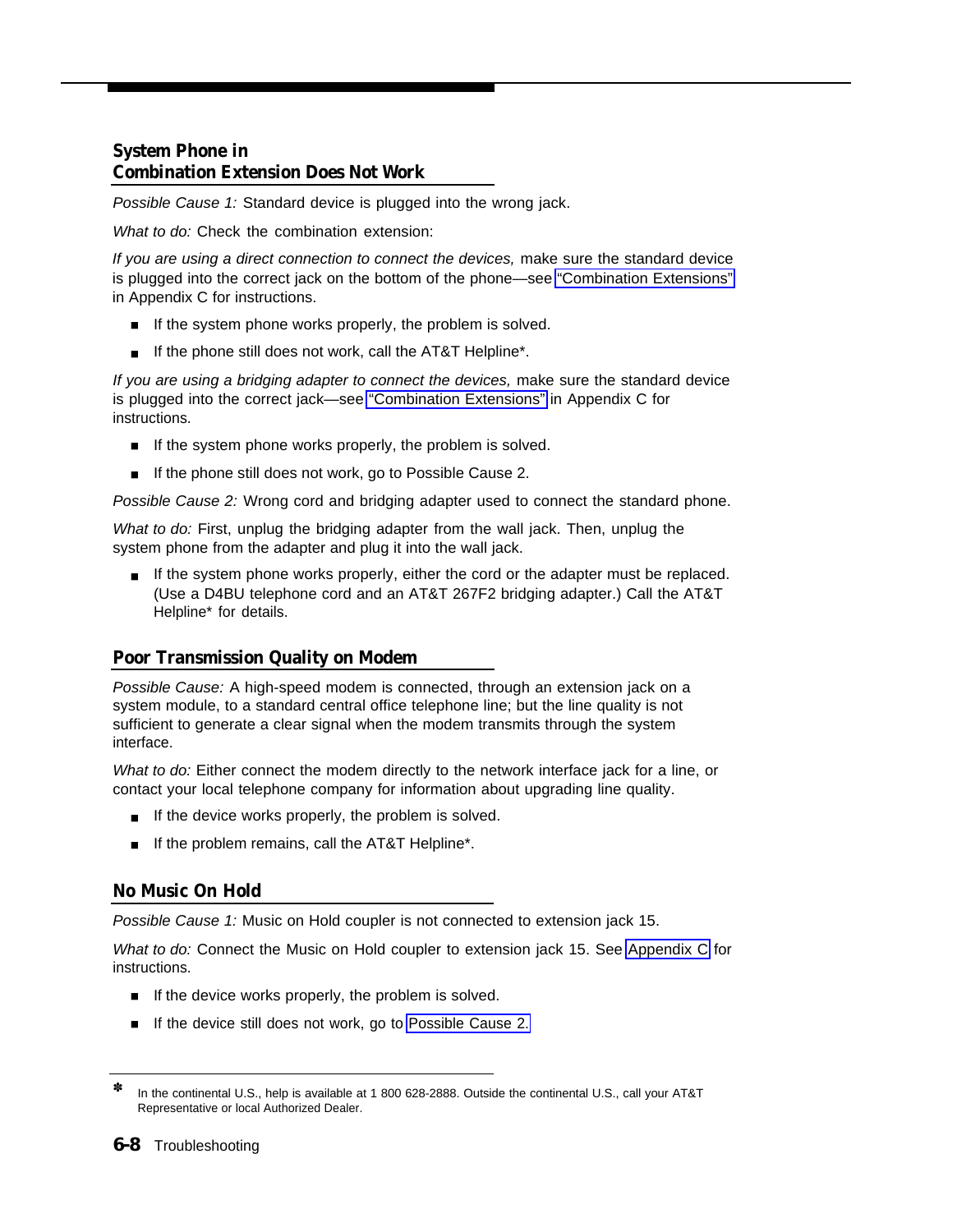<span id="page-98-3"></span>Possible Cause 2: **[Music/Tones On Hold \(#602\)](#page-70-1)** is not set correctly or the volume on the Music on Hold coupler or on the device is too low.

What to do: Check to make sure that **[Music/Tones On Hold \(#602\)](#page-70-1)** is set to Music On Hold. If it is set correctly, turn up the volume on the Music on Hold coupler or on the device.

- If the device works properly, the problem is solved.
- If the device still does not work, call the AT&T Helpline\*.

#### <span id="page-98-2"></span><span id="page-98-0"></span>**Other Problems with Phones**

Possible Cause 1: Phone needs to be reset.

What to do: Unplug the cord from the base of the problem phone and (with the handset hung up) plug the cord in again.

■ If the problem remains, go to Possible Cause 2.

Possible Cause 2: The telephone may be defective.

What to do: Unplug the cord from the base of the problem phone and plug it into a phone that works.

- If the other phone works, the old phone was faulty. Call the AT&T Helpline\* to arrange for a replacement.
- <span id="page-98-1"></span>■ If the other phone does not work, go to Possible Cause 3.

Possible Cause 3: The telephone cord may be defective.

What to do: Unplug the cord from the base of the phone and the wall jack. Replace it with a cord that works.

- If the phone works, the cord is faulty. Call the AT&T Helpline\* to arrange for a replacement.
- If the phone does not work and it is part of a combination extension, see "Combination Extension Problem: Phone Does Not Ring Properly," [Possible Cause 3.](#page-95-1)
- If the phone does not work and it is not part of a combination extension, call the AT&T Helpline\*.

#### **Other Problems with System**

What to do: Unplug the system module's power cord from the wall. Wait 10 seconds, then plug it back in. This procedure resets the system. Use it when you have any problems that are not covered elsewhere in this chapter. This procedure will disconnect all calls in progress, but will not erase any system settings.

■ If the problem is not solved, call the AT&T Helpline\*.

In the continental U.S., help is available at 1 800 628-2888. Outside the continental U.S., call your AT&T Representative or local Authorized Dealer.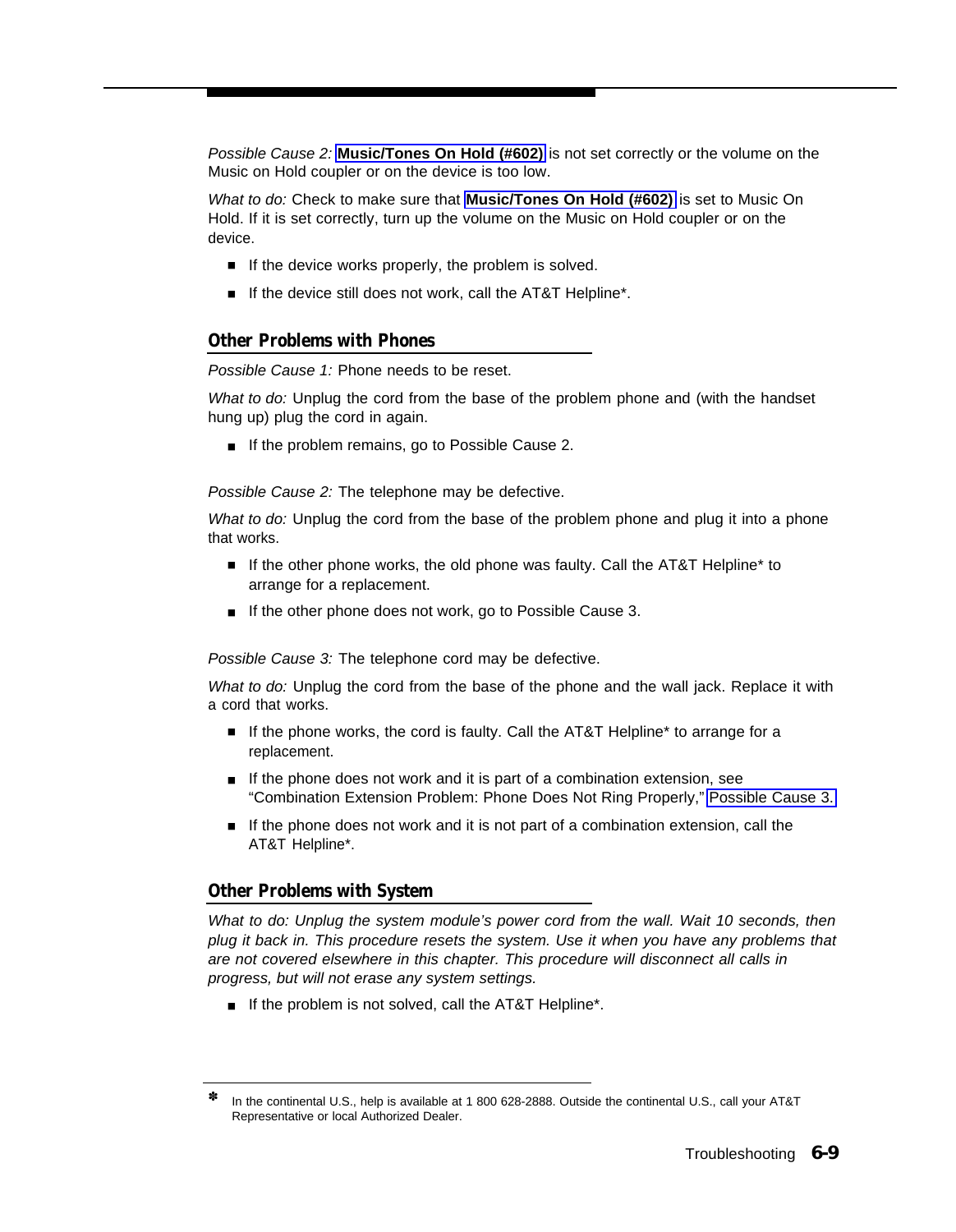## <span id="page-99-0"></span>**System Speed Dial Numbers and**



The form in this appendix provides space on which to write System Speed Dial numbers and system extension numbers. We recommend that you fill out this form, then photocopy and distribute it to system users for their reference.

For information on how to store a System Speed Dial number, see ["System](#page-82-0) [Speed Dialing"](#page-82-0) in Chapter 5.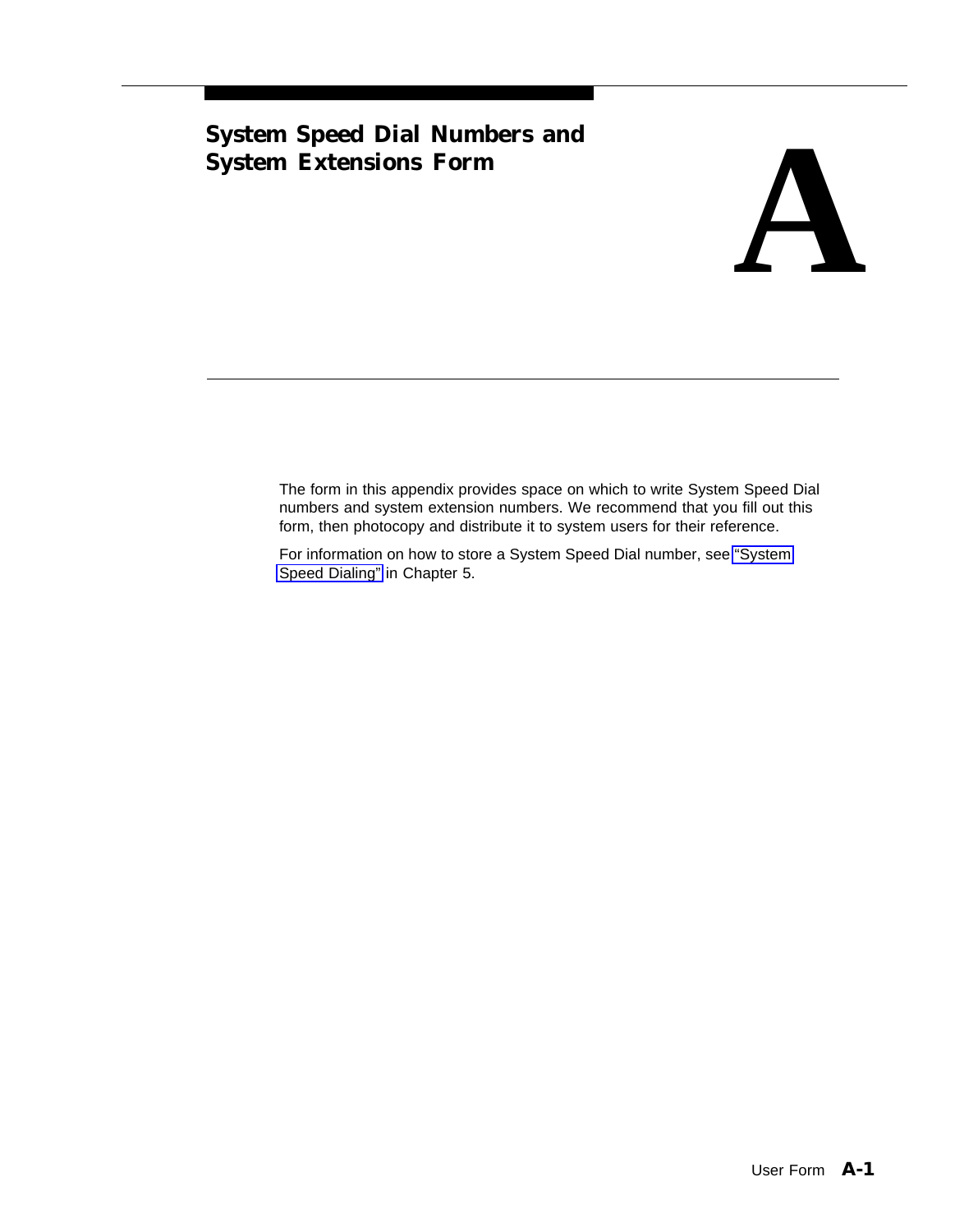### **SYSTEM SPEED DIAL NUMBERS**

To Dial System Speed Dial numbers: On system phones, press [ Feature ] + 2-digit code On standard phones, press [  $\#$  ] + 2-digit code while receiving intercom dial tone.

| CODE | Name/Company | Telephone Number                                                                                                                       | CODE | Name/Company | Telephone Number | CODE | Name/Company | Telephone Number |
|------|--------------|----------------------------------------------------------------------------------------------------------------------------------------|------|--------------|------------------|------|--------------|------------------|
| 20   |              |                                                                                                                                        | 40   |              |                  | 60   |              |                  |
| 21   |              |                                                                                                                                        | 41   |              |                  | 61   |              |                  |
| 22   |              |                                                                                                                                        | 42   |              |                  | 62   |              |                  |
| 23   |              |                                                                                                                                        | 43   |              |                  | 63   |              |                  |
| 24   |              |                                                                                                                                        | 44   |              |                  | 64   |              |                  |
| 25   |              |                                                                                                                                        | 45   |              |                  | 65   |              |                  |
| 26   |              |                                                                                                                                        | 46   |              |                  | 66   |              |                  |
| 27   |              |                                                                                                                                        | 47   |              |                  | 67   |              |                  |
| 28   |              |                                                                                                                                        | 48   |              |                  | 68   |              |                  |
| 29   |              |                                                                                                                                        | 49   |              |                  | 69   |              |                  |
| 30   |              |                                                                                                                                        | 50   |              |                  | 70   |              |                  |
| 31   |              |                                                                                                                                        | 51   |              |                  | 71   |              |                  |
| 32   |              |                                                                                                                                        | 52   |              |                  | 72   |              |                  |
| 33   |              |                                                                                                                                        | 53   |              |                  | 73   |              |                  |
| 34   |              |                                                                                                                                        | 54   |              |                  | 74   |              |                  |
| 35   |              |                                                                                                                                        | 55   |              |                  | 75   |              |                  |
| 36   |              |                                                                                                                                        | 56   |              |                  | 76   |              |                  |
| 37   |              |                                                                                                                                        | 57   |              |                  | 77   |              |                  |
| 38   |              |                                                                                                                                        | 58   |              |                  | 78   |              |                  |
| 39   |              |                                                                                                                                        | 59   |              |                  | 79   |              |                  |
|      |              | Outline Outsid Did according the proportional builty Outline Measure (provided mobilized and according to the Outline Outline Measured |      |              |                  |      |              |                  |

System Speed Dial numbers are programmed by the System Manager (report problems and suggested revisions to your System Manager).

#### **SYSTEM EXTENSIONS**

To call another extension: On system phones, press [ *Intercom* ] + Ext. On standard phones, dial Ext while receiving intercom dial tone.

| NAME<br>EXT                 | NAME<br>EXT |  |  |  |  |
|-----------------------------|-------------|--|--|--|--|
| $\triangle$ 10              | 16          |  |  |  |  |
| 11                          | 17          |  |  |  |  |
| 12                          | 18          |  |  |  |  |
| 13                          | 19          |  |  |  |  |
| 14                          | 20          |  |  |  |  |
| 15                          | 21          |  |  |  |  |
| System Manager's extension. |             |  |  |  |  |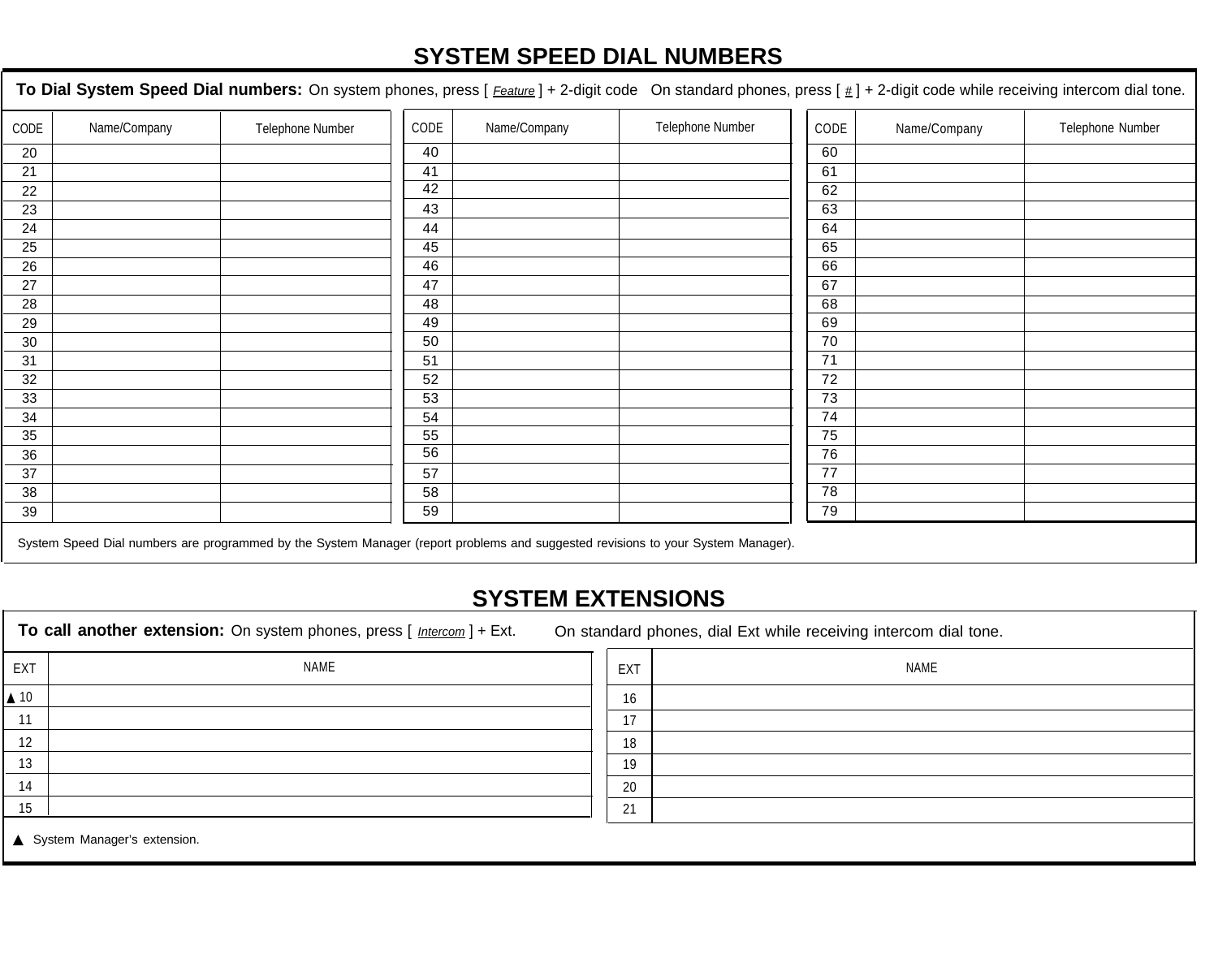## <span id="page-101-0"></span>**Specifications**

| <b>Capacities</b>                          | <b>System</b>                                                                                                                                                                                                                |  | 206 Module                                                                                                                | <b>Extension Jack</b>                                                                          |                     |  |
|--------------------------------------------|------------------------------------------------------------------------------------------------------------------------------------------------------------------------------------------------------------------------------|--|---------------------------------------------------------------------------------------------------------------------------|------------------------------------------------------------------------------------------------|---------------------|--|
|                                            | 4 outside lines via line jacks on<br>two 206 modules or one 206 and<br>one 200 combination<br>12 extensions via extension jacks<br>on two 206 modules<br>1 Music On Hold device via Music<br>On Hold coupler to ext. jack 15 |  | $\Box$ 2 outside lines<br>$\blacksquare$ 6 extensions                                                                     | Maximum 2 devices per extension<br>jack, total REN on jack not to<br>exceed 2.0* (System phone |                     |  |
|                                            |                                                                                                                                                                                                                              |  | 200 Module<br>2 outside lines                                                                                             | REN: 0.0 (zero))<br>No more than one system phone<br>per jack                                  |                     |  |
|                                            |                                                                                                                                                                                                                              |  |                                                                                                                           |                                                                                                |                     |  |
|                                            | - 10 Doorphone/Internal Hotline/<br>External Hotline Phone via<br>10 ext. jacks                                                                                                                                              |  |                                                                                                                           |                                                                                                |                     |  |
| <b>Dimensions</b>                          | $-206$ module                                                                                                                                                                                                                |  | 11"(D) x 17"(H) x 1.5"(W) or 27.9 x 43.2 x 3.8 cm                                                                         |                                                                                                | 4.5 lbs or 2.0 kgs  |  |
| and Weights                                | $200$ module                                                                                                                                                                                                                 |  | 11"(D) x 17"(H) x 1.5"(W) or 27.9 x 43.2 x 3.8 cm                                                                         |                                                                                                | 4.0 lbs or 1.8 kgs  |  |
| (approx.)                                  | ■ Two modules                                                                                                                                                                                                                |  | 12"(D) x 17"(H) x 5"(W) or 30.0 x 43.2 x 12.7 cm                                                                          |                                                                                                | 10.5 lbs or 4.8 kgs |  |
|                                            | MLS-18D phone                                                                                                                                                                                                                |  | 9.5"(D) x 5"(H) x 6.75"(W) or 24.1 x 12.7 x 17.1 cm                                                                       |                                                                                                | 2.8 lbs or 1.3 kgs  |  |
|                                            | MLS-12D phone                                                                                                                                                                                                                |  | $9.5^{\circ}$ (D) x 5 <sup><math>\circ</math></sup> (H) x 6.75 <sup><math>\circ</math></sup> (W) or 24.1 x 12.7 x 17.1 cm |                                                                                                | 2.8 lbs or 1.3 kgs  |  |
|                                            | MLS-12 phone                                                                                                                                                                                                                 |  | 9.5"(D) x 5"(H) x 6.75"(W) or 24.1 x 12.7 x 17.1 cm                                                                       |                                                                                                | 2.7 lbs or 1.2 kgs  |  |
|                                            | MLS-6 phone                                                                                                                                                                                                                  |  | 9.5"(D) x 5"(H) x 6.75"(W) or 24.1 x 12.7 x 17.1 cm                                                                       |                                                                                                | 2.7 lbs or 1.2 kgs  |  |
|                                            | MLC-6 phone or                                                                                                                                                                                                               |  |                                                                                                                           |                                                                                                |                     |  |
|                                            | MDC 9000 phone                                                                                                                                                                                                               |  | $9.4^{\circ}$ (D) x 3.4 <sup><math>\circ</math></sup> (H) x 7 <sup><math>\circ</math></sup> (W) or 23.9 x 8.6 x 17.8 cm   |                                                                                                | 2.8 lbs or 1.3 kgs  |  |
|                                            | MDW 9000 phone                                                                                                                                                                                                               |  | 9.75"(D) x 6"(H) x 4"(W) or 24.8 x 15.2 x 10.1 cm                                                                         |                                                                                                | 2.25 lbs or 1.0 kgs |  |
|                                            | Switch Fabric . Full digital, nonblocking                                                                                                                                                                                    |  |                                                                                                                           |                                                                                                |                     |  |
| <b>Electrical</b><br><b>Specifications</b> | L.S., Canada, and other 110V countries: 1 Amp per 206 module; .25 Amp per 200 module<br>Countries using 220V: 0.6 Amp per 206 module; .25 Amp per 200 module                                                                 |  |                                                                                                                           |                                                                                                |                     |  |
|                                            | ■ 65 Watts (225 BTUs/hour) per 206 module; 10 Watts (35 BTUs/hour) per 200 module                                                                                                                                            |  |                                                                                                                           |                                                                                                |                     |  |
|                                            | Dissipation of power: 30W/206 module and 20W/200 module during normal operation                                                                                                                                              |  |                                                                                                                           |                                                                                                |                     |  |
|                                            | - 4-day memory backup (96 hours)                                                                                                                                                                                             |  |                                                                                                                           |                                                                                                |                     |  |
| <b>Extension</b>                           |                                                                                                                                                                                                                              |  | Ringing voltage: +5VDC, -140 VDC peak to peak; trapezoidal wave shaping                                                   |                                                                                                |                     |  |
| Jack                                       | 35- to 38-Volt talk battery                                                                                                                                                                                                  |  |                                                                                                                           |                                                                                                |                     |  |
|                                            | Specifications - Ringing frequency: 20 Hz                                                                                                                                                                                    |  |                                                                                                                           |                                                                                                |                     |  |
|                                            | <b>Proc. Module</b> . 80C321 microcontroller with 8K RAM and 64K ROM                                                                                                                                                         |  |                                                                                                                           |                                                                                                |                     |  |
| <b>Specifications</b>                      |                                                                                                                                                                                                                              |  |                                                                                                                           |                                                                                                |                     |  |

►<br>\*The two devices combined on an extension jack can be a system phone with a standard device, or two standard devices; DO NOT connect two system phones to the same extension jack. If a device lists two RENs, use the higher number when adding up RENs.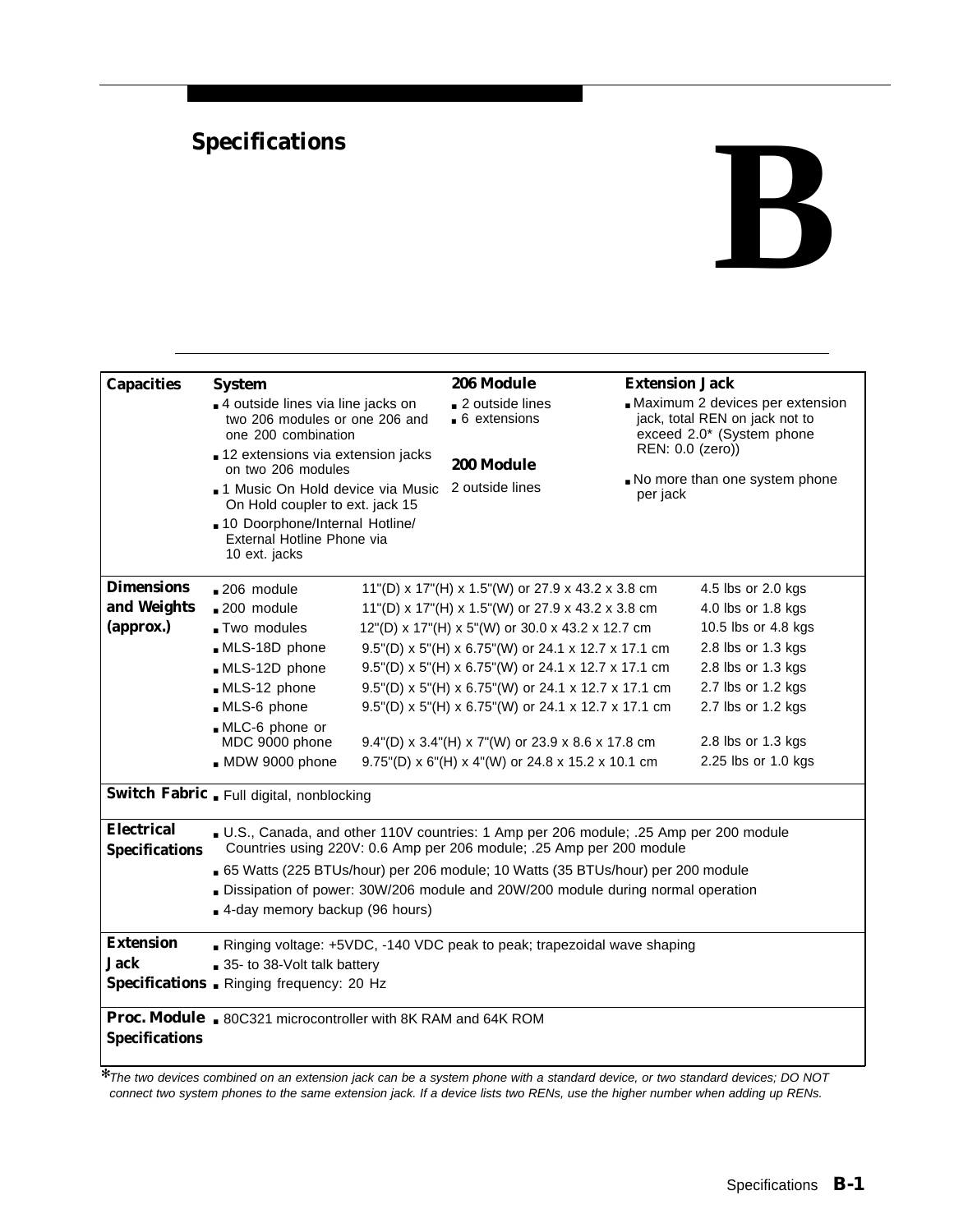| <b>Music</b> on<br><b>Hold Coupler</b><br><b>Specifications</b>        | - Electrical interfaces: one modular jack to extension port; one RCA phono jack to audio source<br>■ 600 Ohm input on RCA jack ranging from 1mV to 4V                                                                                                                                                                                                                                                                                                                                                                                                                                                                                                                                                                                                                                                                                                                                                                                                                                       |
|------------------------------------------------------------------------|---------------------------------------------------------------------------------------------------------------------------------------------------------------------------------------------------------------------------------------------------------------------------------------------------------------------------------------------------------------------------------------------------------------------------------------------------------------------------------------------------------------------------------------------------------------------------------------------------------------------------------------------------------------------------------------------------------------------------------------------------------------------------------------------------------------------------------------------------------------------------------------------------------------------------------------------------------------------------------------------|
| <b>Environmental</b><br><b>Requirements</b>                            | - Mount on a wall or sturdy, level surface at least 2 feet (0.6 meters) from the floor.<br>• Locate within 5 feet (1.5 meters) of the network interface jacks and a properly grounded<br>electrical outlet not controlled by a switch, using supplied 7-foot (2.1-meter) cords<br>• Operating temperature 32° to + 104°F (0° to +40°C), not in direct sunlight<br>- Humidity 15%-90%, noncondensing<br>• For proper ventilation and easy replacement of modules, provide at least 1 foot (0.3 meters)<br>clearance at the top, bottom, and back and 2 feet (0.6 meters) at the front of the system<br>module(s).<br>• Locate in an area free of excess moisture, corrosive gases, dust, and chemicals                                                                                                                                                                                                                                                                                       |
| <b>Electrical</b><br><b>Requirements</b>                               | U.S. and Canada: 90-130 VAC, 50-60 Hz, 3-prong outlet separate ground, separately fused at<br>15 Amps<br>Other countries: 90-264 VAC, fused at 10 Amps<br>• Outlet must not be controlled by an on/off switch<br>Grounding to comply with Underwriters Laboratories (UL) 1459:<br>A. An insulated grounding conductor that is not smaller in size and equivalent in insulation<br>material and thickness to the grounded and ungrounded branch circuit supply conductors,<br>except that it is green with or without one or more yellow stripes, is to be installed as part of the<br>circuit that supplies the product or system.<br>B. The grounding conductor mentioned in item A is to be connected to ground at the service<br>equipment.<br>C. The attachment-plug receptacles in the vicinity of the product or system are all to be of a<br>grounding type, and the grounding conductors serving these receptacles are to be connected<br>to earth ground at the service equipment. |
| <b>Requirements for</b><br><b>Out-of-Building</b><br><b>Extensions</b> | Installation of a telephone or other standard (tip/ring) device in another building on continuous<br>property requires the following:<br>System phone: two AT&T IROB protectors, plus carbon block protection or gas tube protection<br>Standard device: one AT&T IROB protector or one AT&T OPRE, plus carbon block protection or<br>gas tube protection                                                                                                                                                                                                                                                                                                                                                                                                                                                                                                                                                                                                                                   |
| <b>Wiring</b>                                                          | - System phones: AT&T SYSTIMAX® Bulk Nonplenum (DIW) cable, AT&T SYSTIMAX Bulk<br>Plenum (HALAR/HALAR) cable, or at least 2-pair (4-wire) star ("home run" not "loop")<br>- Other standard telecommunications equipment (single-line phones, fax machines, answering<br>machines, etc.): 1-pair (2-wire) mounting cords (AT&T D2R mounting cords recommended)<br>Bridging adapter: AT&T 267F2<br>Range: 1,000 feet (305 meters) for system phones; 3,000 feet (915 meters) for standard<br>devices; or 17,000 feet (5,182 meters) for a standard touch-tone phone with an AT&T OPRE                                                                                                                                                                                                                                                                                                                                                                                                         |
| <b>Safety</b><br><b>Requirements</b>                                   | U.S.: Meets UL 1459 Issue 2<br>Canada: Meets CSA C22.2, 225<br>All other countries: Meets IEC950 Second Edition and EN60950 Second Edition                                                                                                                                                                                                                                                                                                                                                                                                                                                                                                                                                                                                                                                                                                                                                                                                                                                  |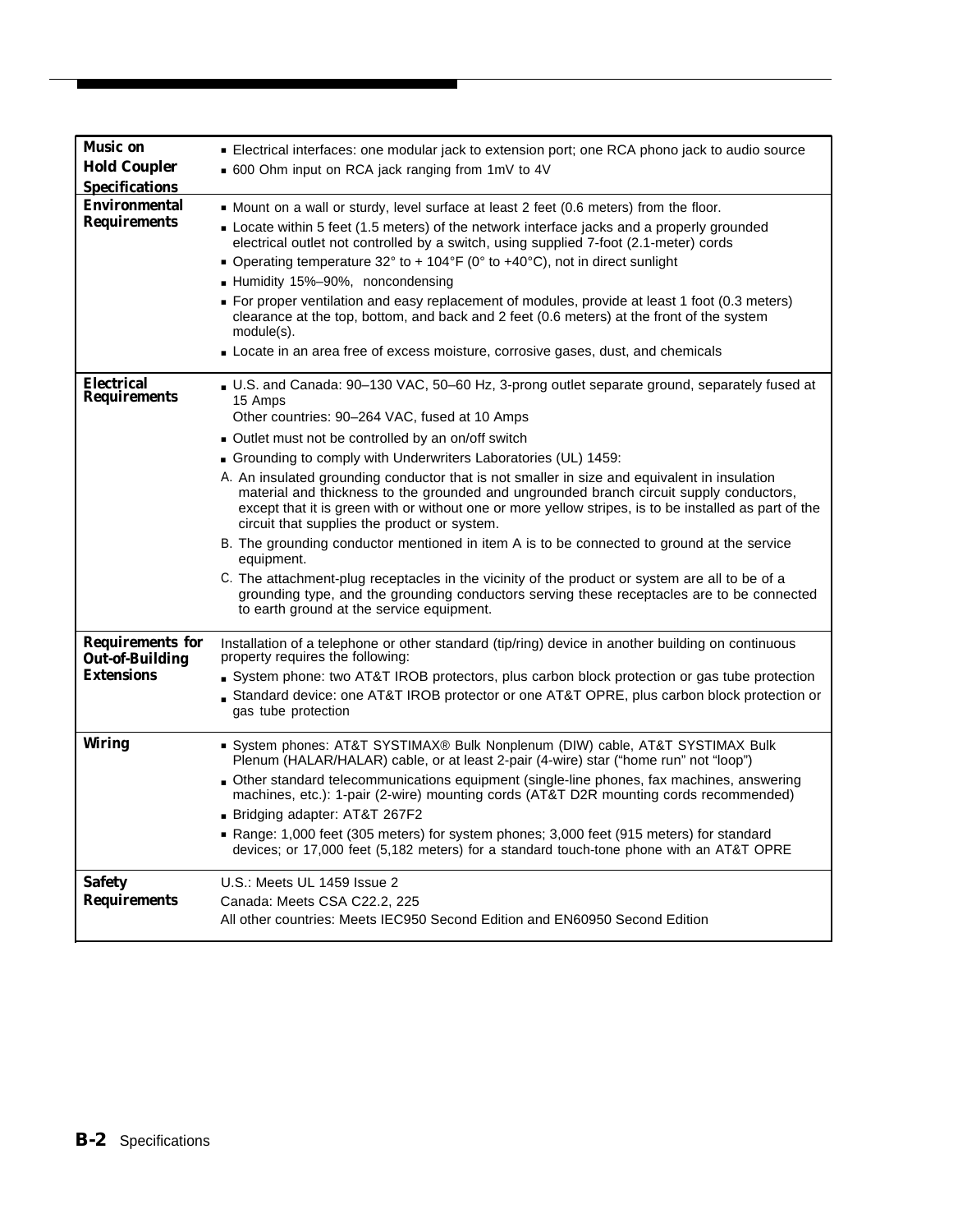| Government<br><b>Approvals and</b><br><b>Local Phone</b><br><b>Company</b><br><b>Information</b> | U.S     | FCC Part 68<br>FCC Registration Number AS5 USA-61630-KF-E<br>FCC Part 15 Class B<br>REN (outside line jack): 0.9A per line jack<br>Jack type: RJ11C<br>Loop start lines |
|--------------------------------------------------------------------------------------------------|---------|-------------------------------------------------------------------------------------------------------------------------------------------------------------------------|
|                                                                                                  | Canada: | IC CP01, Issue 7<br>IC registration number (Canada): 230 3756A<br>IC CS03, Issues 6 & 7<br>Load Number = $7$<br>Loop start lines                                        |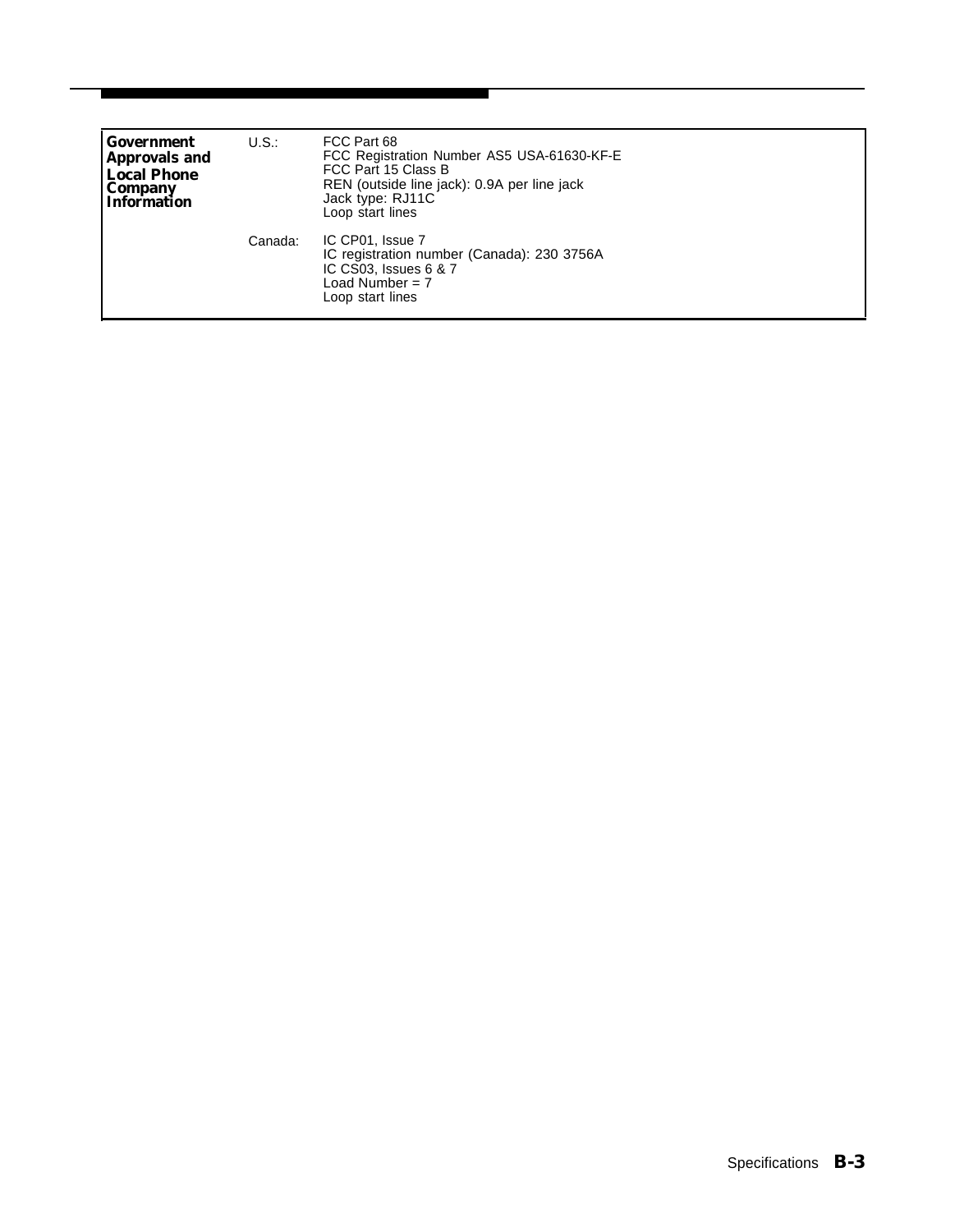# <span id="page-104-1"></span><span id="page-104-0"></span>Installation<br> **C**

#### **Overview**

This appendix explains how to install the system. It begins with instructions for checking the system wiring in your building, then shows an illustration of the components you need to install the system, and lists general guidelines to consider before installation. Next, it provides step-by-step instructions for connecting and testing the components for initial installation and upgrades.

#### **Safety Instructions for Installation Personnel**

- 1. Install the product to meet all the environmental and electrical requirements listed in [Appendix B.](#page-101-0)
- 2. DO NOT install equipment during a lightning storm.
- 3. DO NOT install telephone jacks in a wet location unless the jack is specifically designed for wet locations.
- 4. Never touch uninsulated telephone wires or terminals unless the telephone line has been disconnected at the network interface.
- 5. Use caution when installing or modifying telephone lines.

#### **CAUTION:**

**This equipment is for installation on all AT&T PARTNER Communications Systems only.**



#### **WARNING:**

**Installation of this equipment for In-Range Out-of-Building (IROB) conditions requires the use of ITW Model 503A1 IROB protectors.**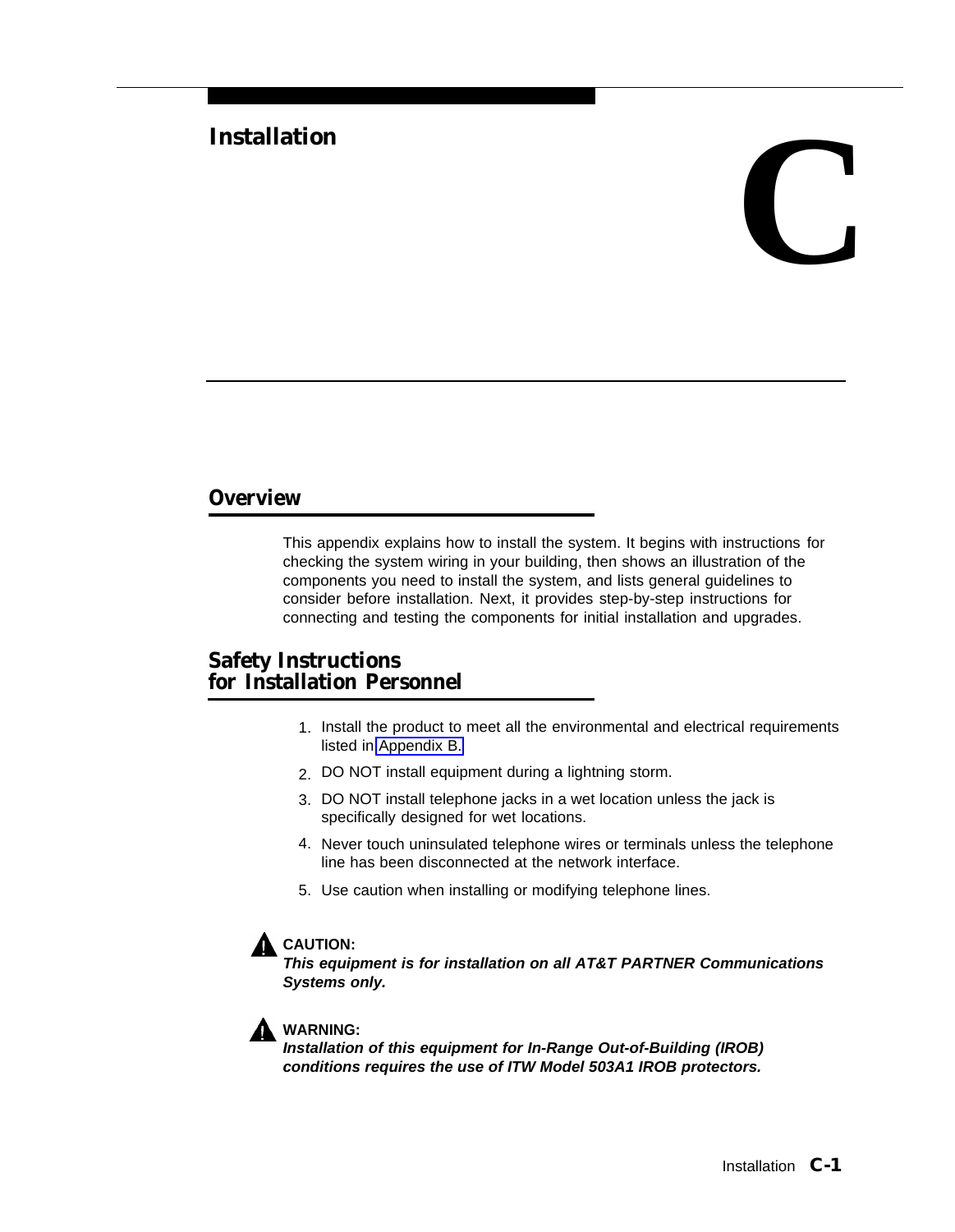#### **Before You Start**

Before installing any equipment, be sure the correct system wiring is in place. This includes wiring to connect outside lines from the local telephone company to system modules, and wiring connecting the telephones and other equipment to system modules. To have an AT&T service technician install and customize your system or change existing wiring, call 1 800 247-7000 (in the continental U.S. only) or call your local AT&T Authorized Dealer.

#### **Check for Outside Lines**

Make sure the local telephone company has installed the outside lines for the system. Each outside line must be connected through an RJ11 network interface jack. These jacks are ordinary modular wall jacks, and should be labeled with the telephone number for each outside line (see Figure C-1). If there are no network interface jacks, call your local phone company. If two numbers are assigned to one RJ14 jack, have the phone company split the lines so that each line has its own RJ11 jack,\* or use a 267C two-line adapter.

The network interface jacks must be within 5 feet (1.5 meters) of the system module(s). If they are not, arrange for the local phone company to move them, or for a qualified telephone installer to do the wiring. This requires special expertise and tools. To arrange for AT&T service, call 1 800 247-7000 (in the continental U.S. only) or call your local AT&T Authorized Dealer.



**Figure C-1. Network Interface Jacks**

<sup>✽</sup> An RJ11 network interface is a technical term for a modular plug when only one line comes into it. An RJ14 network interface is a technical term for the same modular plug when two lines come into it.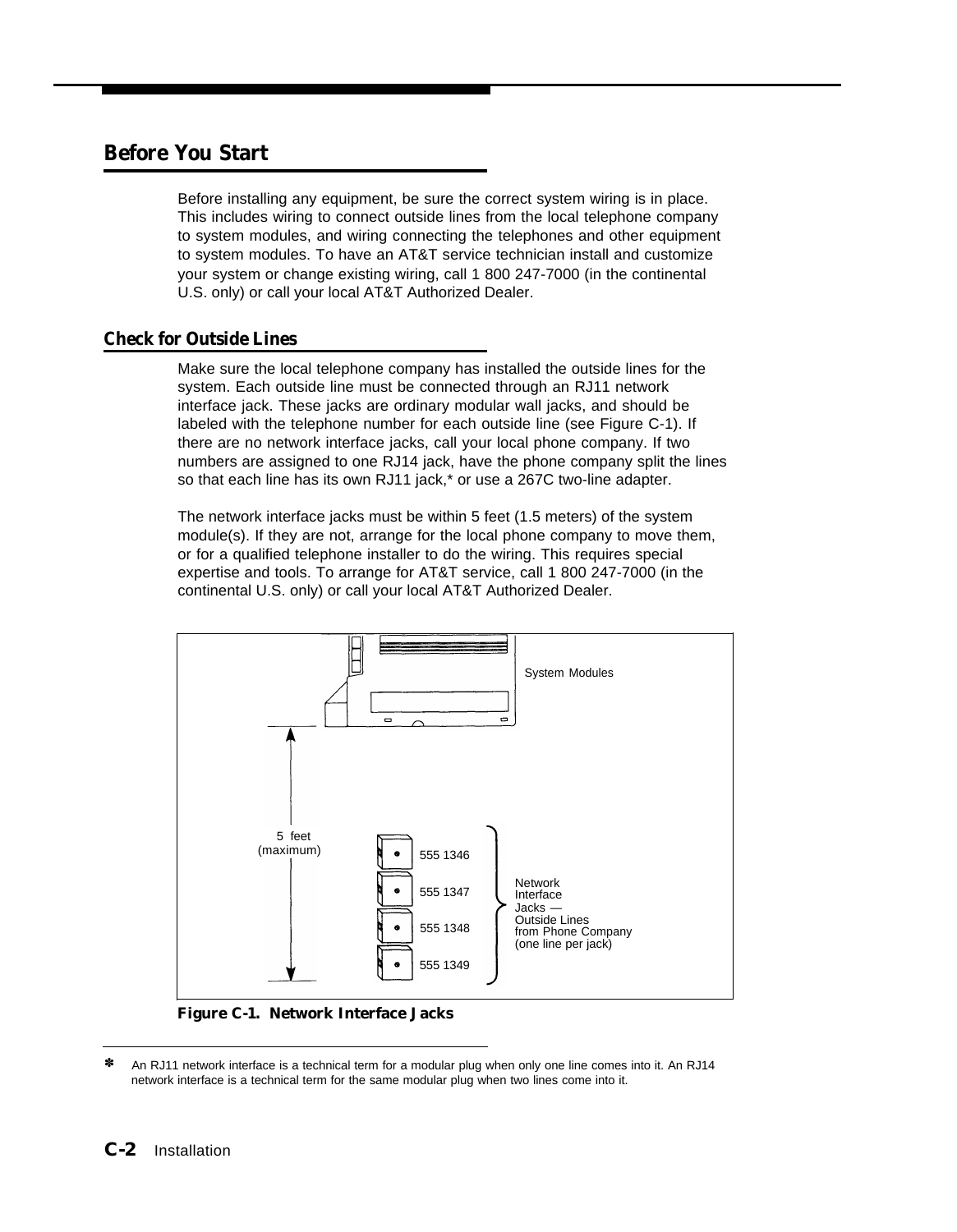#### **Check for Inside Wiring**

Inside wiring (also called "building wiring") enables you to connect phones and other equipment to the system modules. If the building is already wired, the following section tells you whether or not the wiring will work. If the building is not wired, you can have it professionally wired or wire it yourself. See ["If There](#page-107-0) [Is No Wiring"](#page-107-0) later in this chapter for additional information.

#### **If There Is Wiring**

Inside wiring consists of wiring runs—one for each extension. A typical wiring run starts with a wall jack near the system module(s). Then the wiring itself runs inside the wall to the extension location where it ends in another wall jack. Since the wiring is hidden, all you see are the wall jacks at both ends (Figure C-2).

A series of jacks—one for each extension—should be near the system module(s). Each jack is the start of a separate wiring run and should be labeled with either the extension or wiring run number. The wall jacks placed throughout the building (the ends of the wiring runs) should also be labeled with the extension or wiring run number.

The system works with many types of existing wiring. It requires at least 2-pair (4-wire) wiring in a "home run" or "star" (not loop) setup. If you do not know if the existing wiring is acceptable, test is as follows (Figure C-2):

- 1 Plug a 206 module into an electrical outlet not controlled by a switch.
- 2 Plug one end of a phone cord into an extension jack on the 206 module.
- 3 Plug the other end into a wiring run jack.
- 4 Plug an MLS-model system phone (MLS-18D, MLS-12D, MLS-12, or MLS-6) into the wall jack at the end of that wiring run.
- 5 Press [ *Intercom* ] and lift the handset. If you hear a dial tone, the wiring is acceptable. If you do not hear a dial tone, read the [next section.](#page-107-1)



**Figure C-2. Testing Inside Wiring**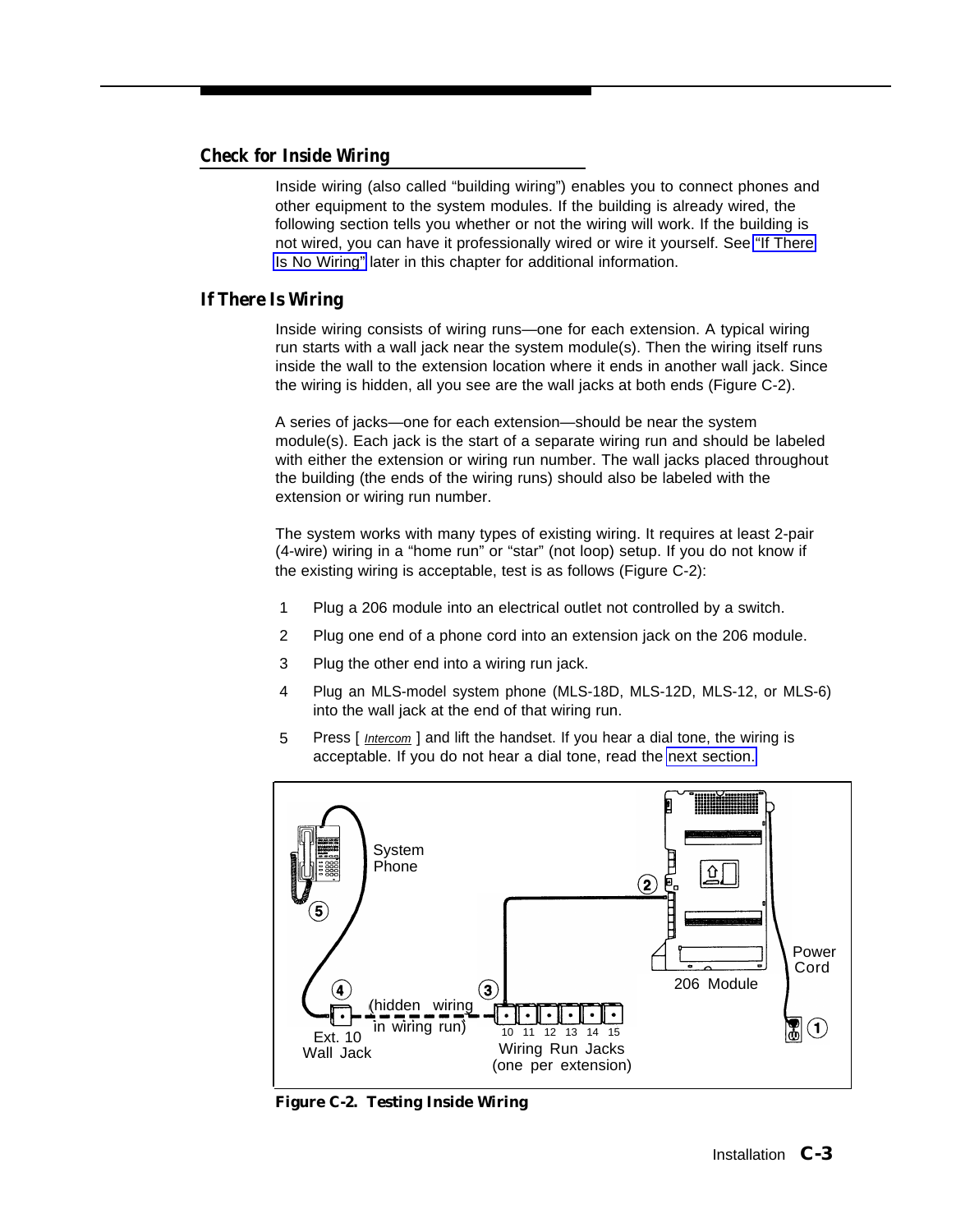#### <span id="page-107-1"></span><span id="page-107-0"></span>**If There Is No Wiring**

If there is no inside wiring, or the existing wiring is not acceptable, you may be able to install your own wiring. The type of wiring you use depends on how far the extension is from the system module(s). For extensions that are within:

- 14 feet (4.3 meters): use the telephone cords included with the system.
- 100 feet (30.1 meters): use the Extension Wiring Kit (see [Table D-1](#page-126-0) in Appendix D).
- 1,000 feet (304.1 meters): use DIW 4 twisted-pair wire or call AT&T at 1 800 247-7000 (in the continental U.S. only) or your local AT&T Authorized Dealer.

#### **IMPORTANT:**

If you need to run the wire inside walls, through ceilings, or under carpets, call 1 800 247-7000 (in the continental U.S. only) or your local AT&T Authorized Dealer to arrange for AT&T installation to ensure that the installation meets local building codes.

#### **Required Parts**

You will have up to three types of system component packages; Figure C-3 shows the contents of each package in the area marked by a dashed line. Check your packages to be sure you have the parts shown here (if not, call the appropriate support telephone number as instructed on the inside front cover).



**Figure C-3. Required Parts**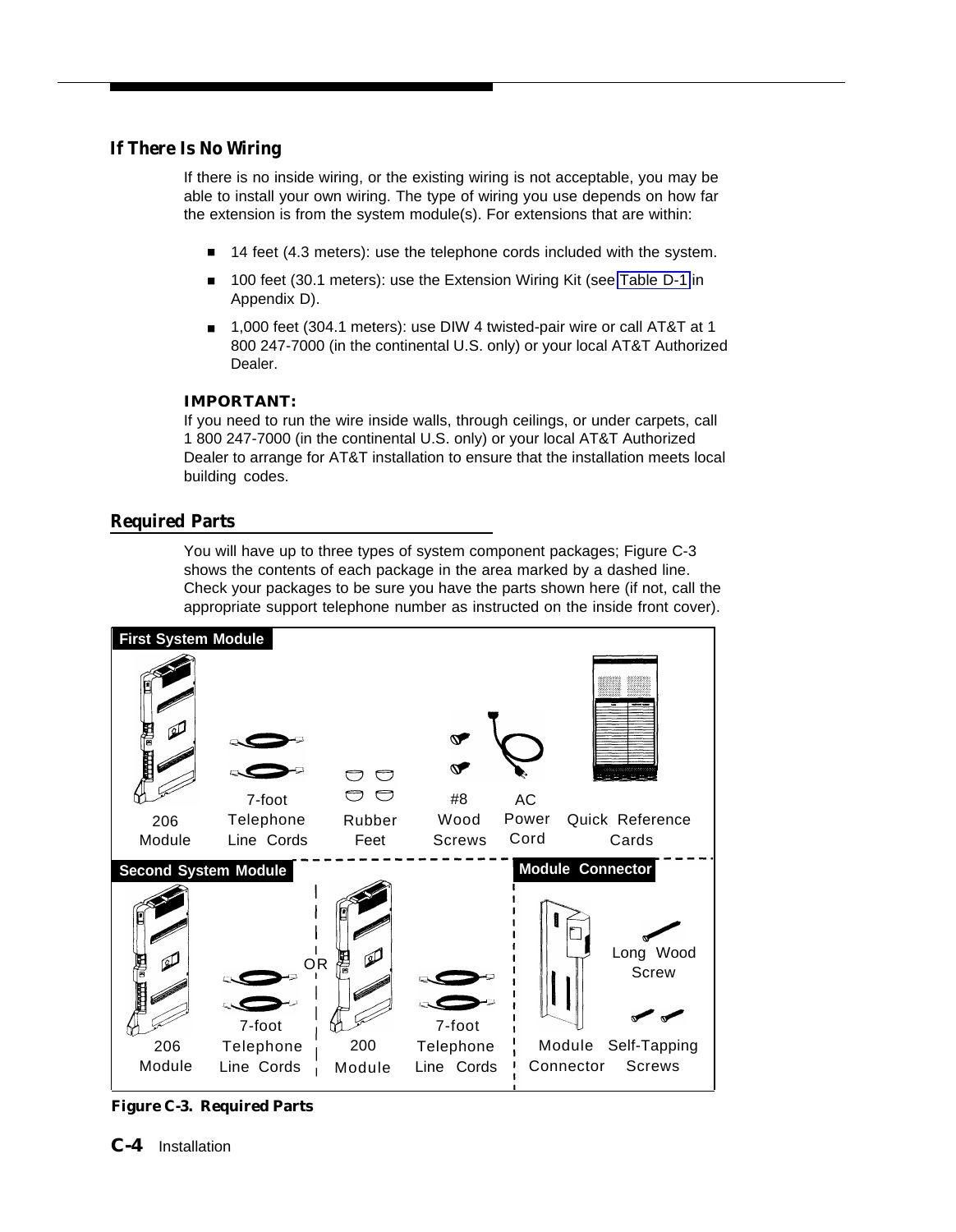<span id="page-108-1"></span><span id="page-108-0"></span>Two #8 screws—for mounting the system on a wooden surface—are included with the system. If you are mounting the system on wallboard, metal, or masonry, use the proper fasteners for the wall type and weight of the system (approximately 11 lbs. or 5 kg.). Purchase them at any hardware store. You will also need a screwdriver to mount the system.

You will need a standard touch-tone or rotary phone for testing the installation. In addition, if you need modular telephone cords for connecting the extension jacks on the system modules to the modular connecting blocks for extensions in the equipment room, or short telephone cords for wall mounting MLS-model phones, order them before installation. Refer to ["Product Ordering Information"](#page-125-0) in Appendix D for ordering instructions.

#### **Installation Guidelines**

#### **System Modules**

- The first module *must* be a 206 module.
- The second module can be a 206 module (for 2 additional lines and 6 additional extensions) or a 200 module (for 2 additional lines only). If you add a Release 4.0 206 module to an existing system, you must install it in the leftmost slot in order to have access to Release 4.0 system features.

#### **Telephones and Devices**

You can connect the following telephones and devices to the system:

- **MLS- and MLC-Model Phones.** System phones require at least two-pair wiring and are compatible with AT&T 4-pair SYSTIMAX<sup>®</sup> wiring.
- **Industry-Standard Devices.** Industry-standard devices (including standard phones) require one-pair mounting cords; AT&T D2R mounting cords are recommended.
	- Standard Phones. Connect standard phones to the system for:
		- Power Failure Operation. During a power failure, system phones will not work because they require power to operate. However, if you connect standard phones to extensions 10 and 16, users can place and answer outside calls on lines 1 and 3, respectively. You can connect a standard phone either alone or combined with a system phone. (If you combine a standard phone and a system phone on one extension, you may want to turn off the standard phone's ringer during normal use.)
		- Internal Hotline Phone. A standard phone, rather than a system phone, should be used as an internal hotline phone; but, any type of phone can be used as an alert extension. Do not connect an internal hotline phone to extension 10 or 16 to keep them available for power failure use.
		- **External Hotline Phone.** A standard phone, rather than a system phone, should be used as an external hotline phone. Do not connect an external hotline phone to extension 10 or 16 to keep them available for power failure use.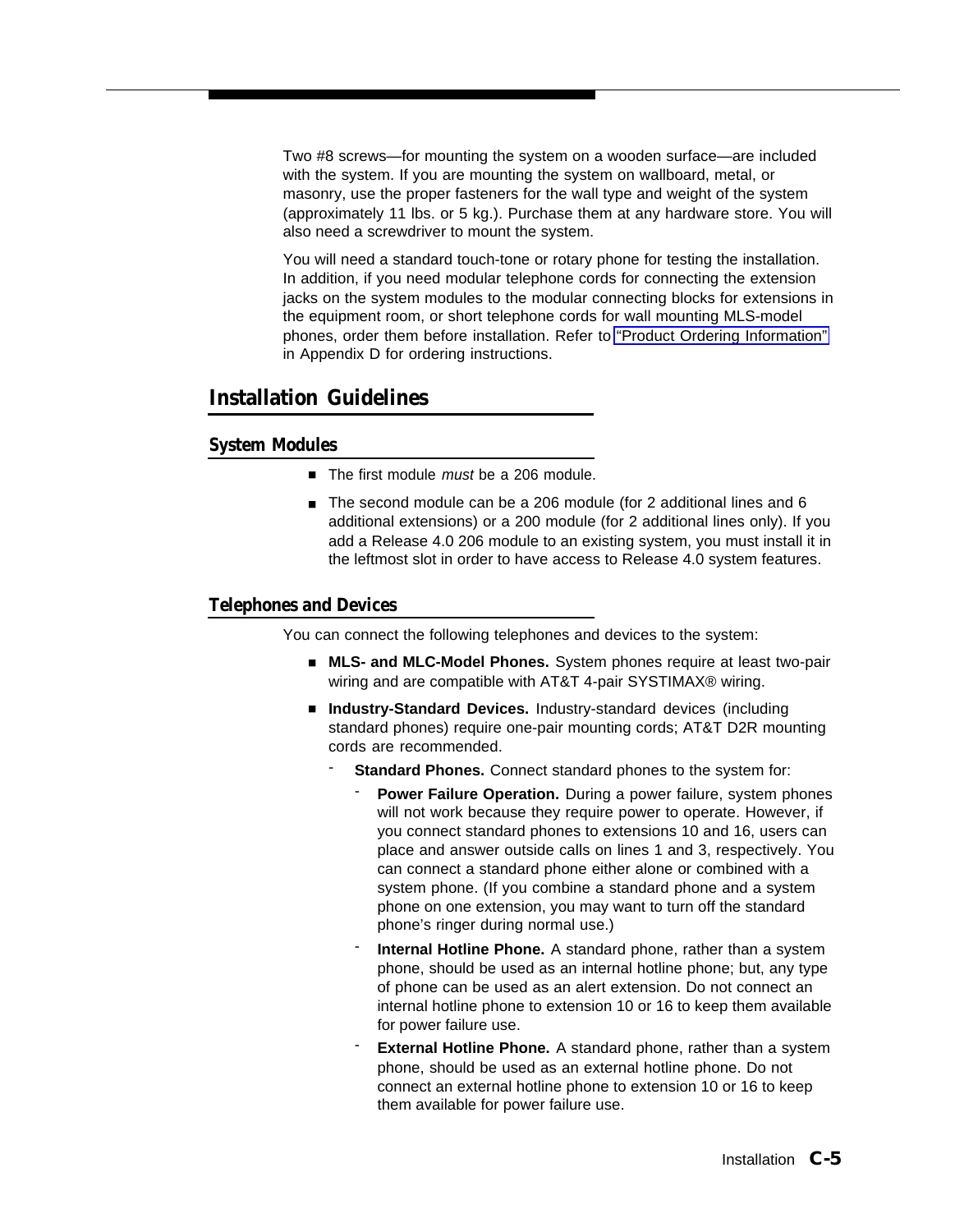- <span id="page-109-3"></span><span id="page-109-2"></span><span id="page-109-1"></span>- **Auxiliary Equipment.** There are a variety of ways to set up fax machines, modems, answering machines, and credit card scanners to work with the system. See [Chapter 4](#page-29-0) for advice on setting up this equipment. To connect a telephone and a standard device on the same extension, see "Combination Extensions" later in this appendix.
- In-Range Out-of-Building (IROB) Protectors. Whenever phones are installed in another building, but on the same continuous property, you must install AT&T IROB 503A1 protectors, which provide coverage over a distance of 3,000 feet (915 meters) for standard phones and 1,000 feet (305 meters) for system phones. System phones require one protector in the building where the system modules are installed and a second in the building where the phone is installed. Standard phones require one protector.
- **Off-Premises Range Extender (OPRE)** allows you to connect a standard touch-tone phone beyond 3000 feet (915 meters) in another building on the same continuous property. It also allows you to use a special circuit from your local phone company to provide off-premises station capability.

#### **Limitations for Standard Devices**

You can connect a standard device to your system, regardless of the manufacturer. However, the following limitations apply:

- <span id="page-109-0"></span>■ It must be industry standard and non-proprietary. That is, it cannot be made specifically for use on a particular telephone system. (For example, you cannot connect an AT&T MERLIN® phone because it is designed for use on a MERLIN system.)
- Its Ringer Equivalence Number (REN\*) cannot be greater than 2.0. (The REN is shown on a label on the device, usually on the bottom.)

In addition to industry-standard equipment, you can connect a variety of other devices—see [Chapter 1.](#page-7-0) Follow the instructions provided with the equipment for installation and use.

#### **Combination Extensions**

You can connect a standard device (such as a standard phone or an answering machine) on an extension by itself, or so that it shares an extension with another piece of equipment (either another standard device or a system phone). An extension with two devices connected to it is called a combination extension. You cannot install two system phones on the same extension, and the combined REN (Ringer Equivalence Number) of two devices on one extension cannot exceed 2.0. (The REN for a system phone is 0.0. )

REN is a measure of the power it takes to ring a phone. A typical home phone line can handle 4.0-5.0 RENs; each extension jack in your system can handle 2.0 RENs.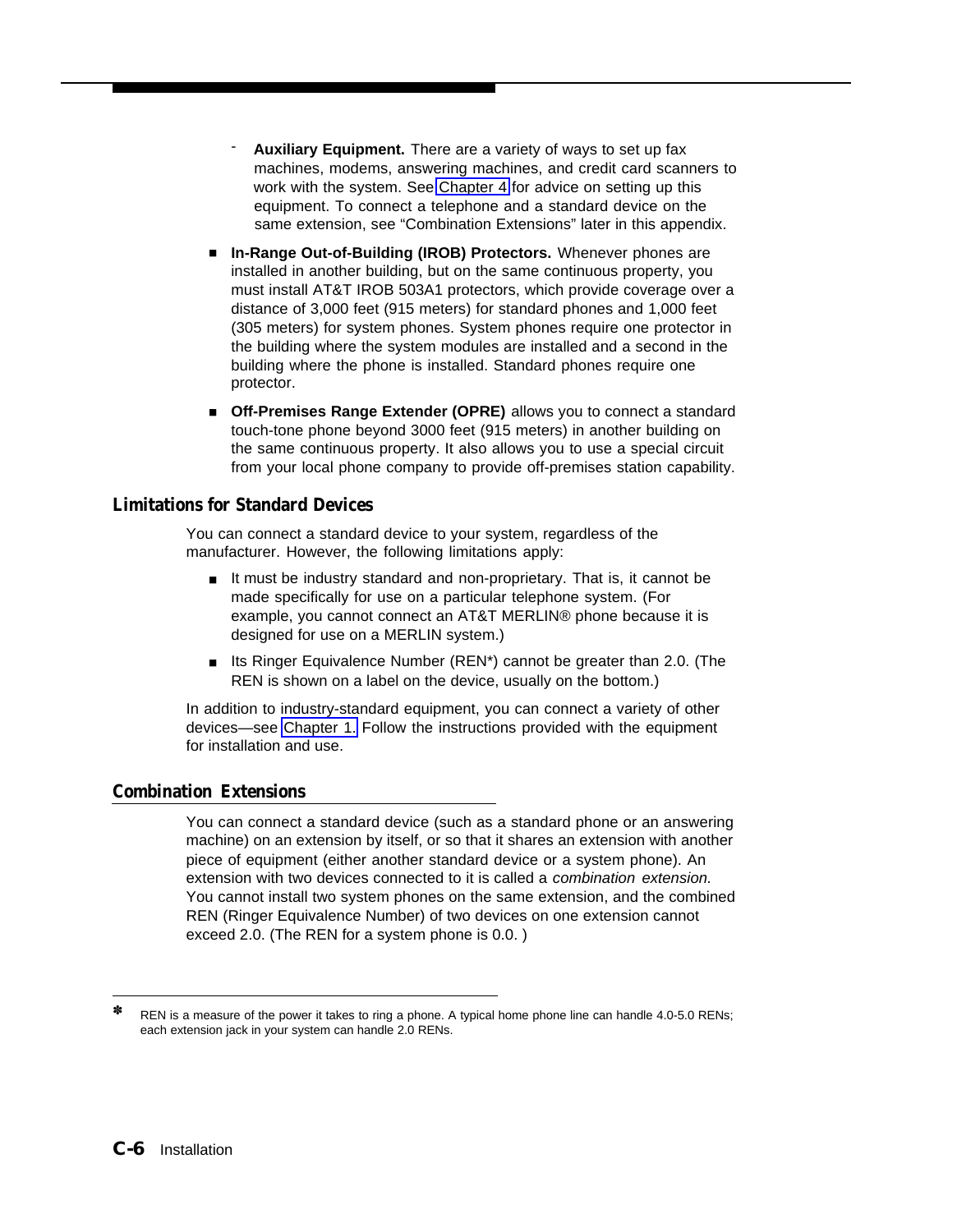<span id="page-110-2"></span><span id="page-110-1"></span><span id="page-110-0"></span>If your system phone has a built-in auxiliary jack, you can connect a standard device directly to the phone—see "Using A Direct Connection" below. If your system phone does not provide a built-in auxiliary jack or if you want to connect two standard devices together, you must use an AT&T 267F2 bridging adapter to combine the two devices on one extension—see "Using a Bridging Adapter" below.

#### **NOTE:**

A Music On Hold device cannot share an extension with a phone.

#### **Using A Direct Connection**

Figure C-4 shows how to connect a standard device directly to a system phone, using the phone's built-in auxiliary jack.



**Figure C-4. Combination Extension Using Direct Connection**

#### **Using a Bridging Adapter**

Figure C-5 shows how to connect a system phone and a standard device or two standard devices together using the AT&T 267F2 bridging adapter.



**Figure C-5. Combination Extension Using Bridging Adapter**

#### **Installation Procedures**

Before installing the system, be sure you read the [safety instructions](#page-104-0) on page C-1. To prevent damage to the system or installation location, the environmental and electrical conditions must meet the specifications in [Appendix B.](#page-101-0)



#### **WARNING:**

There are no customer-serviceable components inside the system modules. There are hazardous voltages within that can cause severe or fatal personal injury. DO NOT OPEN THE MODULES.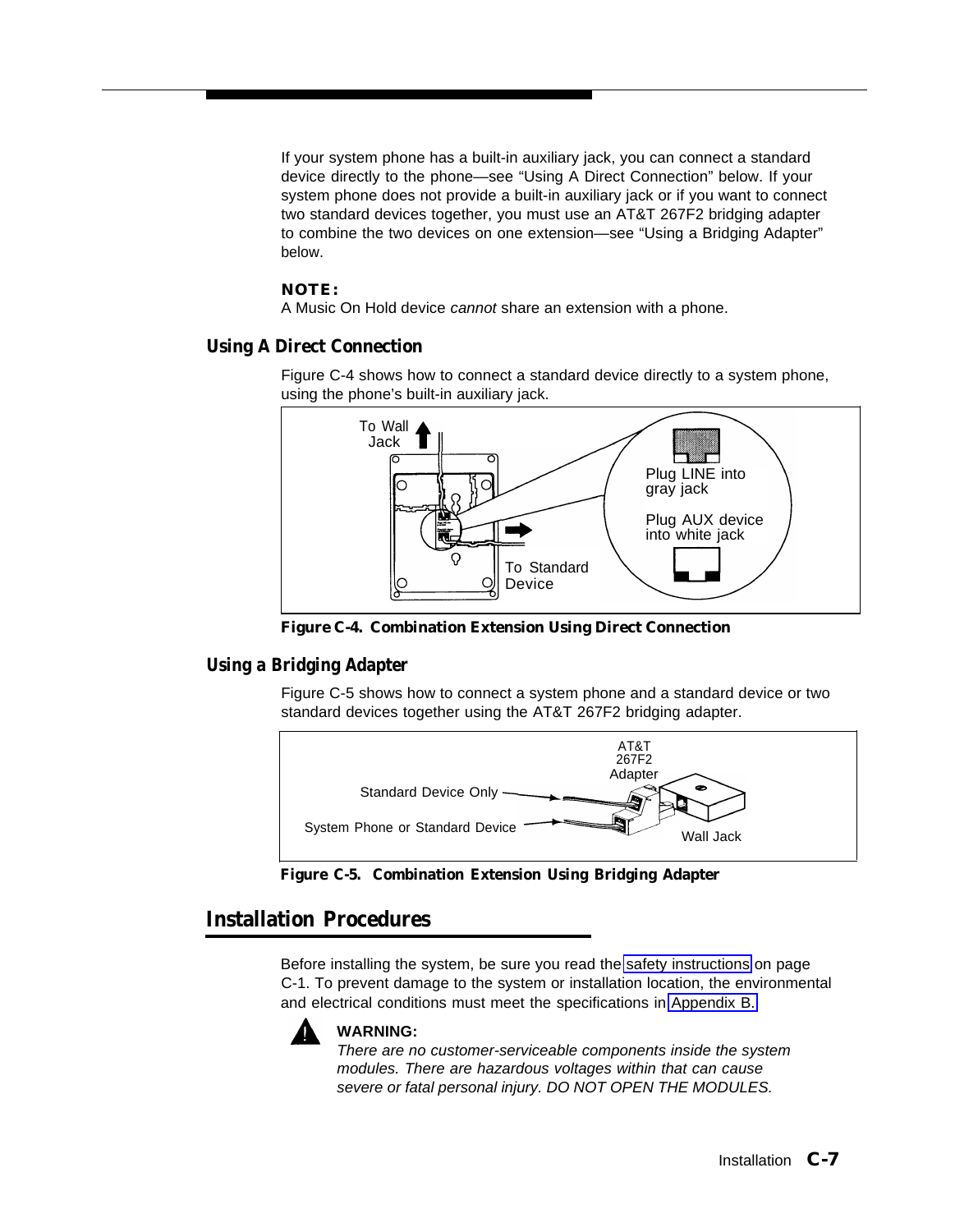#### <span id="page-111-3"></span><span id="page-111-2"></span>**Installing the First System Module (206 only)**

#### **IMPORTANT:**

If you are adding a Release 4.0 206 module to an existing system, you must install it as the first module in order to have access to Release 4.0 system features.



<span id="page-111-1"></span>**3**

**4**

Attach the 4 rubber feet to the mounting tracks on the bottom side of the module.



- <span id="page-111-0"></span>**2** A) Hold the 206 module in place on the wall with the line and extension jacks facing left.
	- B) Leave at least 1 foot (0.3 meters) clearance at the top, bottom, and back, and at least 2 feet (0.6 meters) at the front. This allows you to access the jacks and slide a second module onto the first, and ensures adequate ventilation.



- A) Insert one of the #8 wood screws into the screw hole at the top of the module.
	- B) If you are not installing a second module, insert the other #8 wood screw into the bottom of the module. If you are installing a second module, do not screw in the bottom of the module at this time.
	- C) Tighten the screw(s) until the rubber feet are snug against the wall. There must be a 3/8" (1 cm.) gap between the wall and the rest of the module. Do not overtighten—the module will warp and fail to operate.
	- A) Label the line and extension jacks as shown.
	- B) If you are installing a 2-module system, go to [Step 1](#page-112-0) of the next section, "Installing a Second Module;" otherwise, go to [Step 5](#page-112-1) of "Installing a Second Module" to power up the system.



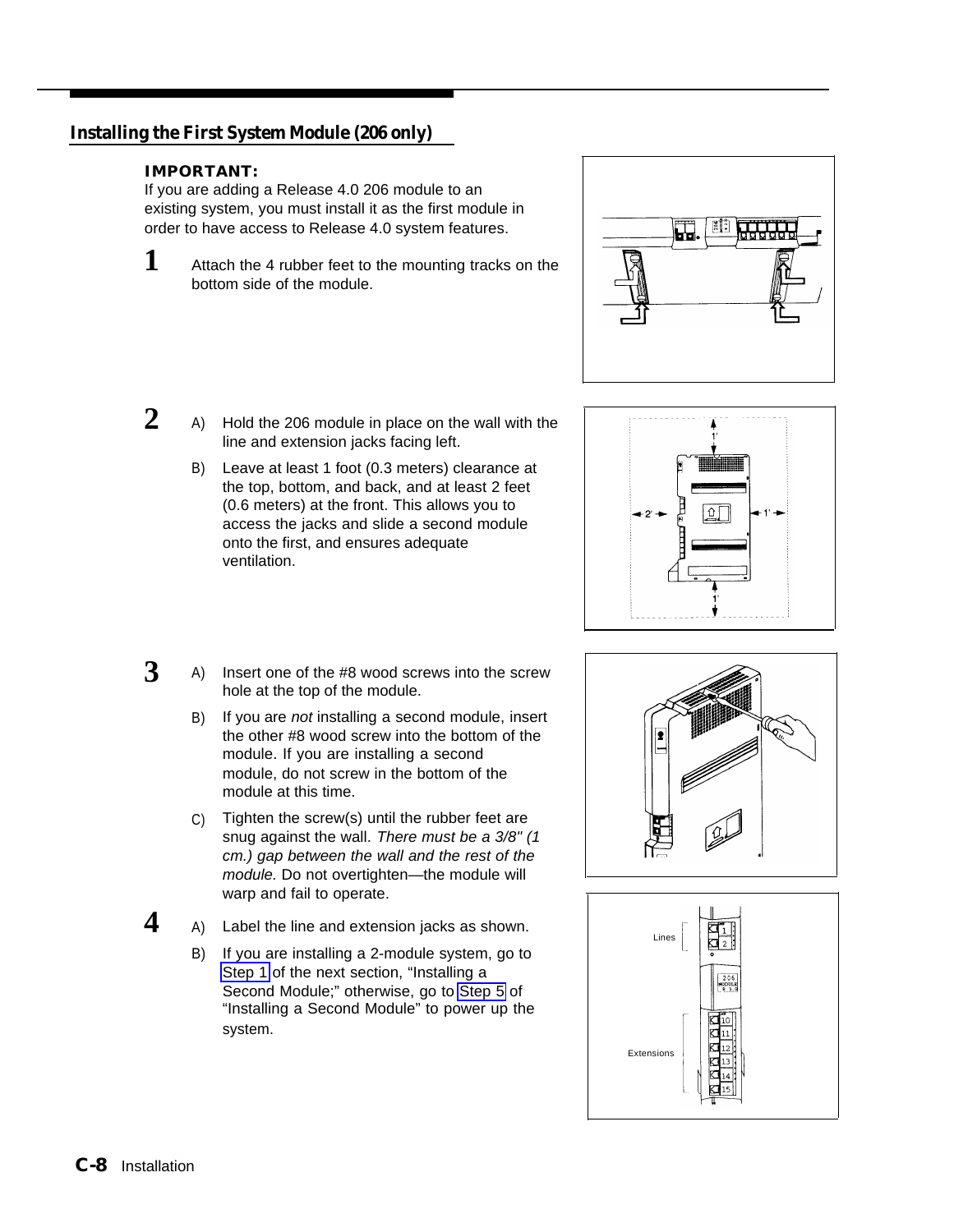#### <span id="page-112-5"></span><span id="page-112-4"></span>**Installing a Second Module**

You can install either a 206 or 200 module as the second module, using the following steps.

#### **IMPORTANT:**

If you are adding a Release 4.0 206 module to an existing system, you must install it as the first module in order to have access to Release 4.0 system features.

- <span id="page-112-2"></span><span id="page-112-0"></span>**1** Remove the plastic protector (if present) from the connector on the right side of the mounted 206 module: grasp the tabs on the ends of the protector and lift.
- **2** If this is an upgrade to an existing single-module system, remove the #8 wood screw from the bottom of the existing 206 module.
- <span id="page-112-3"></span>**3** Slide the second module onto the first module, making sure the upper pairs of mounting tracks interlock, as shown in the side view.
- <span id="page-112-1"></span>**4** A) Attach the module connector to the top right side of the two modules by aligning the connector carefully and then pushing firmly until the connector snaps into place.
	- B) Fasten the connector to the modules using the two self-tapping screws included with the connector. (If lost, these screws are #4 panhead, sheet metal screws, 9/16" (1.4 cm.) long.)
	- C) Insert the long wood screw into the bottom of the modules. Tighten the screw, leaving a 3/8" (1 cm.) gap between the wall and the modules. Do not overtighten—the modules will warp and fail to operate.
- **5** Label the line and extensions jacks as shown. (If your second module is a 200 module, you will have lines 1–4 but only extensions 10–15.)







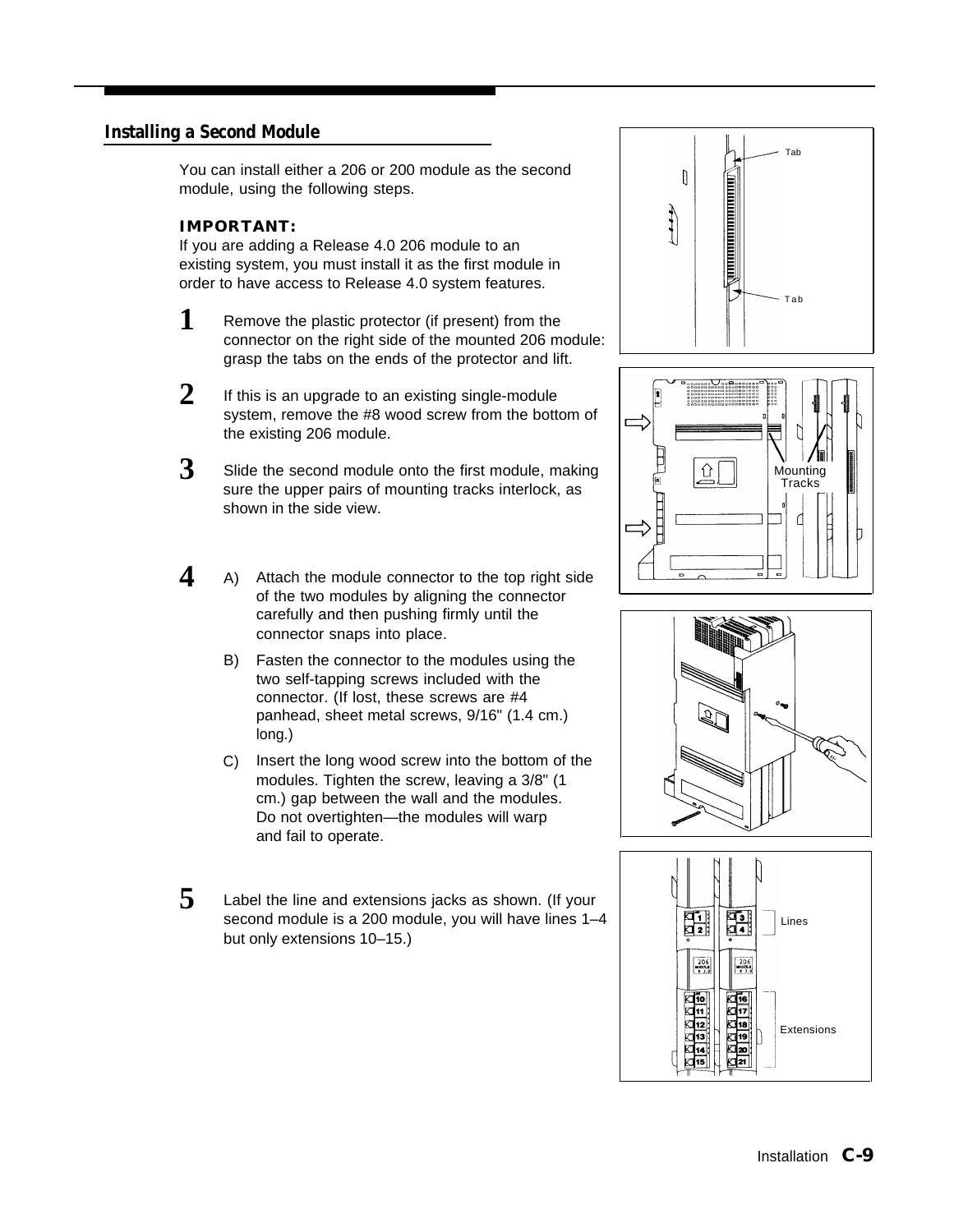- <span id="page-113-1"></span><span id="page-113-0"></span>**5** A) To connect the power cord: on a 2-module system, connect it to the module connector; otherwise, connect it to the 206 system module. Press firmly until it clicks as it locks into place.
	- B) To power up the system, plug the other end of the power cord into a properly grounded three-prong wall outlet not controlled by a switch.

On a PARTNER system with an on/off switch, move the switch to the "on" position ("I").

**6** Check the green LEDs on the fronts of the module(s). If the lights are lit, you can go on to the [next section.](#page-114-0) If not, see ["All Phones Dead: No Dial Tone or Lights"](#page-91-0) in Chapter 6, "Troubleshooting."



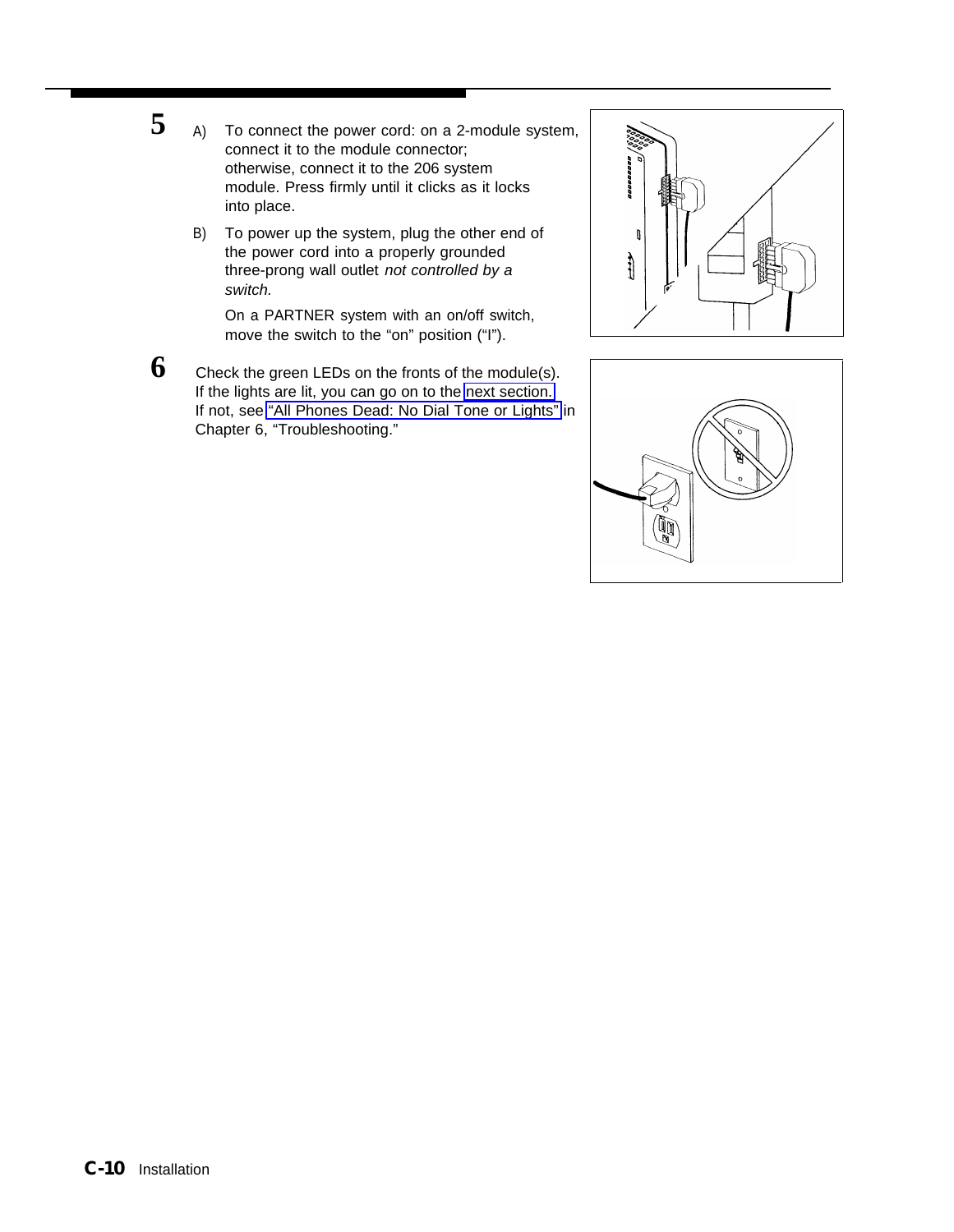#### <span id="page-114-1"></span><span id="page-114-0"></span>**Connecting Lines and Extensions**

Before continuing, be sure the extension wiring is complete—refer to ["Check for Inside Wiring"](#page-106-0) earlier in this appendix for instructions. If the wiring is complete, follow the steps below:

- **1** A) Test for dial tone at the network interface jacks (where the lines from the local telephone company end) before connecting outside lines to the system modules. For the test, connect a standard phone to the first network interface jack.
	- B) Lift the handset and listen for dial tone. (If you do not hear dial tone, contact your local phone company and ask a representative to check the service before continuing.)
	- C) Repeat for each network interface jack.
- **2** A) Connect line cords to the line jacks on the module(s), starting with the top line jack on the first system module.
	- B) Continue connecting line cords in numerical order.
	- C) Route each cord through the hook on the lower front of the module.
	- D) Leave at least 2 feet (0.6 meters) of slack in the cords (for future maintenance so you can easily reconnect cords after replacing system modules).
- **3** Connect the free end of each line cord to the appropriate network interface jack.
- **4** A) Test the lines—plug a system phone into extension 10. Press the line buttons for each outside line and listen for dial tone.
	- B) Repeat for extension 16, if you have a 2-module system.







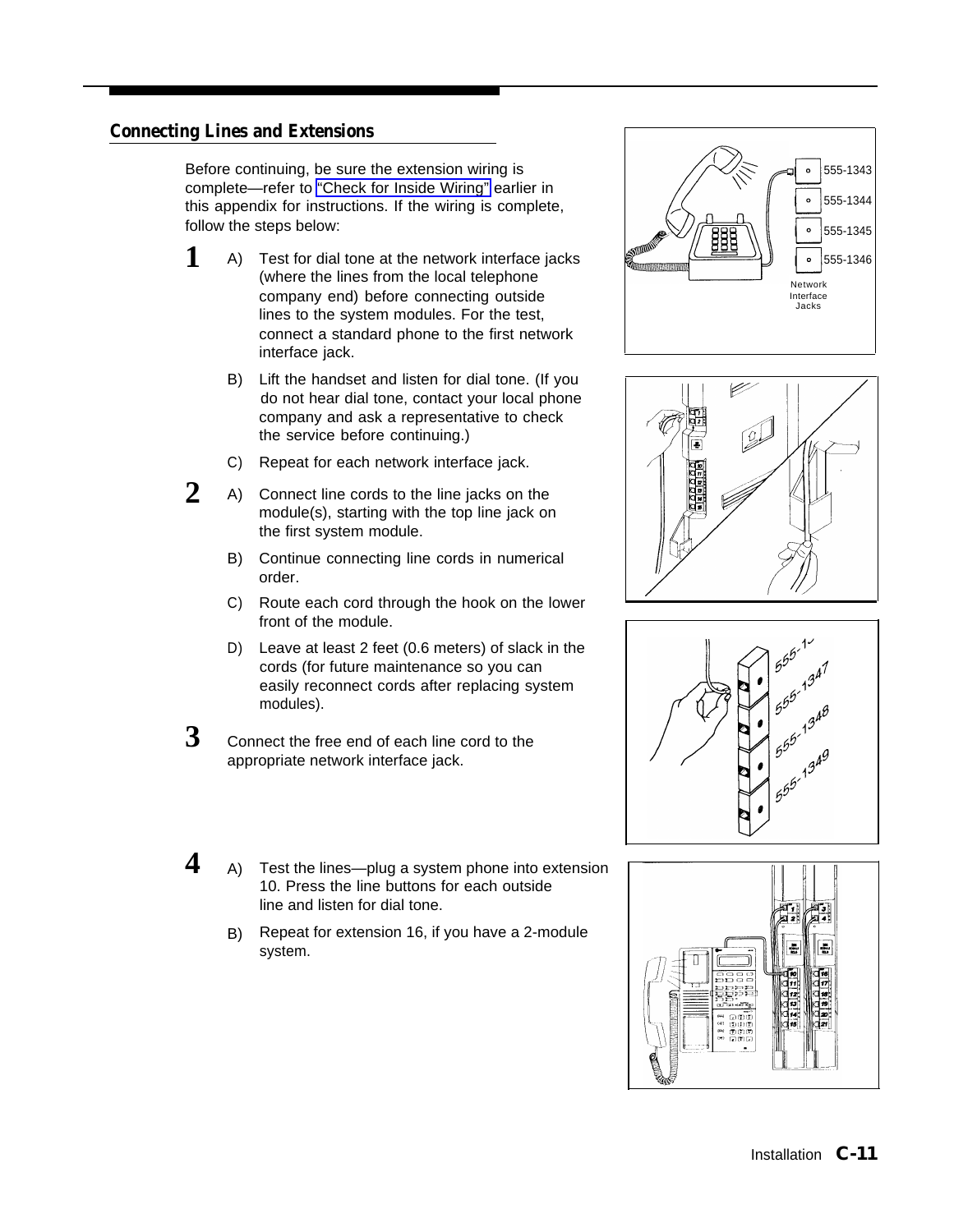- <span id="page-115-1"></span><span id="page-115-0"></span>**5** A) Connect modular telephone cords to 206 module extension jacks, starting at the top extension jack on the first module.
	- B) Route each cord through the hook on the lower front of the module.
	- C) Leave at least 2 feet (0.6 meters) of slack in the cords (for future maintenance so you can easily reconnect cords after replacing system modules).
	- D) Connect the free end of each modular telephone cord to the modular connecting blocks for system extensions.

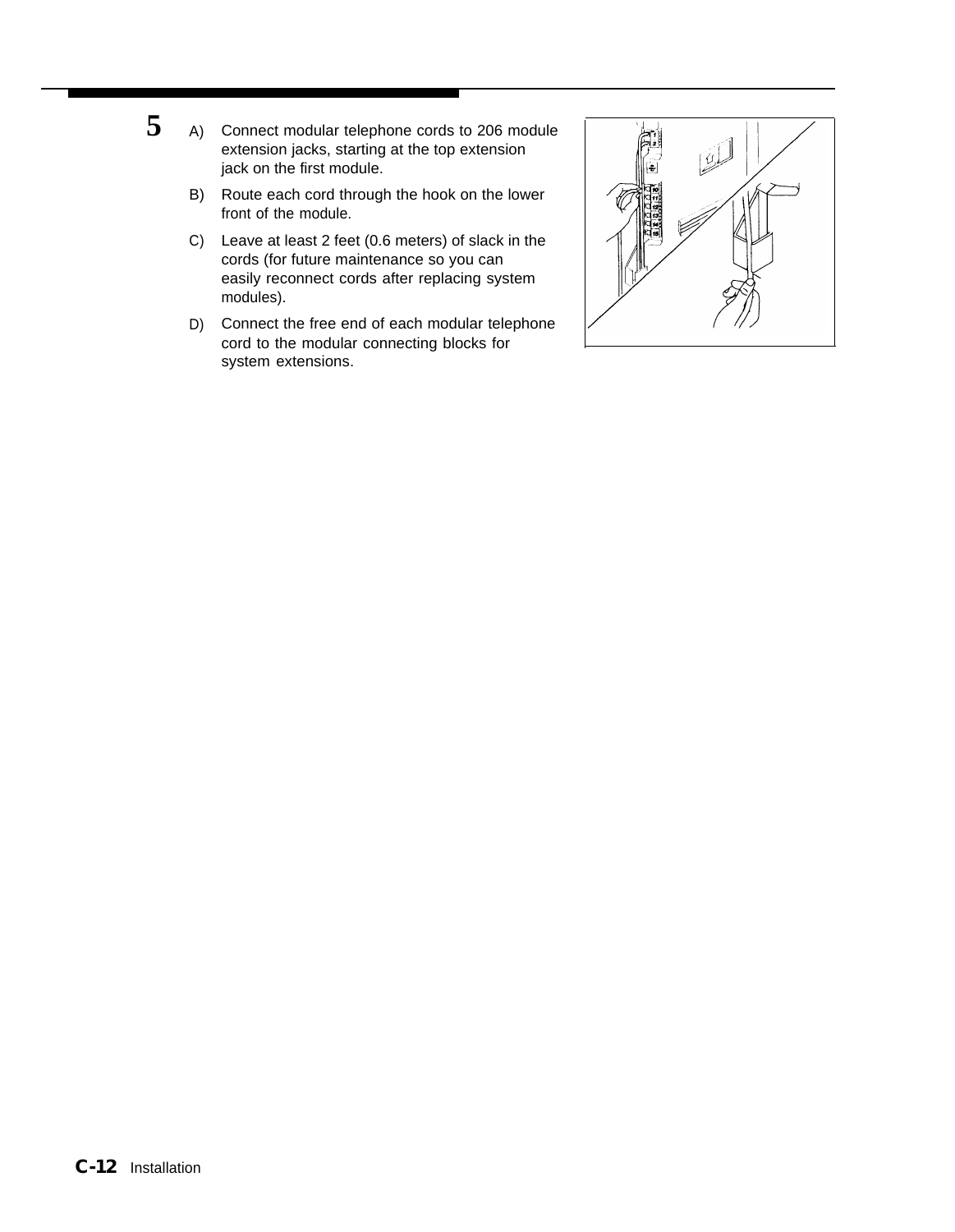#### <span id="page-116-6"></span><span id="page-116-5"></span><span id="page-116-4"></span>**Assembling System Phones**

You can either desk mount or wall mount a system phone. If the system phone is manufactured with a separate stand, you can use the stand to either wall mount the phone or raise the angle of the phone when desk mounting. Alternatively, some system phones such as the MLS-18D—are manufactured with a *fixed* stand. Any instructions below for installing the stand do not apply to the MLS-18D phone. (Wall mounting is not recommended for display phones.)

#### <span id="page-116-2"></span><span id="page-116-0"></span>**Desk Mounting**

- **1** A) Plug one end of the handset cord into the jack on the handset and the other end into the small jack on the left side of the base.
	- B) Plug one end of the phone cord into the jack on the bottom of the phone. If the phone has multiple jacks, plug the cord into the GRAY jack.
	- C) Push the cord into place along the channel on the bottom of the phone, so the phone sits flat without wobbling.
	- D) If you want to raise the angle of the phone, go to Step 2; if not—or if you have an MLS-18D phone—go to Step 3.
- <span id="page-116-3"></span><span id="page-116-1"></span>**2** A) To install the telephone stand, gently place the phone upside down, with the low end of the phone to your right.
	- B) Insert the tab on the narrow end of the stand into the right slot on the bottom of the phone.
	- C) Insert the other tab into the left slot, pushing the stand down and slightly inward until the tab locks into place.
- **3** A) Turn the phone over so it is right side up.
	- B) Remove the plastic cover from the phone. Label the button sheet to show any programmed lines or button features, then place it on the phone so the holes on the sheet fit over the buttons. Carefully replace the plastic cover.
	- C) Slide the Quick Reference card under the telephone.





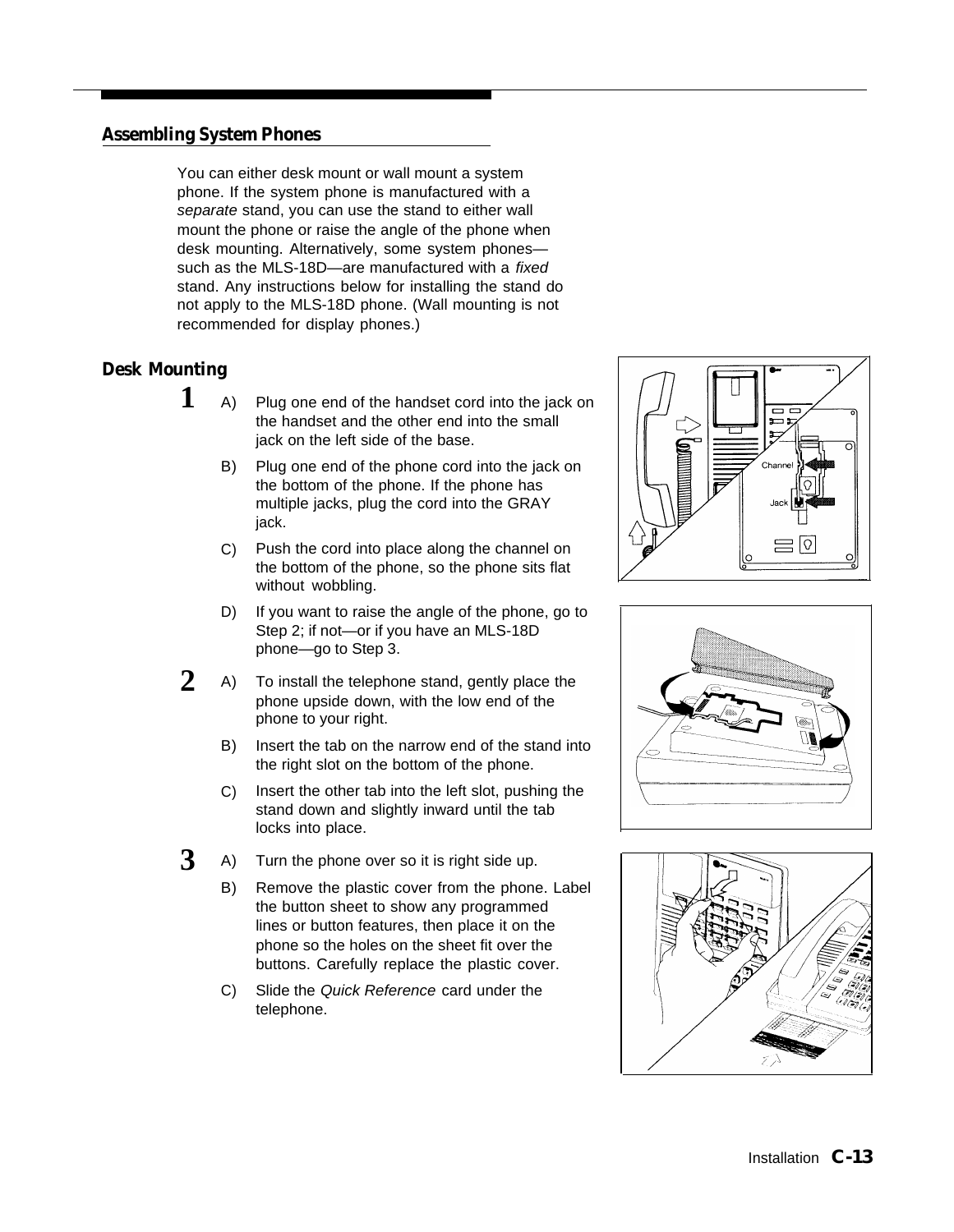#### <span id="page-117-0"></span>**Wall Mounting**

If you wall mount a display phone, the display may be difficult to read, so desk mounting is recommended. (Wall mounting instructions apply to corded MLS-model phones only. To wall mount an MLC-6, MDC 9000, or MDW 9000 phone, follow the instructions in the booklet provided with the phone.)

#### **Wall Mounting Phones with Separate Stands**

- **1** Reverse the plastic hook that sits in the earpiece part of the handset cradle.
- **2** A) To install the telephone stand, gently place the phone upside down with the low end of the phone to your right.
	- B) Insert the tab on the narrow end of the stand into the left slot on the base of the phone.
	- C) Insert the other tab into the right slot, pushing the stand down and slightly inward until the tab locks into place.
- $3$  A) Insert the phone cord through the center of the stand and plug it into the jack on the base of the phone, then plug the other end into the modular wall jack.
	- B) Mount the phone on the wall plate using the screw keyholes on the base of the stand. For proper mounting, the wall plate must be an AT&T 630B connecting block.
	- C) Connect the handset cord as described in "Desk Mounting," [Step 1A,](#page-116-0) and label the button sheet as in [Step 3B](#page-116-1) of that procedure.

#### **Wall Mounting Phones with Fixed Stands**

Make sure the telephone cord is unplugged from the bottom of the phone before proceeding.

- **1** A) Reverse the plastic hook that sits in the earpiece part of the handset cradle.
	- B) Gently place the phone upside down.





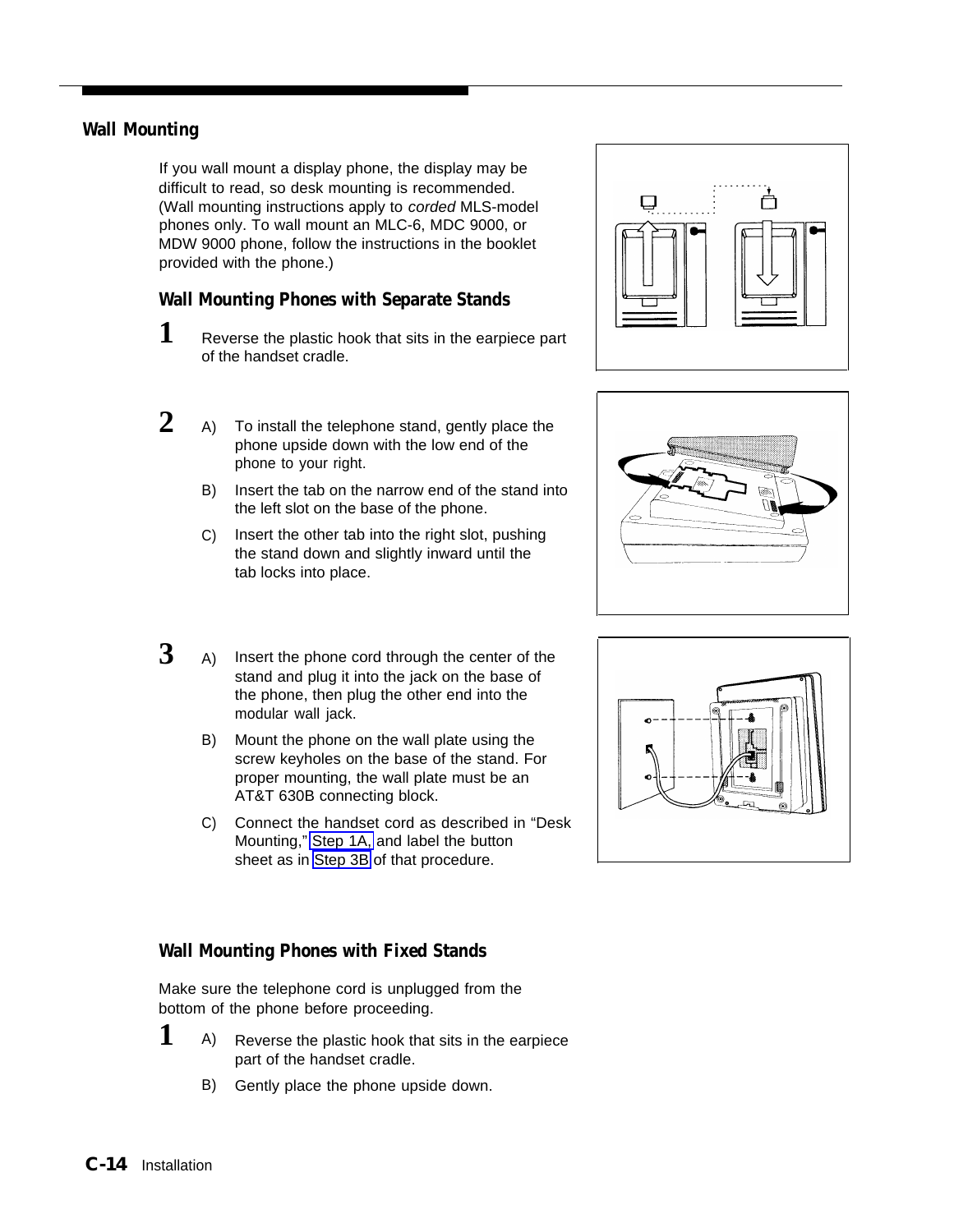<span id="page-118-0"></span>**2** A) Unscrew the phone's four mounting screws and lift the base of the phone off the top.



Do not touch electrical circuitry. To do so will expose you to a risk of electrical shock and possibly damage the equipment.

- B) Rotate the base of the phone 180 degrees (so the phone can be mounted parallel to the wall) and then place the base back on the top.
- C) Replace the four mounting screws.
- **3** A) A) Insert the phone cord through the center of the stand and plug it into the WHITE jack on the bottom of the phone. Plug the other end into the modular wall jack.
	- B) Mount the phone on the wall plate using the screw keyholes on the base of the stand. For proper mounting, the wall plate must be an AT&T 630B connecting block.
	- C) Connect the handset cord as described in "Desk Mounting," [Step 1A,](#page-116-2) and label the button sheet as in [Step 3B](#page-116-3) of that procedure.

#### **Connecting and Testing Telephones**

**1** To connect a phone, plug the modular telephone mounting cord into a modular wall jack or directly into a 206 module extension jack. (If you are connecting a standard phone and its mounting cord is loose, try an AT&T D2R mounting cord instead.)

> To install two phones (or other devices) on a single extension jack, see ["Combination Extensions"](#page-109-0) earlier in this appendix.

- 2 A) Test the telephone for proper operation—to test the power and lights on a system phone, press and hold the  $\lceil \frac{1}{2} \rceil$  button for five seconds.
	- B) Before releasing the  $[$   $\#$  ] button, lift the handset. All lights should light, the ringer should sound, and (on the MLS-18D or MLS-12D phones only) a test pattern should appear on the display. (If not, call the appropriate support telephone number as instructed on the inside front cover.)
	- C) Replace the handset; the phone is now in normal operating mode.







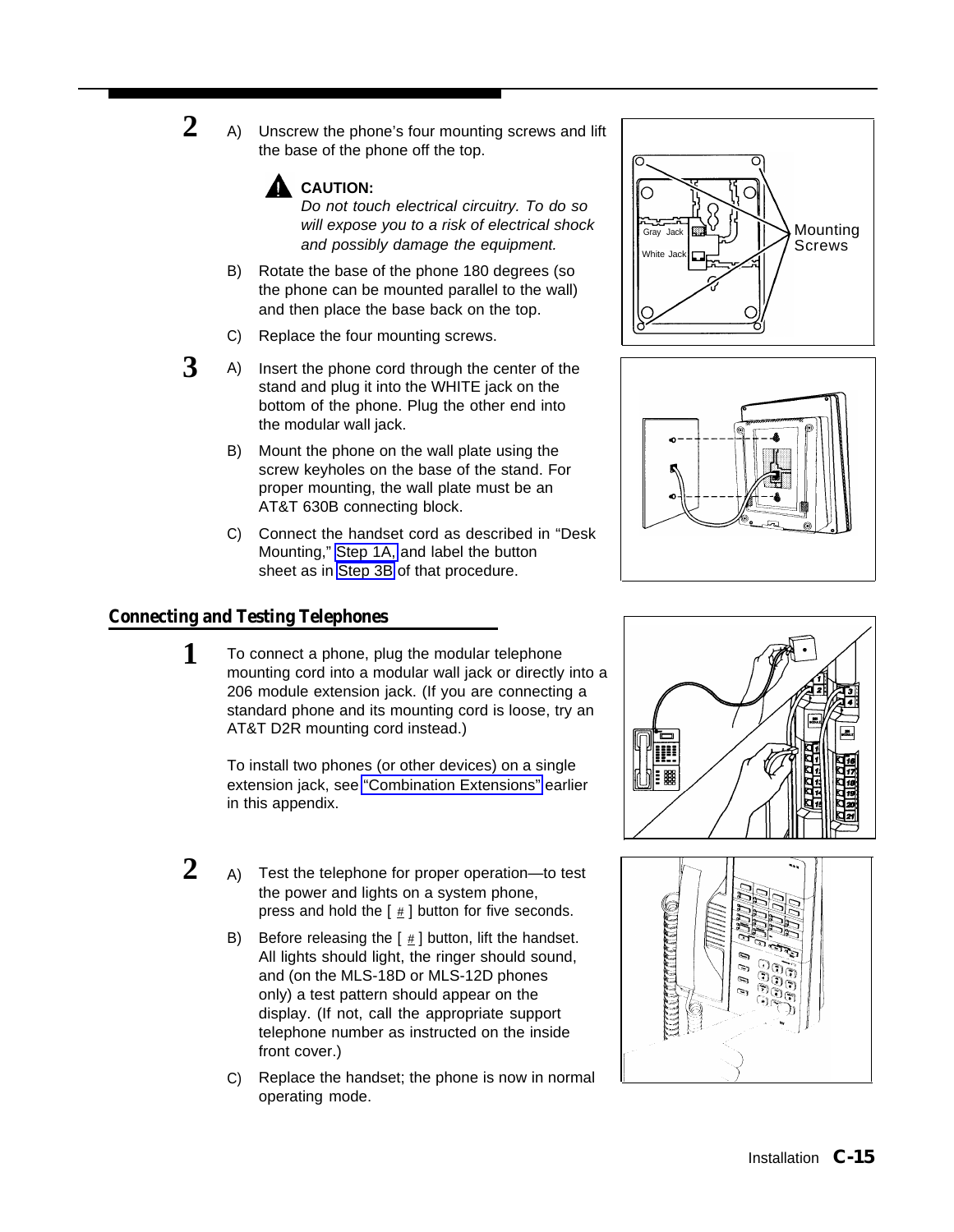#### <span id="page-119-0"></span>**Connecting a Music On Hold Device**

Only steps for connection to the 206 module are provided here. Refer to ["Music/Tones On Hold \(#602\)"](#page-70-0) in Chapter 5 and the device's instructions for additional information on installing and using it.

#### **NOTE:**

If you use equipment that rebroadcasts music or other copyrighted materials, you may be required to obtain a license from a third party such as ASCAP or BMI. Or you can purchase a Magic On Hold device from AT&T, which does not require you to obtain such a license.

- $1$  A) Insert one end of an audio cord with an RCA phono plug into the RCA phono jack on the PARTNER Music On Hold coupler.
	- B) Insert the other end of the audio cord into the RCA phono jack on the Music On Hold device.
- **2** A) Insert one end of a modular cord into the modular jack on the PARTNER Music On Hold coupler.
	- B) Insert the other end of the modular cord into extension jack 15 on the 206 system module and then route the cord as you did for line and extension cords.
- $3$  A) Set the coupler's volume to the lowest setting. Use a flathead screwdriver to turn the volume control counterclockwise until it stops.
	- B) Place a call on hold and listen while adjusting the volume, clockwise. If you do not hear music at any setting, make sure "Music On Hold" is set correctly for **[Music/Tones On](#page-70-0) [Hold \(#602\)](#page-70-0)** in Chapter 5.

#### **Removing a Music On Hold Device**

Use the following procedure to remove a Music On Hold device and deactivate the Music On Hold feature before connecting a phone to extension 15:

- **1** Unplug the modular cord from extension jack 15 to disconnect the Music On Hold coupler and device.
- **2** Refer to **[Music/Tones On Hold \(#602\)](#page-70-0)** in Chapter 5 to change the system option setting to either "Tones On Hold" or "Not Active."
- **3** Refer to [Step 5](#page-115-0) of "Connecting Lines and Extensions" earlier in this appendix to connect a phone to extension 15.

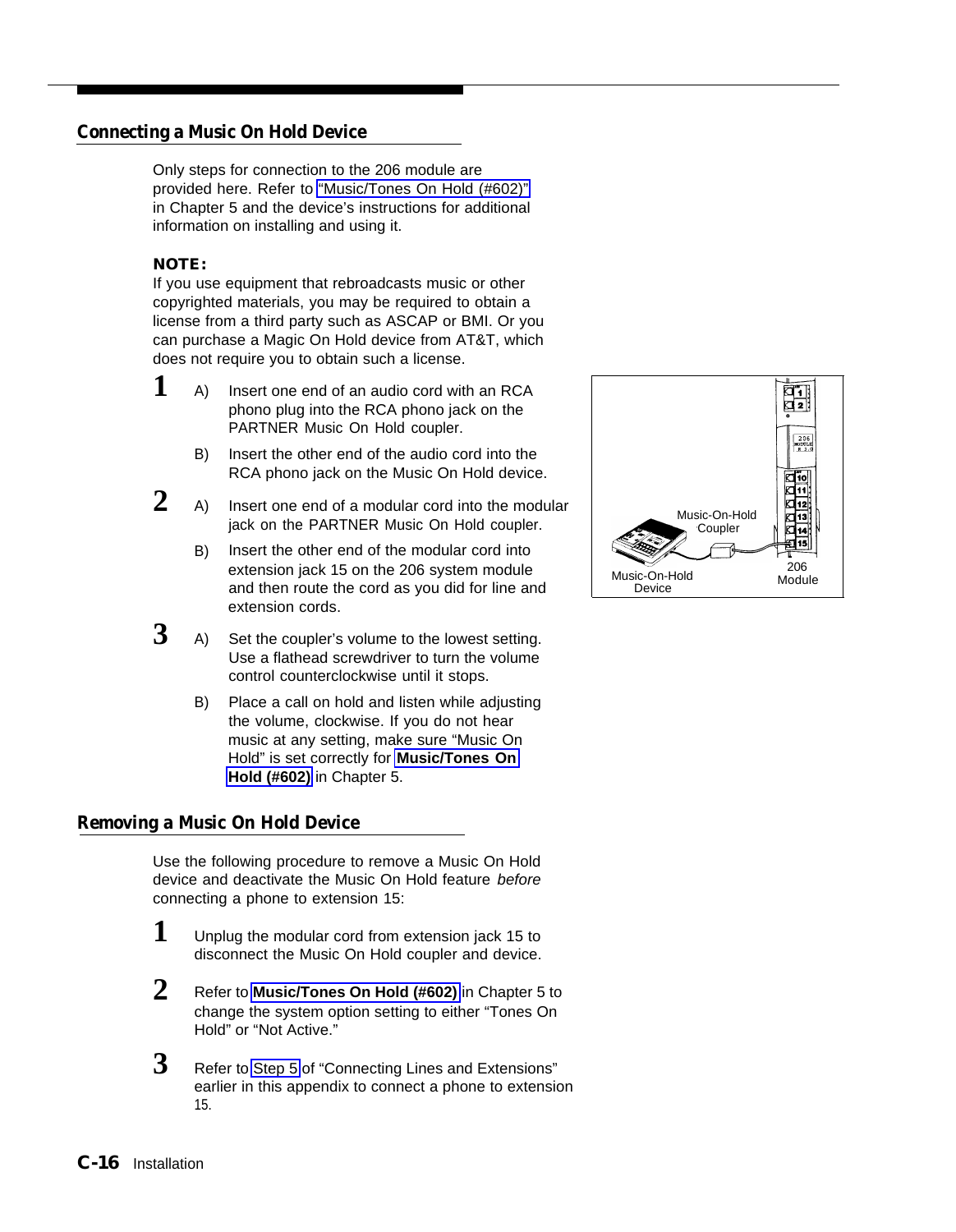#### <span id="page-120-0"></span>**Replacing System Modules**

- **1** A) To power down the system, unplug the power cord. On a PARTNER system with an on/off switch, move the switch to the "off" position ("O").
	- B) If you have a 1-module system, simply replace the module. Go to Step 4B.

If you have a 2-module system, remove the screws on the connector. Pull the connector off the module. Remove the long screw at the bottom of the modules.

- **2** Slide off the module furthest from the wall—without detaching the line and phone cords. If you are replacing the module furthest from the wall, go to Step 4; if you are replacing the one closest to the wall, go to Step 3.
- **3** A) Remove the screw holding the top of the module to the wall.
	- B) Remount the new module as described in Steps [2](#page-111-0) and [3](#page-111-1) on page C-8.
- **4** A) Reinstall the second module and connector, as instructed in Steps [1](#page-112-2) through [3](#page-112-3) on page C-9.
	- B) Label the line and extension jacks on the new module.





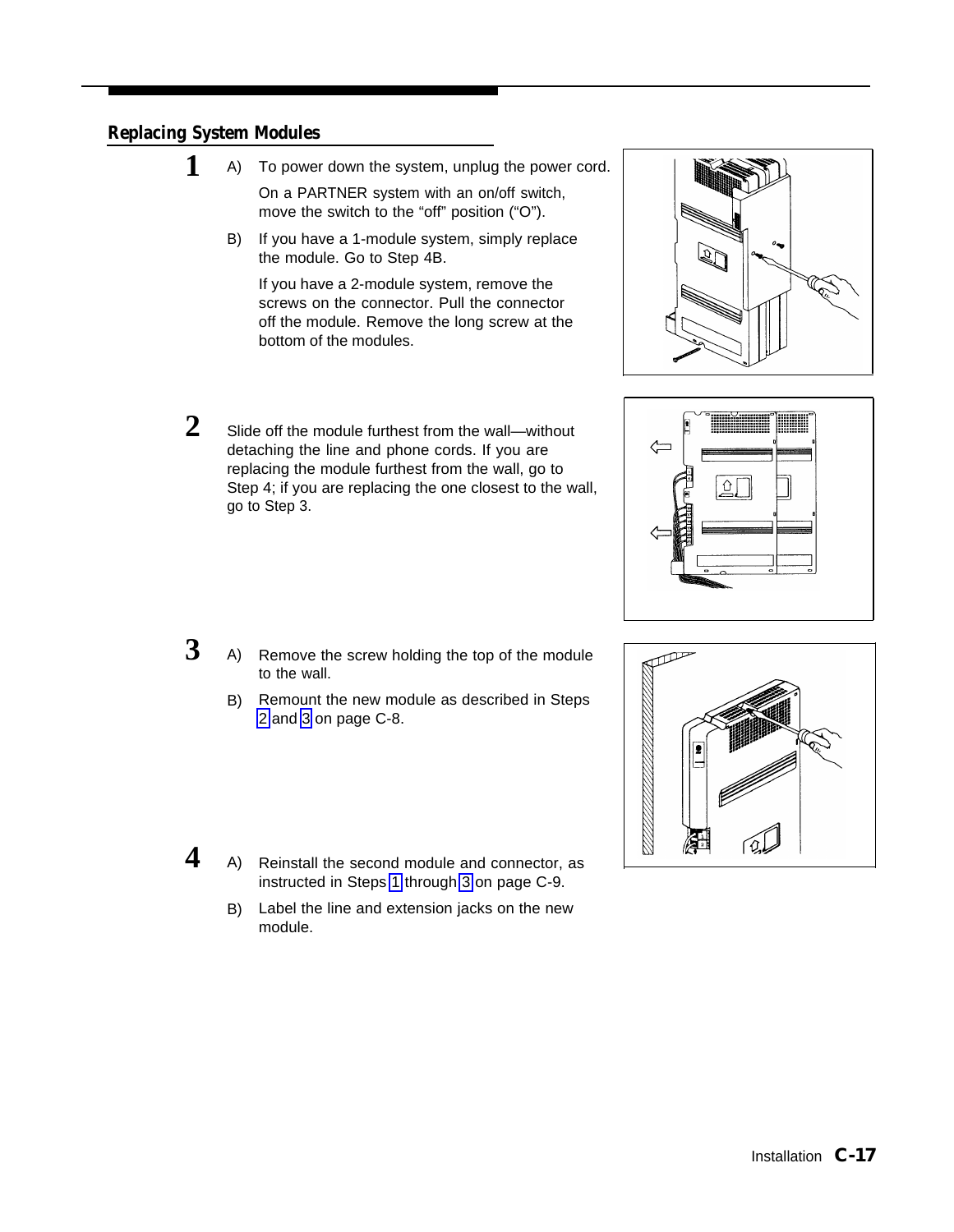- **5** A) Remove the first line cord of the old module and connect it to the first line jack on the new module.
	- B) Repeat for the other lines and extensions, one at a time. (We suggest the "one-at-a-time" approach because it's too easy to lose track of the wires if you unplug several at once.)



**6** A) Connect the power cord to the 206 module on a system with one module, or to the module connector on a system with two modules. Press firmly until it clicks into place. (If you also unplugged the cord from the wall outlet, plug it back in now.)

> On a PARTNER system with an on/off switch, move the switch to the "on" position ("I").

B) After replacing the modules and connecting power, check the green LEDs on the fronts of the module(s). If the lights are lit, the system is operational. If not, see ["All Phones Dead:](#page-91-0) [No Dial Tone or Lights"](#page-91-0) in Chapter 6, "Troubleshooting."

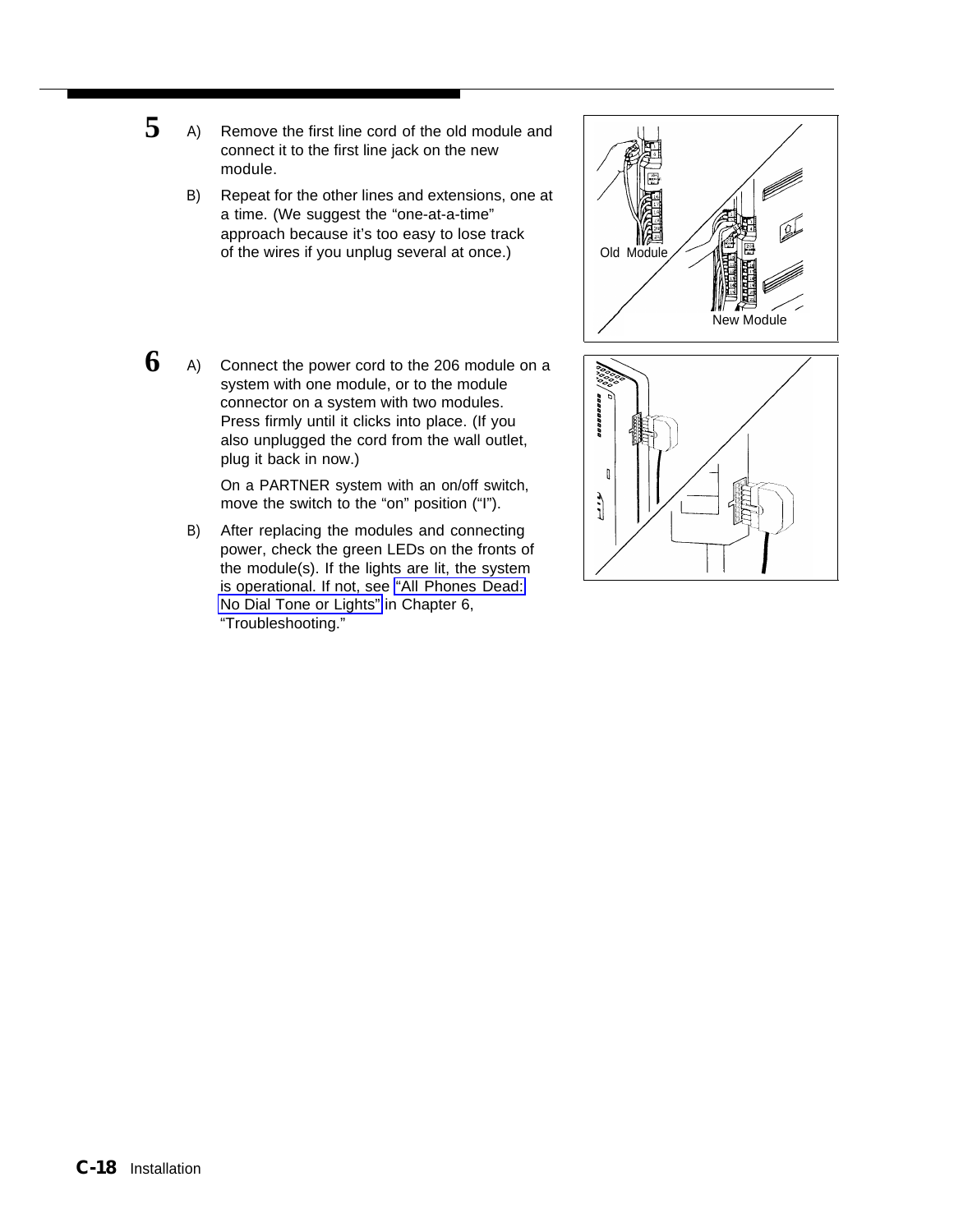### <span id="page-122-1"></span><span id="page-122-0"></span>**Maintenance, Repair, and**

# Maintenance, Repair, and<br>Ordering Information<br>**D**

#### **Maintenance**

Your system is designed to provide trouble-free performance without any special maintenance procedures. To prevent accidental damage:

- Keep the system modules in an area free of dust, smoke, and moisture, and do not block the air vents by placing objects on top of the system modules.
- Do not place telephones near a heating duct, radiator, or other heat source, and do not drop or expose them to excessive shock or vibration.
- Unplug the telephone if its cord is damaged, if liquid is spilled into it, or if its housing becomes cracked or otherwise damaged.
- To clean your telephone, wipe the outside housing with a soft, dust-free cloth. If absolutely necessary, you may use a cloth slightly dampened with a mild soap and water solution. Dry quickly with a soft cloth.



Your telephone contains sensitive electronic parts. Never submerge it in any kind of liquid, and never use detergents, alcohols, solvents, abrasive cleaners, or an excessive amount of water when cleaning the housing and faceplate. To do so could result in irreparable damage.

#### **Repair Information**

Outside the continental U.S., contact your AT&T Representative or local Authorized Dealer for warranty and repair information applicable to your system.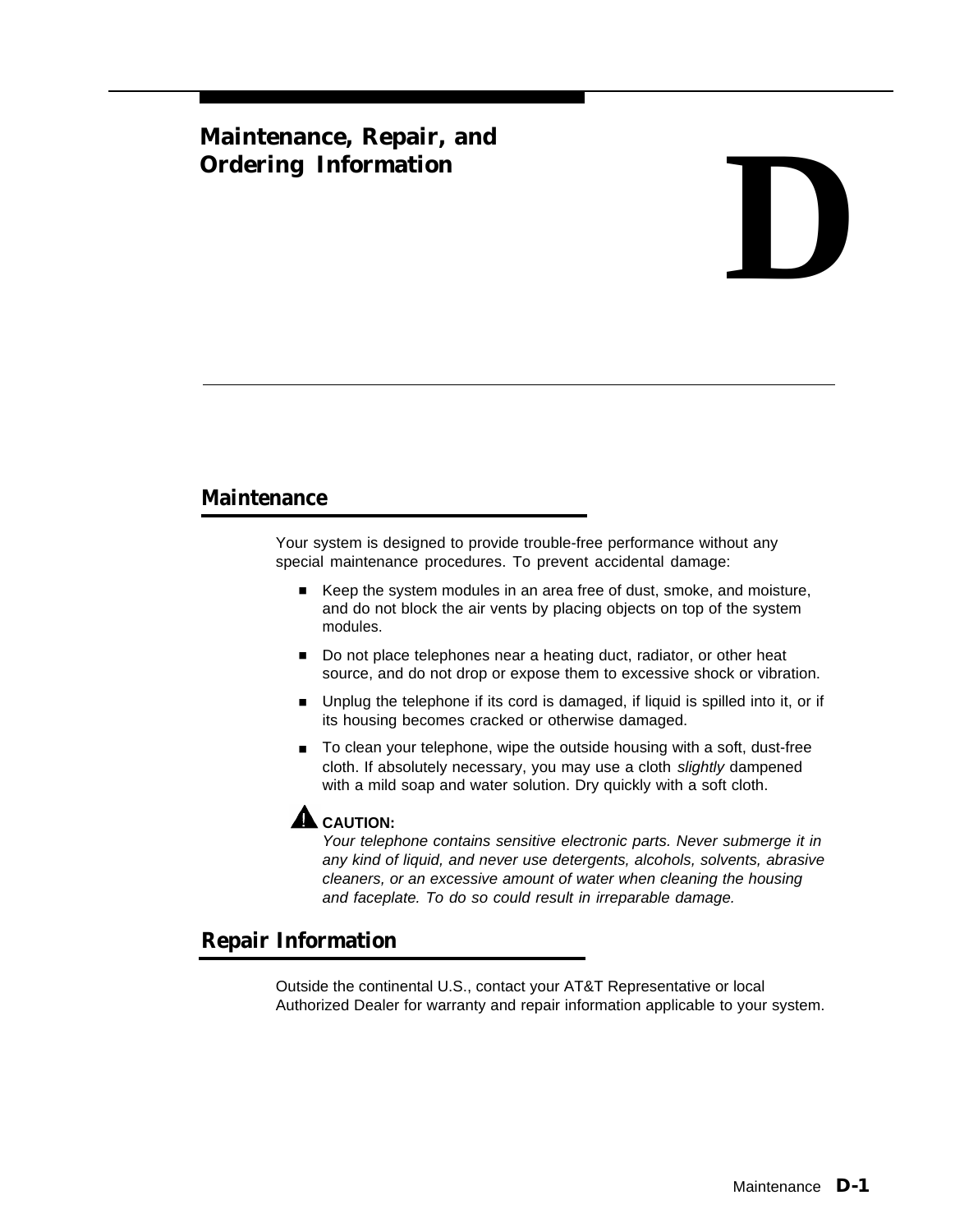#### <span id="page-123-0"></span>**In Warranty Repairs**

If you purchased or leased your system directly from AT&T, AT&T will repair it free of charge during the one-year warranty period. Simply call the Helpline and ask for service.

Business-Day service is standard during the warranty period for both the 206 modules and system phones. Business-Day service is performed during normal business hours. However, if you need 24-hour service protection during the warranty period on the 206 modules in case there is a major system failure, you can purchase an Around-the-Clock service contract from your local AT&T sales office (1 800 247-7000 in the U.S. only). (Around-the-clock service is not available for phones.)

If you purchased or leased your system through an AT&T Authorized Dealer, contact your dealer for repairs.

#### **Post-Warranty Repairs**

If you purchased your system from AT&T and you have a post-warranty service contract, AT&T service is provided under the terms of that contract.

To significantly reduce unexpected repair costs after the warranty period, you can purchase a post-warranty service contract from AT&T. If you do not have a contract, AT&T service is provided on a time-and-materials basis by calling the Helpline. A contract provides to you, within the applicable coverage period and response times, service calls with no charge for parts and labor on covered repairs. Both Business-Day and Around-the-Clock coverages of varying lengths are available. To order a post-warranty service contract, call 1 800 247-7000 (in the continental U.S. only).

If you leased your system from AT&T, Business-Day service is included in your lease. To upgrade to Around-the-Clock service, call 1 800 247-7000 (in the continental U.S. only). (Around-the-clock service is not available for phones.)

If you purchased or leased your system through an AT&T Authorized Dealer, contact your dealer for repairs.

#### **AT&T Limited Warranty and Limitation of Liability**

AT&T warrants to you, the customer, that your system will be in good working order on the date AT&T or its authorized reseller delivers or installs the system, whichever is later ("Warranty Date"), If you notify AT&T or its authorized reseller within one year of the Warranty Date that your system is not in good working order, AT&T will without charge to you repair or replace, at its option, the system components that are not in good working order. Repair or replacement parts may be new or refurbished and will be provided on an exchange basis. If AT&T determines that your system cannot be repaired or replaced, AT&T will remove the system and, at your option, refund the purchase price of your system or apply the purchase price towards the purchase of another AT&T system.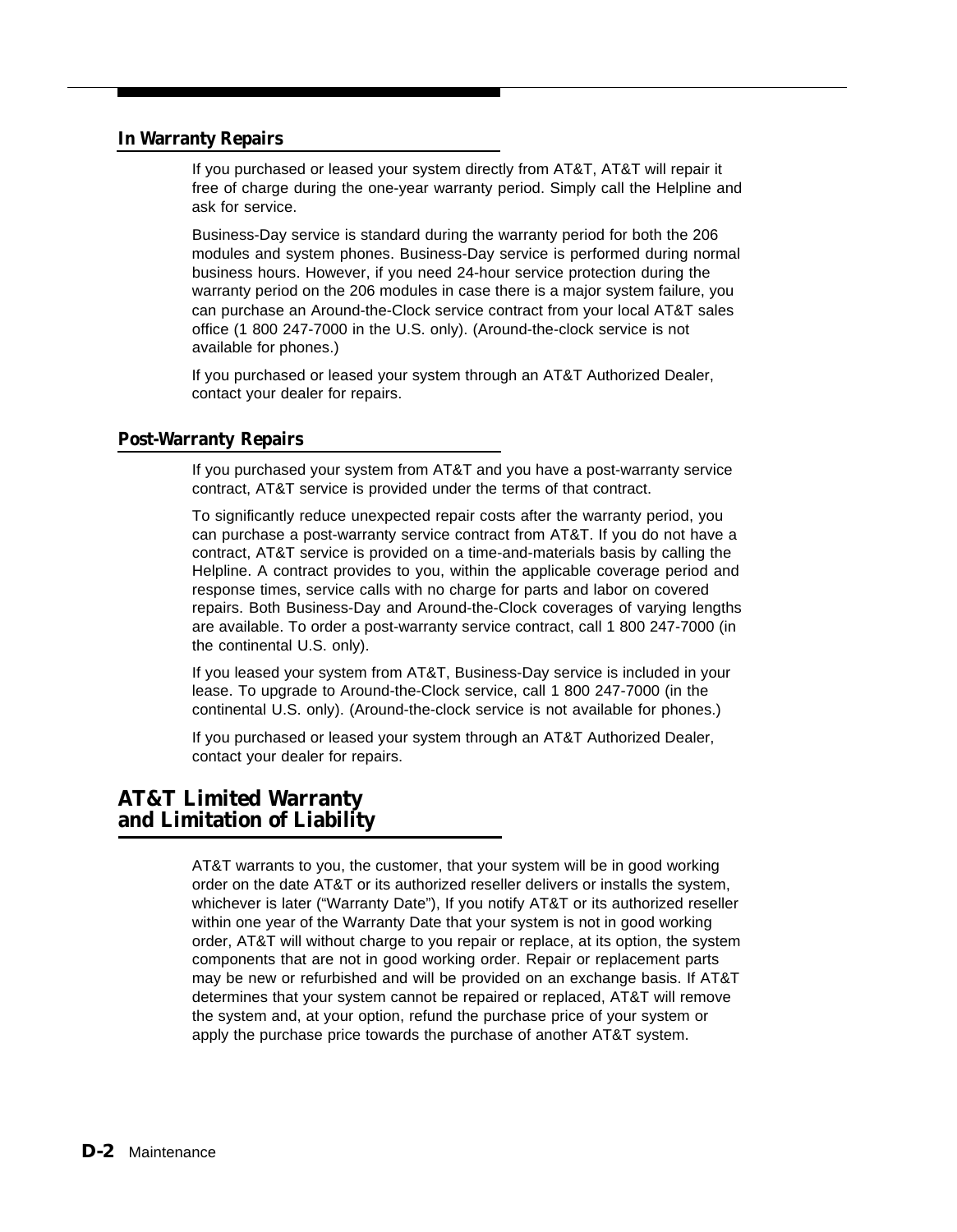If you purchased your system directly from AT&T, AT&T will perform warranty repair in accordance with the terms and conditions of the specific type of AT&T maintenance coverage you selected. A written explanation of AT&T's types of maintenance coverage may be obtained from AT&T by calling 1 800 247-7000 (in the continental U.S. only). If you purchased your system from an AT&T authorized reseller, contact your reseller for the details of the maintenance plan applicable to your system.

This AT&T limited warranty covers damage to the system caused by power surges.

Unless otherwise expressly agreed to in a written agreement signed by AT&T, AT&T will not be responsible under this limited warranty for damages resulting from:

- Failure to follow AT&T's installation, operation, or maintenance instructions;
- Unauthorized system modification, movement, or alteration;
- Unauthorized use of common carrier communication services accessed through the system;
- Abuse, misuse, or negligent acts or omissions of the customer and persons under the customer's control; or
- Acts of third parties and acts of God.

AT&T's obligation to repair, replace, or refund as set forth above is your exclusive remedy.

Except as specifically set forth above, AT&T, its affiliates, suppliers, and dealers make no warranties, express or implied, and specifically disclaim any warranties of merchantability or fitness for a particular purpose.

#### **Limitation of Liability**

Except as provided below, the liability of AT&T and its affiliates and suppliers for any claims, losses, damages, or expenses from any cause whatsoever (including acts or omissions of third parties), regardless of the form of action, whether in contract, tort, or otherwise, shall not exceed the lesser of: (1) the direct damages proven; or (2) the repair cost, replacement cost, license fee, annual rental charge, or purchase price, as the case may be, of the equipment that directly gives rise to the claim. Except as provided below, AT&T and its affiliates and suppliers shall not be liable for any incidental, special, reliance, consequential, or indirect loss or damage incurred in connection with the equipment. As used in this paragraph, consequential damages include, but are not limited to, the following: lost profits, lost revenues, and losses arising out of unauthorized use (or charges for such use) of common carrier telecommunications services or facilities accessed through or connected to the equipment. For personal injury caused by AT&T's negligence, AT&T's liability shall be limited to proven damages to person. No action or proceeding against AT&T or its affiliates or suppliers may be commenced more than twelve (12) months after the cause of action accrues. THIS PARAGRAPH SHALL SURVIVE FAILURE OF AN EXCLUSIVE REMEDY.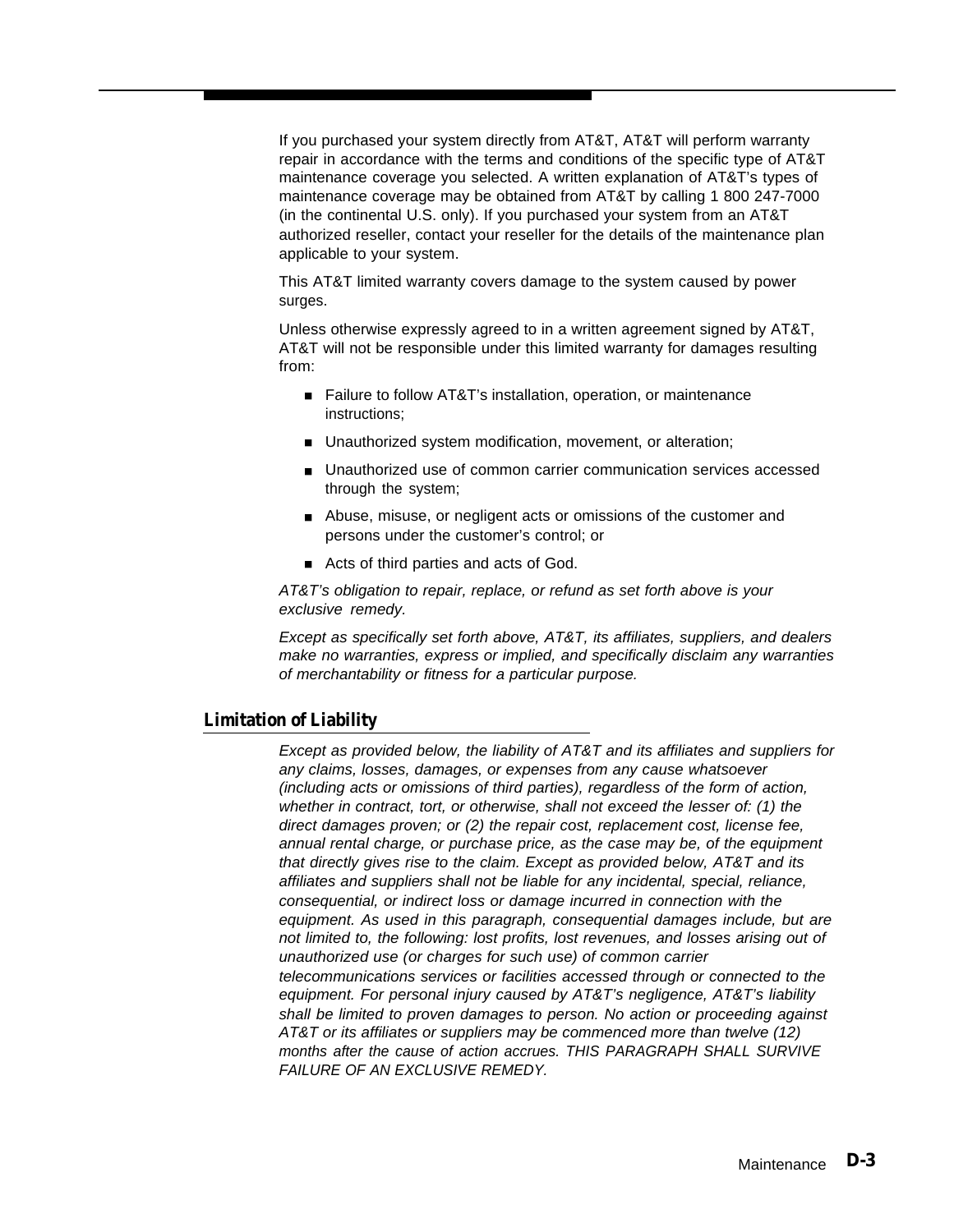#### <span id="page-125-1"></span><span id="page-125-0"></span>**Product Ordering Information**

Ordering additional telephones and modules, accessories, and replacement parts for your system is convenient. [Table D-1](#page-126-0) (on the next page) shows where you can buy system components in the continental United States.

To take full advantage of your system, the sources shown below can also provide you with the optional equipment you might want for your system, such as AT&T fax machines, answering machines, standard phones, modems, paging systems, headsets, bells, lights, strobes, and music-on-hold systems.

You can obtain most items from more than one source, either directly from AT&T or from authorized dealers. Sources in the United States are:

- **AT&T Catalog Sales.** This source is AT&T's national phone/mail sales center in Cincinnati. A Catalog Associate will place your order, including AT&T installation if you need it. You can charge your order on a VISA, Mastercard, or American Express card. The Catalog Associate can also give you sales advice and mail you the AT&T SOURCEBOOK CATALOG of systems, telephones, and accessories. Call 1 800 451-2100.
- **AT&T Sales Offices.** Sales offices to serve the small business customer are located throughout the country. To contact the office closest to you, call 1 800 247-7000. A representative will place your order, including AT&T installation if you want it.
- **AT&T Authorized Dealers.** You can also buy most items from one of AT&T's Authorized Dealers. Check your local telephone directory's yellow pages for the AT&T Authorized Dealer nearest you.
- **AT&T PhoneCenter Stores.** Your local PhoneCenter Store carries most items. To locate the nearest store, call 1 800 222-3111 or see your local white pages under "AT&T PhoneCenter Store."
- **AT&T National Parts Sales Center.** This national sales center, located in Denver, stocks replacement parts for the system module(s) and telephones. Telephone orders can be placed by calling 1 800 222-7278.

In Canada, order these items from AT&T Canada:

| Eastern Canada and Ottawa:  | 1 514 335-7200 |
|-----------------------------|----------------|
| Ontario:                    | 1 416 756-5236 |
| Central and Western Canada: | 1 800 561-5165 |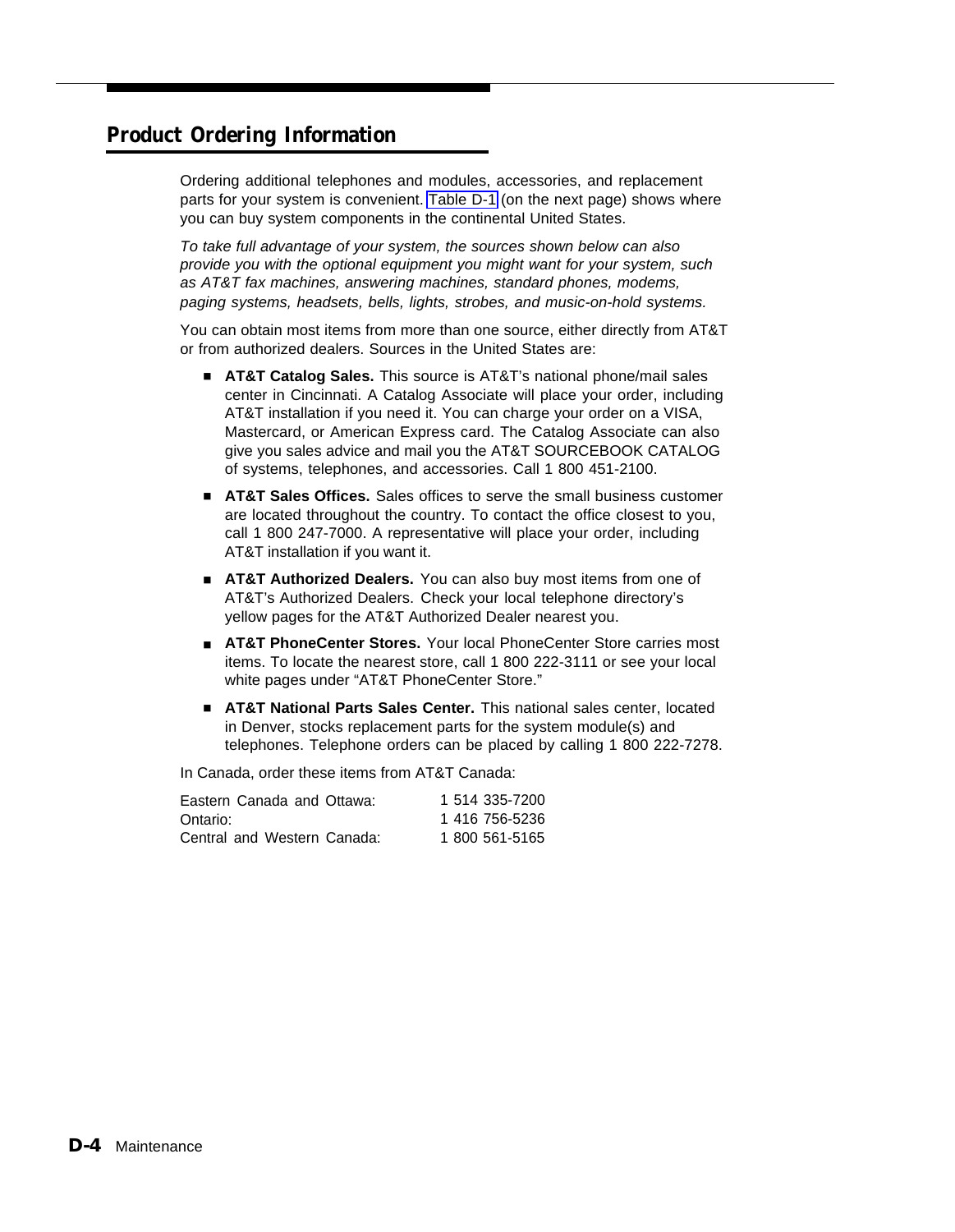To use Table D-1, first locate the item you want. A triangle ( ▲ ) indicates where you can obtain it.

#### <span id="page-126-3"></span><span id="page-126-2"></span><span id="page-126-1"></span>**Table D-1. Sources of Additional Equipment and Replacement Parts (U.S.)**

<span id="page-126-0"></span>

| Table D'1. Dources of Additional Equipment and Replacement I alts (0.0.)                                                                                                                                                                       | SOURCE (U.S.)         |                         |                                     |                                     |                                               |
|------------------------------------------------------------------------------------------------------------------------------------------------------------------------------------------------------------------------------------------------|-----------------------|-------------------------|-------------------------------------|-------------------------------------|-----------------------------------------------|
|                                                                                                                                                                                                                                                | AT&T<br>Catalog Sales | AT&T<br>Sales<br>Office | AT&T<br>PhoneCenter<br><b>Store</b> | AT&T<br>Authorized<br>Dealer        | AT&T<br><b>National Parts</b><br>Sales Center |
|                                                                                                                                                                                                                                                | (800) 451-2100        | (800) 247-7000          | $\star$                             | $***$                               | (800) 222-7278                                |
| <b>System Modules and Wiring:</b>                                                                                                                                                                                                              |                       |                         |                                     |                                     |                                               |
| 206 module<br>Includes 206 module, two 7-foot line cords, and<br>installation instructions                                                                                                                                                     |                       |                         |                                     |                                     |                                               |
| 200 module<br>Includes 200 module, two 7-foot line cords, and<br>installation instructions                                                                                                                                                     |                       |                         | ▲                                   |                                     |                                               |
| Module connector                                                                                                                                                                                                                               | ▲                     | ▲                       | ▲                                   | ▲                                   | ▲                                             |
| AC power cord                                                                                                                                                                                                                                  |                       |                         |                                     |                                     |                                               |
| Line cord (D2R)<br>Connects system modules to network interface (clear<br>color). Specify length: 7 (standard length), 14, or 25 foot                                                                                                          |                       |                         |                                     |                                     |                                               |
| <b>Extension Wiring Kit</b><br>Wire (100 feet), clips, tie wraps, and labels-enough for<br>wiring one extension                                                                                                                                | ▲                     |                         | ▲                                   |                                     |                                               |
| 267F2 bridging adapter<br>Connects two devices to one extension                                                                                                                                                                                | ▲                     |                         |                                     |                                     |                                               |
| In-Range Out-of-Building (IROB) protector 503A1<br>See "Requirements for Out-of-Building Extensions" in<br>Appendix B.                                                                                                                         |                       |                         |                                     |                                     |                                               |
| Off-Premises Range Extender (OPRE) 112A<br>See "Requirements for Out-Of-Building Extensions" in<br>Appendix B                                                                                                                                  |                       |                         |                                     |                                     |                                               |
| Z300A Electromagnetic Interference (EMI) filter<br>Includes filter, 7-foot line cord, and installation instructions                                                                                                                            |                       |                         |                                     |                                     |                                               |
| 267C line adapter (do not use at extension jacks)<br>Splits two outside lines from an RJ14 network interface<br>jack so each line has its own modular plug                                                                                     |                       |                         |                                     |                                     |                                               |
| Music On Hold Coupler<br>Required to connect Music On Hold device to 206 module                                                                                                                                                                | ▲                     | ▲                       |                                     |                                     |                                               |
| <b>System Telephones and Accessories:</b>                                                                                                                                                                                                      |                       |                         |                                     |                                     |                                               |
| MLS-18D corded telephone, black or white                                                                                                                                                                                                       | ▲                     | ▲                       | ▲                                   | ▲                                   |                                               |
| MLS-12D corded telephone, black or white                                                                                                                                                                                                       | ▲                     | ▲                       | ▲                                   | ▲                                   |                                               |
| MLS-12 corded telephone, black or white                                                                                                                                                                                                        | ▲                     | ▲                       | ▲                                   | ▲                                   |                                               |
| MLS-6 corded telephone, black or white                                                                                                                                                                                                         | ▲                     | ▲                       | ▲                                   | ▲                                   |                                               |
| MLC-6 cordless telephone, black or white                                                                                                                                                                                                       | ▲                     | ▲                       | ▲                                   | ▲                                   |                                               |
| MDC-9000 cordless telephone, black or white                                                                                                                                                                                                    | ▲                     | ▲                       | ▴                                   | ▲                                   |                                               |
| MDW-9000 wireless telephone, black or white                                                                                                                                                                                                    | ▲                     | ▲                       | ▲                                   | ▲                                   |                                               |
| Telephone stand, black or white                                                                                                                                                                                                                | ▲                     |                         |                                     | ▲                                   | ▲                                             |
| Button label package (specify telephone model)                                                                                                                                                                                                 | ▲                     |                         |                                     | ▲                                   | ▲                                             |
| Handset (K2S1), black or white<br>Standard for MLS-model phones                                                                                                                                                                                | ▲                     |                         |                                     |                                     |                                               |
| Amplified handset (K6S), black or white<br>Optional for hard-of-hearing users with MLS-model phones                                                                                                                                            | ▲                     | ▲                       |                                     | ▲                                   | ▲                                             |
| Handset cord, 9 foot, black or white, coiled<br>Connects handset to telephone                                                                                                                                                                  | ▲                     |                         | ▲                                   | ▲                                   |                                               |
| Telephone mounting cord (D4BU)<br>Connects phone to wall jack, jack panel, or to 206 module<br>extension jack. Specify length: 2, 7, or 14 foot                                                                                                |                       |                         |                                     |                                     |                                               |
| Modular telephone extension cord-8-connector<br>Extends the D4BU mounting cords<br>Specify length: 14, 25, 50, 75, or 100 foot<br>LTo locate the ATRT DheneCenter Ctere necreet you, and the listing in your local telephone directory's white | ▲                     |                         |                                     | $\cos \theta$ (under $\Lambda$ TOT) |                                               |

\* To locate the AT&T PhoneCenter Store nearest you, see the listing in your local telephone directory's white pages (under AT&T),

or call 1 800 222-3111 (in the continental U.S. only). \*\* To locate the nearest AT&T Authorized Dealer, check your local telephone directory's yellow pages.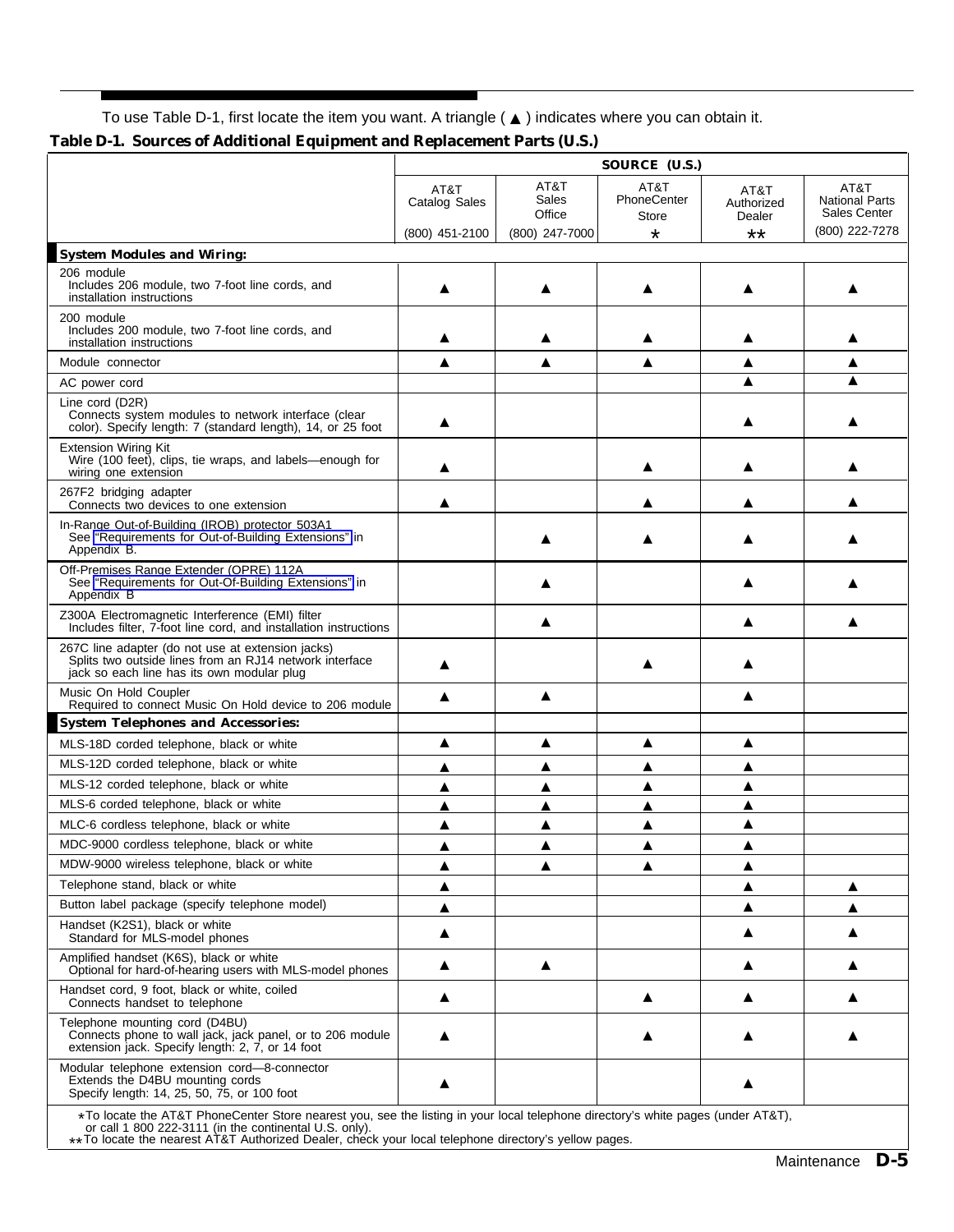#### <span id="page-127-0"></span>**FCC Information**

## **E**

#### **Federal Communications Commission (FCC) Interference Information**

This equipment has been tested and found to comply with the limits for a Class B digital device, pursuant to Part 15 of FCC rules. These limits are designed to provide reasonable protection against harmful interference in a commercial or residential installation. This equipment generates, uses, and can radiate radio frequency energy and, if not installed and used in accordance with the instruction manuals, may cause harmful interference to radio communications. However, there is no guarantee that interference will not occur in a particular installation. If this equipment does cause harmful interference to radio or television reception, which can be determined by turning the equipment on and off, the user is encouraged to try to correct the interference by one or more of the following measures:

- Where it can be done safely, re-orient the television or radio antenna.
- To the extent possible, relocate the television, radio, or other receiver with respect to the telephone equipment.
- Plug the telephone equipment into an AC outlet that is not on the same circuit as the one used by the radio or television.

#### **NOTE:**

References to FCC regulations in this appendix are not applicable outside of the continental U.S.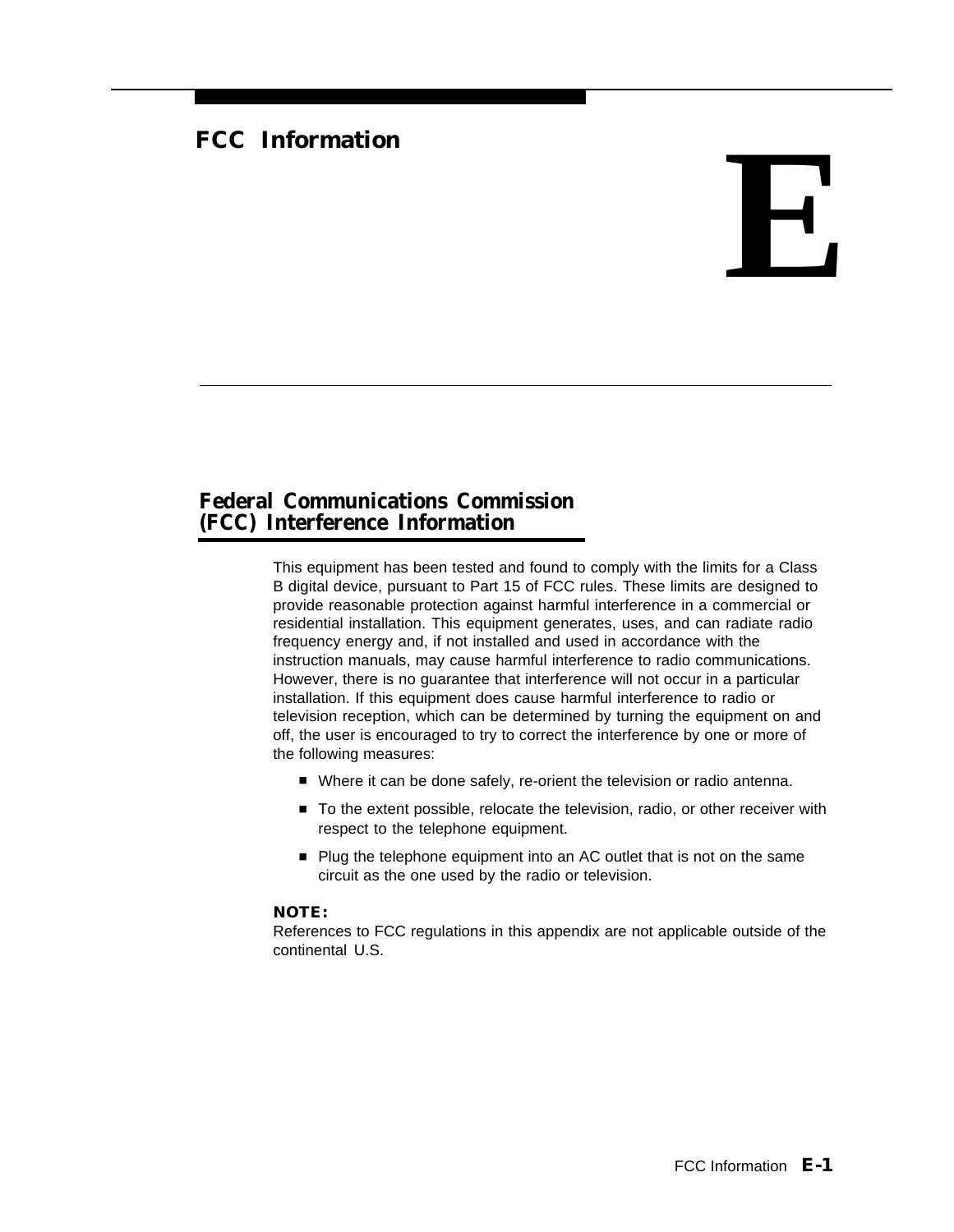#### <span id="page-128-0"></span>**FCC Notification and Repair Information**

This equipment is registered with the FCC in accordance with Part 68 of its rules. In compliance with those rules, you are advised of the following:

■ Means of Connection: Connection to the telephone network shall be through a standard network interface jack USOC RJ11C. These USOC jacks must be ordered from your Telephone Company.

FCC compliant line cords are provided with system modules for connecting to the telephone company provided USOC RJ11C jacks. Use only FCC compliant line cords and jacks for these connections.

This equipment may not be used with party lines or coin telephone lines.

- **Notification to the Telephone Companies:** Before connecting this equipment, you or your equipment supplier must notify your local telephone company's business office of the following:
	- The telephone number(s) you will be using with this equipment.
	- The appropriate registration number (AS5 USA-61630-KF-E) and ringer equivalence number (0.9A).
	- The facility interface code, which is 02LS2.

You must also notify your local telephone company if and when this equipment is permanently disconnected from the line(s).

- **REN Information:** The REN is used to determine the quantity of devices which may be connected to the same telephone line. Excessive RENs on the telephone line may result in the devices not ringing in response to incoming calls. In most, but not all areas, the sum of RENs should not exceed five (5.0). To be certain of the number of devices that may be connected to a line, as determined by the total RENs, contact the local telephone company.
- Repair Instructions: If you experience trouble because your equipment is malfunctioning, the FCC requires that you disconnect the equipment from the network and not use it until the problem has been corrected. Repairs to this equipment can only be made by the manufacturer, its authorized agents, or by others who may be authorized by the FCC. In the event repairs are needed on this equipment, please contact the AT&T Helpline at 1 800 628-2888. For warranty information, see [Appendix D.](#page-122-0)
- Rights of the Local Telephone Company: If this equipment causes harm to the telephone network, the local telephone company may discontinue your service temporarily. If possible, they will notify you in advance. But if advance notice is not practical, you will be notified as soon as possible. You will also be advised of your right to file a complaint with the FCC.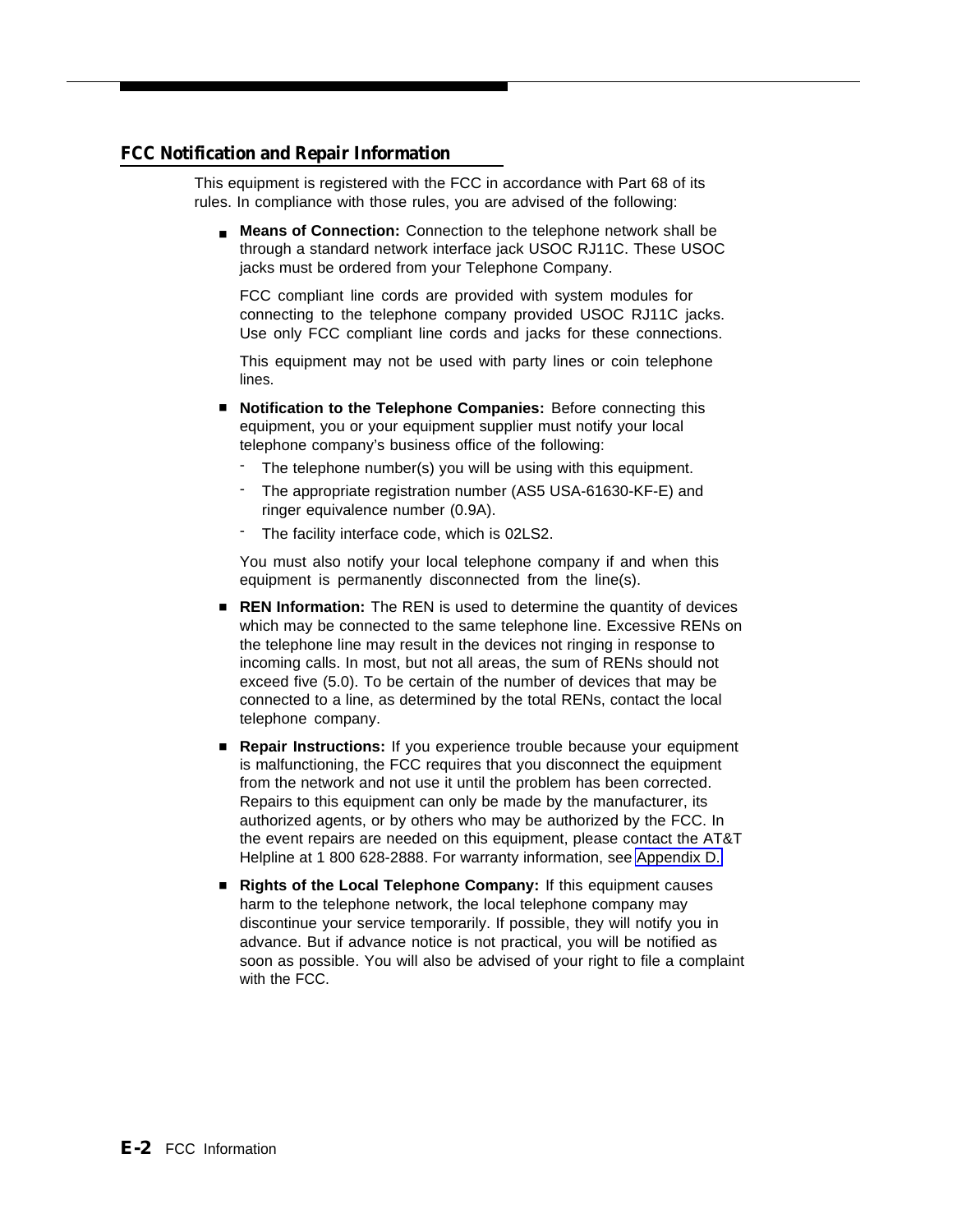<span id="page-129-0"></span>Your local telephone company may make changes in its facilities, equipment, operations, or procedures that affect the proper functioning of this equipment. If they do, you will be notified in advance to give you an opportunity to maintain uninterrupted telephone service.

■ **Hearing Aid Compatibility:** All system phones are compatible with inductively coupled hearing aids as prescribed by the FCC.

#### **IC Notification and Repair Information**

The Industry Canada (IC) label identifies certified equipment. This certification means that the equipment meets certain telecommunications network protective, operational, and safety requirements. The IC does not guarantee the equipment will operate to the user's satisfaction.

Before installing this equipment, users should ensure that is permissible to connect it to the facilities of the local telecommunications company. The equipment must also be installed using an acceptable method of connection. In some cases, the company's inside wiring for single-line individual service may be extended by means of a certified connector assembly (telephone extension cord). The customer should be aware that compliance with the above conditions may not prevent degradation of service in some situations.

Repairs to certified equipment should be made by an authorized Canadian maintenance facility designated by the supplier. Any repairs or alterations made by the user to this equipment, or any equipment malfunctions, may give the telecommunications company cause to request the user to disconnect the equipment.

Users should ensure for their own protection that the electrical ground connections of the power utility, telephone lines, and internal metallic water pipe system, if present, are connected. This precaution may be particularly important in rural areas.



Users should not attempt to make such connections themselves, but should contact the appropriate electrical inspection authority or electrician, as appropriate.

To prevent overloading, the Load Number (LN) assigned to each terminal device denotes the percentage of the total load to be connected to a telephone loop used by the device. The termination on a loop may consist of any combination of devices subject only to the requirement that the total of the Load Numbers of all the devices does not exceed 100.

**IC Certification No: 230 3756A CSA Certification No: LR 60486 Load No: 7**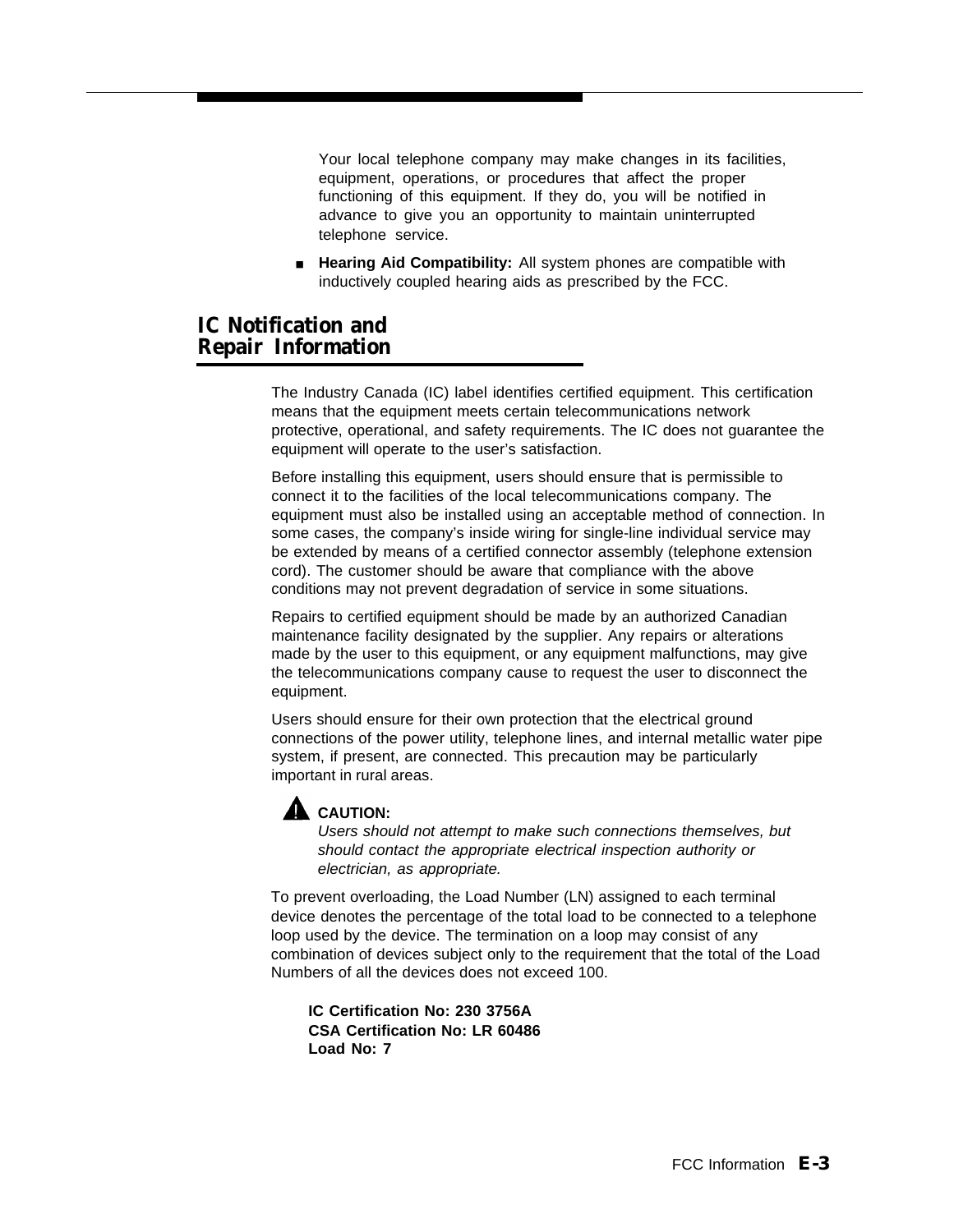#### **Renseignements sur la notification du ministére des Communications du Canada et la réparation**

L'étiquette du ministére des Communications du Canada identifie le matériel homologué. Cette étiquette certifie que le matériel est conforme à certaines normes de protection, d'exploitation et de sécurité des réseaux de télécommunications. Le Ministére n'assure toutefois pas que le matériel fonctionnera à la satisfaction de l'utilisateur.

Avant d'installer ce méteriel, l'utilisateur doit s'assurer qu'il est permis de le raccorder aux installations de l'entreprise locale de télécommunication. Le matériel doit également être installé en suivant une méthode acceptée de peuvent etre prolonges au moyen d'un dispositif homologue de raccordement. Dans certains cas, les fils intérieurs de l'enterprise utilisés pour un service individual à ligne unique peuvent être prolongés au moyen d'un dispositif homologué de raccordement (cordon prolongateur téléphonique interne). L'abonné ne doit pas oublier qu'il est possible que la conformité aux conditions énoncées ci-dessus n'empêchent pas la dégradation du service dans certaines situations. Actuellement, les entreprises de télécommunication ne permettent pas que l'on raccorde leur méteriel à des jacks d'abonné, sauf dans les cas précis prévus pas les tarifs particuliers de ces entreprises.

Les réparations de matériel homologué doivent être effectuées par un centre d'entretien canadien autorisé désigné par le foumisseur. La compagnie de télécommunications peut demander à l'utilisateur de débrancher un appareil à la suite de réparations ou de modifications effectuées par l'utilisateur ou à cause de mauvais fonctionnement.

Pour sa propre protection, l'utilisateur doit s'assurer que tous les fils de mise à la terre de la source d'énergie électrique, des lignes téléphoniques et des canalisations d'eau métalliques, s'il y en a, sont raccordés ensemble. Cette précaution est particuliérement importante dans les régions rurales.

#### **AVERTISSEMENT:**

L'utilisateur ne doit pas tenter de faire ces raccordements lui-même; il doit avoir racours à un service d'inspection des installations électriques, ou à un electrician, selon le cas.

L'indice de charge (IC) assigné à chaque dispositif terminal indique, pour éviter toute surcharge, le pourcentage de la charge totale qui peut être raccordée a un circuit téléphonique boucié utilisé par ce dispositif. La terminaison du circuit boucié peut être constituêe de n'importe quellie combinaison de dispositifs, pourvu que la somme des indices de charge de l'ensemble des dispositifs ne dépasse pas 100.

**No d'homolagation: 230 3756A No de certification CSA: LR 60486 L'indice de charge: 7**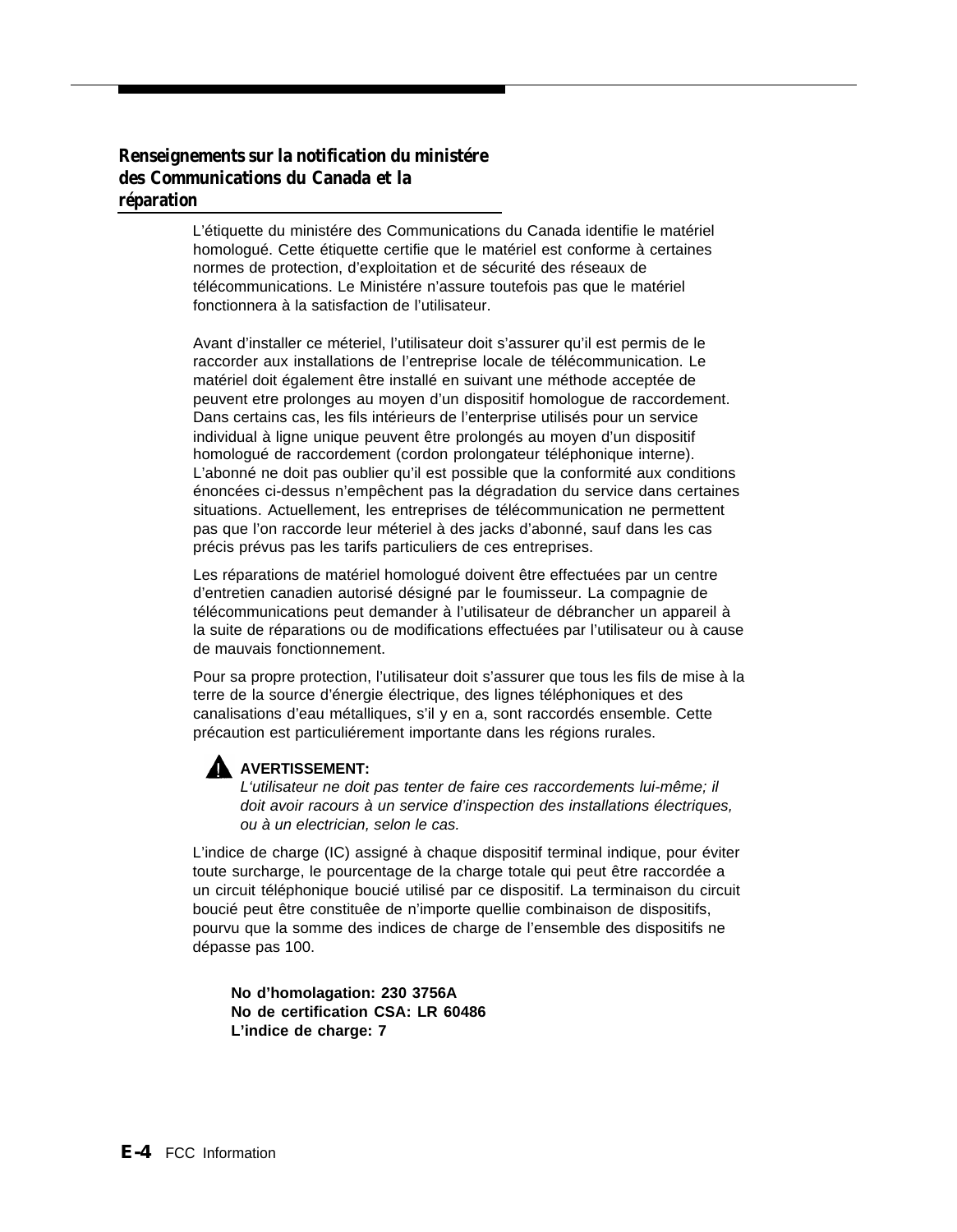#### **Glossary**

#### **A F**

#### <span id="page-131-1"></span>**Auto Dial button**

A customizable button on an MLS-18D, MLS-12D, or MLS-12 system phone that lets you dial a series of digits simply by pressing that button. An Auto Dial button can be used to store an outside phone number or an extension number so that it can be dialed with one touch.

#### **Auxiliary equipment**

<span id="page-131-0"></span>Telecommunications devices (other than system phones) that can be connected to the system modules. Examples include standard phones, fax machines, and answering machines.

#### **C**

#### **Calling feature buttons**

Buttons on MLS-18D, MLS-12D, and MLS-12 system phones used to access the Privacy, Last Number Redial, Recall, and Conference Drop features.

#### **Combination extension**

An extension that has two devices connected to it. Combination extensions can connect two standard devices or a standard device and a system phone, but not two system phones.

#### **E**

#### **Extension**

An endpoint (numbered 10–21) in the system that connects telephones or standard devices, which can be dialed using the  $[$  *Intercom*  $]$  button plus the 2-digit extension number.

#### **Extension jack**

The locatlon on 206 system modules that allows you to connect phones (or other auxiliary equipment) to the system modules.

#### **Extension number**

The number assigned to each extension jack. Extension numbers run consecutively from 10 through 21 and are used for intercom calling.

#### **Feature phone**

An industry-standard phone that includes programmable buttons or other built-in features.

#### **I**

#### **Industry-standard device**

A telephone or other telecommunications device that can be connected directly to the public telephone network. See also [Standard phone](#page-132-0) and [Proprietary device.](#page-132-1)

#### **Intercom button**

Two buttons on system phones used to make intercom calls.

#### **Intercom Auto Dial button**

A button on an MLS-18D, MLS-12D, or MLS-12 phone that is customizable to ring or voice signal another extension whenever the button is pressed. The button can be used to call the extension or to transfer a call to the extension with one touch; the lights next to the button show calling activity for the extension.

#### **Intercom call**

A call that is made to another system extension.

#### **L**

#### **Line buttons**

Buttons on system phones used to make and answer outside calls. Lights next to each button show the status of the line.

#### **Line jack**

The location on 206 and 200 system modules that allows you to connect outside lines to the system.

#### **Line number**

The number assigned to each line jack. Line numbers run consecutively from 01 through 04.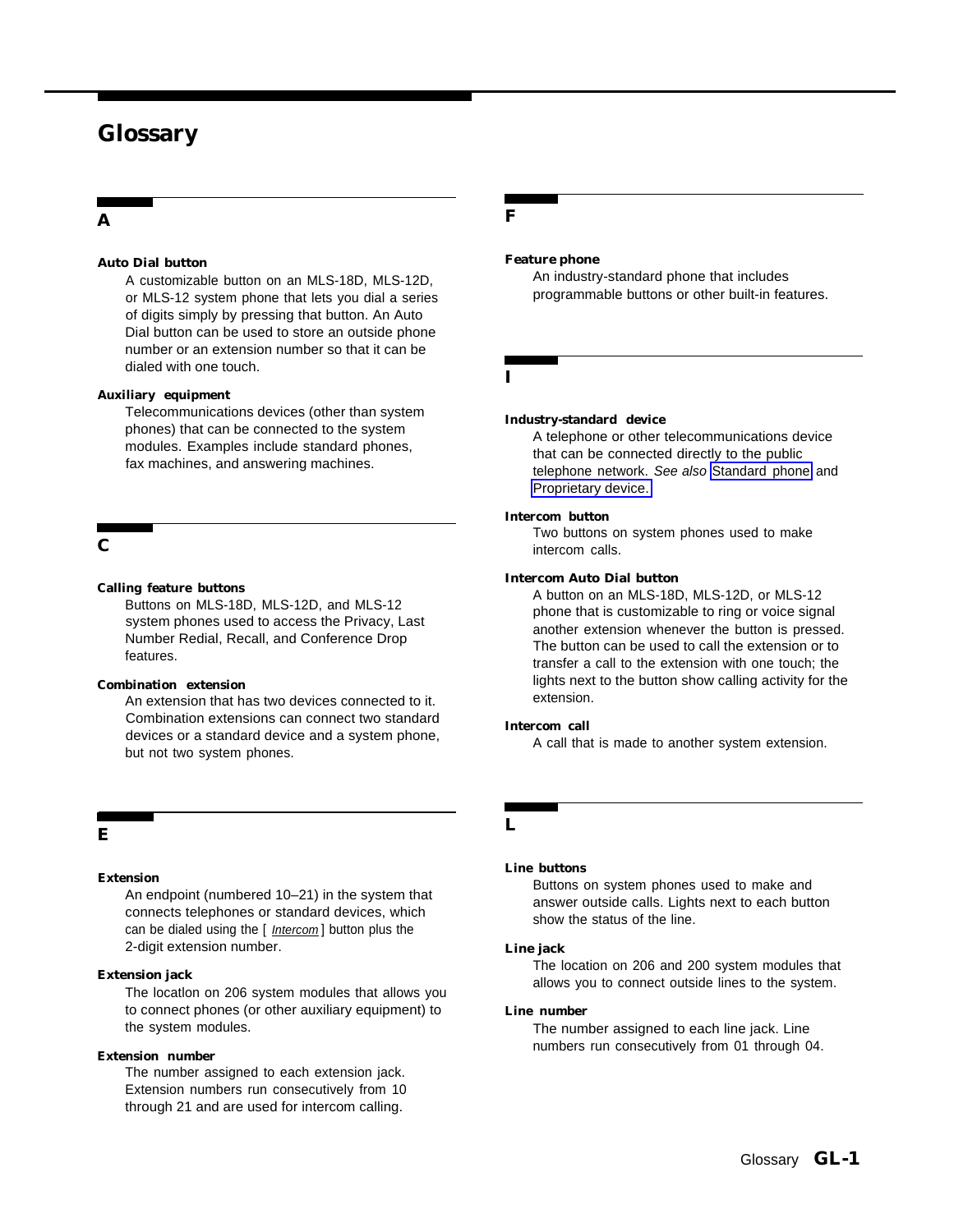<span id="page-132-0"></span>**M**

#### **Music On Hold device**

Equipment that lets you play recorded music to callers who are placed on hold. A Music On Hold device connects to extension jack 15 on the 206 system module using a Music On Hold coupler.

#### **N**

#### **Network interface jack**

A jack, generally located in your equipment room, that provides access to an outside line coming into your building from your local telephone company. A telephone cord from the network interface jack to a line jack on a 206 or 200 system module connects the outside line to your system.

#### **P**

#### <span id="page-132-1"></span>**Proprietary device**

A telephone or other device that is designed to work with a specific system, and requires a special interface to connect to the public telephone network. For example, MLS- and MLC-model phones are proprietary devices that can be used only with the system modules described in this guide. See also [Industry-standard device.](#page-131-0)

#### **R**

#### **Ringer Equivalence Number (REN)**

A measure of the power it takes to ring a phone or other telecommunications device, usually shown on a label on the bottom of the device.

#### **S**

#### **Speed dialing**

A feature that lets a user dial a telephone number quickly by dialing a 2-digit code.

#### **Standard phone**

An industry-standard touch-tone or rotary phone such as you might have in your home. See also [Industry-standard device](#page-131-0) and [Feature phone.](#page-131-1)

#### **System**

The AT&T PARTNER system modules and system phones that you purchased, plus all other telecommunications devices connected to the system modules.

#### **System manager**

The person in your company who is responsible for managing your system.

#### **System modules**

The AT&T hardware components that connect lines coming into your building to the extensions in your system, and which provide system features.

#### **System options**

Customizable settings that define how the system modules work with the telephones and other devices connected to them. These options affect all extensions.

#### **System phones**

The AT&T phones that are specifically designed for use with PARTNER systems. Models include the MLS-18D, MLS-12D, MLS-12, MLS-6, MLC-6, MDC 9000, and MDW 9000 phones.

#### **T**

#### **Telephone options**

Customizable settings that define how individual telephones work.

#### **200 module**

The AT&T hardware component that contains jacks for connecting up to two outside lines to your system.

#### **206 module**

The AT&T hardware component that contains jacks for connecting up to two outside lines and up to six extensions to your system.

#### **V**

#### **Voice signaled call**

An intercom call to an idle system phone in which the caller's voice is heard through the phone's speaker.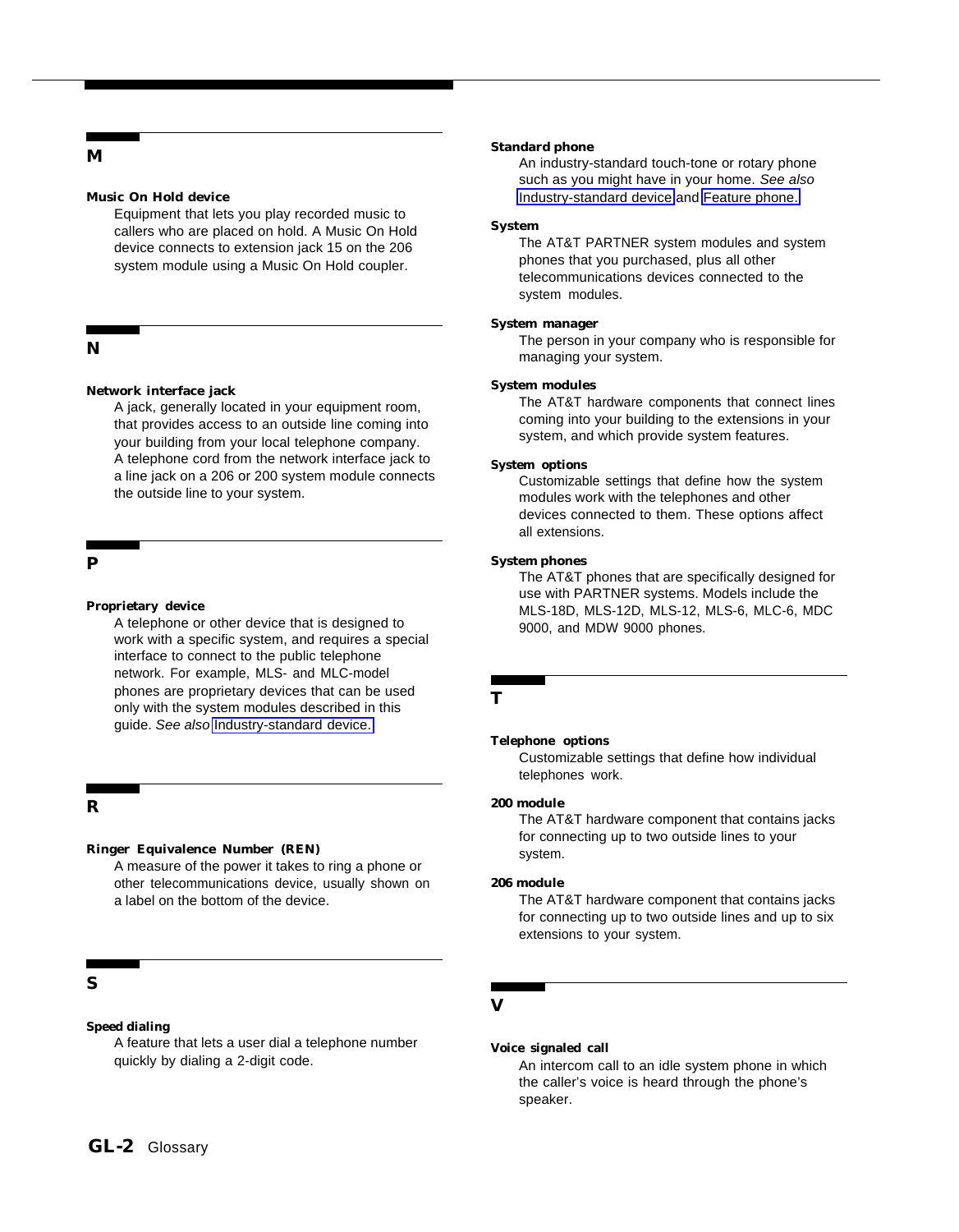#### **A**

<span id="page-133-0"></span>Abbreviated Ringing (#305), [5-2](#page-45-0) Accessories (see [Standard devices\)](#page-135-0) Alerts (see Extra alerts) Amplified handset, [1-4,](#page-12-0) [D-5](#page-126-1) Answering a call, [5-3](#page-46-0) Answering machines, [1-3,](#page-11-0) [4-2](#page-31-0) Assembling system phones[, C-13](#page-116-4) Auto Dial buttons, [1-3,](#page-11-0) [3-3,](#page-21-0) [5-4](#page-47-0) Auto Dial numbers storing at a user's phone[, 5-4](#page-47-0) storing from extension 10, [5-5](#page-48-0) using, [5-5](#page-48-0) Automatic Extension Privacy (#304), [5-6](#page-49-0) Automatic Line Selection, [5-7](#page-50-0) [- 5-8](#page-51-0) Auxiliary equipment example setups, [4-1 -](#page-30-0) [4-11](#page-40-0) overview, [1-3](#page-11-0)

#### <span id="page-133-1"></span>**B**

<span id="page-133-2"></span>Backlit display (MLS-18D only), [3-3,](#page-21-0) [5-13](#page-56-0) Bells (see Extra alerts) Bridging adapter (see [267F2 bridging adapter\)](#page-136-0) Busy extension indication, [5-4](#page-47-0) Buttons, system telephone, [1-3,](#page-11-0) [3-2 -](#page-20-0) [3-3](#page-21-0)

#### **C**

Call Prefix, Outgoing (#402), [5-29](#page-72-0) Call Restriction, Outgoing (#401), [5-30 -](#page-73-0) [5-31,](#page-74-0) [6-3](#page-92-0) Call timer, [3-2,](#page-20-0) [5-13](#page-56-0) Calling extensions simultaneously, [5-16](#page-59-0) intercom (inside), [5-24](#page-67-0) outside, [5-23](#page-66-0) Calling feature buttons, [1-3,](#page-11-0) [3-2](#page-20-0) Capabilities, system, [1-1](#page-9-0) Capacities, system[, 1-2,](#page-10-0) [B-1](#page-101-1) Changing option settings, [2-3](#page-17-0) Clock, system (see [System Time \(#103\)\)](#page-136-1) Combination extension installing, [C-6 -](#page-109-1) [C-7](#page-110-0) problems with[, 6-6,](#page-95-0) [6-8](#page-97-0) using, [3-10](#page-28-0) Components, system, [1-2](#page-10-0) Conference (Conf) button, [3-2,](#page-20-0) [5-10](#page-53-0) Conference call, making a, [5-9 -](#page-52-0) [5-10](#page-53-0) Conference Drop, [3-2,](#page-20-0) [5-11](#page-54-0) Connector, module, [1-3,](#page-11-0) [C-4,](#page-107-0) [C-9,](#page-112-4) [D-5](#page-126-1)

**Index** Cordless phones, [1-3,](#page-11-0) [3-3](#page-21-0) Credit card scanners, [4-5](#page-34-0) **Customizing** for PBX/Centrex support, [2-3](#page-17-0) phone numbers on a button[, 5-4 -](#page-47-0) [5-5](#page-48-0) programmable buttons, [2-2,](#page-16-0) [3-2,](#page-20-0) [5-4 -](#page-47-0) [5-5](#page-48-0) quick reference charts, [Inside back cover](#page-137-0) restrictions, [2-2](#page-16-0) system, [2-1](#page-15-0) telephone, [2-2](#page-16-0)

#### **D**

Date, System (#101), [5-37,](#page-80-0) [6-7](#page-96-0) Dead phones[, 6-2,](#page-91-1) [6-8](#page-97-0) Dial Mode (#201), [5-12,](#page-55-0) [6-3](#page-92-0) Dial tones, outside vs. intercom standard phones, [3-8](#page-26-0) system phones, [3-5](#page-23-0) Dialing restriction (see [Outgoing Call Restriction \(#401\)\)](#page-134-0) Display adjusting contrast (MLS-18D only), [3-3,](#page-21-0) [5-13](#page-56-0) features[, 5-13](#page-56-0) problem, [6-7](#page-96-0) Display phone, [1-3,](#page-11-0) [3-2,](#page-20-0) [5-13](#page-56-0) Doorphone, [5-14 -](#page-57-0) [5-15](#page-58-0) Drop, Conference, [5-11](#page-54-0) Dropping parties from a conference call, [5-9,](#page-52-0) [5-11](#page-54-0)

#### **E**

Electrical specifications, [B-1 -](#page-101-1) [B-2](#page-102-1) Electromagnetic Interference (EMI) filter[, D-5](#page-126-1) External hotline phone, [5-14](#page-57-0) [- 5-15](#page-58-0) Environmental requirements, [B-2](#page-102-1) Extension 10, [2-2](#page-16-0) Extension jacks, [1-2,](#page-10-0) [B-1,](#page-101-1) [C-12](#page-115-1) Extra alerts, [1-4](#page-12-0)

#### **F**

Fax machines example setups, [4-6 -](#page-35-0) [4-10](#page-39-0) Notify feature, [4-7](#page-36-0) transferring calls to, [4-6](#page-35-0) FCC information, [Inside front cover,](#page-1-0) [E-1](#page-127-0) Feature button, [3-2](#page-20-0) Feature phones, [3-9](#page-27-0) Feature, calling buttons, [1-3,](#page-11-0) [3-2](#page-20-0)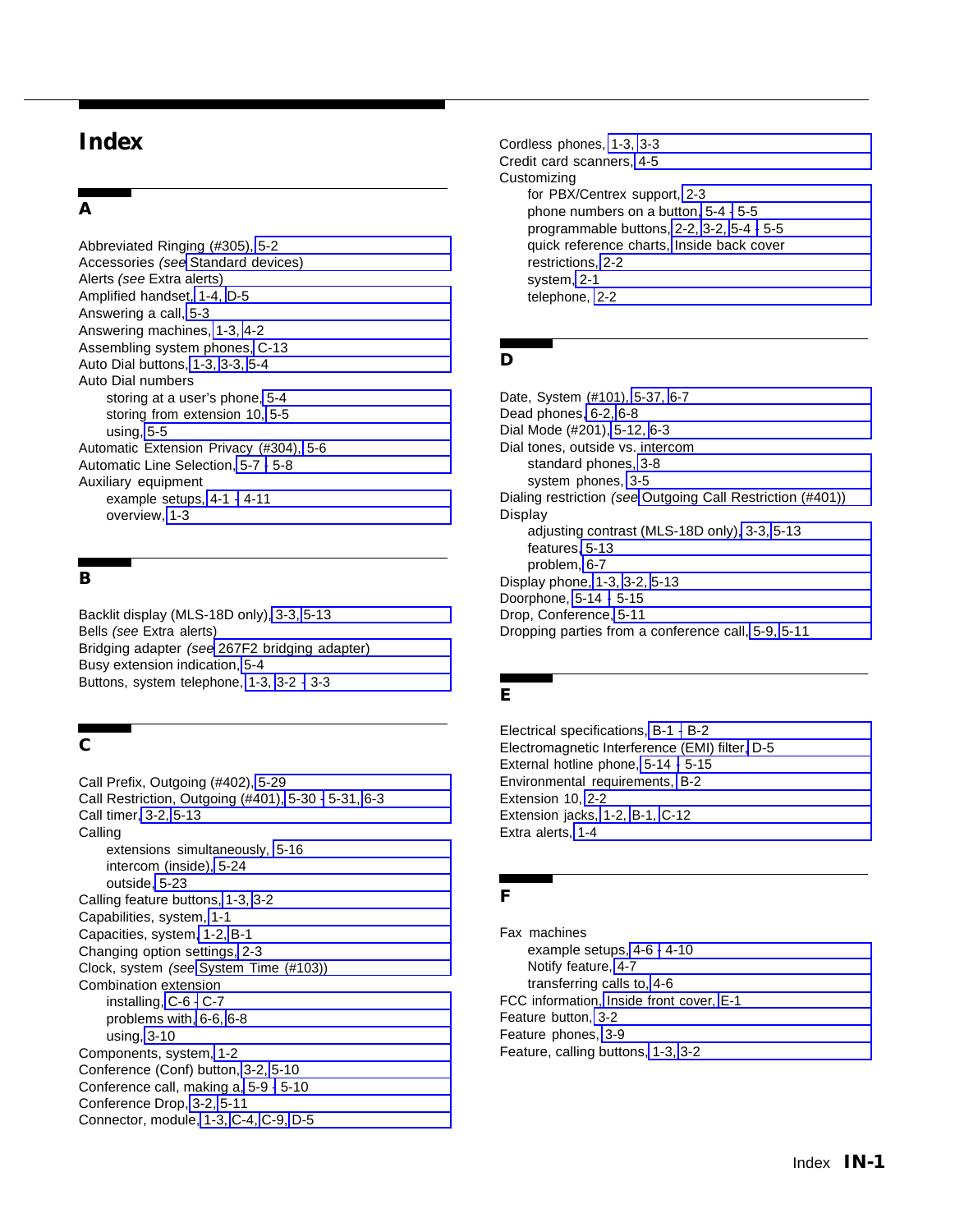#### **G**

Group Paging, [5-16](#page-59-1)

#### **H**

Hands-Free Answer on Intercom (HFAI), [3-6](#page-24-0) Handset specialty, [1-4,](#page-12-1) [D-5](#page-126-2) using, [3-5](#page-23-1) [- 3-6](#page-24-0) volume controls, [3-3](#page-21-1) Hardware, [1-2 -](#page-10-1) [1-4](#page-12-1) Headsets, [1-4,](#page-12-1) [3-10](#page-28-1) Helpline, [Inside front cover,](#page-1-1) [6-1](#page-90-0) HFAI (see Hands-Free Answer on Intercom) Hold button, [3-2,](#page-20-1) [5-18](#page-61-0) Hold Disconnect Time (#203), [5-19,](#page-62-0) [6-7](#page-96-1) Holding a call, [5-18,](#page-61-0) [6-7](#page-96-1) Hotline phone, [5-14 -](#page-57-1) [5-15](#page-58-1)

#### **I**

<span id="page-134-0"></span>IC information, [Inside front cover,](#page-1-1) [E-3](#page-129-0) In-Range Out-of-Building (IROB) protectors, [1-4,](#page-12-1) [B-2,](#page-102-2) [C-6,](#page-109-2) [D-5](#page-126-2) Indicators, system phone, [3-2](#page-20-1) Industry-standard devices (see [Standard devices\)](#page-135-2) Inside call (see Intercom call) Intercom Auto Dial buttons, [3-4,](#page-22-0) [5-4 -](#page-47-1) [5-5](#page-48-1) Intercom buttons, [1-3,](#page-11-1) [3-2](#page-20-1) Intercom call, [5-24,](#page-67-1) [6-5](#page-94-0) Intercom status, [3-4](#page-22-0) Internal hotline phone, [5-14 -](#page-57-1) [5-15](#page-58-1) IROB (see In-Range Out-of-Building (IROB) protectors

#### **J**

Joining a call, [5-20](#page-63-0)

#### **L**

Labeling line and extension jacks, [C-9](#page-112-5) system phones, [C-13](#page-116-5) Last Number Redial, [3-2,](#page-20-1) [5-21](#page-64-0) Light patterns description of, [3-4](#page-22-0) Intercom Auto Dial Button, [3-4,](#page-22-0) [5-4](#page-47-1) Line buttons, [3-2 -](#page-20-1) [3-3](#page-21-1)

Line cords, [D-5](#page-126-2) Line jacks, [1-2,](#page-10-1) [C-11](#page-114-1) Line Ringing, [5-22,](#page-65-0) [6-4](#page-93-0) Line Ringing, Unique (#118), [5-44 -](#page-87-0) [5-45](#page-88-0) Line Selection, Automatic, [5-7 -](#page-50-1) [5-8](#page-51-1) Loudspeaker paging systems, [1-3](#page-11-1)

#### **M**

Maintenance, [D-1](#page-122-1) Making a call, [5-23 -](#page-66-1) [5-24,](#page-67-1) [6-2](#page-91-2) [- 6-3](#page-92-1) Message light[, 3-3](#page-21-1) Microphone, [3-3,](#page-21-1) [3-5](#page-23-1) Microphone (Mic) button, [3-3,](#page-21-1) [3-5](#page-23-1) MLS-model telephones (see [System phones\)](#page-136-2) Modems, [4-11 -](#page-40-1) [4-12,](#page-41-0) [6-8](#page-97-1) Module connector, [1-3,](#page-11-1) [C-4,](#page-107-1) [C-9,](#page-112-5) [D-5](#page-126-2) Modules (see [System modules\)](#page-135-1) Monitoring call activity, [5-4](#page-47-1) Music Access, [5-25 -](#page-68-0) [5-26](#page-69-0) Music On Hold coupler, [B-1,](#page-101-2) [C-16](#page-119-0) description, [1-4,](#page-12-1) [5-27](#page-70-1) installing devices, [C-16](#page-119-0) problem, [6-8](#page-97-1) removing, [C-16](#page-119-0) setting options, [5-27 -](#page-70-1) [5-28](#page-71-0) Music/Tones on Hold (#602), [5-27 -](#page-70-1) [5-28](#page-71-0) Mute, [3-6](#page-24-0)

#### **N**

Network interface jacks, [C-2,](#page-105-0) [C-11](#page-114-1)

#### **O**

Off Premises Range Extender (OPRE), [1-4,](#page-12-1) [D-5](#page-126-2) One-touch transfer (see [Auto Dial numbers\)](#page-133-0) OPRE (see Off Premises Range Extender (OPRE)) Optional equipment (see [Auxiliary equipment\)](#page-133-1) **Ordering** equipment, [D-5](#page-126-2) reference materials and books, [iv](#page-5-0) Out-of-building extension requirements, [1-4,](#page-12-1) [B-2,](#page-102-2) [C-6](#page-109-2) Outgoing Call Prefix (#402), [5-29](#page-72-1) Outgoing Call Restriction (#401), [5-30 -](#page-73-1) [5-31,](#page-74-1) [6-3](#page-92-1) Outside Auto Dial numbers[, 5-4 -](#page-47-1) [5-5](#page-48-1) Outside call, making an, [5-23 -](#page-66-1) [5-24](#page-67-1)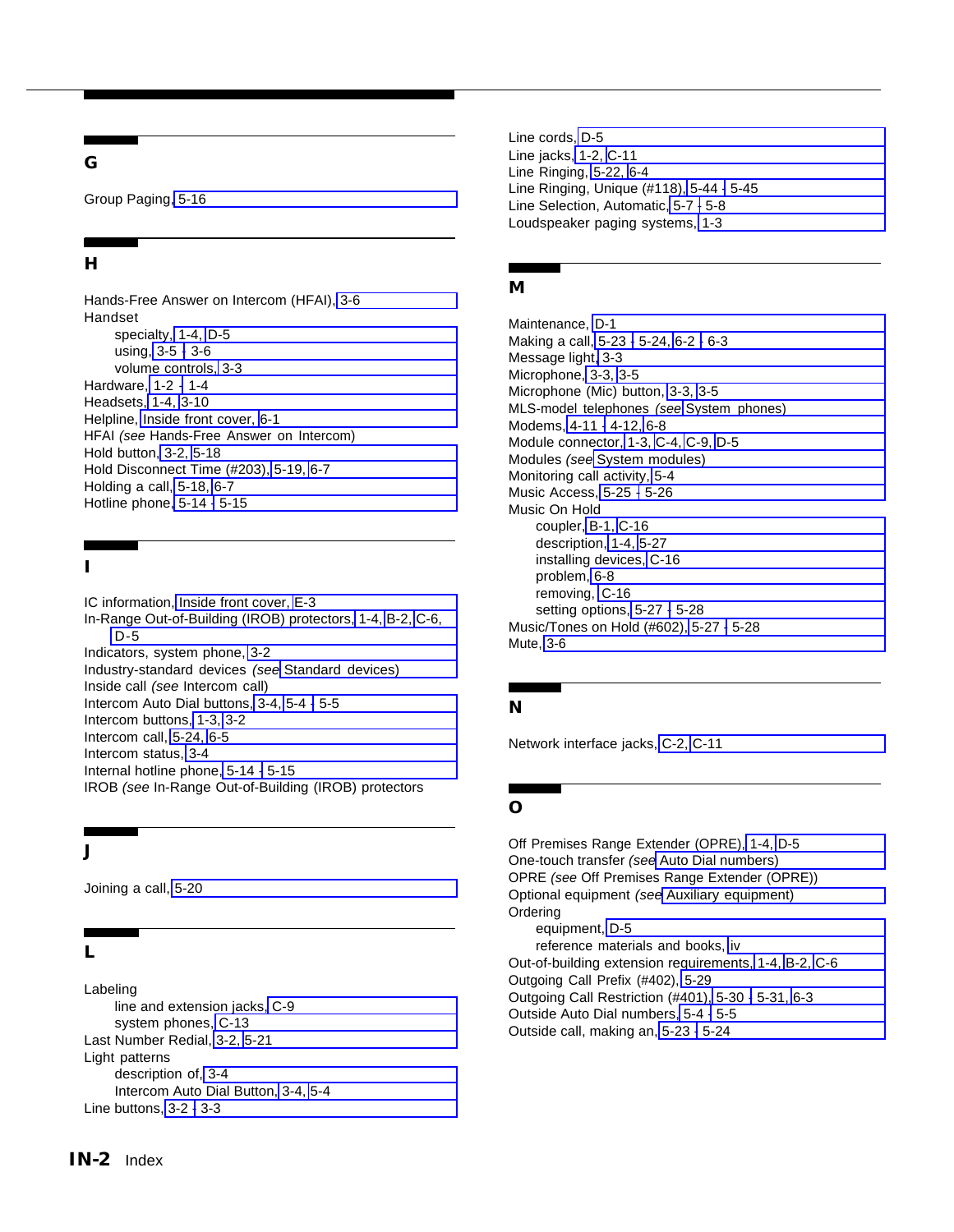#### **P**

<span id="page-135-2"></span><span id="page-135-0"></span>Paging group, [5-16 -](#page-59-1) [5-17](#page-60-0) Loudspeaker, [1-3](#page-11-1) PARTNER phones (see [System phones\)](#page-136-2) Parts list, [C-4](#page-107-1) Pause, special function in phone number, [5-36](#page-79-0) Picking up a held call, [5-18](#page-61-0) Placing a call, [5-23 -](#page-66-1) [5-24](#page-67-1) Power cord, [D-5](#page-126-2) Power failure, [6-1,](#page-90-0) [C-5](#page-108-0) Power indicators, [1-2,](#page-10-1) [6-2](#page-91-2) Prefix, Outgoing Call (#402), [5-29](#page-72-1) Privacy, [3-2,](#page-20-1) [5-32](#page-75-0) Privacy, Automatic Extension (#304), [5-6](#page-49-1) Problems, solving, [6-1 -](#page-90-0) [6-9](#page-98-0) Processor module (see [206 module\)](#page-136-3) Programmable buttons[, 1-3,](#page-11-1) [2-2,](#page-16-1) [3-2](#page-20-1)

#### <span id="page-135-3"></span>**Q**

Quick Reference cards (for system phones), [iv](#page-5-0) Quick Reference charts, [Inside back cover](#page-137-2)

#### <span id="page-135-1"></span>**R**

Recall button, [3-2](#page-20-1) special function in phone number, [5-36](#page-79-0) using, [5-33](#page-76-0) Recall Timer Duration (#107), [5-35](#page-78-0) Redial, Last Number, [3-2,](#page-20-1) [5-21](#page-64-0) Reference materials, [iv](#page-5-0) REN (see Ringer Equivalence Number) Repair, [D-1](#page-122-1) Replacement parts, [D-4](#page-125-1) Resetting the system[, 5-38,](#page-81-0) [6-9](#page-98-0) Restriction, Outgoing Call (#401), [5-30 -](#page-73-1) [5-31,](#page-74-1) [6-3](#page-92-1) Retrieving a held call, [5-18](#page-61-0) Ringer Equivalence Number (REN)[, B-1,](#page-101-2) [C-6](#page-109-2) Ringer volume controls, [3-3](#page-21-1) Ringing patterns standard phones, [3-8](#page-26-1) system phones, [3-5](#page-23-1) Ringing, Abbreviated (#305), [5-2](#page-45-1) Ringing, Line, [5-22](#page-65-0) Rotary lines, [5-12](#page-55-1) Rotary phones, [1-3,](#page-11-1) [3-7](#page-25-0)

#### **S**

Safety statements, [iv,](#page-5-0) [1-ii,](#page-8-0) [B-2,](#page-102-2) [C-1](#page-104-1) Security[, Inside front cover](#page-1-1) Sharing an extension (see [Combination extension\)](#page-133-2) Speaker using, [3-5](#page-23-1) [- 3-6,](#page-24-0) [6-4](#page-93-0) volume controls, [3-3](#page-21-1) Speaker (Spkr) button, [3-3](#page-21-1) Special dialing functions, [5-36](#page-79-0) Specifications, [B-1 -](#page-101-2) [B-2](#page-102-2) Speed dialing, [1-1,](#page-9-1) [5-39 -](#page-82-0) [5-40](#page-83-0) Standard devices answering machines, [4-2](#page-31-1) compatibility, [1-3 -](#page-11-1) [1-4](#page-12-1) credit card scanners[, 4-5](#page-34-1) fax machines, [4-6](#page-35-1) in combination extensions, [C-6 -](#page-109-2) [C-7](#page-110-1) limitations, [3-9,](#page-27-1) [C-6](#page-109-2) modems[, 4-11 -](#page-40-1) [4-12](#page-41-0) telephones, [1-3,](#page-11-1) [3-7 -](#page-25-0) [3-9,](#page-27-1) [C-5](#page-108-0) Standard phones Automatic Line Selection for, [5-1,](#page-44-0) [5-7 -](#page-50-1) [5-8](#page-51-1) compatibility, [1-3](#page-11-1) dial tones, [3-8](#page-26-1) feature buttons on, [3-9](#page-27-1) in combination extensions, [C-6](#page-109-2) [- C-7](#page-110-1) limitations, [3-9,](#page-27-1) [C-6](#page-109-2) overview, [3-7](#page-25-0) power failure, for use during, [6-1,](#page-90-0) [C-5](#page-108-0) ringing patterns, [3-8](#page-26-1) switchhook, [3-8,](#page-26-1) [5-33](#page-76-0) using, [3-7](#page-25-0) [- 3-8](#page-26-1) Stop, special function in phone number, [5-36](#page-79-0) Support, customer, [6-1,](#page-90-0) [D-1](#page-122-1) Switchhook flash, [3-8,](#page-26-1) [5-33](#page-76-0) System clock (see [System Time \(#203\)\)](#page-136-4) System Date (#101), [5-37,](#page-80-1) [6-7](#page-96-1) System modules description, [1-2,](#page-10-1) [C-4](#page-107-1) installation guidelines, [C-5](#page-108-0) installing, [C-8 -](#page-111-2) [C-10](#page-113-0) ordering, [D-5](#page-126-2) replacing, [C-17](#page-120-0) specifications, [B-1](#page-101-2) System options changing, [2-2](#page-16-1) for PBX/Centrex support, [2-3](#page-17-1) general instructions, [2-2](#page-16-1) individual procedures, [5-1](#page-44-0) [- 5-44](#page-87-0) overview, [2-1](#page-15-1) quick reference charts, [Inside back cover](#page-137-1)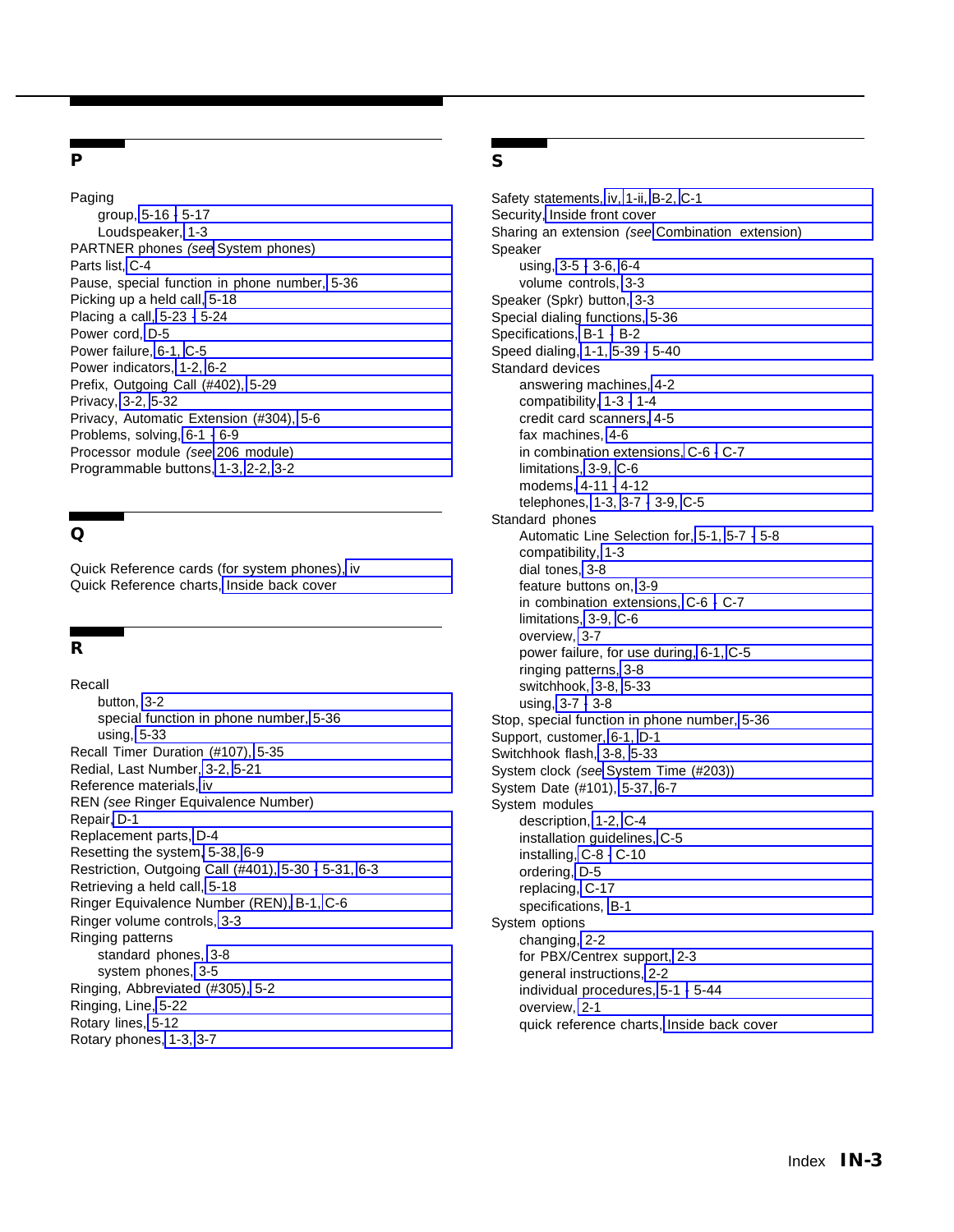<span id="page-136-3"></span><span id="page-136-2"></span><span id="page-136-0"></span>System phones assembling, [C-13](#page-116-6) buttons, [3-2](#page-20-2) connecting, [C-15](#page-118-0) in combination extensions[, C-6 -](#page-109-3) [C-7](#page-110-2) definition, [iii,](#page-4-0) [1-3](#page-11-2) dial tones, [3-5](#page-23-2) guidelines, [C-5](#page-108-1) indicators, [3-2](#page-20-2) lights, [3-4](#page-22-1) microphone, [3-5](#page-23-2) ordering, [D-5](#page-126-3) overview, [1-3](#page-11-2) ringing patterns, [3-5](#page-23-2) speaker, [3-5](#page-23-2) specifications, [B-1 -](#page-101-3) [B-2](#page-102-3) testing, [C-15](#page-118-0) using, [3-1](#page-19-0) wall mounting, [C-14](#page-117-0) System Reset (#728), [5-38](#page-81-1) System settings, changing, [2-2](#page-16-2) System speed dialing, [5-39 -](#page-82-1) [5-40](#page-83-1) System Time (#103), [5-41,](#page-84-0) [6-7](#page-96-2)

#### <span id="page-136-4"></span><span id="page-136-1"></span>**T**

Technical specifications, [B-1](#page-101-3) [- B-2](#page-102-3) Telephone company notification, [E-2](#page-128-0) Telephone options changing, [2-2](#page-16-2) general instructions, [2-2](#page-16-2) individual procedures, [5-1 -](#page-44-1) [5-44](#page-87-1) overview, [2-2](#page-16-2) Telephones (see also System phones and [Standard](#page-135-3) [phones\)](#page-135-3) cordless, [1-3,](#page-11-2) [3-3](#page-21-2) feature, [3-9](#page-27-2) problems, [6-2](#page-91-3) rotary, [1-3,](#page-11-2) [3-7](#page-25-1) standard, [3-7](#page-25-1) [- 3-9](#page-27-2) system, [3-1 -](#page-19-0) [3-6](#page-24-1) touch-tone phone, [1-3,](#page-11-2) [3-7](#page-25-1) using, [3-1](#page-19-0) [- 3-10](#page-28-2) Terminology, [iii](#page-4-0) Time, Hold Disconnect (#203), [5-19,](#page-62-1) [6-7](#page-96-2) Time, System (#103), [5-41,](#page-84-0) [6-7](#page-96-2) Timer, call, [3-2,](#page-20-2) [5-13](#page-56-1) Tones On Hold, [5-27 -](#page-70-2) [5-28](#page-71-1) Touch-Tone Enable, special function in phone number, [5-36](#page-79-1) Touch-Tone lines, [5-12](#page-55-2) Transfer button, [3-2,](#page-20-2) [5-42 -](#page-85-0) [5-43](#page-86-0) Transferring a call to another extension, [5-42](#page-85-0) [- 5-43](#page-86-0) to fax machine, [4-6](#page-35-2) [- 4-10](#page-39-1) Troubleshooting, [6-1 -](#page-90-1) [6-9](#page-98-1) 200 module, [1-2,](#page-10-2) [C-4 -](#page-107-2) [C-5,](#page-108-1) [C-8 -](#page-111-3) [C-10,](#page-113-1) [D-5](#page-126-3)

206 module, [1-2,](#page-10-2) [C-4](#page-107-2) [- C-5,](#page-108-1) [C-8 -](#page-111-3) [C-10,](#page-113-1) [D-5](#page-126-3) 267F2 bridging adapter, [C-7,](#page-110-2) [D-5](#page-126-3)

#### **U**

Unique Line Ringing (#118), [5-44 -](#page-87-1) [5-45](#page-88-1)

#### **V**

Voice-signaling, [3-6,](#page-24-1) [5-16,](#page-59-2) [5-24](#page-67-2) Volume controls, [3-3,](#page-21-2) [6-4](#page-93-1)

#### **W**

Warranty information, [D-2](#page-123-0) Wiring checking, [C-2 -](#page-105-1) [C-4](#page-107-2) specifications, [B-2](#page-102-3)

#### **Z**

Z300A Electromagnetic Interference (EMI) filter, [D-5](#page-126-3)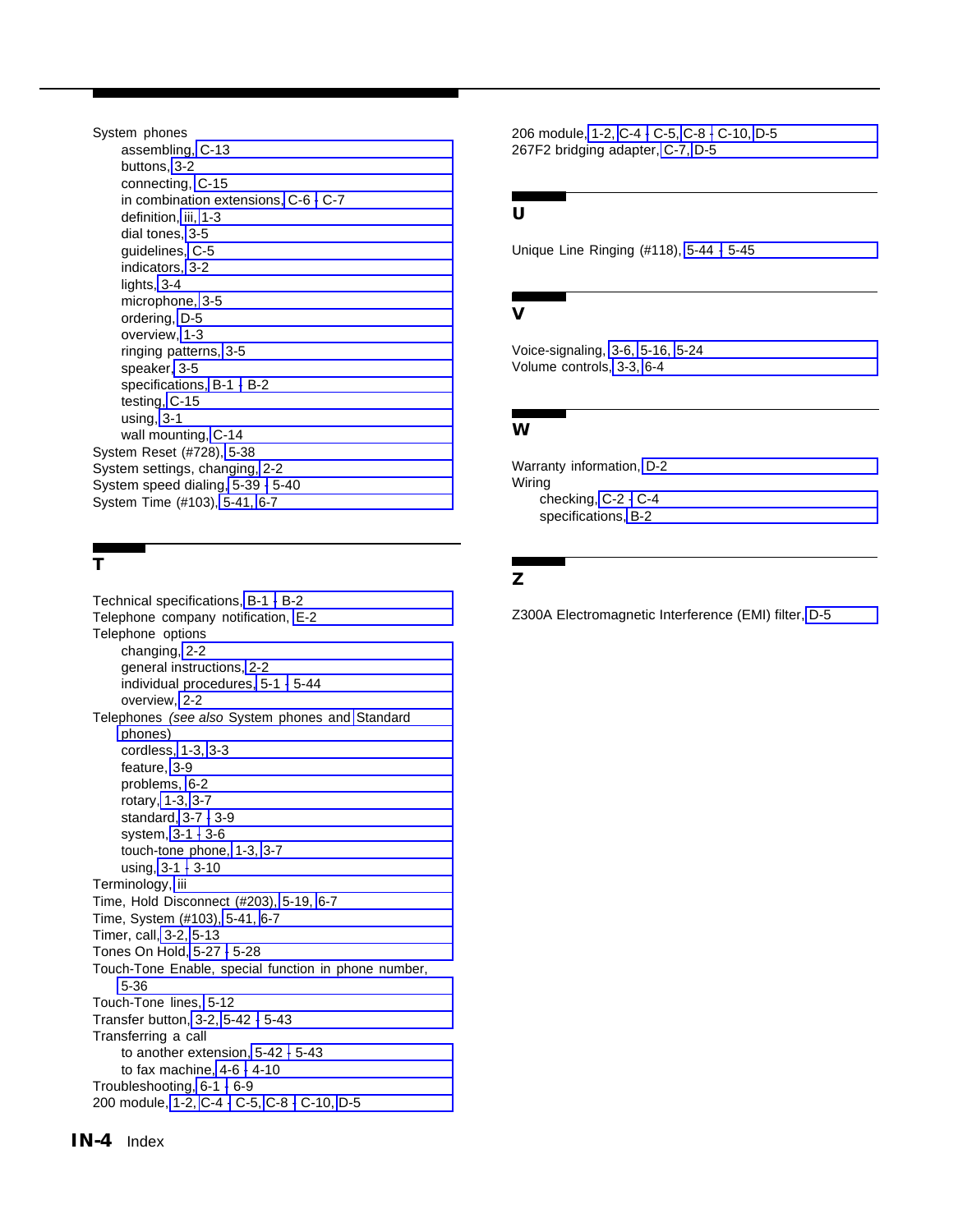<span id="page-137-2"></span><span id="page-137-1"></span><span id="page-137-0"></span>



- 2. PRESS left [ Intercom ] twice.
- 3. Follow the boxed instructions below for the option (or options) you want to change.

Repeat boxed instructions to correct a mistake.

4. PRESS [  $Feature$  ] [  $Q$  ] [  $Q$  ] again when you are done.

#### **OPTIONS THAT AFFECT ALL EXTENSIONS SYSTEM DATE** [\(p. 5-37\)](#page-80-2) DIAL **#101** DIAL the date in MMDDYY form **SYSTEM TIME** [\(p. 5-41\)](#page-84-1) DIAL **#103** DIAL the time in HHMM 24-hour military format **RECALL TIMER DURATION** DIAL **#107** [\(p. 5-35\)](#page-48-2) DIAL two digits to set the length of a switchook flash (01-80 (where  $01 = 25$  msec.)  $18 = 450$  msec.  $\sqrt{ }$ NOTE: If behind PBX, set to 18. If behind Centrex, set to 32. **UNIQUE LINE RINGING** [\(p. 5-44\)](#page-87-2) DIAL **#118**  $DIAI$  **1** = Active (red steady)  $2 = Not Active **V**$ (red flashing) **DIAL MODE** [\(p. 5-12\)](#page-55-3) DIAL **#201** DIAL  $1 =$  Touch-Tone  $\boldsymbol{v}$ (red steady)  $2 = Rotary (red' flasbing)$ **HOLD DISCONNECT TIME** [\(p. 5-19\)](#page-62-2) DIAL **#203** DIAL  $1 =$  Long–450 msec.  $\checkmark$ (red steady)  $2 =$ Short–50 msec. (red flashing) **OUTGOING CALL PREFIX** (p. [5-29\)](#page-72-2) DIAL **#402** DIAL **1** = 0/1 plus Area Code and Number  $\vee$  (red steady) **2** = Area Code and Number only (red flashing) **MUSIC/TONES ON HOLD** [\(p. 5-27\)](#page-70-3) DIAL **#602** DIAL **1** = Tones On Hold (red steady)  $2 = \text{Not Active } \checkmark$ (red flashing) **3** = Music On Hold (red wink)

#### **OPTIONS THAT AFFECT AN INDIVIDUAL EXTENSION** NOTE: If you are changing more than one **AUTOMATIC LINE SELECTION** PRESS right [*Intercom* ] [\(p. 5-7\)](#page-50-2) DIAL the extension number (10-21)  $PRESS[i_{\star}][\star]$ PRESS the line/intercom buttons in the desired order PRESS  $[\star] [\star]$ Repeat above steps to change another extension **LINE RINGING** [\(p. 5-22\)](#page-65-1) PRESS right [*Intercom* ] DIAL the extension number (10-21) PRESS each line button until the desired setting displays:  $\bullet$  Ring  $\checkmark$  (green steady) • No ring (green flutter) Repeat above steps to change another extension **AUTOMATIC EXTENSION PRIVACY** DIAL **#304** [\(p. 5-6\)](#page-49-2) DIAL the extension number (10-21) DIAL **1** = Assigned (red steady)  $2$  = Not Assigned  $\checkmark$ (red flashing) **ABBREVIATED RINGING** [\(p. 5-2\)](#page-45-2) DIAL **#305** DIAL the extension number (10-21) DIAL  $1 = 0n-1$  ring  $\vee$ (red steady) **2** = Off–repeated ringing (red flashing) Repeat above steps to change another extension **OUTGOING CALL RESTRICTION** DIAL **#401** [\(p. 5-30\)](#page-73-2) DIAL the extension number (10-21) DIAL **1** = No Restriction ✔ (red steady) **2** = Inside (intercom) Only (red flashing) **3** = Local (intercom and local) Only (red winking) Repeat above steps to change another extension ✔ **= Factory Setting**

#### **AT EXTENSION 10:**

 $PRESS$  [  $Feature$  ] [  $0$  ] [  $0$  ]

PRESS left [ <u>Intercom</u> ] twice PRESS [ Feature ] [ 0 ] [ 0 ]

|                                                                                                                      |  | <b>TO STORE</b>  | PRESS [Feature][0][0]                                                                                                              |
|----------------------------------------------------------------------------------------------------------------------|--|------------------|------------------------------------------------------------------------------------------------------------------------------------|
|                                                                                                                      |  |                  | PRESS [ $Feature$ ] followed by a 2-digit code (20-79) $\leftarrow$                                                                |
| s below for the option                                                                                               |  |                  | DIAL telephone number up to 20 digits including<br>special functions (see box below)                                               |
| nge.                                                                                                                 |  |                  | (To store another number, repeat last two steps)                                                                                   |
| correct a mistake.                                                                                                   |  |                  | PRESS $\lceil$ <i>Feature</i> $\lceil \cdot \rho \rceil \lceil \cdot \rho \rceil$ when you are done                                |
| n when you are done.                                                                                                 |  | <b>TO REMOVE</b> | $PRESS[$ [ Eeature ] $[0]$ $[0]$<br>PRESS [ Feature ] followed by the 2-digit code (20-79) ←<br>PRESS [Mic]                        |
| OPTIONS THAT AFFECT AN<br><b>INDIVIDUAL EXTENSION</b>                                                                |  |                  | (To remove another number, repeat last two steps) -<br>PRESS $[$ Feature $]$ $[$ $\varrho$ $]$ $[$ $\varrho$ $]$ when you are done |
| NOTE: If you are changing more than one<br>setting for an extension, you must set<br>Automatic Line Selection first. |  |                  | <b>ONE-TOUCH AUTO DIAL NUMBERS (p. 5-4)</b>                                                                                        |
|                                                                                                                      |  |                  |                                                                                                                                    |

| <b>TO STORE REMOTELY</b>                                                                  |                                                                                                                                                                                                                                                | PRESS $[$ <i>Feature</i> $]$ $[$ $\varrho$ $]$ $[$ $\varrho$ $]$                                                                                                                                                               |              |  |  |
|-------------------------------------------------------------------------------------------|------------------------------------------------------------------------------------------------------------------------------------------------------------------------------------------------------------------------------------------------|--------------------------------------------------------------------------------------------------------------------------------------------------------------------------------------------------------------------------------|--------------|--|--|
| <b>FROM EXTENSION 10</b>                                                                  |                                                                                                                                                                                                                                                | PRESS left [ <u>Intercom</u> ] twice                                                                                                                                                                                           |              |  |  |
|                                                                                           |                                                                                                                                                                                                                                                | PRESS right [Intercom]                                                                                                                                                                                                         |              |  |  |
|                                                                                           |                                                                                                                                                                                                                                                | DIAL the extension number for which the<br>Auto Dial number is to be stored                                                                                                                                                    |              |  |  |
|                                                                                           |                                                                                                                                                                                                                                                | PRESS an Auto Dial button $\leftarrow$                                                                                                                                                                                         |              |  |  |
|                                                                                           |                                                                                                                                                                                                                                                | DIAL an extension number, or an outside<br>phone number up to 20 digits including<br>special functions (see box below). (To<br>set up an Auto Dial button for group<br>paging, press $[$ <i>Intercom</i> $]$ $[ \pm ] [ z ]$ . |              |  |  |
|                                                                                           |                                                                                                                                                                                                                                                | (To store another number, repeat last two steps) -                                                                                                                                                                             |              |  |  |
|                                                                                           |                                                                                                                                                                                                                                                | PRESS [ Feature ] [ 0 ] [ 0 ] when you are done                                                                                                                                                                                |              |  |  |
| TO STORE DIRECTLY<br>AT A USER'S PHONE                                                    | $PRESS$ [ $Feature$ ] [ $0$ ] [ $0$ ]<br>PRESS an Auto Dial button                                                                                                                                                                             |                                                                                                                                                                                                                                |              |  |  |
|                                                                                           | DIAL an extension number, or an outside<br>phone number up to 20 digits including<br>special functions (see box below). (To<br>set up an Auto Dial button for group<br>paging, press $[$ <i>Intercom</i> $  \cdot \pm   \cdot \cdot  $         |                                                                                                                                                                                                                                |              |  |  |
|                                                                                           |                                                                                                                                                                                                                                                | (To store another number, repeat last two steps)                                                                                                                                                                               |              |  |  |
|                                                                                           |                                                                                                                                                                                                                                                | PRESS $[$ <i>Feature</i> $] [$ $\varrho] [$ $\varrho]$ when you are done                                                                                                                                                       |              |  |  |
| <b>TO REMOVE</b>                                                                          | PRESS [ Feature ] [ 0 ] [ 0 ]<br>PRESS the Auto Dial button $\triangleleft$<br>PRESS [ <u>Mic</u> ]<br>(To remove another number, repeat last two steps)<br>PRESS $[$ <i>Feature</i> $]$ $[$ $\varrho$ $]$ $[$ $\varrho$ $]$ when you are done |                                                                                                                                                                                                                                |              |  |  |
|                                                                                           |                                                                                                                                                                                                                                                |                                                                                                                                                                                                                                |              |  |  |
|                                                                                           |                                                                                                                                                                                                                                                |                                                                                                                                                                                                                                |              |  |  |
|                                                                                           |                                                                                                                                                                                                                                                | STORING SPECIAL FUNCTIONS IN A SPEED<br><b>DIAL OR AUTO DIAL NUMBER (p. 5-36)</b>                                                                                                                                              |              |  |  |
| To insert a:                                                                              | Press:                                                                                                                                                                                                                                         | To insert a:                                                                                                                                                                                                                   | Press:       |  |  |
| Pause                                                                                     | $[$ Hold $]$                                                                                                                                                                                                                                   | Stop                                                                                                                                                                                                                           | Mic          |  |  |
| Recall                                                                                    | $\lceil$ Spkr $\rceil$                                                                                                                                                                                                                         | Touch-Tone Enable                                                                                                                                                                                                              | [ Transfer ] |  |  |
| DOORPHONE / INTERNAL HOTLINE PHONE /<br><b>EXTERNAL HOTLINE PHONE (#604)</b> (p. 5-14)    |                                                                                                                                                                                                                                                |                                                                                                                                                                                                                                |              |  |  |
|                                                                                           |                                                                                                                                                                                                                                                |                                                                                                                                                                                                                                |              |  |  |
| To assign doorphone,<br>internal hotline phone or<br>external hotline phone<br>extension: |                                                                                                                                                                                                                                                | PRESS right [Intercom]<br>DIAL the 2-digit extension number<br>assigned to the doorphone,                                                                                                                                      |              |  |  |
| <b>DIAL #604</b>                                                                          |                                                                                                                                                                                                                                                | internal hotline phone, or<br>external hotline phone                                                                                                                                                                           |              |  |  |

DIAL **1** = Assigned **the upper row of Auto Dial buttons**<br>**2** = Not Assigned **V** PRESS left [ <u>Intercom</u> ] and dial 2-digit

**PRESS left [** *Intercom* ] and dial 2-digit extension number to alert that extension or  $[z]$  to alert all extensions

OR<br>To store alert extension or <br>outside phone number: ORIAL the outside phone DIAL the outside phone number up to 20 digits includings special  $PRESS [ *Feature* ] [  $0$  ]$